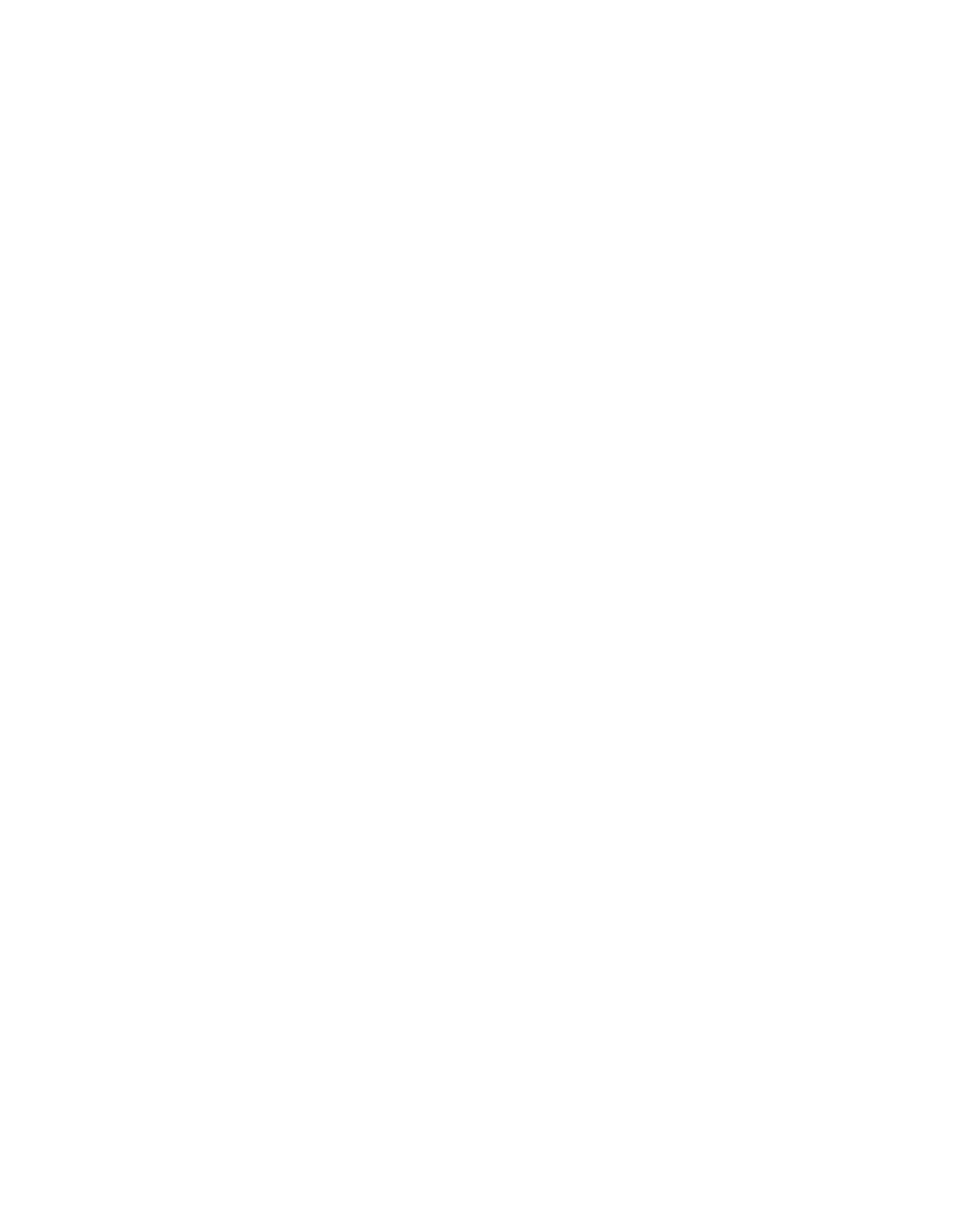# **CHAPTER 13.01**

# **EDUCATION ACT**

# ARRANGEMENT OF SECTIONS

# PART I

# **PRELIMINARY**

- 1. Short title
- 2. Interpretation

# **DIVISION 1**

#### ADMINISTRATION OF THE EDUCATION SYSTEM

- 3. Goals and objectives
- 4. Responsibilities of the Minister
- 5. Powers of Minister
- 6. Annual Report

# **DIVISION 2**

### RESPONSIBILITIES OF THE CHIEF EDUCATION OFFICER

- 7. Duties of Chief Education Officer
- 8. Delegation of authority by the Minister

# **DIVISION 3**

# ESTABLISHMENT AND FUNCTIONS OF THE EDUCATION ADVISORY BOARD

- 9. Establishment of Education Advisory Board
- 10. Functions of Advisory Board
- 11. Powers of the Board to hold public hearing
- 12. Minister not bound by advice of Board
- 13. Special Committees

### PART 3

# RIGHTS AND RESPONSIBILITIES OF STUDENTS AND PARENTS

# **DIVISION 1**

# STUDENTS RIGHTS AND RESPONSIBILITIES

- 14. Right to education
- 15. Responsibility to students
- 16. Free tuition
- 17. Student responsibilities
- 18. Students accountable to teacher, principal, and Ministry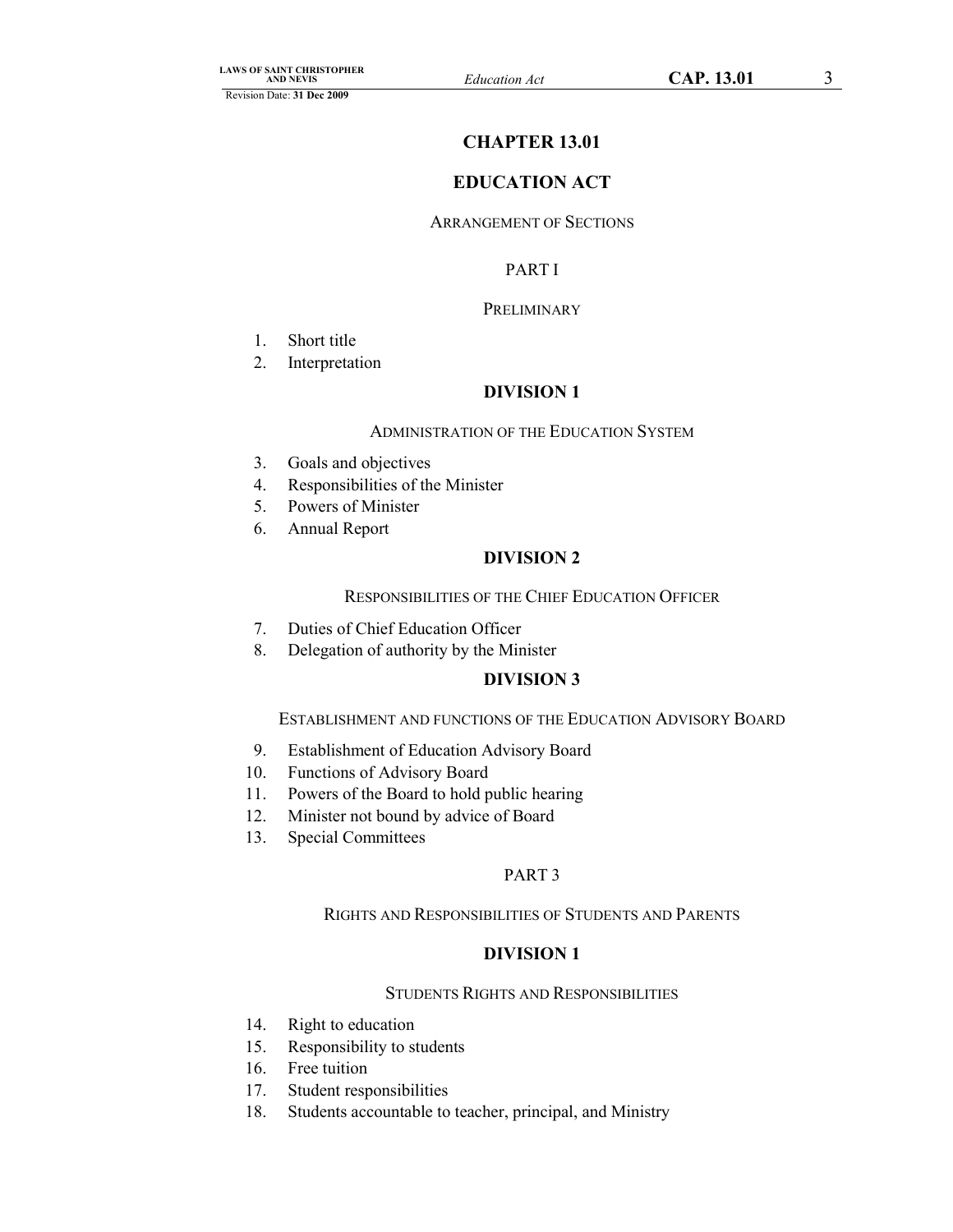4 **CAP. 13.01** *Education Act*

19. Exercise of rights

# **DIVISION 2**

#### PARENTS' RIGHTS AND RESPONSIBILITIES

- 20. Rights and responsibilities of parents
- 21. Choice of education
- 22. Student records and reports
- 23. Damage to school property
- 24. Parent Teacher Associations
- 25. Wishes of parents to be considered in education of students

# **DIVISION 3**

#### ADMISSION AND ATTENDANCE OF STUDENTS

- 26. Compulsory school attendance
- 27. Mode of admission
- 28. Prohibition of discrimination
- 29. Age limit for secondary schools
- 30. Student's Register
- 31. Transfer of students
- 32. Effect of contagious diseases
- 33. Readmission of student on production of medical certificate
- 34. Temporary or permanent closing of schools
- 35. Zoning of schools

# **DIVISION 4**

#### ENFORCEMENT OF COMPULSORY SCHOOL ATTENDANCE

- 36. Duty of parent to enforce attendance
- 37. Valid excuses from attendance
- 38. School attendance counsellors
- 39. Responsibility of school attendance counsellor
- 40. Power to enter premises and question children
- 41. Offences against school attendance counsellors
- 42. Power to deliver absent student
- 43. Duties of school attendance counsellor
- 44. Reports by principals
- 45. Liability of parent
- 46. Compulsory school age and offences
- 47. Legal proceedings

### **DIVISION 5**

### DISCIPLINE, SUSPENSION AND EXPULSION OF STUDENTS

- 48. School rules to govern discipline
- 49. Corporal punishment
- 50. Abolition of corporal punishment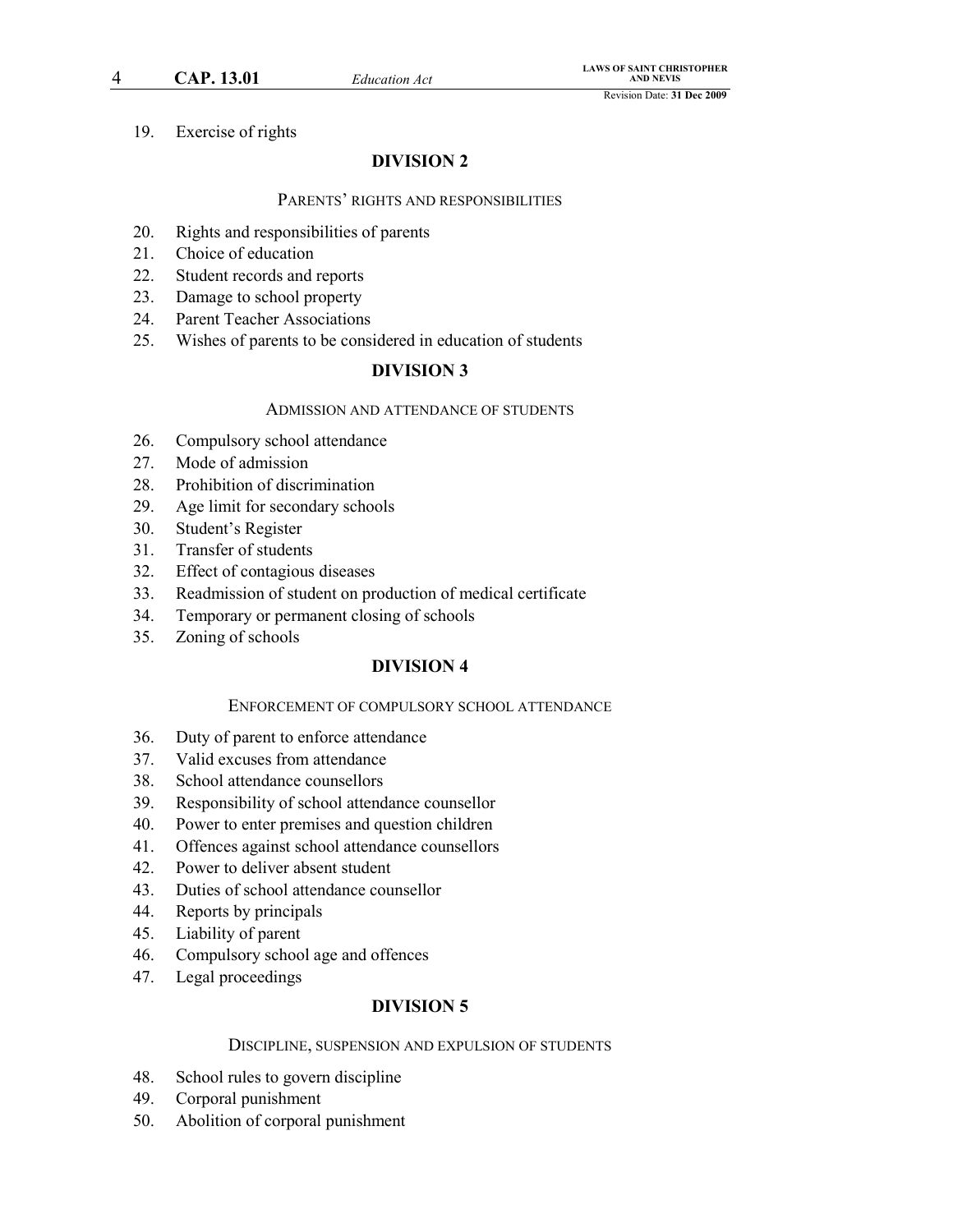- 51. Suspension for minor offences
- 52. Suspension for major offences
- 53. Action by Chief Education Officer

# PART 4

#### ADMINISTRATION OF EDUCATIONAL INSTITUTIONS

# **DIVISION 1**

#### MANAGEMENT OF PUBLIC PRIMARY SCHOOLS

- 54. Establishment and maintenance of primary schools
- 55. Management of public primary schools
- 56. Boards of Management
- 57. Members of a Board of Management
- 58. Functions of a Board of Management for a primary school
- 59. Submission of reports, statements and estimates
- 60. Special or general directions

# **DIVISION 2**

#### MANAGEMENT OF PUBLIC SECONDARY SCHOOLS

- 61. Application of Division
- 62. Management of public secondary schools
- 63. Establishment of Board of Management
- 64. Functions of Board of Management for secondary schools
- 65. Funds and resources of a Board of Management
- 66. Accounts and audit
- 67. Annual report, statement of accounts of estimates
- 68. Minutes of board receivable in evidence

# **DIVISION 3**

### MANAGEMENT OF ASSISTED PRIVATE SCHOOLS

- 69. Management of private assisted primary schools
- 70. Management of private assisted secondary schools
- 71. Denomination or proprietor may add duties
- 72. Appointment of joint Board of Management

# **DIVISION 4**

#### MANAGEMENT OF TERTIARY INSTITUTIONS

73. Establishment and management of tertiary institutions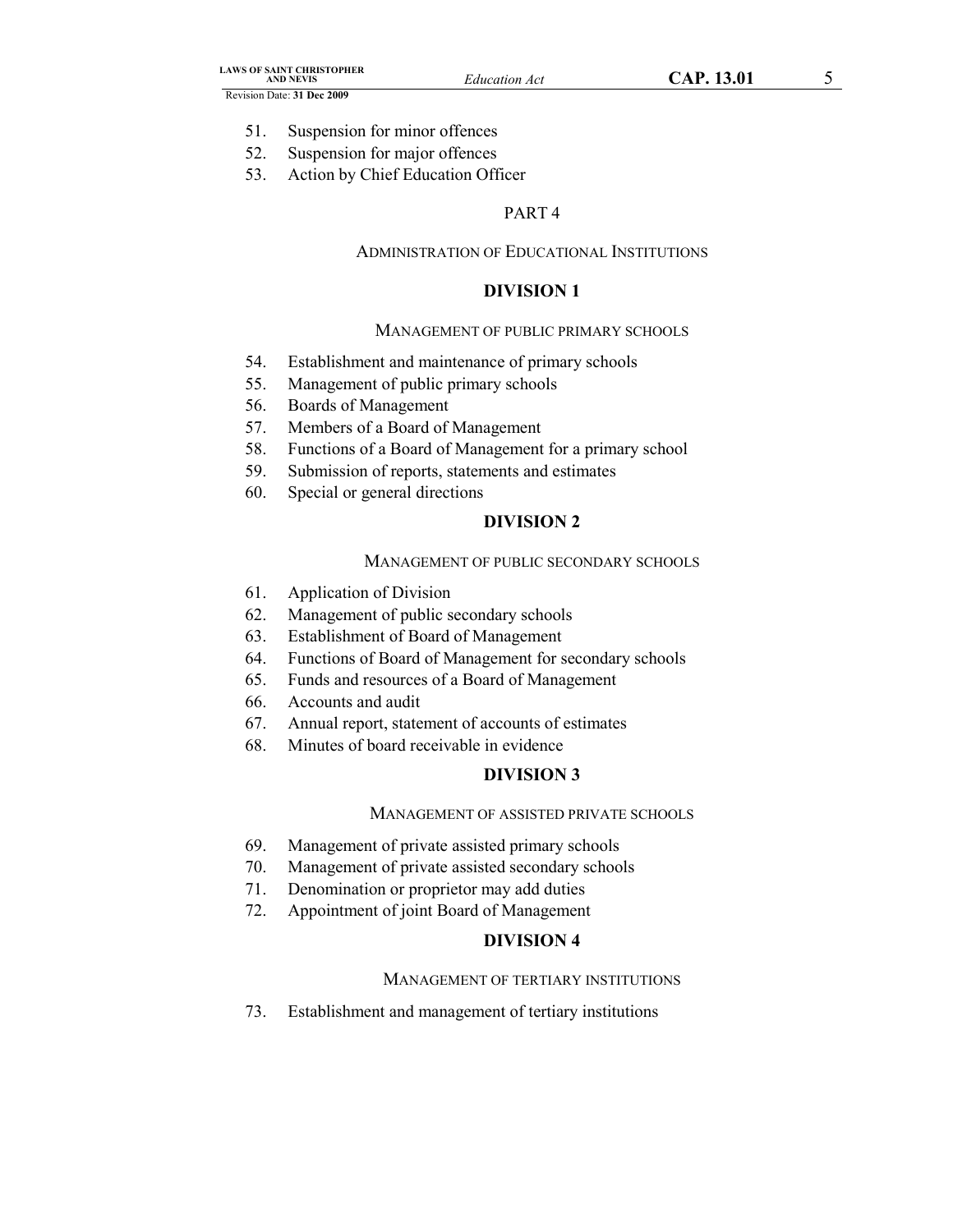# PART 5

# CATEGORIES OF SCHOOLS AND THE STAGES OF EDUCATION

# **DIVISION 1**

# FORMS AND STAGES OF EDUCATION

74. Stages of public education

# **DIVISION 2**

# EARLY CHILDHOOD EDUCATION SERVICES

- 75. Establishment of early childhood education services
- 76. Programmes and policies
- 77. Insurance
- 78. Council on early childhood education services
- 79. Regulations

# **DIVISION 3**

# HOME EDUCATION

- 80. Home education
- 81. Termination of programme

# **DIVISION 4**

### SPECIAL EDUCATION

- 82. Special education
- 83. Determination of special educational needs
- 84. Special needs appeals
- 85. Council on special education

# PART 6

### CATEGORIES OF EDUCATIONAL INSTITUTIONS

86. Organization of schools

# **DIVISION 1**

# PUBLIC SCHOOLS

87. Status of public schools

# **DIVISION 2**

### PRIVATE EDUCATIONAL INSTITUTIONS

- 88. Interpretation
- 89. Body without legal personality
- 90. Applicability
- 91. References and objects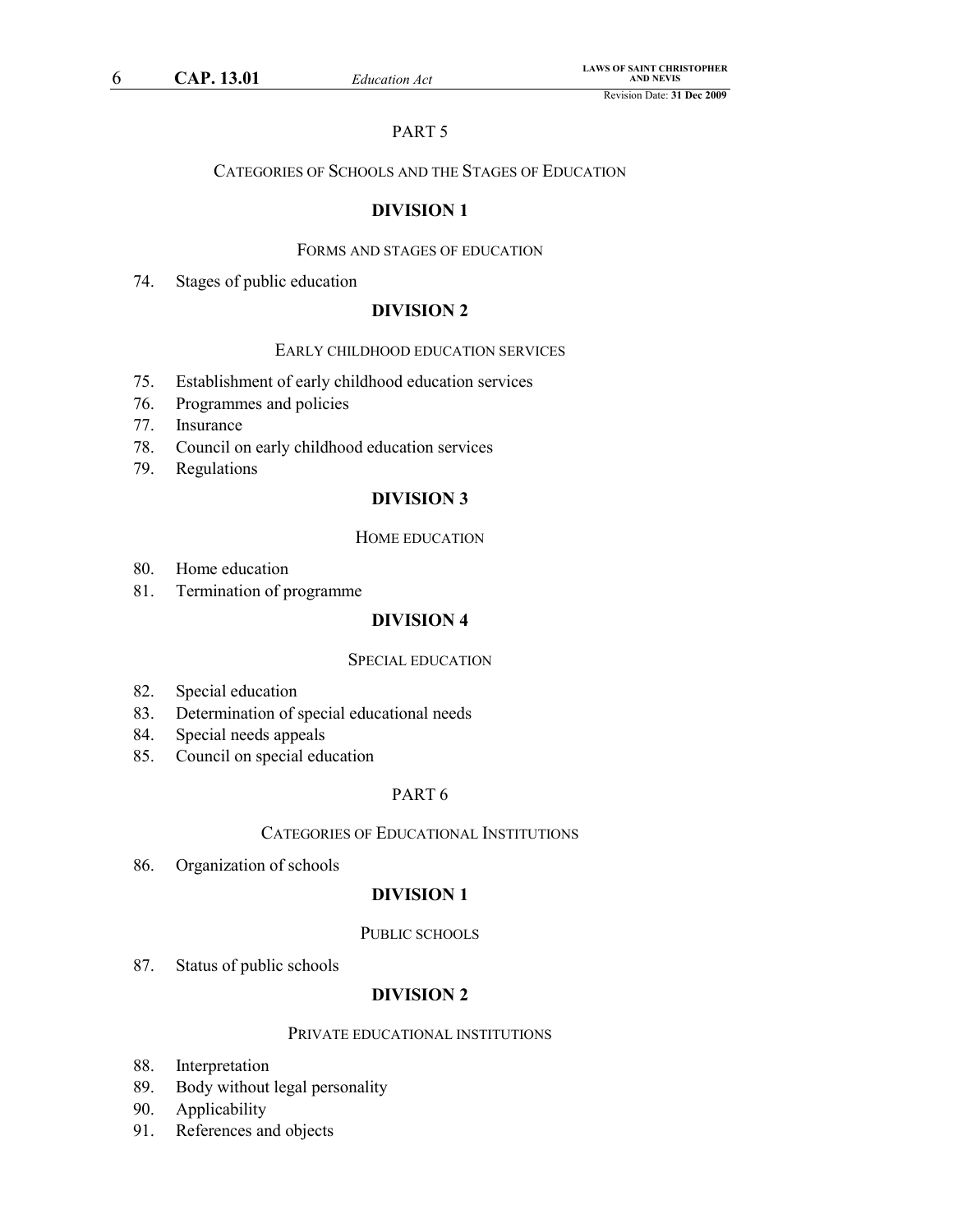- 92. Permit
- 93. Presumption
- 94. Existing private educational institutions
- 95. Private educational institutions register
- 96. Application for registration
- 97. Eligibility for registration
- 98. Refusal
- 99. Limitation on instruction
- 100. Number of students
- 101. Content of permit
- 102. Vocational education
- 103. Duration and renewal of permits
- 104. Modification
- 105. Transfer
- 106. Information
- 107. Visits to private educational institutions
- 108. Notice to comply
- 109. Cancellation of registration
- 110. Appeal
- 111. Registration and closure
- 112. Returns
- 113. Health and sanitation
- 114. Disqualification of teachers
- 115. Prohibition of discrimination

# **DIVISION 3**

### ASSISTED PRIVATE SCHOOLS

- 116. Creation of assisted private schools
- 117. Agreement to establish assisted private schools
- 118. Publication of list of assisted private schools
- 119. Religious education in assisted private schools
- 120. Loans to assisted private schools

# **DIVISION 4**

### DENOMINATIONAL SCHOOLS

- 121. Status of denominational schools
- 122. Regulations for denominational schools

# PART 7

# TECHNICAL AND VOCATIONAL EDUCATION AND TRAINING

- 123. Establishment of Technical and Vocational Education Council
- 124. Functions of Council
- 125. Directions
- 126. Appointment of committees and functions thereof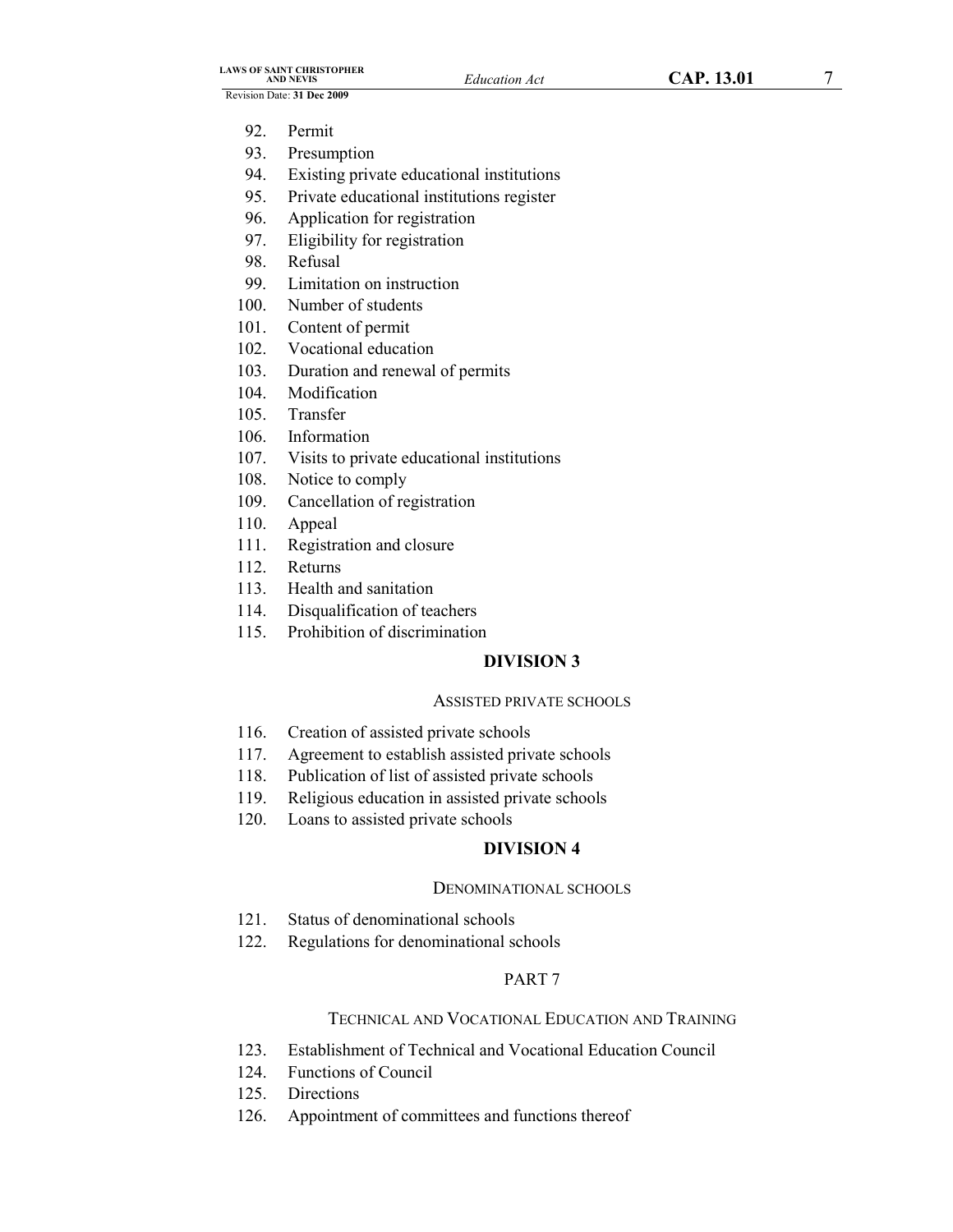#### 8 **CAP. 13.01** *Education Act*

- 127. Additional functions of a committee
- 128. Training schemes
- 129. System for monitoring
- 130. Regulations by Council
- 131. Annual report
- 132. National policy
- 133. Plans for technical and vocational education
- 134. Regulations by Minister

### PART 8

PROFESSIONAL DUTIES AND RESPONSIBILITIES OF TEACHERS AND PRINCIPALS

- 135. Qualifications of teachers
- 136. Rights of teachers
- 137. Exercise of general professional duties
- 138. Duties of teachers
- 139. Duties of Deputy Principal
- 140. General responsibilities of principals

# PART 9

#### CURRICULUM AND ASSESSMENT OF STUDENTS

- 141. National curriculum
- 142. Core and foundation subjects
- 143. Key stages of assessment
- 144. Determination of attainment targets
- 145. Subjects panels
- 146. Collective worship and religious education
- 147. Religious education in public schools

### PART 10

### ISLAND SCHOLARSHIPS AND GRANTS

- 148. Island scholarships
- 149. Value of scholarships
- 150. Qualifications for scholarship
- 151. Examination for scholarship
- 152. Entry at proposed institution
- 153. Forfeiture of scholarship
- 154. Scholar to sign undertaking
- 155. Travel grant
- 156. Award of grants and bursaries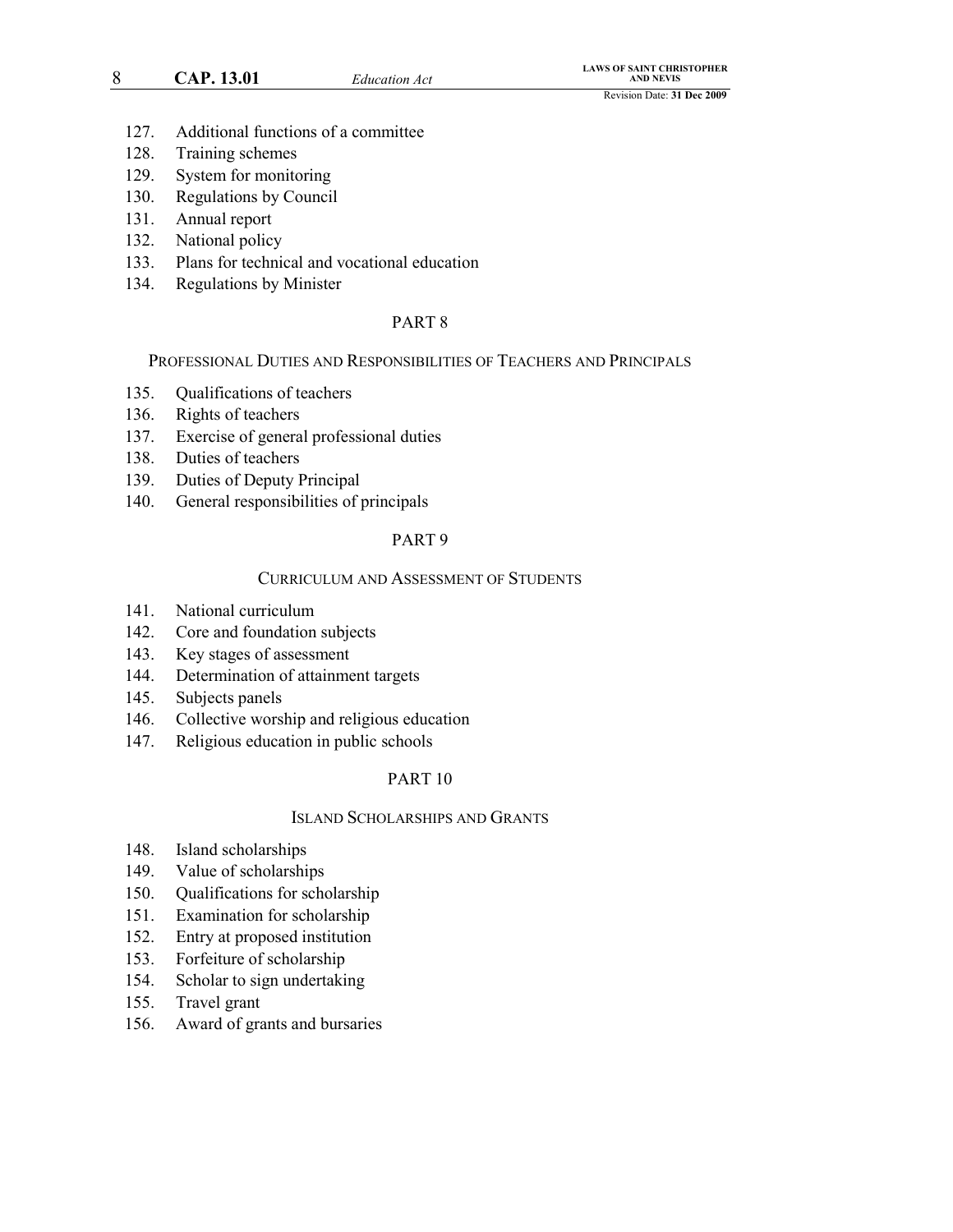# PART 11

# INSPECTION AND REVIEW OF THE EDUCATION SYSTEM

# **DIVISION 1**

### INSPECTION OF EDUCATIONAL INSTITUTIONS

- 157. Inspection of educational institutions
- 158. Educational institutions to be open for inspections and visits
- 159. Offences

# **DIVISION 2**

#### REVIEW OF THE EDUCATION SYSTEM

- 160. Appointment of Education Review Committee
- 161. Review and report of Education Review Committee

# PART 12

#### APPEALS

- 162. Establishment of Education Appeal Tribunal
- 163. Functions of Tribunal
- 164. Mediation
- 165. Procedure of Tribunal
- 166. Power of the Tribunal
- 167. Matters to be considered
- 168. Enforcement of order

# PART 13

### MISCELLANEOUS PROVISIONS

- 169. Vendors on school premises
- 170. Prohibition of sale of alcoholic beverages and tobacco
- 171. Loitering etc on school premises
- 172. Regulations
- 173. Repeal

| repear                  |                                                                                                  |
|-------------------------|--------------------------------------------------------------------------------------------------|
| <b>FIRST SCHEDULE:</b>  | <b>Education Advisory Board</b>                                                                  |
| <b>SECOND SCHEDULE:</b> | Constitution, Procedure, and Functions of Boards of<br>Management                                |
| THIRD SCHEDULE:         | Procedure of Technical and Vocational Education<br>Council                                       |
| <b>FOURTH SCHEDULE:</b> | Constitution of Committees Appointed by the<br><b>Technical and Vocational Education Council</b> |
| <b>FIFTH SCHEDULE:</b>  | Education (School Attendance Counselor) Order                                                    |
| <b>SIXTH SCHEDULE:</b>  | <b>Education (Immunization) Regulations</b>                                                      |
|                         | <b>SEVENTH SCHEDULE: Education (Appeal Tribunal) Regulations</b>                                 |
| EIGHTH SCHEDULE:        | Education (Premises of Educational Institutions)                                                 |
|                         | Regulations                                                                                      |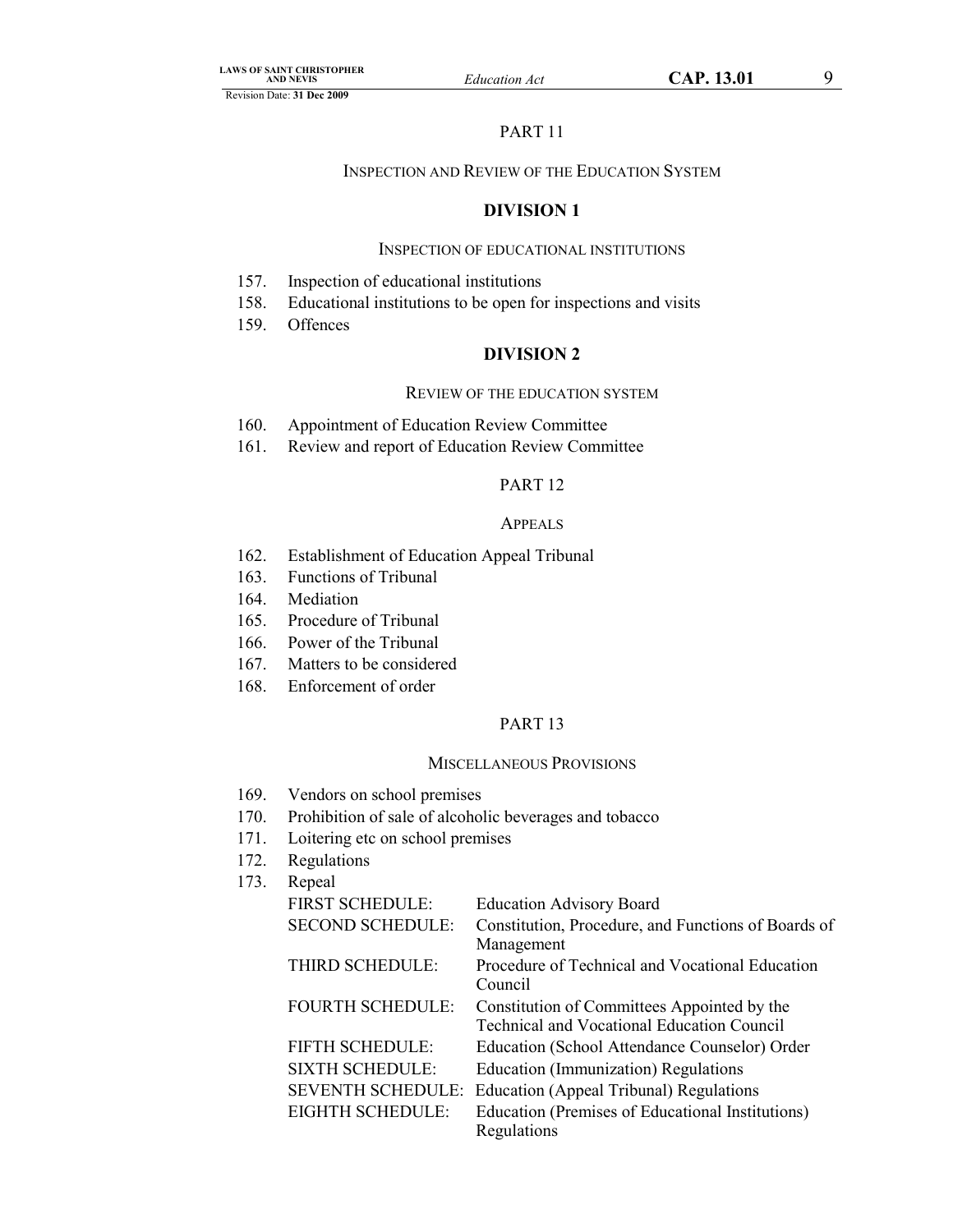# **CHAPTER 13.01**

# **EDUCATION ACT**

AN ACT TO PROVIDE FOR A REGULATORY SYSTEM FOR THE DELIVERY OF EDUCATIONAL SERVICES IN SAINT CHRISTOPHER AND NEVIS.

### PART 1

#### PRELIMINARY

# **Short title.**

**1.** This Act may be cited as the Education Act.

### **Interpretation.**

**2.** In this Act, unless the context otherwise requires—

"adult education" means—

- (a) continuing education; and
- (b) training activities organized on a part-time basis suitable to the requirements of person over compulsory school age and designed to enhance knowledge, skills, attitudes or cultural awareness, but does not include tertiary education;
- "assembly" means the gathering together of the staff and students for widening the scope of the student experience, developing a favourable school spirit and building wholesome school-community relationship; *(Inserted by Act 17 of 2007)*

"Board" means the Education Advisory Board established by section 9 of this Act;

- "Chief Education Officer" means a person appointed in accordance with the provisions of the Constitution to discharge the functions of Chief Education Officer;
- "class", in relation to a particular student and a particular subject, means the teaching group in which a student is regularly taught that subject or, where there are two or more groups, such one of them as may be designated by the principal of the school;
- "compulsory school age" means the ages prescribed by the Minister during which students are obliged to attend school under section 26(1) of this Act;
- "early childhood education" means education provided either within a primary school or in an institution specially designed for that purpose and suitable to the needs of children three years of age or older but under five years of age;
- "denominational school" means an educational institution established, managed and maintained by a religious community at its own expense;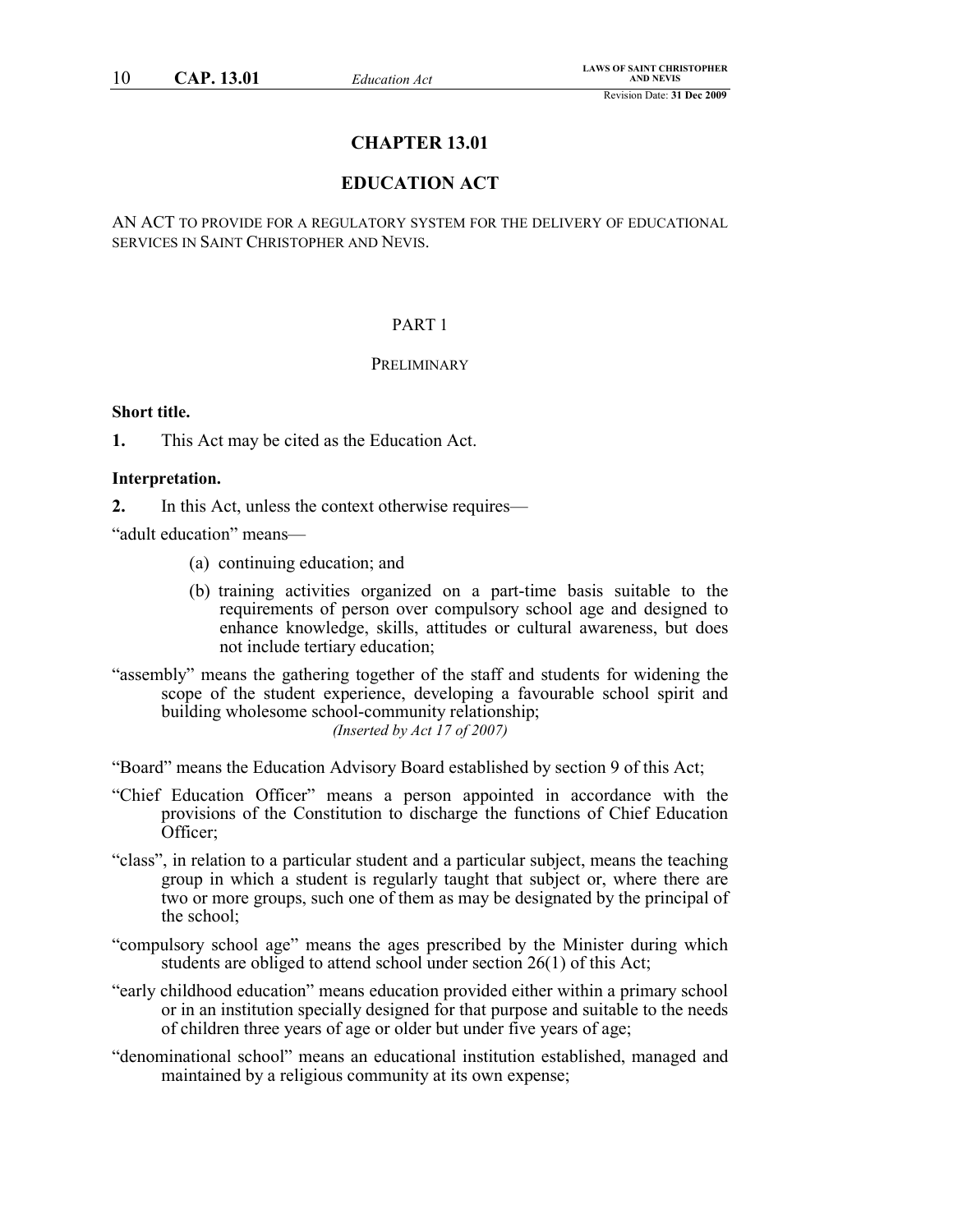- "distance education" means an educational process in which a significant proportion of the teaching is conducted through one medium or a combination of media by persons removed in space or time from the learners;
- "educational institution" means any school, training centre, or college or such other institution of higher education as may be prescribed;
- "educational programme" means a course of study whether conducted in an educational institution or otherwise that is designed to meet the specified learning needs of an individual or group of persons;
- "Minister" means the Minister of Education;

"Ministry" means the Ministry of Education;

- "parent", in relation to any child, includes a guardian and every person who is liable to maintain or has the custody of any child and a person living as husband with the mother of a child whether or not he is the father and a person living as wife with the father of a child whether or not she is the mother;
- "primary education" means full-time education suited to the requirements of students of primary school age;
- "primary student" means a student who at the beginning of the school year has attained the age prescribed under section 26 or will attain that age on December 31 of that same year but has not attained the age of sixteen years;
- "principal" means the head of an educational institution under this Act;
- "private educational institutions" mean schools other than public schools and assisted private schools and which are owned, managed, and financed by trusts, individuals, bodies or any incorporated or unincorporated bodies and include—
	- (a) a school; or
	- (b) a class; or
	- (c) an educational institution attended by twelve or more students continuously for more than eight hours per week and which is in possession of a permit issued by the Minister;
- "public schools" means schools which are wholly or mainly maintained at the public expense and to which the general public has access without any conditions other than those authorized by or under this Act;
- "secondary education" means full-time education suited to the requirements of students of secondary school age;
- "student" means a person of any age for whom education is provided under this Act;
- "Teachers College" means an educational institution established for the purpose of training teachers for service in educational institutions;
- "Technical College" means a school or other institution that provides for studies, training or research in technology, science, commerce or art;

"tertiary education" means—

(a) education suitable to the requirements of persons over compulsory school age who are not enrolled for secondary education in any school or, if enrolled in secondary education, have completed a course of secondary education; and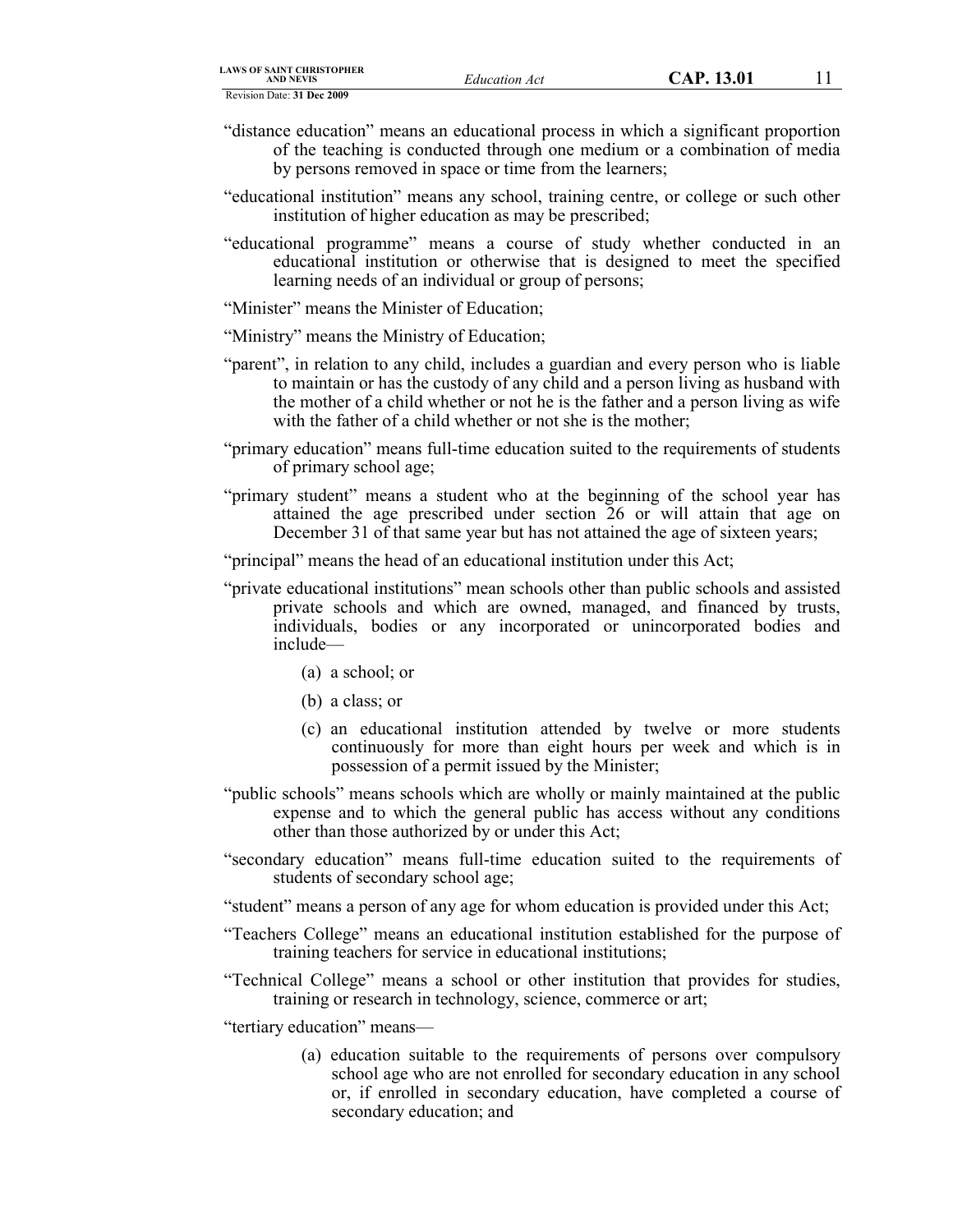(b) university education and instruction normally available at institutions for teacher training, vocational training and technical training.

### PART 2

#### ADMINISTRATION OF THE EDUCATION SYSTEM

# **DIVISION 1**

#### GOALS, OBJECTIVES AND POWERS OF THE MINISTER

#### **Goals and objectives.**

**3.** (1) The Minister shall, subject to available resources, establish and pursue for the education system general and specific goals and objectives as provided in subsections (2) and (3).

(2) The general goals and objectives which the Minister shall establish and pursue are—

- (a) the establishment of a varied, relevant and comprehensive educational system that is characterized by excellence;
- (b) the promotion of the education of the nationals of Saint Christopher and Nevis by the establishment of educational institutions for the purpose of fostering the spiritual, cultural, moral, intellectual, physical, social and economic development of the community;
- (c) the framing of an educational policy designed to give effect to the purposes of this Act;
- (d) the effective execution of the educational policy of the Government; and
- (e) the establishment of a co-ordinated educational system organized in accordance with this Act.

(3) Without prejudice to the generality of subsection (1), the specific goals and objectives which the Minister shall establish and pursue are—

- (a) to encourage the development of the basic knowledge and skills in all persons, including—
	- (i) the skills of literacy, listening, speaking, reading, writing, numeracy, mathematics, analysis, problem solving, information processing, computing;
	- (ii) critical and creative thinking skills for today's world;
	- (iii) an understanding of the role of science and technology in society together with scientific and technological skills;
	- (iv) appreciation and understanding of creative arts;
	- (v) physical development and personal health and fitness; and
	- (vi) the creative use of leisure time;
- (b) to develop self-worth through a positive educational environment;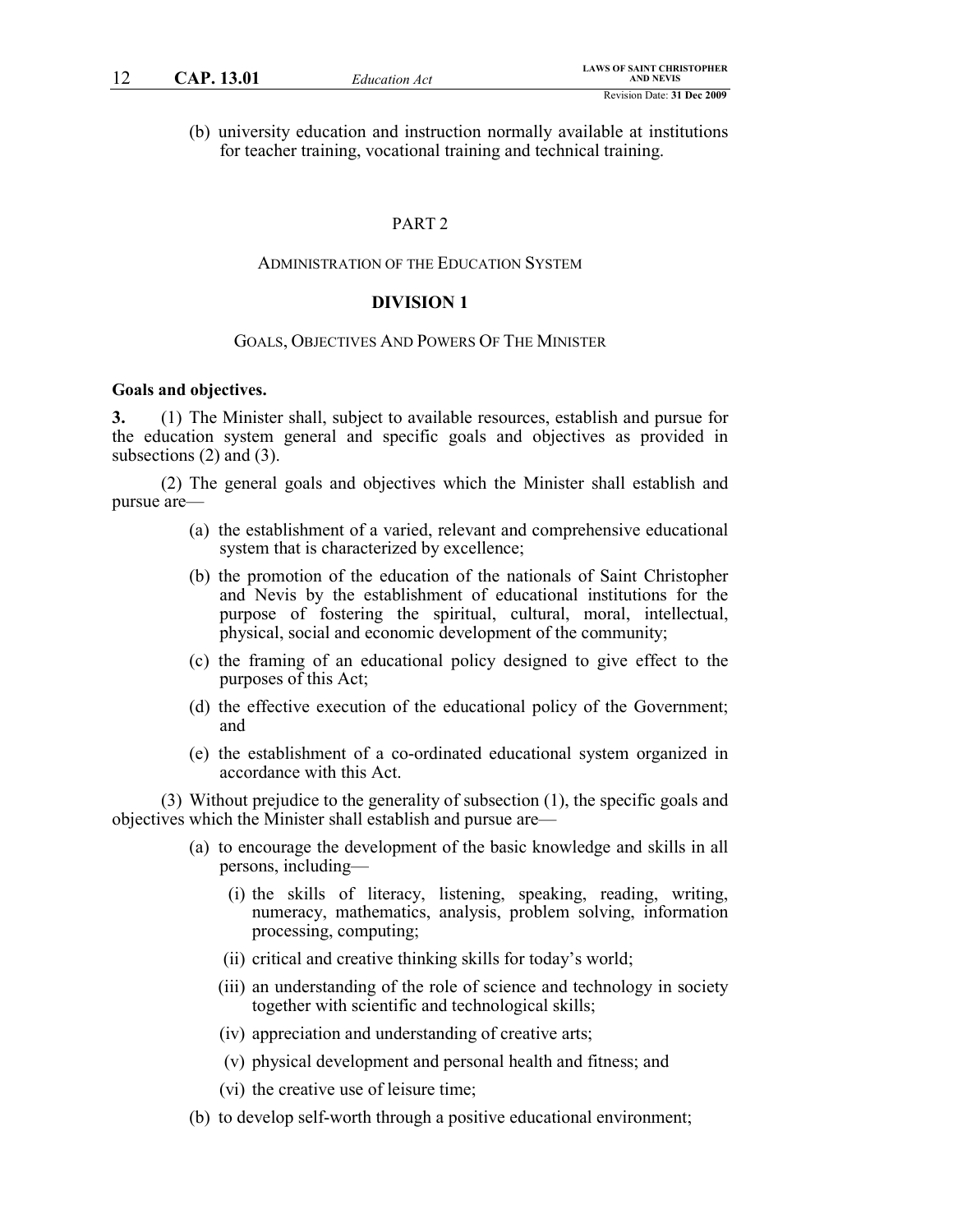- (c) to promote the importance of the family and community;
- (d) to provide opportunities to reach maximum potential;
- (e) to promote the recognition, understanding and respect for the Constitution, laws and national symbols of the state;
- (f) to develop an understanding of the principle of gender equality and other forms of equality as defined in the Constitution;
- (g) to promote an understanding of the history, language, culture, rights, and values of Saint Christopher and Nevis and their changing role in contemporary society;
- (h) to increase awareness and appreciation of the natural environment of the state;
- (i) to promote a national and a Caribbean identity through regional cooperation and integration;
- (j) to develop an understanding of the historical and contemporary role of labour and business in society; and
- (k) to prepare for participation in Saint Christopher and Nevis and global society.

(4) The Minister shall promote the goals specified in subsection (3) above through appropriate basic education and continuing education strategies.

### **Responsibilities of the Minister.**

**4.** (1) The Minister shall be responsible for the overall administration of this Act and, in the exercise of the powers conferred upon the Minister, the Minister may do all things necessary or convenient for the purpose of carrying out the Minister's responsibilities.

(2) In addition to the duties referred to in subsection (1), the Minister shall be responsible for—

- (a) devising a system education designed as far as possible to ensure that the intellectual and vocational abilities, aptitudes and interests of students find adequate expression and opportunity for development;
- (b) establishing public schools and determining their location and classification;
- (c) making, subject to this Act, provision for the admission and transfer of students in public schools and assisted private schools;
- (d) establishing and maintaining or assisting in the establishment and maintenance of educational institutions or other facilities for tertiary, adult and continuing education and special education as the Minister considers necessary, including—
	- (i) teachers' colleges for training of teachers; and
	- (ii) technical colleges and training centres considered necessary for fulfilling the requirements of technical and vocational education;
- (e) taking such other action as the Minister considers necessary for ensuring that the requirements of teachers in public educational institutions are satisfied;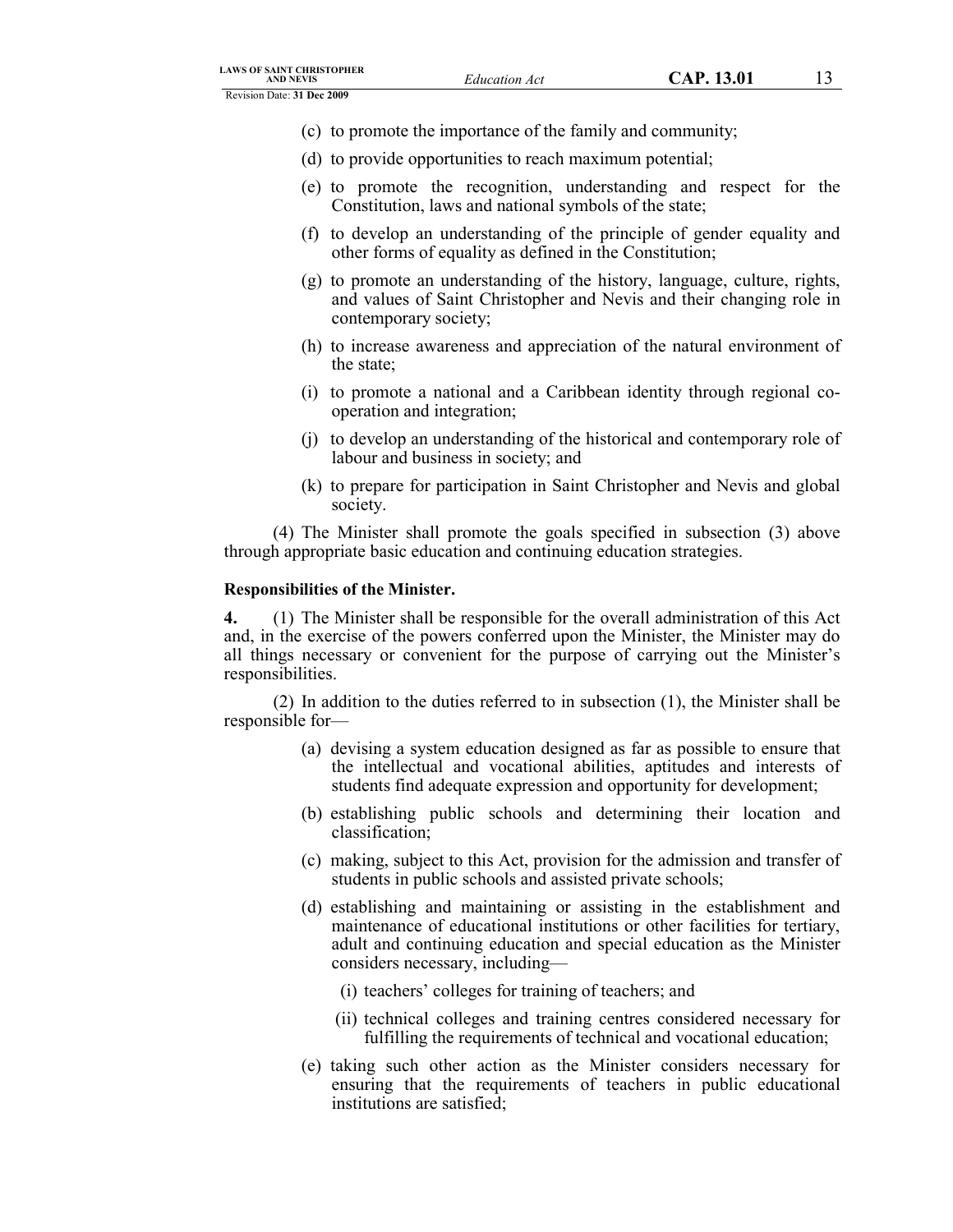- (f) conducting, managing and assisting schools in accordance with regulations made under this Act;
- (g) rendering, to such students or class of students, subject to such conditions as may be prescribed, such forms of assistance as may be necessary for enabling the students to take full advantage of the educational facilities available;
- (h) evaluating the work of public schools and assisted private schools with particular reference to the curriculum to be followed therein, and making provision for the examination and testing of students and the award of certificates;
- (i) the referral of children who have been identified by the Chief Education Officer as having learning difficulties to appropriate medical, educational, social services or other agencies where they exist for remedial treatment or assistance;
- (j) providing educational opportunities for meeting the demands for higher education and in particular taking such steps as may be necessary for the carrying out of Government's obligation to the Caribbean Examination Council, the University of the West Indies or any other institution of higher learning; and
- (k) actively encouraging the formation, functioning and development of students councils in all schools and a National Student Council.

(3) The Permanent Secretary of the Ministry of Education shall assist the Minister in the exercise of his or her duties under this Act and shall advise the Minister on matters pertaining to education policy.

#### **Powers of Minister.**

**5.** (1) For the purposes of the performance of the functions under this Act, the Minister shall have power to—

- (a) require attendance of persons of compulsory school age at schools established and conducted under this Act;
- (b) regulate the operation of public schools, assisted private schools, and private educational institutions;
- (c) make provision for the professional training of teachers for the entire system of education, and lay down standards which are applicable to the recruitment of teachers, their training, professional development and conditions of service;
- (d) designate the grades or classes and special programmes to be offered in public schools and assisted private schools;
- (e) prescribe forms and notices as required for the administration of this Act;
- (f) constitute committees or other bodies to offer advice from time to time on educational and related matters;
- (g) prescribe lists of textbooks and practices in all public schools and assisted private schools so as to ensure conformity with national standards of education provided that in the case of assisted private schools textbooks for religious education shall be determined by the denomination establishing the school;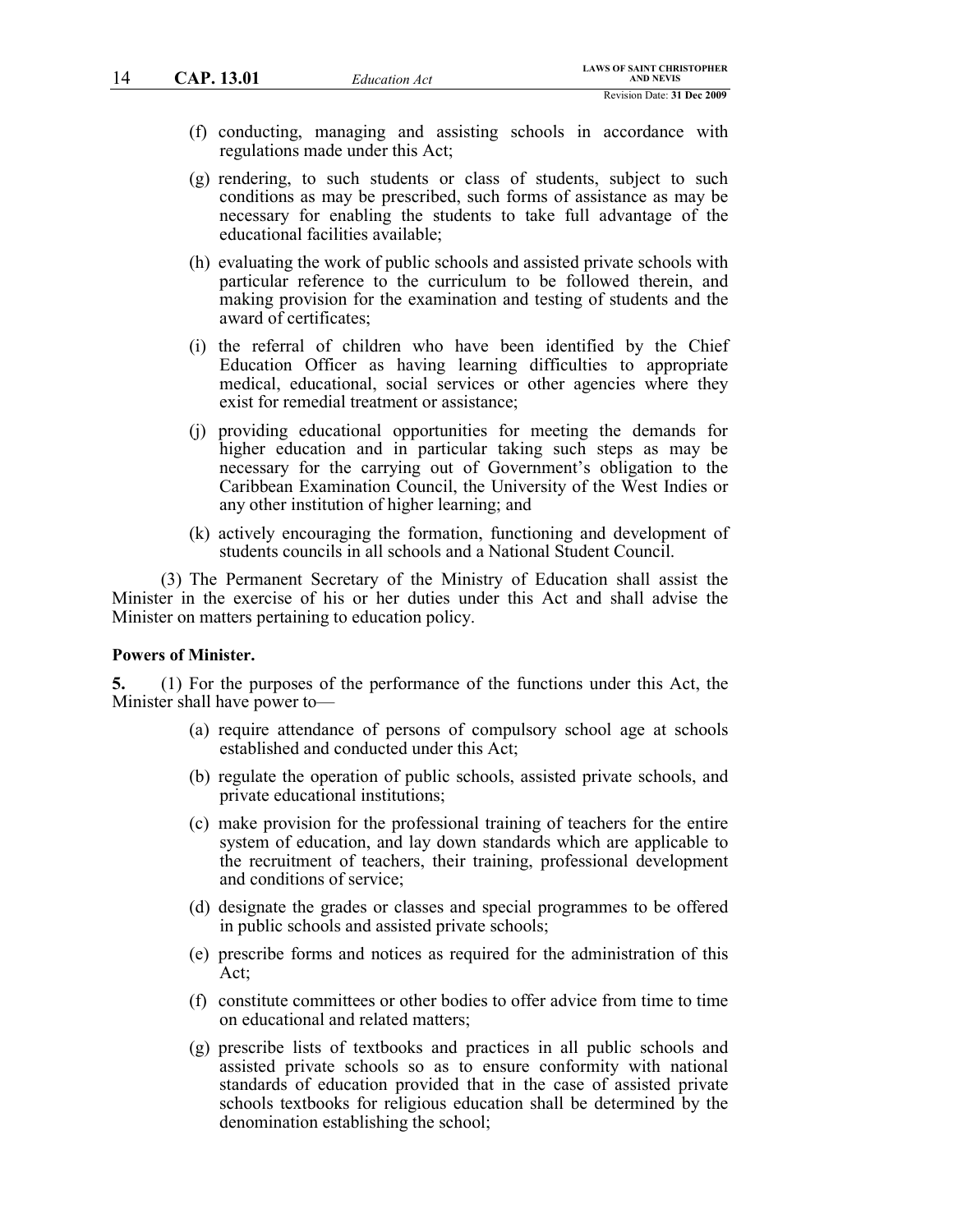- (h) determine the level of assistance to assisted private schools and regulate such assistance;
- (i) establish or disestablish public schools including schools for technical education and inaugurate classes or discontinue classes in those schools when necessary;
- (j) prescribe, in accordance with this Act, curriculum for public schools and assisted private schools; and
- (k) provide for any other matter or do all such things as may be expedient from time to time for the carrying out of the Minister's responsibilities for education and training.

(2) In the exercise of the powers conferred by subsection  $(1)(c)$ ,  $(g)$  and  $(i)$ above, the Minister shall consult such organizations representing the teaching profession as the Minister considers appropriate.

#### **Annual Report.**

**6.** The Minister shall table in Parliament an annual report on the state of education within twelve months of the end of the school year for which the report is made.

# **DIVISION 2**

#### RESPONSIBILITIES OF THE CHIEF EDUCATION OFFICER

### **Duties of Chief Education Office.**

**7.** (1) The Chief Education Officer shall, subject to the directions of the Minister, be responsible for the general administration of this Act.

- (2) The Chief Education Officer shall—
	- (a) ensure that schools and other educational institutions are administered in a proper and efficient manner;
	- (b) develop administrative principles and procedures for implementing general policies and administering the school system;
	- (c) delegate authority, after prior consultation with the Permanent Secretary, to professional staff of the Ministry for administering various aspects of the system of education including the registration and administration of private schools;
	- (d) develop and direct training of all professional personnel;
	- (e) initiate, subject to the provisions of this Act, curriculum innovation and reform and the establishment of appropriate procedures for evaluating the instructional programme of schools and other educational institutions;
	- (f) advise the Minister on matters affecting education in the island;
	- (g) ensure that school premises, property and stock are protected against improper use;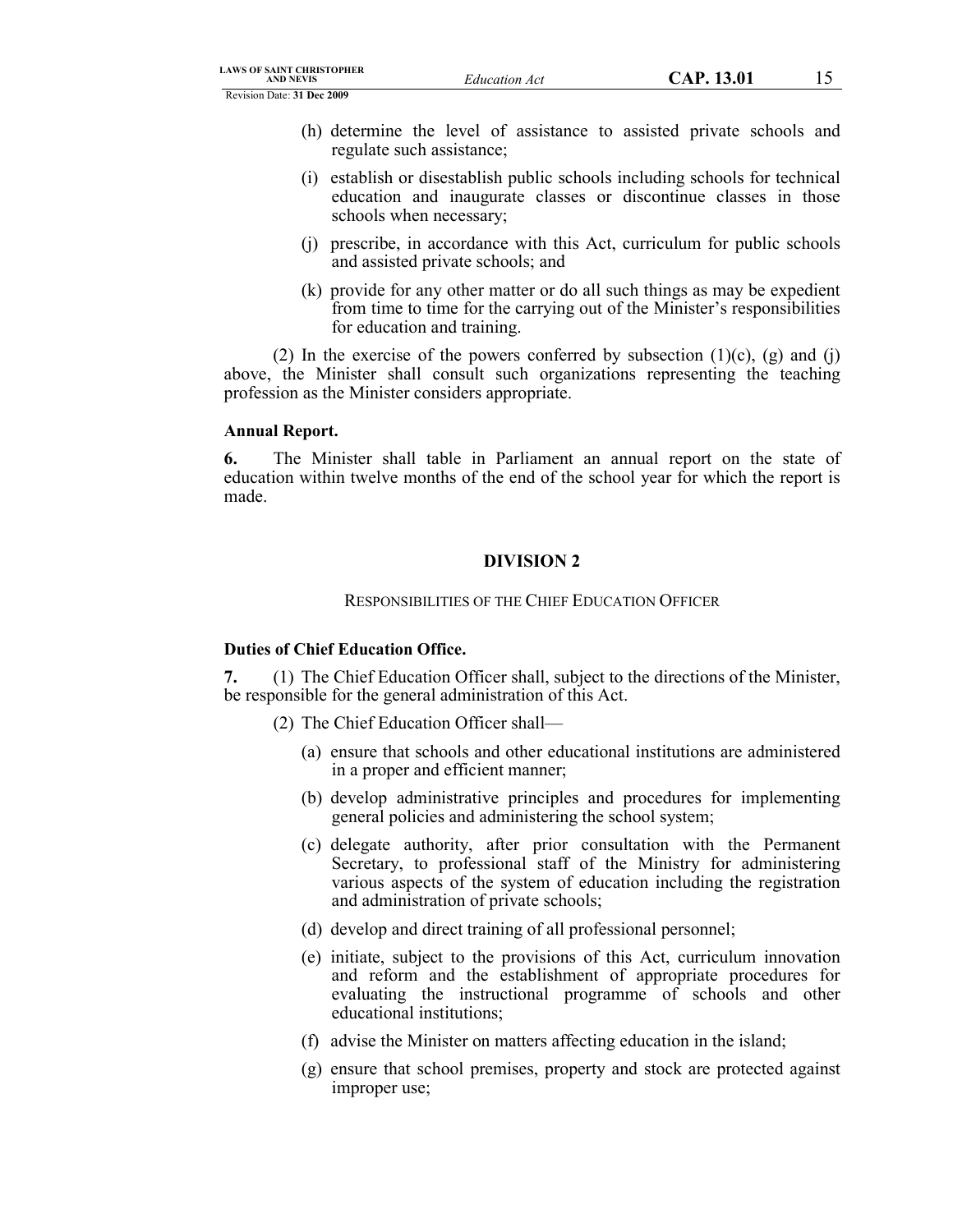- (h) initiate, organize and conduct courses of induction and training for untrained teachers;
- (i) ensure the observance of the provisions of this Act and regulations made under the Act pertaining to the conduct of schools and other educational institutions; and
- (j) perform such other functions required to be performed under this Act as the Minister may from time to time assign to him or her.

(3) The Chief Education Officer shall be assisted in Nevis by a Principal Education Officer appointed by the Nevis Island Administration.

(4) The Principal Education Officer referred to in subsection (3) of this section shall have general oversight responsibilities set out in subsection (2) of this section as they pertain to schools in Nevis.

(5) Official communication with regional and international agencies relating to schools in Nevis shall be done through the Chief Education Officer.

#### **Delegation of authority by the Minister.**

**8.** (1) The Minister may delegate in writing to the Chief Education Officer any function, duty or responsibility conferred on the Minister by this Act or any regulation made under this Act, except that such delegation shall not preclude the Minister from exercising any or all of the functions so delegated where the Minister considers it expedient.

(2) In cases of emergency, and after consultation with the Permanent Secretary and the Chief Education Officer, the Minister may give general or special directions, in writing, to any public officer in the Ministry respecting the Minister's functions under this Act and the public officer shall carry out the Minister's directions.

(3) Where by this Act or regulations made under this Act the Chief Education Officer is required, or permitted to perform any function, the Chief Education Officer may, after consulting the Permanent Secretary, authorize a public officer who is accountable to him or her to perform the function.

### **DIVISION 3**

#### ESTABLISHMENT AND FUNCTIONS OF THE EDUCATION ADVISORY BOARD

#### **Establishment of Education Advisory Board.**

**9.** (1) There is established a Board to be known as the Education Advisory Board.

(2) The Board shall consist of the following members—

- (a) the principal of Clarence Fitzroy Bryant College;
- (b) two members nominated by the Minister in his discretion from among persons representing—
	- (i) expert educational opinion;
	- (ii) parents of children attending public schools;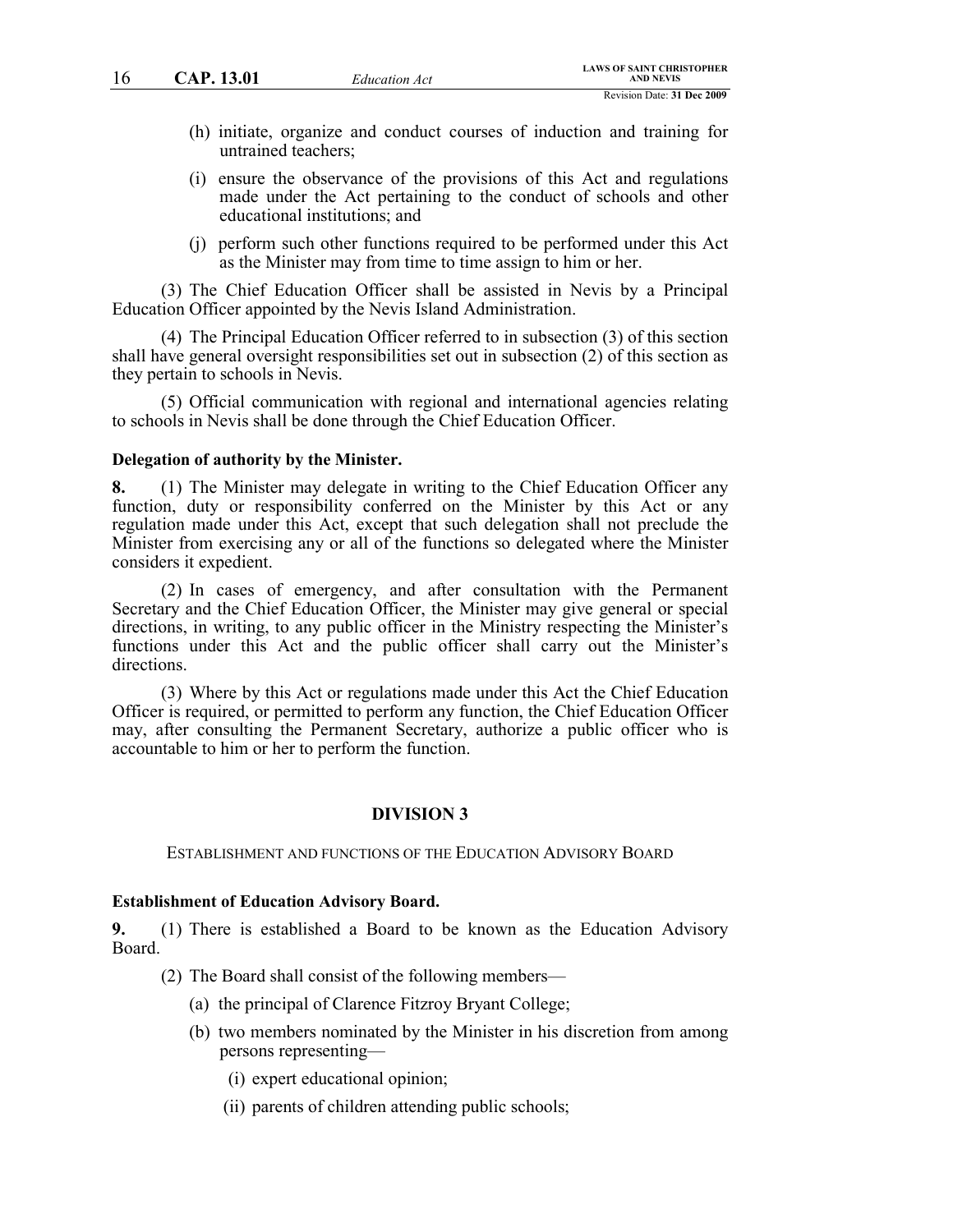- (iii) parent teacher associations; and
- (iv) technical, vocational or business education;
- (c) one representative nominated by the Association of School Principals, if one exists;
- (d) two representatives nominated by the duly recognized organizations representing teachers one being from Saint Christopher and one from Nevis;
- (e) the Resident Tutor, the University of the West Indies School of Continuing Studies;
- (f) one representative nominated by a religious organization;
- (g) one representative nominated by the business and professional community;
- (h) one representative from the private schools;
- (i) two persons nominated by the Nevis Island Administration.

(3) The representatives nominated by the Minister and the organizations specified in subsections  $2(b)$ , (c), (d), (f) and (g) above, shall be appointed by the Minister by instrument in writing with the approval of Cabinet.

(4) The Board shall appoint a chairperson and a vice-chairperson from among its members.

(5) Other than an ex officio member, the appointment of a member of the Board shall be for a period not exceeding two years, but the member shall be eligible for reappointment.

(6) The provisions of the First Schedule shall apply to the Board in respect of the matters specified in that Schedule.

#### **Functions of Advisory Board.**

- **10.** (1) The Board shall advise the Minister on matters
	- (a) connected with education as it thinks fit;
	- (b) respecting the performance of any of the Minister's responsibilities or the exercise of the Minister's powers under this Act as the Minister refers to it; and
	- (c) relating to the promotion of education as the Minister refers to it.

(2) Any advice given to the Minister, whether accepted by the Minister or not, shall be deemed confidential and so held to be by each member of the Board.

### **Powers of the Board to hold public hearing.**

**11.** (1) Prior to advising the Minister on any matter concerning the promotion of education, the Board may, where it thinks advisable and with the approval of the Minister—

- (a) hold a public hearing into the matter;
- (b) appoint one or more members to hold a public hearing into the matter; or
- (c) solicit written memoranda from the public on the matter.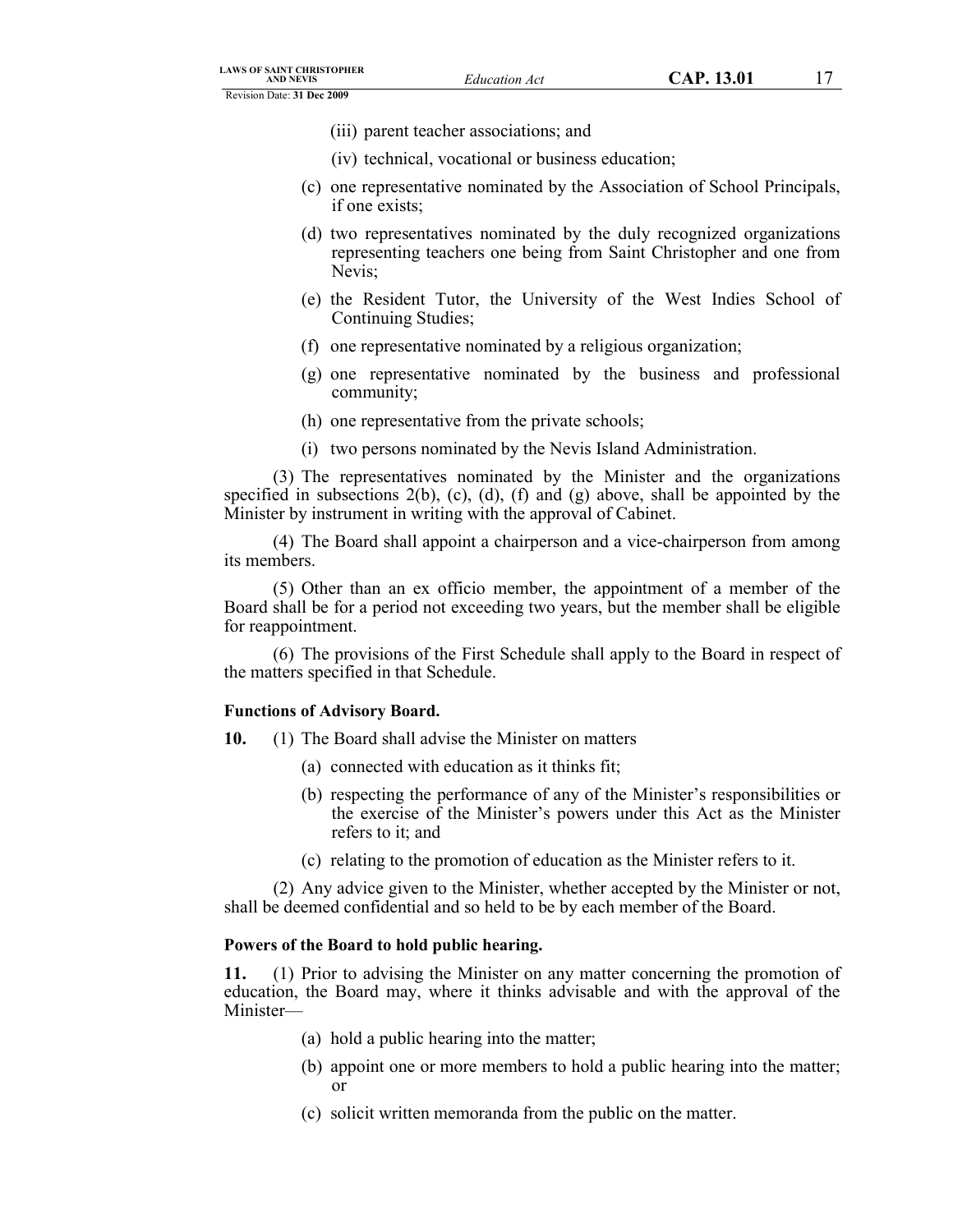(2) The Minister may require the Board to hold a public hearing respecting any matter affecting the promotion of education and when so required, the Board may adopt the procedure outlined in subsection (1) which it considers most appropriate.

#### **Minister not bound by advice of Board.**

**12.** (1) The Minister shall not be bound to accept the advice of the Board, and where the Minister considers it advisable the Minister may refer a matter back to the Board for reconsideration.

(2) Where, after reconsideration, pursuant to subsection (1) the Board adheres to the advice it had previously given, the Minister may reject the advice or adopt it either wholly or with such modification, additions or adaptations as the Minister thinks fit.

#### **Special Committees.**

**13.** (1) Notwithstanding section 9, the Minister may appoint such special committees as the Minister considers necessary to advise the Minister with respect to any specific matter which may arise from time to time.

- (2) A special committee shall—
	- (a) comprise such members as the Minister appoints; and
	- (b) have such duties as the Minister specifies.

### PART 3

#### RIGHTS AND RESPONSIBILITIES OF STUDENTS AND PARENTS

# **DIVISION 1**

### STUDENTS' RIGHTS AND RESPONSIBILITIES

#### **Right to education.**

**14.** Subject to available resources, all persons are entitled to receive an educational programme appropriate to their needs in accordance with the provisions of this Act.

### **Educational program.**

**15.** (1) The Chief Education Officer shall provide to every compulsory school-age person who resides in the island an educational programme consistent with the requirements of this Act and regulations made under the Act. *(Amended by Act 17 of 2007)*

(2) For the purposes of providing the educational programme to the student, the Chief Education Officer shall—

- (a) enroll the student in an educational programme, offered by the Ministry of Education; or
- (b) direct the student to attend an educational programme offered by another educational institution where it is reasonable to do so.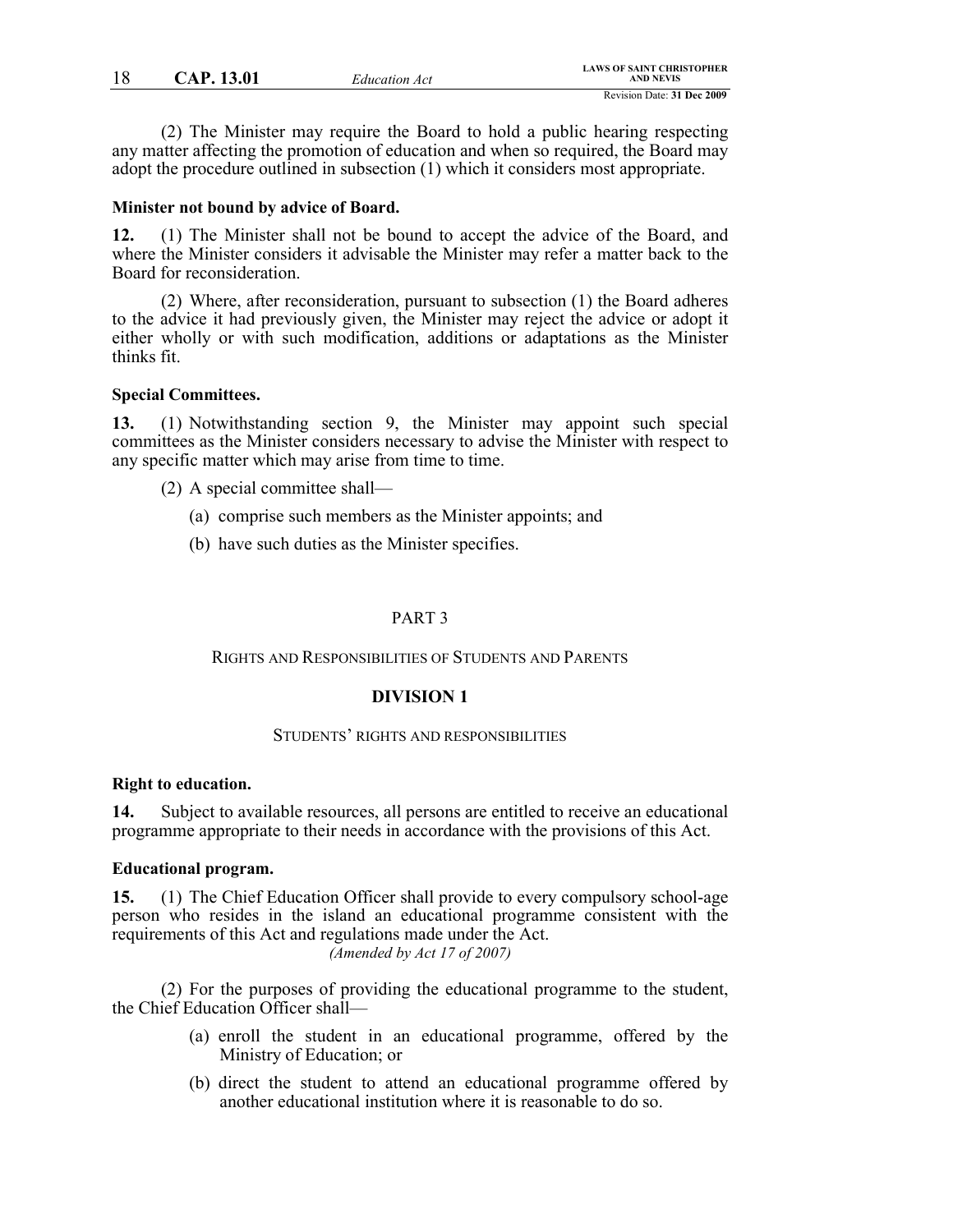| <b>LAWS OF SAINT CHRISTOPHER</b> |
|----------------------------------|
| <b>AND NEVIS</b>                 |

(3) Except in the case of a student who is transferred under section  $53(1)(d)$ , where a student is directed to attend an educational programme pursuant to paragraph (2)(b) above, the Government shall be responsible for such fees and costs, if any, consequent to the student's attendance at the educational programme.

# **Free tuition.**

**16.** (1) No tuition fees consequent to the student's attendance in an educational programme at a public school under section 26 shall be charged to the student or the parents of the student.

- (2) Notwithstanding subsection (1)—
	- (a) tuition fees may be payable in such amounts, for such purposes and by such persons or classes of persons who are not citizens of any Member State or Associated Member State of the Organizations of the Eastern Caribbean States as the Minister may, by Order, prescribe;
	- (b) other charges may be imposed at a public school or assisted private school with the approval of the Minister.

# **Student responsibilities.**

**17.** Every student enrolled in a public school or assisted private school has the following responsibilities—

- (a) to observe the code of conduct and other rules and policies of the Ministry and of the school;
- (b) to attend classes regularly and punctually;
- (c) to participate in the educational programmes in which the student is enrolled;
- (d) to be diligent in pursuing the prescribed curriculum; and
- (e) to observe standards approved by the Chief Education Officer or the principal, as the case may be, with respect to—
	- (i) cleanliness and tidiness of the person;
	- (ii) general deportment;
	- (iii) attire;
	- (iv) courtesy; and
	- (v) respect of the rights of other persons.

# **Students accountable to teacher, principal, and Ministry.**

- **18.** (1) Every student shall be accountable—
	- (a) to the teacher for his or her conduct on the school premises during school hours and during such hours as the teacher is in charge of the student in class or while engaged in authorized school activities conducted during out-of-school hours; and
	- (b) to the principal for his or her general deportment at any time that he or she is under the supervision of the school and members of the teaching staff, including the time spent in travelling between the school and his or her other place of residence.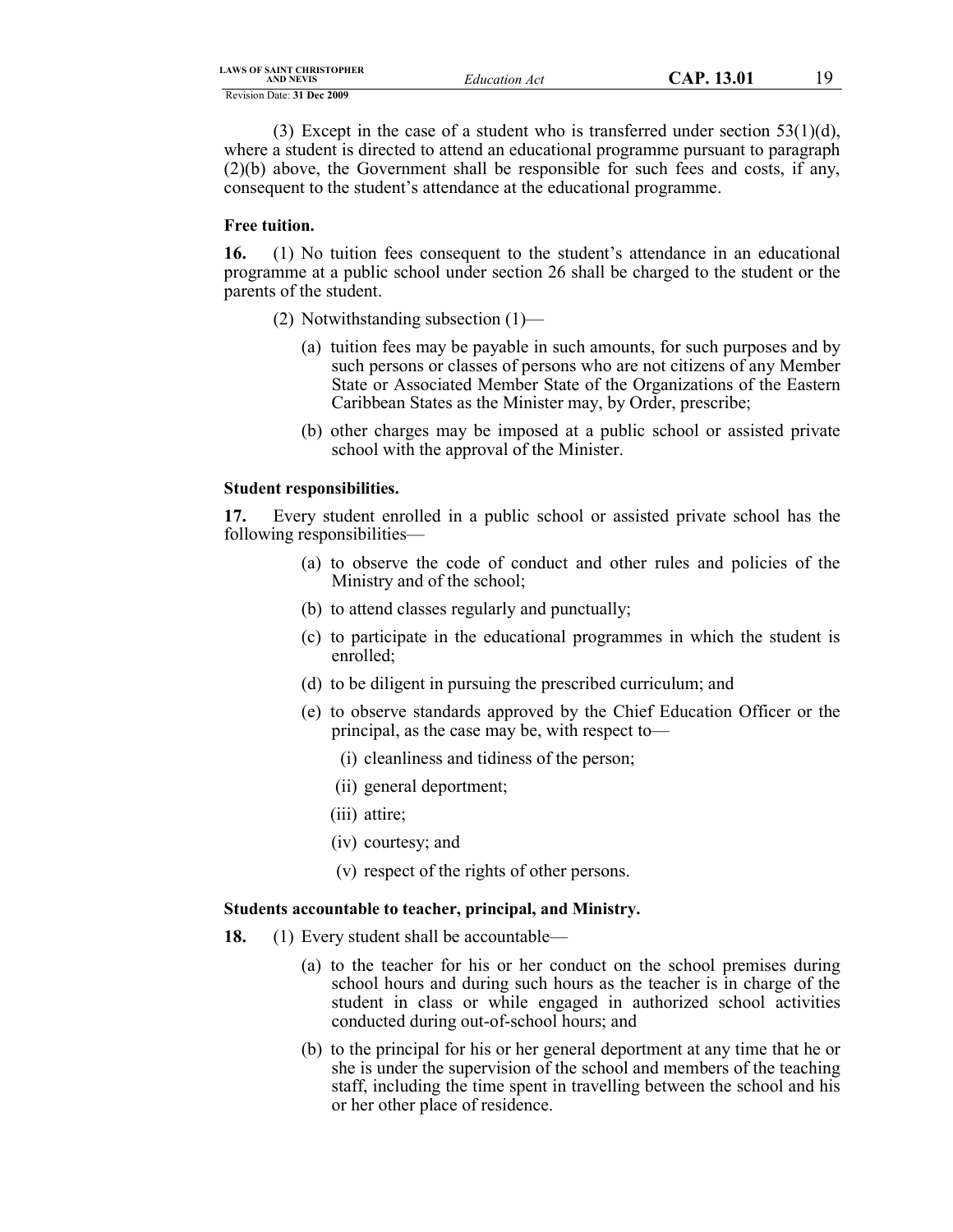(2) Every student shall be under the general direction and control of—

- (a) the driver of a school bus, if the driver is an employee of the Ministry of Education; and
- (b) any person under whose supervision students are placed on the authority of the Chief Education Officer,

in respect of the student's general behaviour and deportment on a school bus, or while under supervision as the case may be.

#### **Exercise of rights.**

**19.** (1) A student may express any religious, political, moral, or other belief or opinion so long as the expression does not adversely affect the rights or education of other students, or the rights of other persons in the school.

(2) Students who have attained the age of 18 are entitled to exercise all the rights and powers, to assume all the obligations, and to receive all the benefits under this Act with respect to them that their parents are otherwise entitled to exercise, assume, or receive on their behalf.

#### **DIVISION 2**

#### PARENTS' RIGHTS AND RESPONSIBILITIES

#### **Rights and responsibilities of parents.**

**20.** (1) Subject to sections 19 and 22, parents of students attending public schools and assisted private schools are entitled—

- (a) to be informed of the progress, behaviour and attendance of their children;
- (b) upon reasonable notice to the principal and teacher, to observe the instruction of their children if the parental visitation does not impede the instruction of other children;
- (c) to appeal against decisions that significantly affect the education, health or safety of their children; and
- (d) to be consulted in the development of any special education programmes prepared for their children.

(2) A parent of a student attending a school may, and at the request of a teacher or principal shall, consult with the teacher or principal with respect to the student's educational programme.

(3) Every parent shall inform the principal in writing of any medical or other condition peculiar to their child—

- (a) on admission of the child; or
- (b) as soon as the parent becomes aware of such medical or other condition.

(4) The information provided under subsection (3) shall constitute part of the student's record pursuant to section 22 of this Act.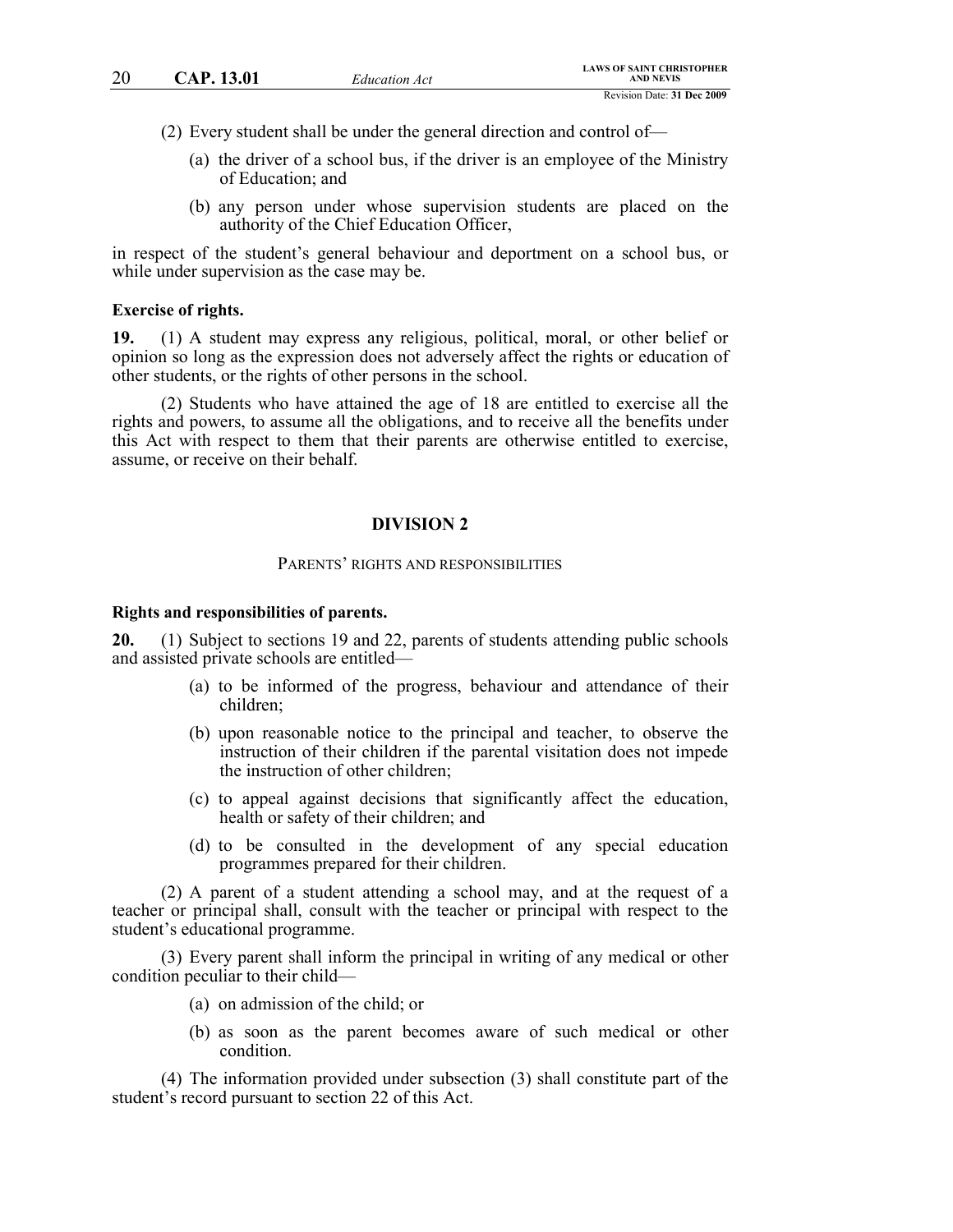### **Choice of education.**

**21.** Subject to the provisions of this Act, parents may choose home schooling in accordance with section 80 of this Act, private schooling or public schooling for their children.

# **Student records and reports.**

**22.** (1) Every principal shall establish and maintain a student record for each student enrolled in the school managed by the principal in accordance with the guidelines established by the Chief Education Officer.

(2) Students shall be given a certified copy of their periodic or termly report on their academic performance and conduct.

(3) Every school shall provide to the parent or parents of a student a periodic or termly report of the student's academic performance and conduct.

(4) The report referred to in subsections (2) and (3) above shall be in such form and contain such information as the Chief Education Officer may determine.

(5) The following persons may examine and copy a student's record or request a certified copy of a student's record—

(a) the parents of a student who is below 18 years of age;

(b) a student who is 18 years of age or older.

(6) Subject to subsection (2), a student's record is privileged for the information and use of school and departmental officials as required for the performance of their functions and is not available to any other person or institution without the written permission of the parent.

(7) Persons who contribute information to a student's record are exempt from any liability with respect to the provision of that information if those persons, in providing the information, acted—

- (a) in good faith;
- (b) within the scope of their duties and responsibilities; and
- (c) with reasonable care.

(8) If, on examining a student's record, a person authorized under this section is of the opinion that the student's record contains inaccurate or incomplete information, that person may request the principal to rectify the record.

(9) Where the principal refuses to rectify the record when so requested under subsection (8), the person who has requested the rectification may, within 14 days of the refusal, refer the matter to the Chief Education Officer who shall review the request and provide direction to the principal.

(10) Where the person who has referred a matter to the Chief Education Officer under subsection (9), is dissatisfied with its disposition by the Chief Education Officer, that person may appeal to the Education Appeal Tribunal, within 14 days of the disposition.

(11) Any person who discloses information from a student's record in contravention of subsection (6), commits an offence and is liable, on summary conviction, to a fine of not more than one thousand dollars.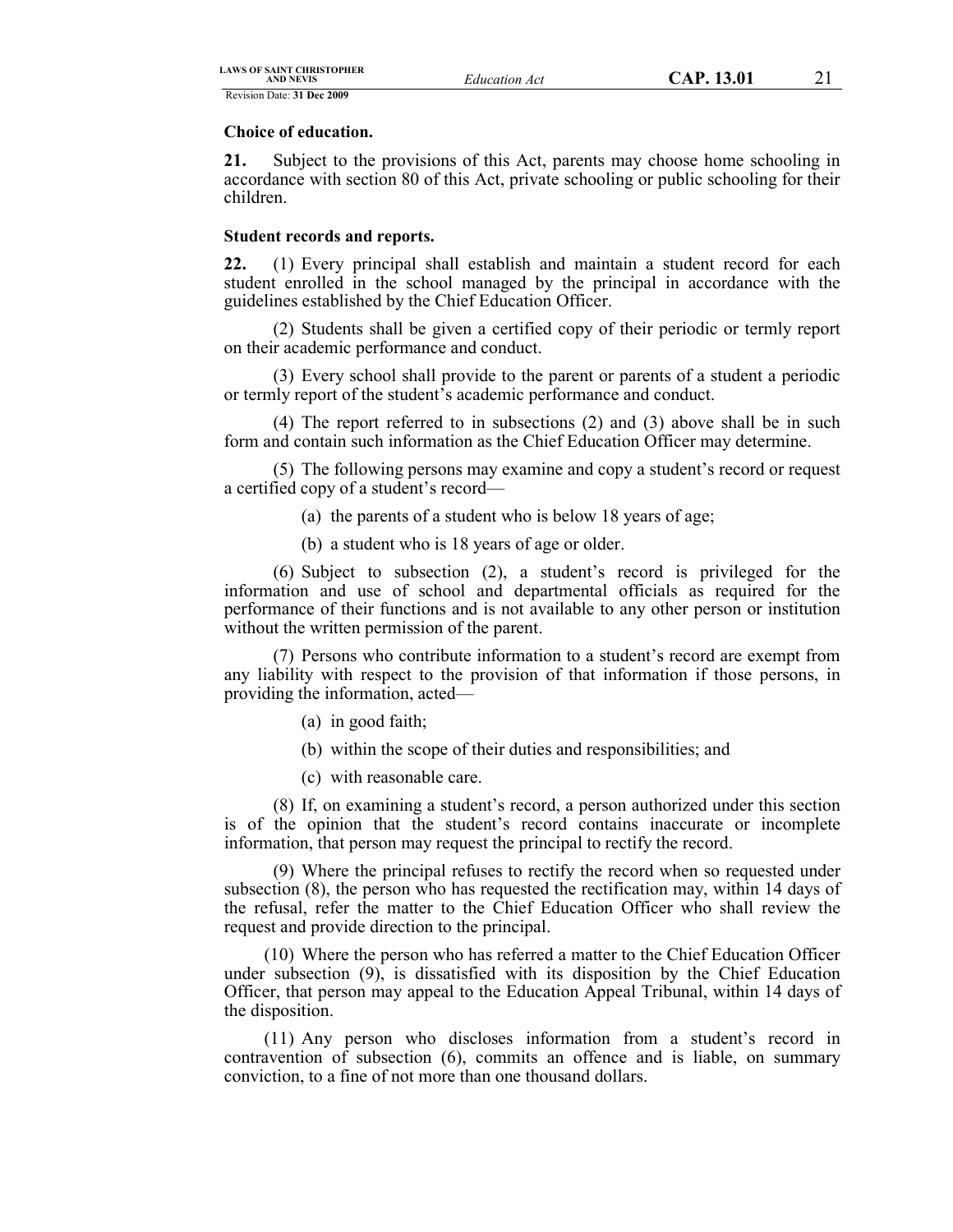# **Damage to school property.**

**23.** (1) Every student in a public school and assisted private school shall take good care of any public property placed at the student's disposal and where such property is to be returned, the property shall be returned in good condition at the end of the school activities on a day and time determined by the principal.

(2) If the property of a public school or assisted private school is destroyed, damaged, lost, or converted by the intentional or negligent act—

- (a) of a student who is a minor, the student and the student's parents are liable in respect of the act of the student; or
- (b) of two or more students who are minors acting together, the students and their parents are jointly and severally liable in respect of the act of the students.

(3) A parent shall be held jointly responsible with the child or children for any damage caused by his or her child or children while attending school.

# **Parent Teacher Associations.**

**24.** (1) Parents and teachers may, in accordance with regulations made under this Act form associations, to be known as Parent Teacher Associations.

(2) The Minister shall encourage and assist in the formation of—

- (a) Parent Teacher Associations; and
- (b) a National Council of Parent Teacher Associations.

(3) Parent Teacher Associations may be established in public and private assisted schools.

(4) The objects of Parent Teacher Associations shall include the promotion of the interests of the school by bringing parents, members of the community, students and teachers into close co-operation.

(5) Parent Teacher Associations may, subject to this Act and regulations made under this Act, make rules for the regulation and control of their business.

(6) On the formation of a Parent Teacher Association, the names of the members of the executive shall be forwarded to the Chief Education Officer and subsequently after every election of a new executive.

#### **Wishes of parents to be considered in education of students.**

**25.** The Minister shall, in the exercise of the functions conferred under this Act, have regard to the general principle that, so far as is compatible with the provision of efficient instruction and training and the avoidance of unreasonable public expenditure, the wishes of parents formally conveyed to the Minister are to be considered in the education of students.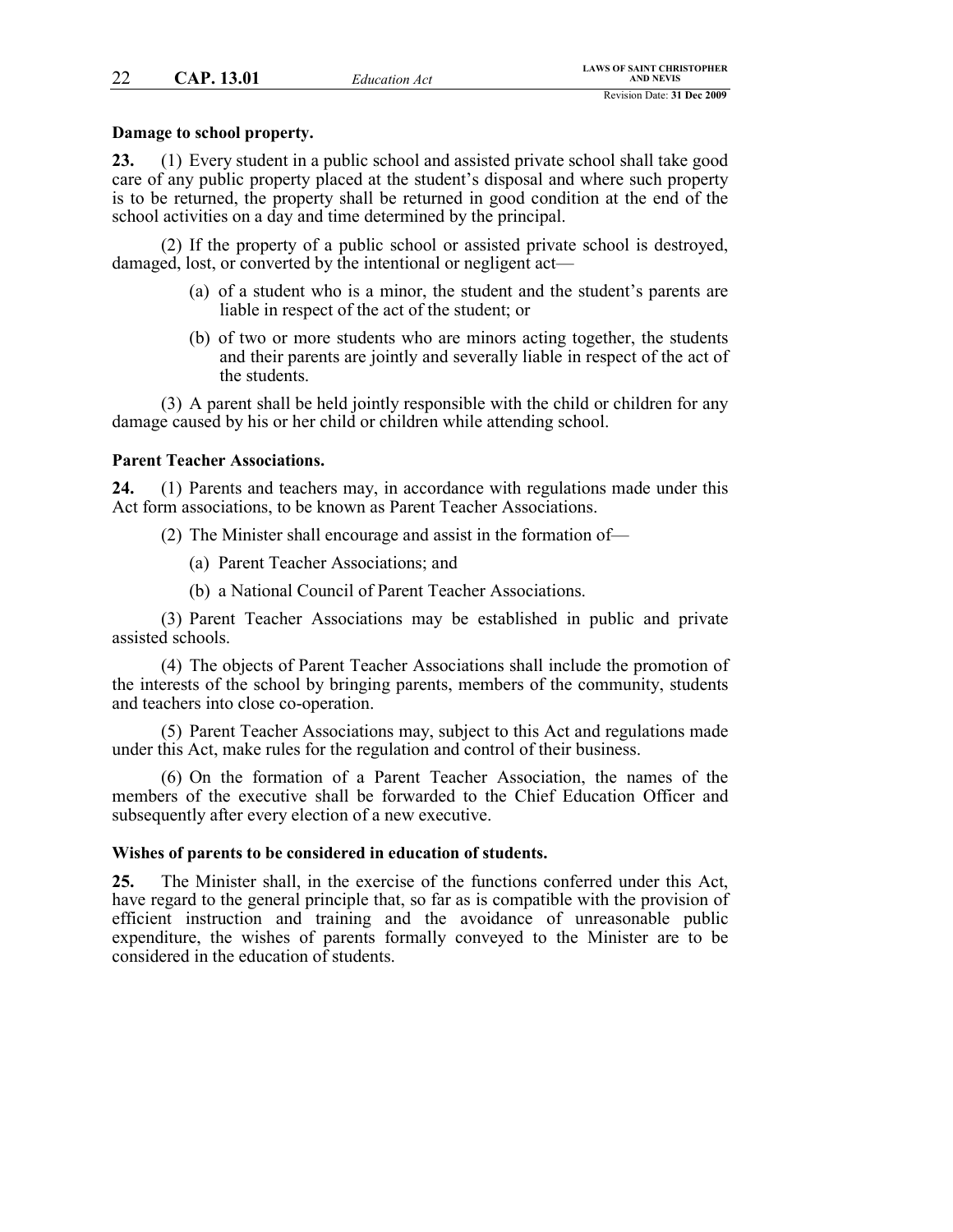# **DIVISION 3**

### ADMISSION AND ATTENDANCE OF STUDENTS

# **Compulsory school attendance.**

**26.** (1) Every child shall attend school from the beginning of the school calendar in the school year following that in which the child attains the age prescribed by the Minister, by Order, until the last of the school calendar in the school year in which the child attains sixteen years of age or at the end of which the child obtains a certificate or diploma awarded by the Minister, whichever occurs first.

(2) Notwithstanding subsection (1), if the Minister is satisfied that it has become necessary or expedient to raise or lower the compulsory school age, the Minister may, by Order, subject to affirmative resolution of the National Assembly, within sixty days of the making of the Order, direct that subsection (1) have effect as if for references therein there were substituted a reference to any age prescribed in the Order.

# **Mode of admission.**

**27.** (1) No child shall be admitted to a primary school unless at the time of admission—

- (a) the child is accompanied by a parent or a responsible person over the age of eighteen years who has been authorized by a parent to represent him or her;
- (b) the person accompanying the child brings a birth or baptism certificate giving the information required for the Student's Register;
- (c) the child shall have attained the age prescribed under section 26 or will attain that age by December 31st of that same year; and
- (d) a certificate issued by a registered medical practitioner or the Public Health authorities is produced indicating that the child has been immunized as may be prescribed by regulations made under this Act.

(2) No child shall, without the written permission of the Chief Education Officer, be admitted to a primary school other than in September, or the beginning of the primary school year.

# **Prohibition of discrimination.**

**28.** Subject to the provisions of this Act, no person who is eligible for admission to a public educational institution or an assisted private school as a student shall be refused admission on any discriminatory grounds including race, place of origin, political opinions, colour, creed, sex, or subject to the provisions of this Act, mental or physical handicap.

### **Age limit for secondary schools.**

**29.** (1) Subject to subsections (2) and (3), no child without the written permission of the Chief Education Officer shall be admitted as a student to a public secondary school or assisted private secondary school before the child has reached the age prescribed by the Minister, by Order.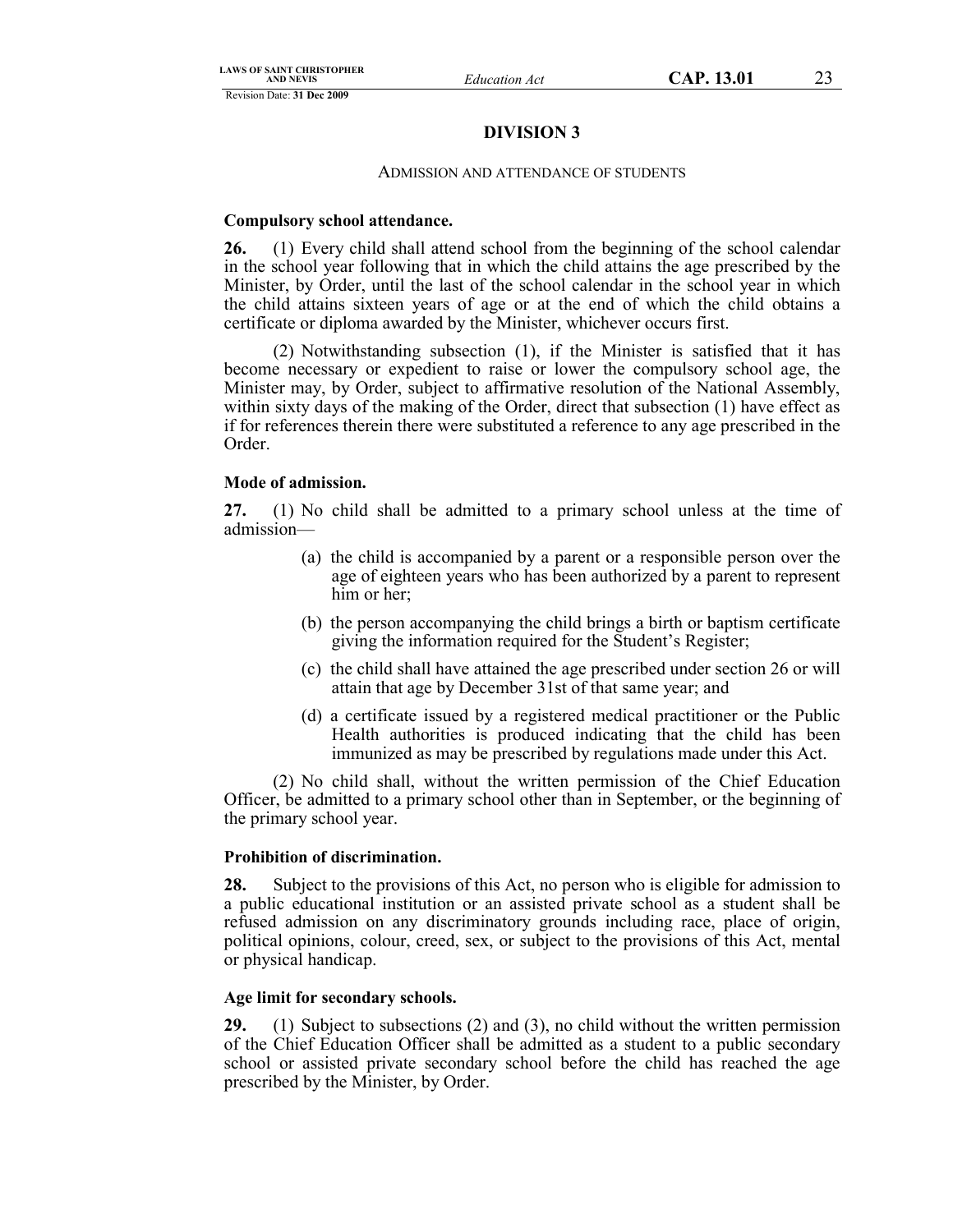(2) A child below the prescribed age may be admitted to a secondary school on the written approval of the Chief Education Officer on the grounds of exceptional ability and consistently high academic performance as evidenced by—

- (a) outstanding performance in termly and annual class examinations with a Grade A average or its equivalent in each examination;
- (b) the child's assessment results at the key stages as provided for in section 143; and
- (c) the written recommendations of teachers who have taught the child.

(3) A child below the age stipulated under subsection (1), who prior to the child's residence in Saint Christopher and Nevis attended or gained admission to a secondary school or the equivalent of a secondary school, may, on the written approval of the Chief Education Officer, be admitted to a public secondary school or an assisted private secondary school.

(4) No student shall, without the written permission of the Chief Education Officer, be retained in a public secondary school or an assisted private secondary school after the end of the school year in which he or she shall have reached the age prescribed by the Minister, by Order.

#### **Student's Register.**

**30.** (1) The principal of every school shall maintain a register of students which shall be known as the Student's Register.

- (2) The Student's Register shall include—
	- (a) upon admission of a student to a school,
		- (i) the name and date of birth of the student;
		- (ii) the date of admission;
		- (iii) the name and residence of the student's parent;
		- (iv) the name of the last school, if any, which the student attended;
		- (v) where appropriate, the date the student left the school from which he or she transferred as far as it can be ascertained;
		- (vi) the standard, class or form of the student at the date of leaving the school from which he or she was transferred;
		- (vii) the standard, class or form to which the student is admitted; and
	- (b) upon the departure of a student from a school—
		- (i) the date of the student's departure;
		- (ii) the standard, class or form of the student on the date of departure; and
		- (iii) where appropriate, the school or other location to which the student is being transferred.

(3) Notwithstanding subsection (2), the Student's Register shall include such other information as may be prescribed by the Chief Education Officer, from time to time.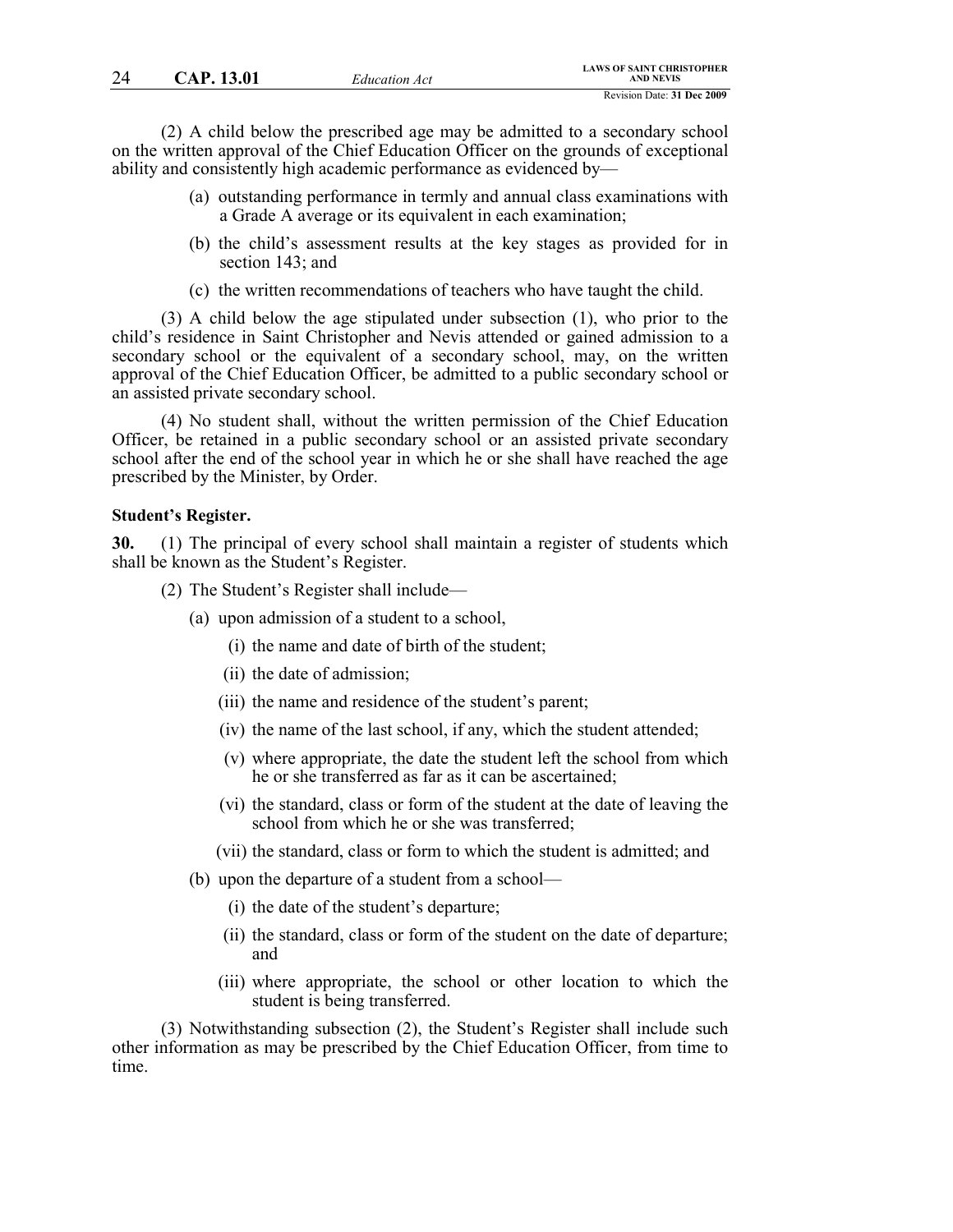### **Transfer of students.**

**31.** (1) Subject to the approval of the Chief Education Officer, a student who seeks admission from one school to another shall not be admitted to that other school

- (a) except on presentation of a letter of transfer signed by the current principal; and
- (b) after consultation between the current principal and the receiving principal concerning the availability of a school place in the receiving school.

(2) A principal shall furnish, upon request, to every student who has left his or her school a letter referred to in subsection (1).

(3) Letters of transfer shall be retained by the principal of the admitting school and a copy thereof shall be submitted by the principal for information to the Chief Education Officer.

(4) In the event that a dispute arises between two or more principals when a student seeks to transfer from one school to another, the Chief Education Officer shall make a final determination.

#### **Effect of contagious diseases.**

**32.** (1) Subject to section 33, no student suffering from or exposed to a contagious disease, as defined in the Medical Act, shall be admitted to or permitted to remain in any school.

(2) Where the principal discovers or has reason to suspect the presence of a contagious disease the principal shall immediately report the same to the parents of the students concerned, the Chief Education Officer, and the Chief Medical Officer.

### **Readmission of student on production of medical certificate.**

**33.** (1) A student who has been refused admission to a school on the ground that the student is suffering from or exposed to a contagious disease shall not be readmitted except upon production of a medical certificate from a medical practitioner registered under the Medical Act to the effect that such student is free from such disease and is unlikely to be a source of infection to other persons in the school.

(2) The medical certificate required by subsection (1) shall be issued free of charge by any Government medical officer issuing the same.

### **Temporary or permanent closing of schools.**

- **34.** (1) Where—
	- (a) as a result of the total or partial destruction by hurricane, earthquake, fire, flood of all or any of the buildings used in connection with any public school or assisted private school; or
	- (b) as a result of the outbreak of any infectious or contagious disease; or
	- (c) for any other reason,

attendance at any public school or assisted private school has fallen to such extent that, in the opinion of the Minister justifies the temporary or permanent closure of the institution, the Minister may, notwithstanding anything contained in this or any other enactment, direct that the school be temporarily or permanently closed, as the case may be, and the school shall, with effect from the date of the direction, be closed.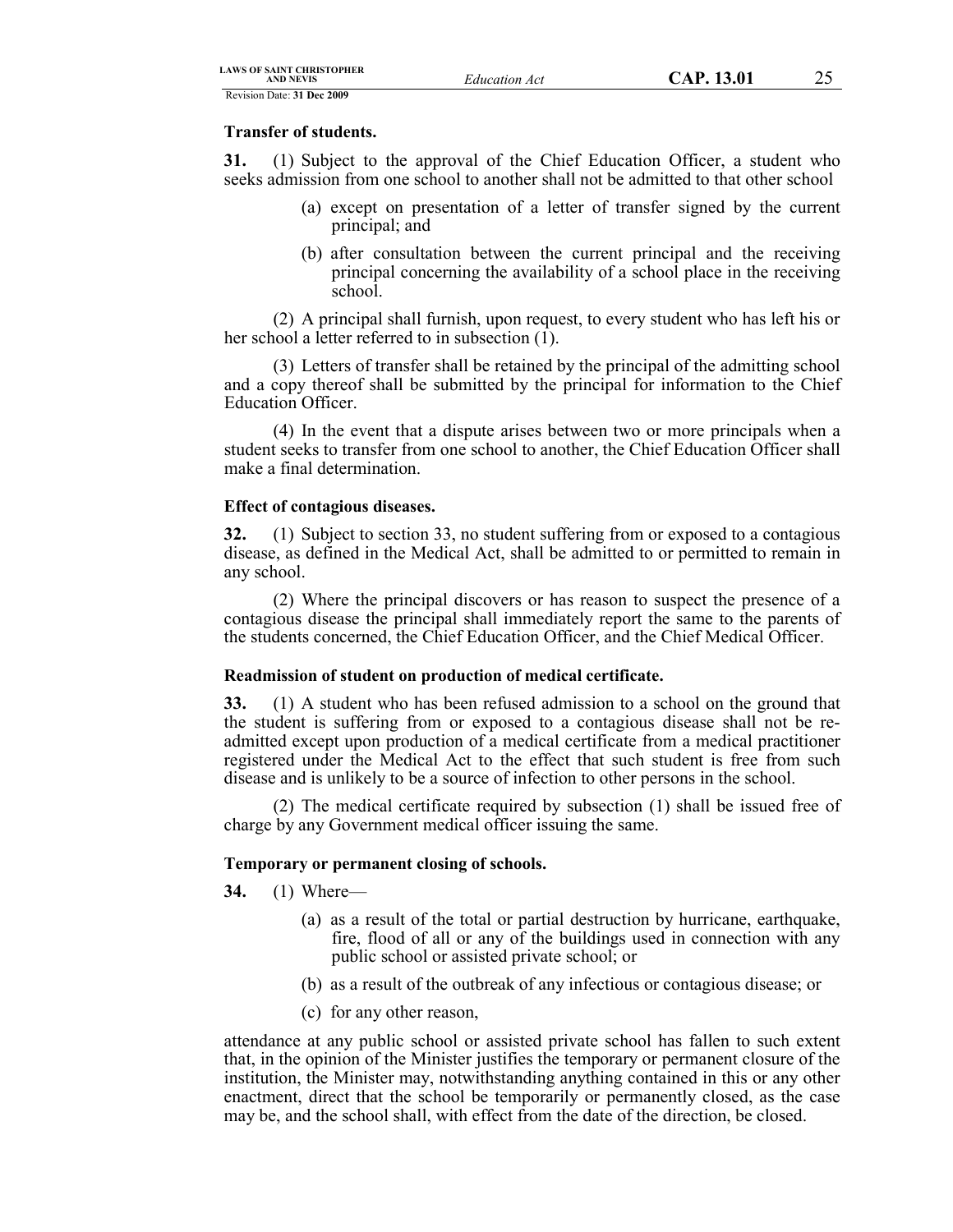(2) Where a school is permanently closed, the Minister shall provide alternative accommodation to the students affected by the closure.

(3) The powers conferred on the Minister by this section are in addition to any other powers conferred upon the Minister in any other enactment.

(4) Without affecting subsection (1), the Minister may delegate to the Chief Education Officer the power conferred on the Minister by that subsection to temporarily close a school referred to in subsection (1).

(5) Notwithstanding subsections (1) and (3), the principal of a school may, in an emergency and where it is impractical to obtain the prior approval of the Minister or Chief Education Officer, close a school temporarily and inform the Minister or Chief Education Officer as soon as practicable after the closure of the school.

#### **Zoning of schools.**

**35.** (1) The Minister may, by regulations, introduce a scheme of zoning for the admission and transfer of students to public schools and assisted private schools, whether primary or secondary.

(2) The scheme of zoning shall link the place of residence of the student and the location of the school of attendance.

(3) Residency of a student shall be determined by the residency of the student's parents.

#### **DIVISION 4**

#### ENFORCEMENT OF COMPULSORY SCHOOL ATTENDANCE

#### **Duty of parent to enforce attendance.**

**36.** Subject to section 37, it shall be the duty of the parent of every child of Compulsory school age to cause the child to receive an education by regular attendance at a school.

#### **Valid excuses from attendance.**

**37.** A student shall be excused from school attendance if—

- (a) in the opinion of the Minister, the student is receiving satisfactory instruction at home or elsewhere;
- (b) the student is excluded from attendance at school under any provision of this Act or the regulations made thereunder;
- (c) the student is unable to attend school because of sickness, danger of infection, infirmity, sudden or serious illness of a parent or other related cause;
- (d) the student is suffering from a physical or mental disability that, in the opinion of a registered medical practitioner, makes the student incapable of being educated by ordinary methods or instruction;
- (e) the student is granted permission by the principal of the school to be temporarily absent from school for good and sufficient reason;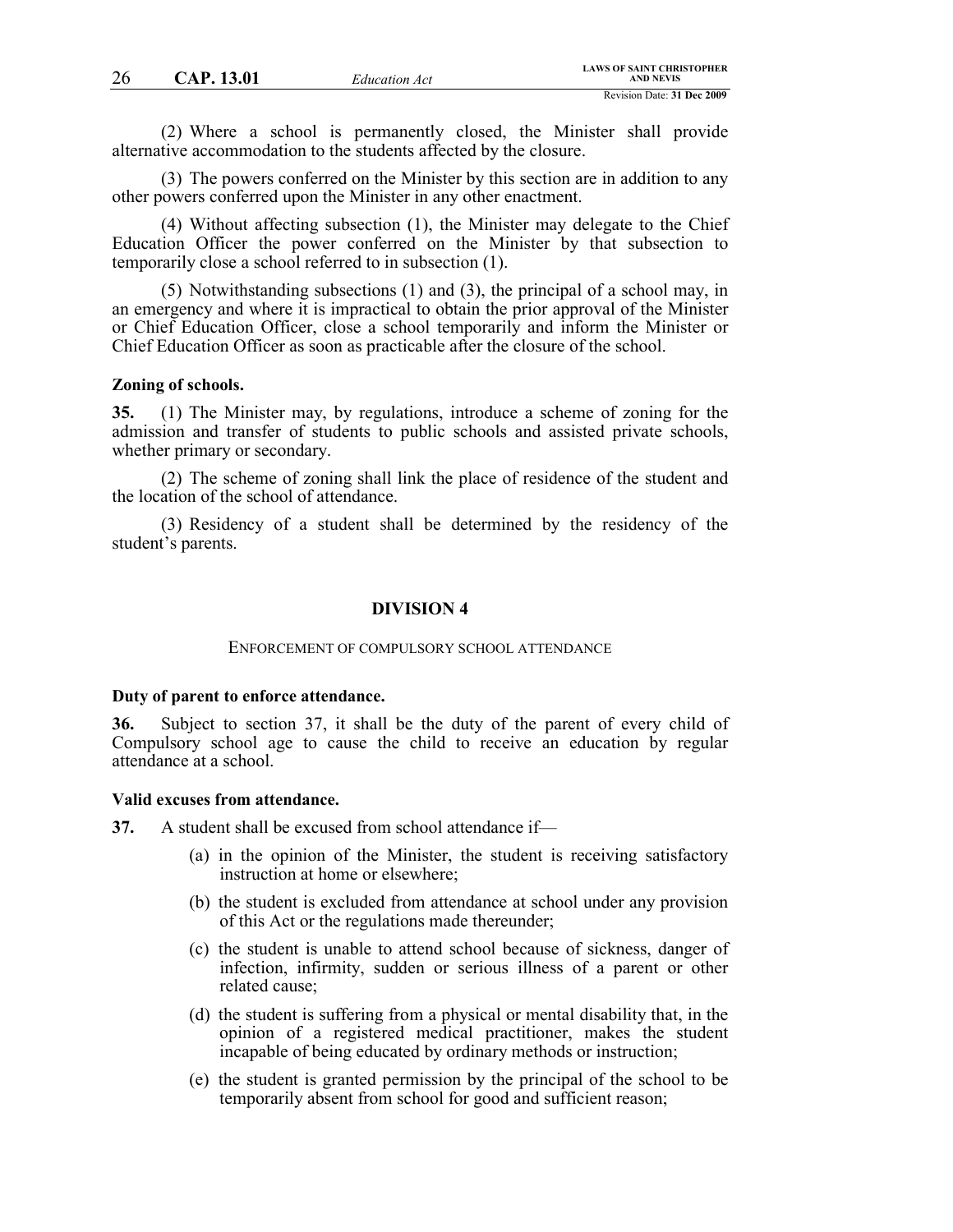- (f) the student is a participant in observances, celebrations, or activities recognised by a religious denomination;
- (g) the student has been suspended by a school in accordance with the provisions of this Act and has not been given permission to enroll in another school;
- (h) the student is enrolled and in regular attendance at a private school or a home education programme in accordance with this Act; or
- (i) the student is engaged in work experience or other educational programmes authorised or approved by the principal.

# **School attendance counsellors.**

**38.** The Minister may, by Order, designate school attendance counsellors to assist in the enforcement of the compulsory attendance provisions of this Act.

# **Responsibility of school attendance counsellor.**

**39.** A school attendance counsellor shall be responsible for the enforcement of compulsory school attendance in respect of all children of compulsory age within the district or area to which he or she is appointed.

# **Power to enter premises and question children.**

**40.** For the purposes of section 39 a school attendance counsellor, who has reasonable cause to believe that a person is in contravention of this Act and upon presentation of his or her credentials, may, at any time—

- (a) enter premises and make such inquiries as are necessary to determine whether section 39 is being complied with or whether anyone is in contravention of section 42 in relation to a child of compulsory age whom the school attendance counsellor has reasonable cause to believe to be frequenting, visiting, residing or employed on the premises;
- (b) stop and question any child who appears to be of compulsory school age but is not at school concerning—
	- (i) his or her age;
	- (ii) his or her name and address;
	- (iii) the school at which he or she is registered;
	- (iv) the reason for his or her absence from school; and
	- (v) any other matter relevant to the inquiries referred to in paragraph (a).

# **Offences against school attendance counsellors.**

- **41.** (1) A person commits an offence if that person—
	- (a) assaults, obstructs, or uses insulting, threatening obscene, abusive or indecent language to—
		- (i) a school attendance counsellor in the execution of his or her duties; or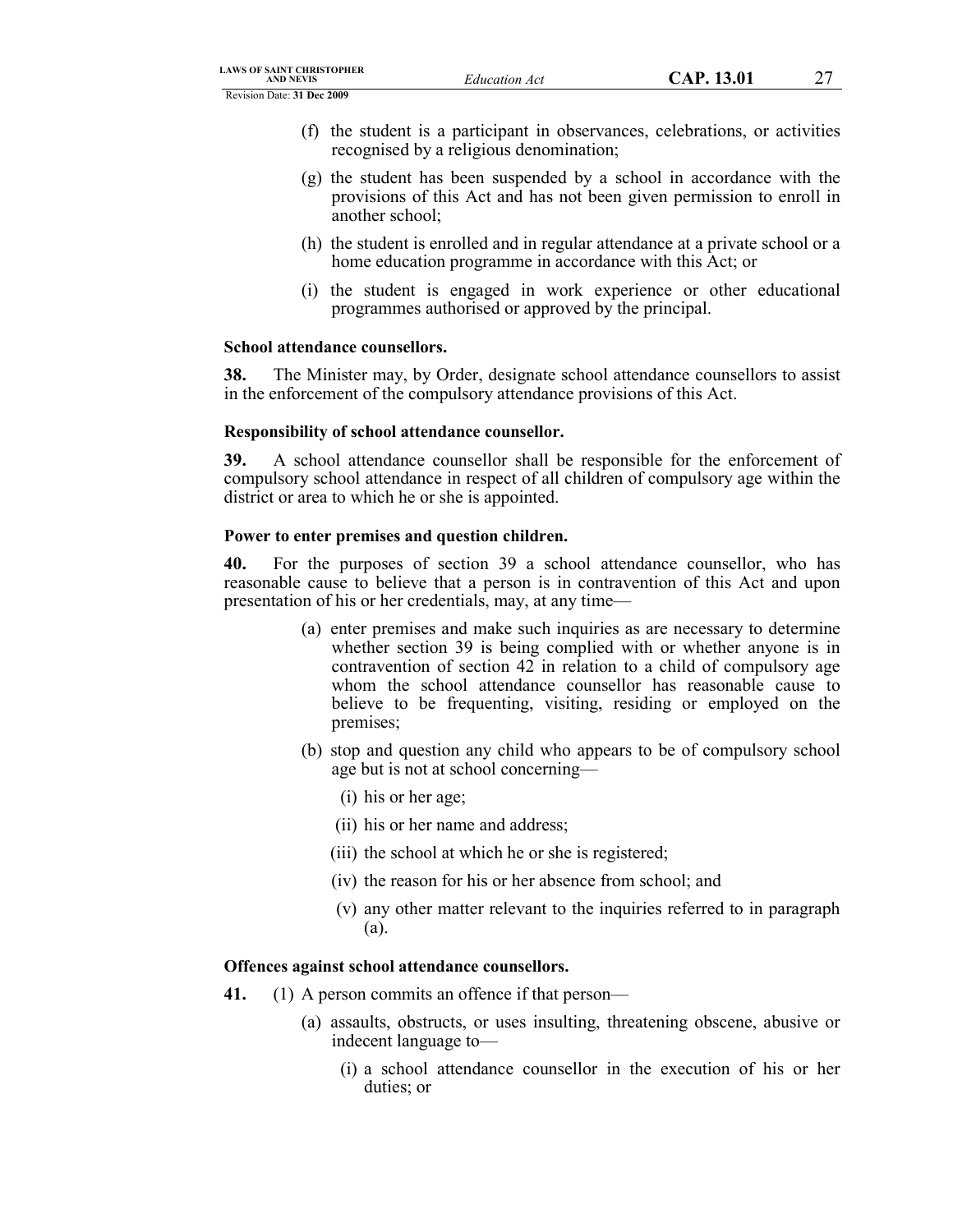- (ii) any other person executing a duty imposed on that person by this Act, in relation to the attendance of any child at school;
- (b) being a parent, fails, without reasonable cause, having been requested by a school attendance counsellor to give any information concerning
	- (i) the name, age, residence, parent, enrollment of the attendance of any child at school;
	- (ii) any other matter, relevant to the attendance of any child at school; or
- (c) gives to any school attendance counsellor, knowing it to be false or misleading, any information concerning any matter mentioned in paragraph (b).

*(Amended by Act 17 of 2007)*

(2) Subsection (1) above applies, notwithstanding that the child in relation to whom the offence is committed is not of compulsory school age.

(3) A person who is convicted of an offence under subsection (1) shall be liable, on summary conviction, to a fine not exceeding one thousand five hundred dollars or six months imprisonment or both.

*(Amended by Act 17 of 2007)*

### **Power to deliver absent student.**

**42.** A school attendance counsellor may, at the request of the parent, apprehend and deliver to the school from which he or she is absent or to his or her parent, any student found absent from school without having been excused under section 37.

#### **Duties of school attendance counsellor.**

- **43.** A school attendance counsellor shall—
	- (a) report monthly to the Chief Education Officer;
	- (b) perform his or her duties under the direction and supervision of the Chief Education Officer;
	- (c) inquire into every suspected case of unlawful failure to attend school within his or her knowledge or when requested so to do by the Chief Education Officer or the principal of a school;
	- (d) give—
		- (i) written warning of the consequences of failure to attend school to the parent of the child who is not attending school; and,
		- (ii) written notice to the parent to cause the child to attend school forthwith.

#### **Reports by principals.**

- **44.** Every principal of a school shall—
	- (a) report, in accordance with such regulations as maybe prescribed, to the school attendance counsellor, the names, ages and residences of all pupils of compulsory age who have not attended school as required;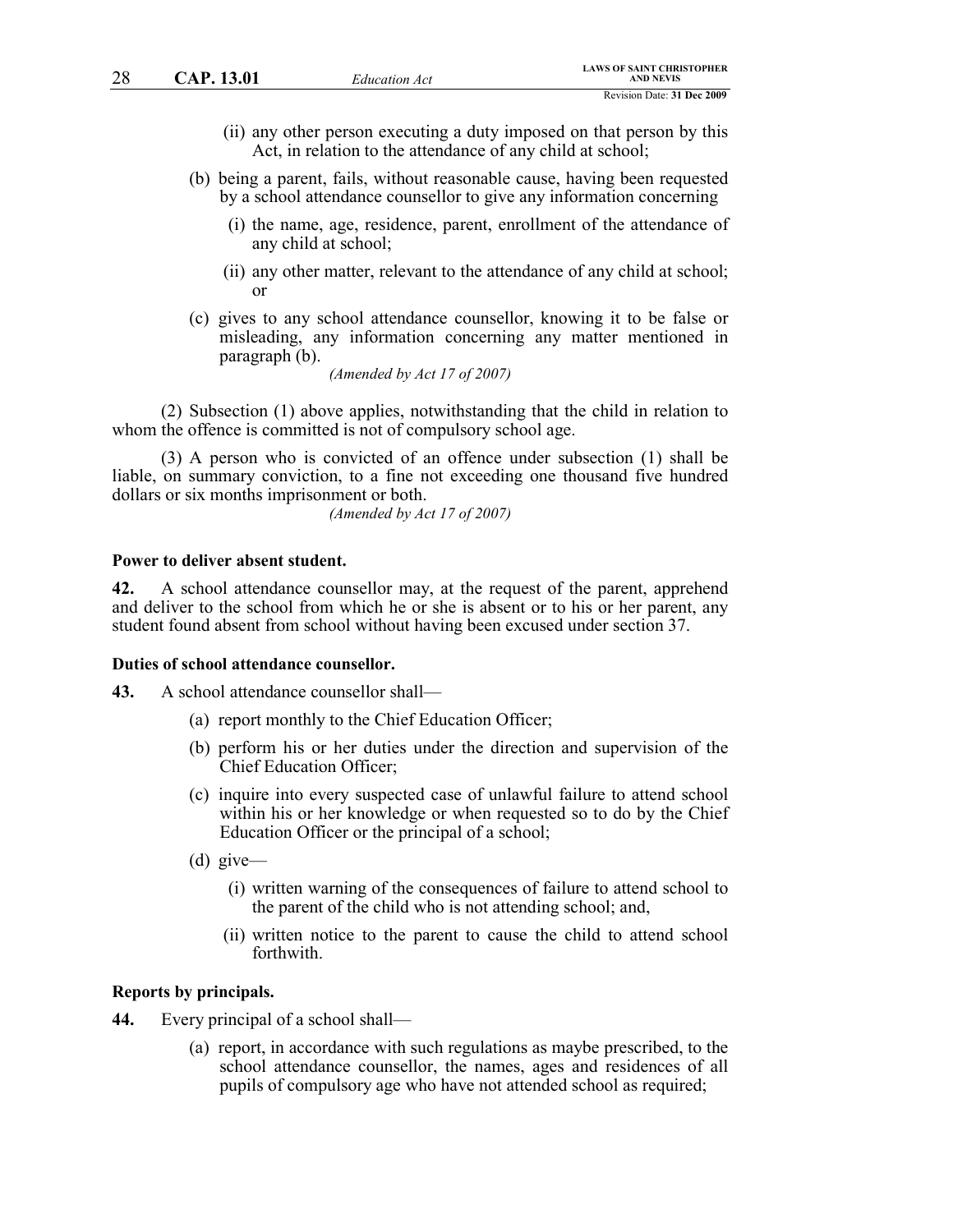- (b) furnish the Chief Education Officer with such other information as the Chief Education Officer requires for the enforcement of compulsory education; and
- (c) report, in accordance with section 52, to the Chief Education Officer every case of suspension and expulsion.

#### **Liability of parent.**

**45.** (1) A parent of a child of compulsory school age, who neglects or refuses to cause the child to attend school, unless the child is excused under section 37, commits an offence and is liable, on summary conviction, to a fine not exceeding one thousand dollars.

(2) The court may, instead of imposing a fine, require a person convicted of an offence under the above subsection to enter into a bond not exceeding one thousand dollars, with one or more sureties to be approved by the court, on condition that the person shall, after the expiration of five days, cause the child to attend school as required.

#### **Compulsory school age and offences.**

**46.** (1) Subject to subsection (2), a person who employs a child of school age during the school year commits an offence and is liable, on summary conviction, to a fine not exceeding two thousand dollars.

(2) If a body corporate contravenes subsection (1), in addition to the body corporate, every director and officer of the body corporate, who authorises, permits or acquiesces in such contravention commits an offence and is liable, on summary conviction, to the same penalty as the corporation.

(3) Notwithstanding subsection (1), a person or body corporate may employ a student—

- (a) during the vacation periods of the school year as specified by the Minister; or
- (b) if the employment of the student is part of the school programme to prepare students for future employment.

(4) In addition to the provisions of subsection (3), the Minister may make regulations permitting the employment of children of compulsory school age after school or specifying the nature of work such children may be allowed to perform.

(5) Except with the permission of the principal or under the supervision of a teacher deputed by the principal for the purpose, no student of compulsory school age shall be admitted, on payment or otherwise, to any cinema show or other similar form of entertainment on any day and at any time which attendance at school is by this Act or regulations made hereunder, required.

(6) No student of compulsory school age shall be allowed to loiter on the licensed premises of any person or body corporate who carries on any business in connection with the sale, storage or conveyance of intoxicating liquor within the meaning of the relevant provision of the Liquor Licence Act, Cap. 18.21.

(7) Any person or body corporate as the case may be who contravenes any of the provisions of subsections (4) or (5), commits an offence and is liable, on summary conviction, to a fine of two thousand dollars or to imprisonment for 6 months, or both.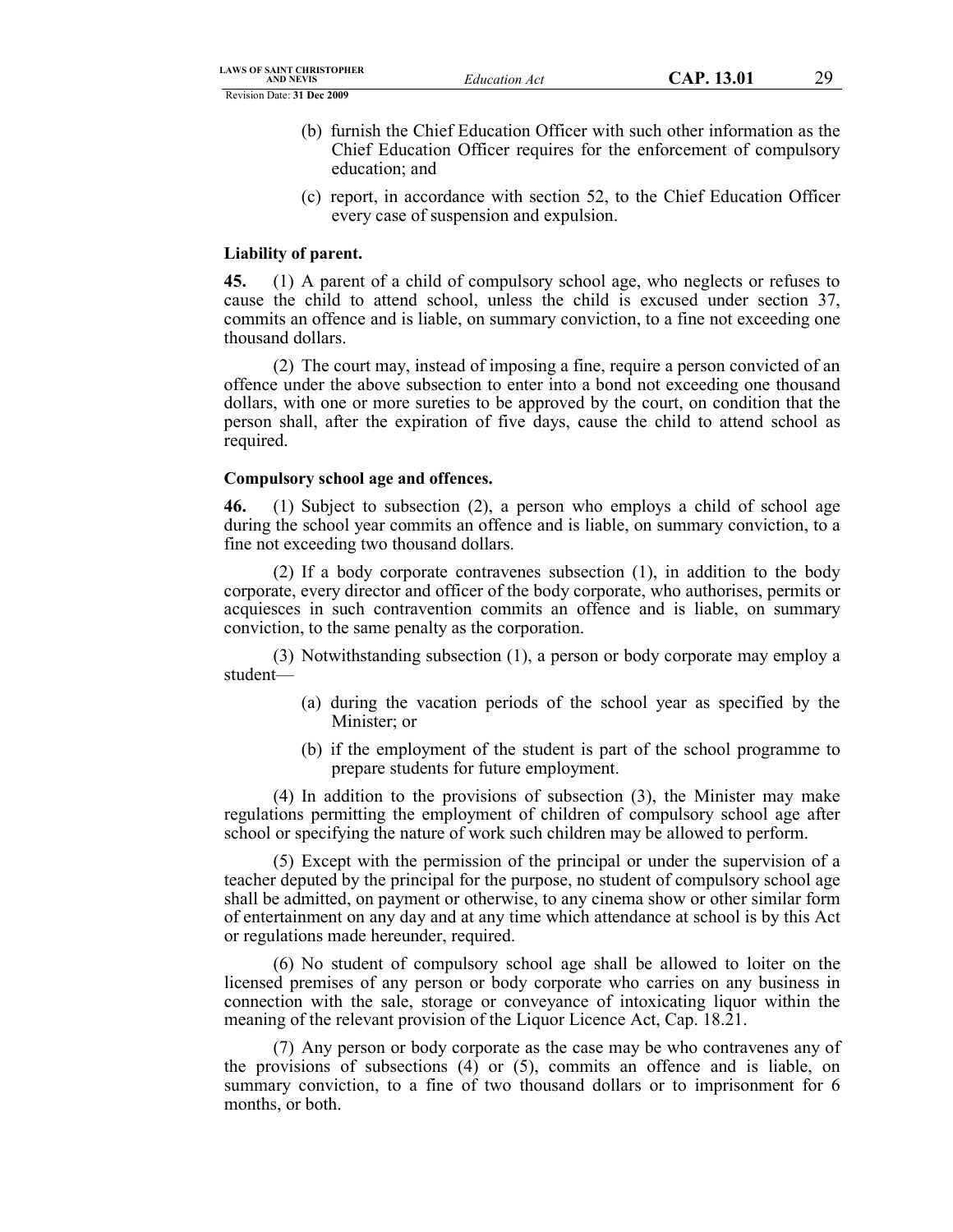#### **Legal proceedings.**

**47.** (1) Prosecutions under sections 45 and 46 may be instituted by the Chief Education Officer.

(2) In prosecutions under sections 45 and 46 a statement as to the attendance or non-attendance at school of any child, signed or purporting to be signed by the principal of the school, shall be prima facie evidence of the facts stated therein.

(3) In any prosecution under this section, a birth or baptismal certificate or a copy thereof purporting to be certified under the hand of the person in whose custody such records are held is evidence of the age of the person named in the certificate or copy.

(4) In the absence of any certificate or copy mentioned in subsection (3), or in corroboration of any such certificate or copy, the court may receive and act upon any other documents or information relating to age that it considers reliable.

(5) In any prosecution under sections 45 and 46, the court may draw inferences as to the age of a person from the person's demeanor or from statements made by the person in direct examination or cross-examination.

#### **DIVISION 5**

#### DISCIPLINE, SUSPENSION AND EXPULSION OF STUDENTS

#### **School rules to govern discipline.**

**48.** (1) A public school and an assisted private school may, after consultation with its Board of Management, where such a Board exists, introduce rules to govern the attire, conduct and discipline of students.

(2) Rules established pursuant to subsection (1) shall—

- (a) be circulated to the parents of the students of the school; and
- (b) not come into effect unless approved in writing by the Chief Education Officer.

(3) The rules that affect students shall be posted in conspicious places within the school and shall be explained to the students of the school at the commencement of each school year.

(4) The rules established pursuant to this section shall be applied without discrimination to all students and shall be consistent with this Act and the regulations.

(5) Discipline of students shall be administered in accordance with this Act and the rules and procedures established by the Board of Management, or the Chief Education Officer.

#### **Corporal punishment.**

**49.** (1) In the enforcement of discipline in public schools, assisted private schools and private educational institutions degrading or injurious punishment shall not be administered.

(2) Corporal punishment may be administered where no other punishment is considered suitable or effective, and only by the principal, deputy principal or any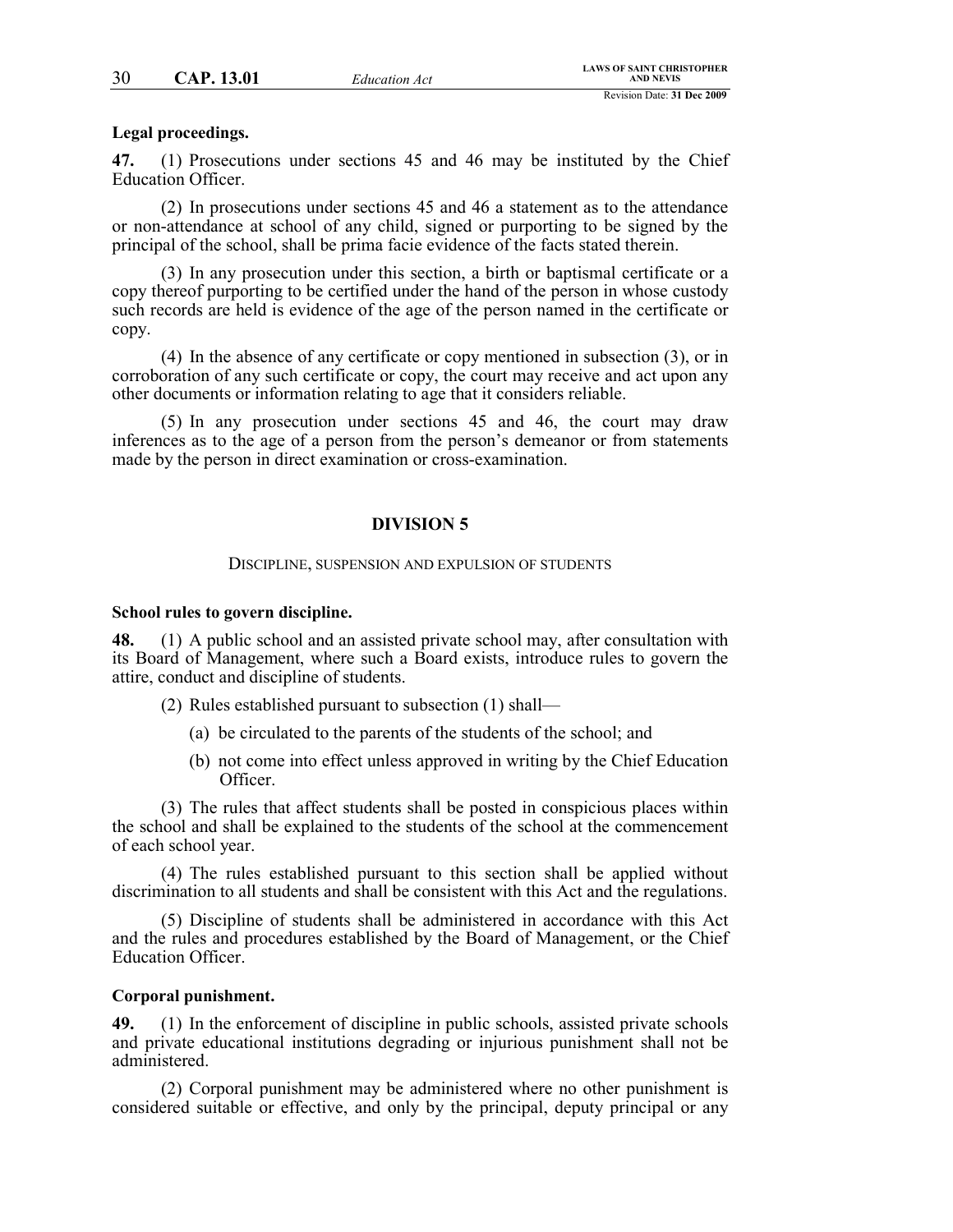teacher appointed by the principal for that purpose, in a manner which is in conformity with the guidelines issued, in writing, by the Chief Education Officer.

(3) Whenever corporal punishment is administered an entry shall be made in a punishment book which shall be kept in each school for such purpose indicating the nature and extent of the punishment and the reasons for administering it.

(4) A person, other than those mentioned in subsection (2), who administers corporal punishment to a student on school premises commits an offence and is liable, on summary conviction, to a fine not exceeding one thousand dollars.

### **Abolition of corporal punishment.**

**50.** (1) Notwithstanding section 49, the Minister may, by Order, suspend or abolish corporal punishment in public schools and assisted private schools.

(2) An Order made under subsection (1) shall be laid before Parliament within three months of the date of the issue of such Order and shall cease to have effect, without prejudice to the making of a further Order, on its annulment by a resolution of Parliament supported by the votes of a majority of the members present and voting.

#### **Suspension for minor offences.**

**51.** (1) A principal may suspend a student for a period not exceeding two school days for any breach by the student of the duties specified in section 17.

- (2) When a student has been suspended, the principal shall—
	- (a) make every effort possible to inform the student's parents of the suspension and the reason for it; and
	- (b) meet as soon as possible with the student and the parents of the student to review the circumstances surrounding the suspension and to determine appropriate corrective action which may include counseling for the student and the parents.

(3) If there is no resolution within two school days, the principal shall decide either to reinstate or to suspend the student in accordance with section 52.

#### **Suspension for major offences.**

**52.** (1) The principal of any public school or assisted private school may suspend a student for a period of more than two days but not exceeding ten school days for—

- (a) gross misconduct which may be considered a risk or danger to members of staff or other students;
- (b) breach of the school rules which impose a penalty of suspension;
- (c) persistent breach of school rules other than those specified in paragraph (b);
- (d) a refusal by the student to be inspected, examined, immunised or treated by a medical practitioner or nurse acting in accordance with any scheme or school health programme in operation in the state;
- (e) destroying or damaging without lawful excuse the property of the school;
- (f) assaulting the principal, a member of staff or other employee of the school, a student or any other person lawfully present in the school;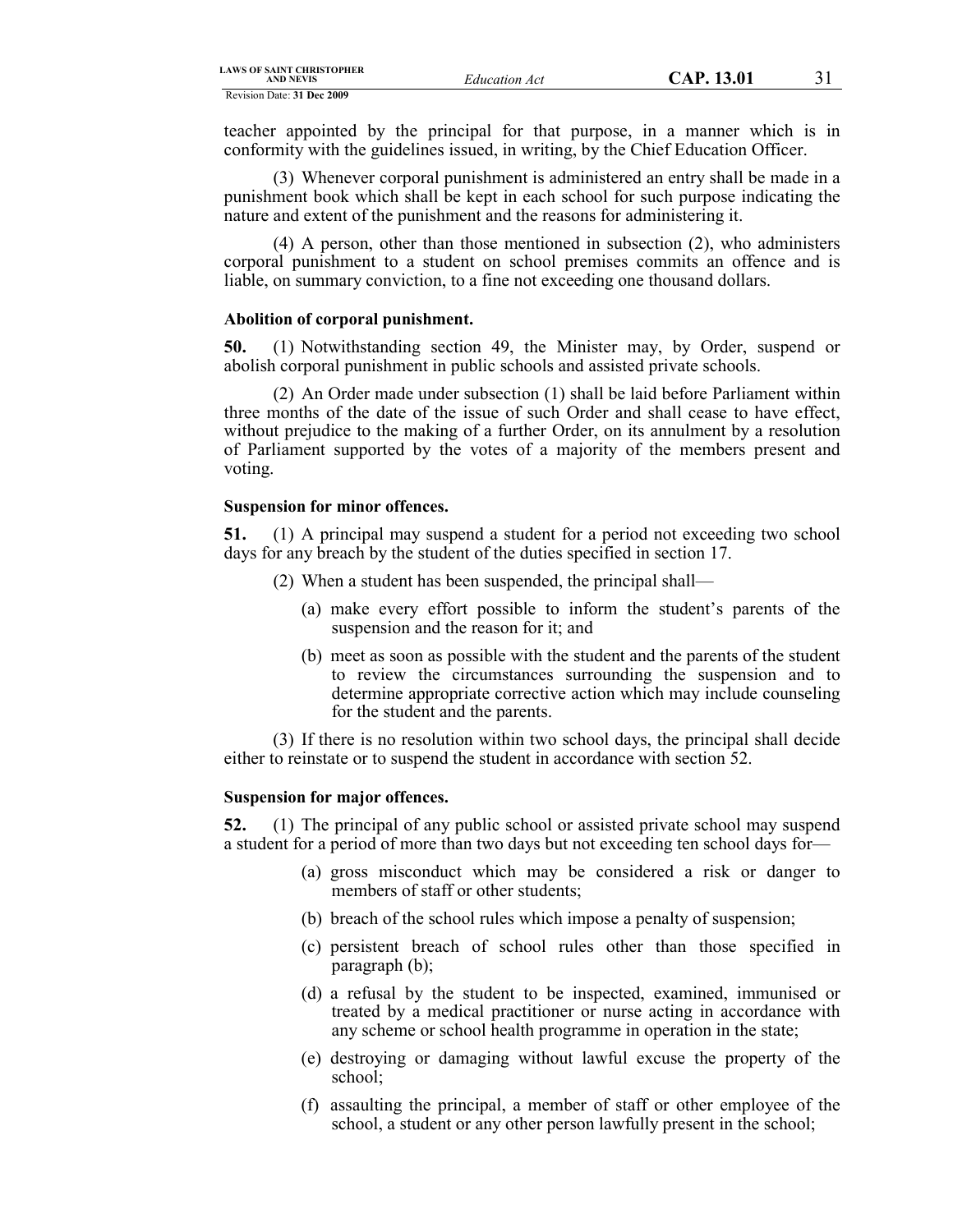- (g) possession of any article made or adapted for use for causing injury or intended by the student for such use by him or her or by some other person; and
- (h) possession of alcohol, any illegal drugs and substances, weapons, ammunitions, explosives or any item or substance prohibited under the law, or under school policy or regulations.

(2) A student who is suspended under subsection  $(1)(d)$  shall only be readmitted on the production of a medical certificate signed by a medical practitioner or nurse.

(3) When a principal suspends a student the principal shall report in writing to the student's parents, the Board of Management, where one exists, and the Chief Education Officer and shall give the reason or reasons for the suspension.

#### **Action by Chief Education Officer.**

**53.** (1) The Chief Education Officer may, after receipt of notification under subsection 52.(3), after consultation with the Board of Management, where one exists, order that—

- (a) the student be placed on a suspension that exceeds ten school days and that ends at the end of the term or semester or school year, whichever occurs first;
- (b) the term of suspension be extended for a specified number of days to enable proper enquiries to be made;
- (c) the student be reinstated after due investigation and, if the circumstances warrant this, on a date to be fixed by the Chief Education Officer;
- (d) the student be transferred to another school including a special school; or
- (e) the student be expelled.

(2) The parents of a suspended student who is a minor or the representative of a suspended student who is eighteen years of age or above may make representations to the Chief Education Officer with respect to the suspension within seven days of the suspension by the principal.

(3) The Chief Education Officer shall make a decision within ten days of the representations being made to him or her and the student shall remain suspended during that period.

(4) A student or a parent of a student may appeal, within 14 days of receipt of a decision by the Chief Education Officer, to the Education Appeal Tribunal against the decision of the Chief Education Officer.

(5) The Chief Education Officer shall inform the student and the parents of the student of the right of appeal under subsection (4) at the time of notifying them of his or her decision under subsection (3).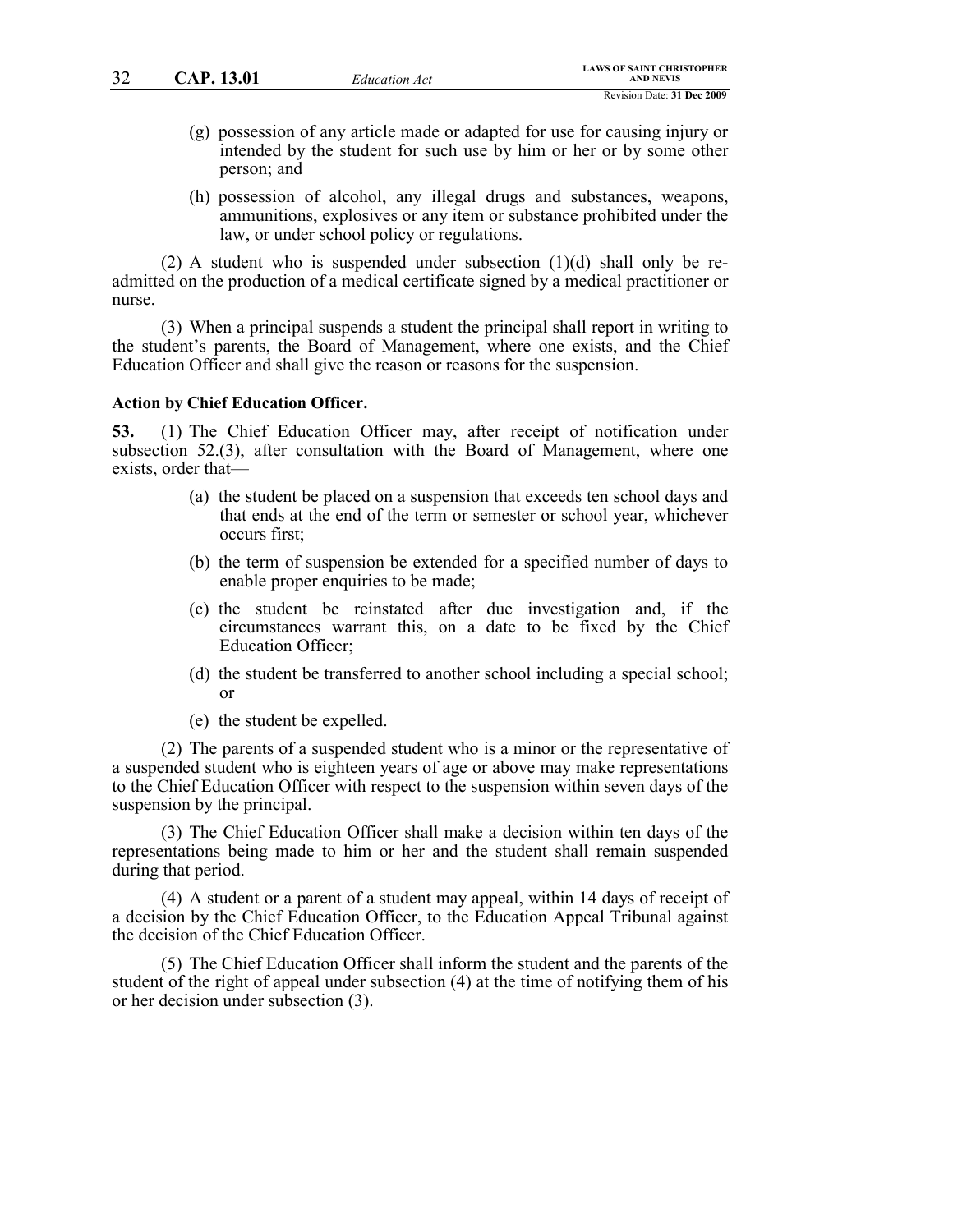# PART 4

# ADMINISTRATION OF EDUCATIONAL INSTITUTIONS

# **DIVISION 1**

# MANAGEMENT OF PUBLIC PRIMARY SCHOOLS

# **Establishment and maintenance of primary schools.**

**54.** Primary schools which are public schools may be established and maintained in accordance with this Act and regulations made under this Act.

# **Management of public primary schools.**

**55.** All primary schools which are public shall be under the control of the Minister.

# **Boards of Management.**

**56.** (1) The Minister may, by notice, if the Minister deems it necessary, appoint a Board of Management for any primary school which is a public school where it appears to the Minister to be desirable to do so in the interest of economy, efficiency, and for the participation of the community in the management of education.

(2) Notwithstanding subsection (1), the Minister may appoint one Board of Management to administer more than one primary school if the Minister is satisfied that the general interest of education in the area in which these institutions are situated will be best served by a single Board.

# **Members of a Board of Management.**

**57.** (1) A Board of Management appointed under section 56 shall include the following members—

- (a) the principal, who shall be an ex-officio member;
- (b) one member who shall be a representative nominated by the Parent Teacher Association of the school, provided that if no such association exists the Minister may appoint a parent after consultation with the principal;
- (c) one member who shall be a representative nominated by the staff at an authorised staff meeting;
- (d) not less than four members appointed by the Minister acting in his or her discretion from among persons representing—
	- (i) expert educational opinion;
	- (ii) religious denominations;
	- (iii) organisations concerned with business;
	- (iv) organisations concerned with community development; and
	- (v) such other areas of national interest as the Minister considers appropriate.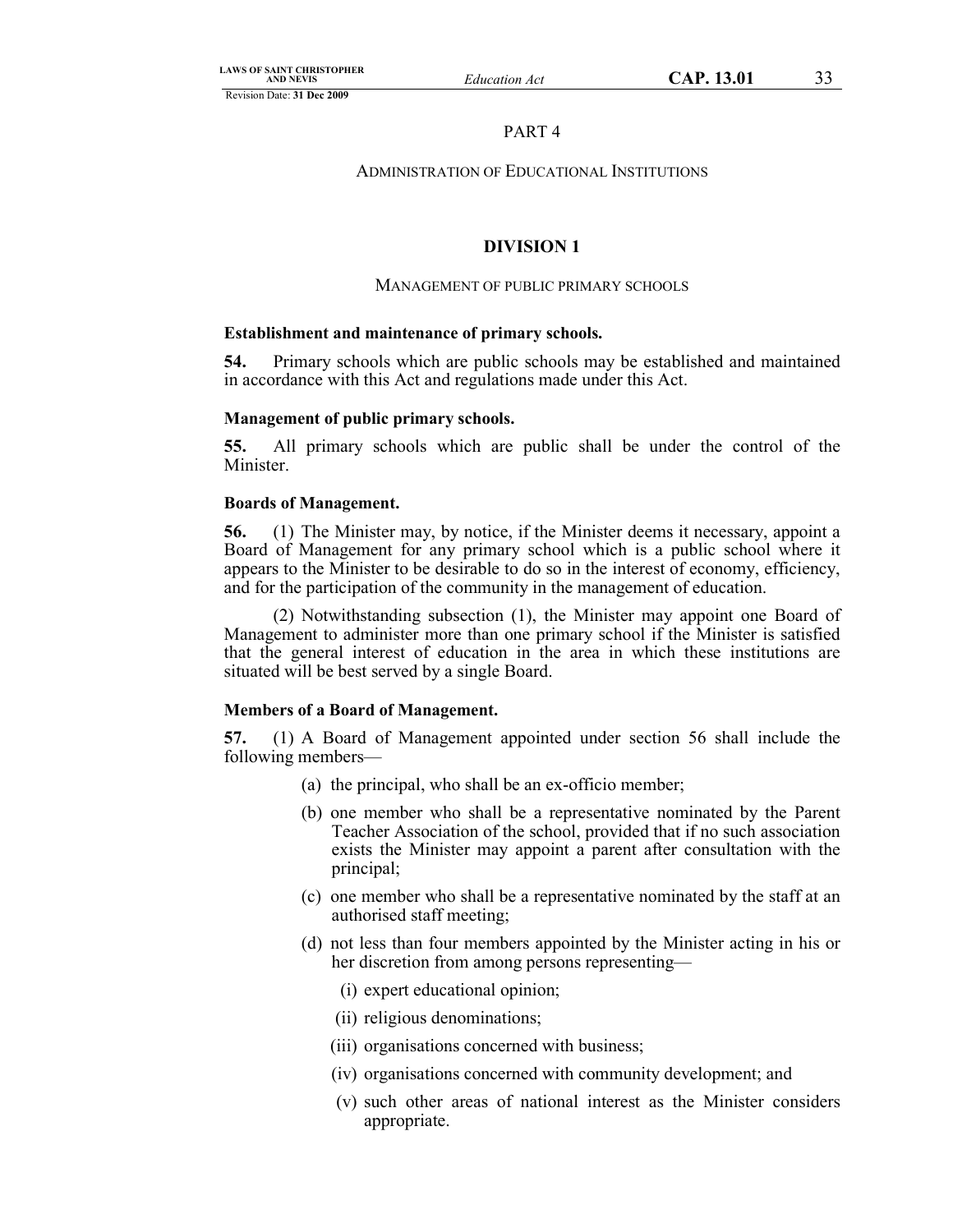(2) The persons named in paragraphs (b), (c) and (d) of subsection (1), shall be appointed by the Minister by instrument in writing.

(3) The provisions of the Second Schedule shall apply in respect of the procedure and functions of the Board of Management established under subsection (1) and otherwise in relation thereto.

#### **Functions of a Board of Management for a primary school.**

**58.** (1) Subject to subsection (2) below, a Board of Management appointed under section 56 shall—

- (a) control and manage—
	- (i) the expenditure of any grants for the repair and maintenance of the school;
	- (ii) the rebuilding or extension of the school;
	- (iii) other matters relating to the Organisation of the school as may be referred to it by the Minister;
- (b) be responsible for the efficient maintenance of the school under its control and management and for the keeping of the buildings in a good state of repair and sanitation;
- (c) review, modify if necessary, and approve the school plan prepared by the school administration for each school operated by it;
- (d) establish policies for the administration, management and operation of the school including a student attendance policy;
- (e) prepare reports, information, and perform any duties as may be required under this Act, its regulations and guidelines, or by the Minister;
- (f) arrange for the examination and investigation of—
	- (i) student progress;
	- (ii) order among and discipline of students;
	- (iii) the system of instruction;
	- (iv) mode of keeping school records; and
	- (v) conditions of buildings and premises;
- (g) in consultation with the Chief Education Officer and the principal and staff, establish a procedure for resolving disputes between schools, parents and teachers; and
- (h) generally exercise any other function conferred on it by this Act or by regulations made under this Act.

(2) In the performance of its functions under paragraphs (a), (b), (c) and (d) of subsection (1), the Board of Management shall consult the Chief Education Officer.

#### **Submission of reports, statements and estimates.**

**59.** Every Board of Management shall, after consultation with the principal, submit to the Chief Education Officer—

> (a) within one month after the end of the school year a statement containing information on—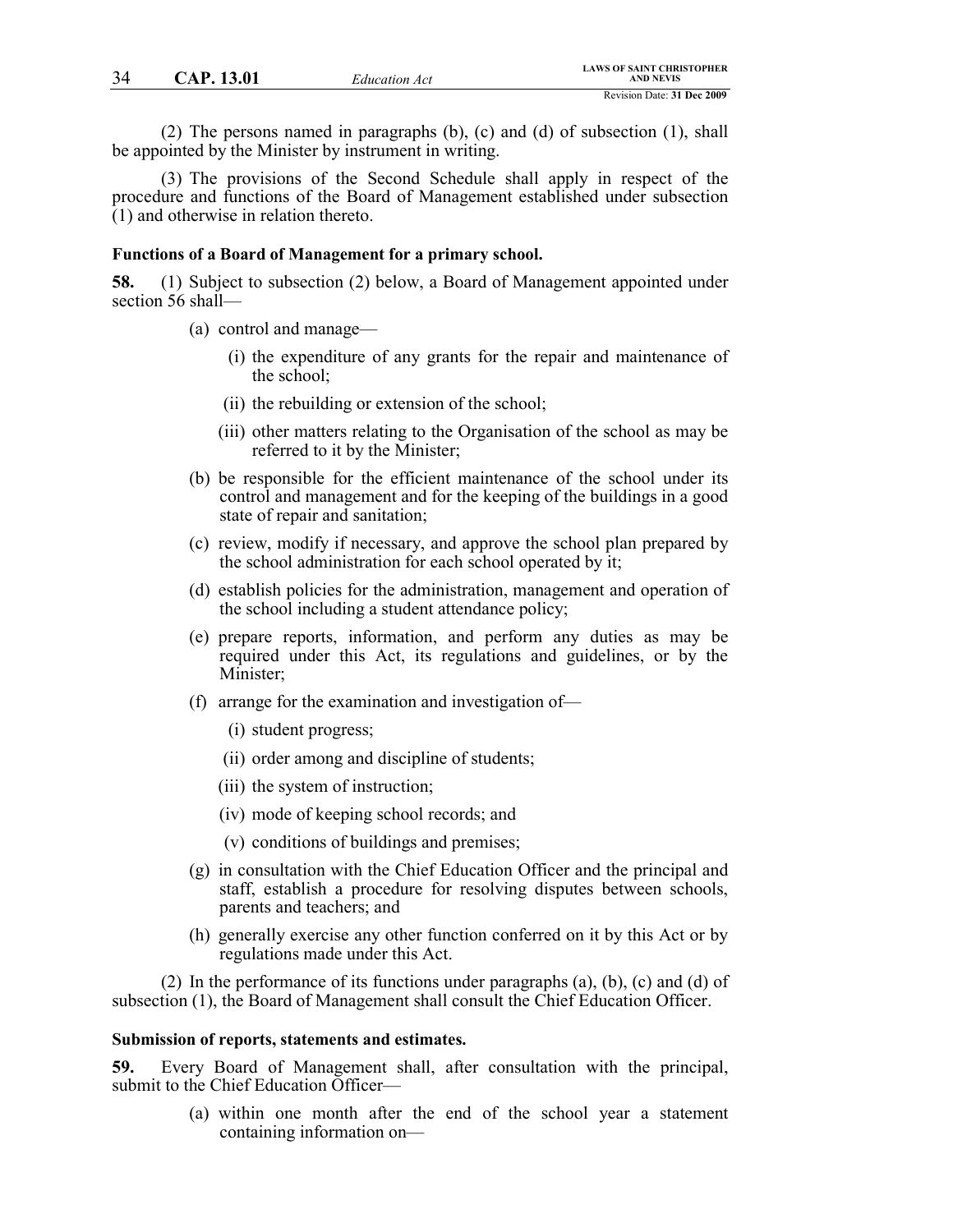- (i) the discipline of students;
- (ii) the attainment levels of the students;
- (iii) the application of the curriculum;
- (iv) the condition of the school and the maintenance of its property;
- (v) student attendance; and
- (vi) any matter which directly or indirectly affects the school and its development generally;
- (b) not later than July 31st in each year or such later date as the Minister approves in writing, a statement detailing the expenditure of any grant made to the Board of Management; and
- (c) on or before July 31st in each year, its estimate of expenditure for the school under its control in respect of the next financial year for the approval of the Minister.

### **Special or general directions.**

**60.** Subject to this Act and regulations made thereunder, a Board of Management shall act in accordance with any special or general directions of the Minister concerning the exercise and performance of its functions under this Act.

# **DIVISION 2**

### MANAGEMENT OF PUBLIC SECONDARY SCHOOLS

### **Application of Division.**

**61.** This Division shall apply to any public secondary school established under this Act.

### **Management of public secondary schools.**

**62.** Subject to this Act public secondary schools shall be under the management and control of the Minister.

### **Establishment of Board of Management.**

**63.** (1) The Minister may, by notice, if the Minister deems it necessary, appoint a Board of Management for each public secondary school established under this Act where it appears to the Minister to be desirable to do so in the interest of economy, efficiency, and for the participation of the community in the management of education.

(2) Notwithstanding subsection (1), the Minister may appoint one Board of Management to administer more than one secondary school if the Minister is satisfied that the general interest of education in the area in which these schools are situated will be best served by a single Board.

(3) A Board of Management appointed under subsection (1) above shall include the following members—

(a) the principal, who shall be an ex-officio member;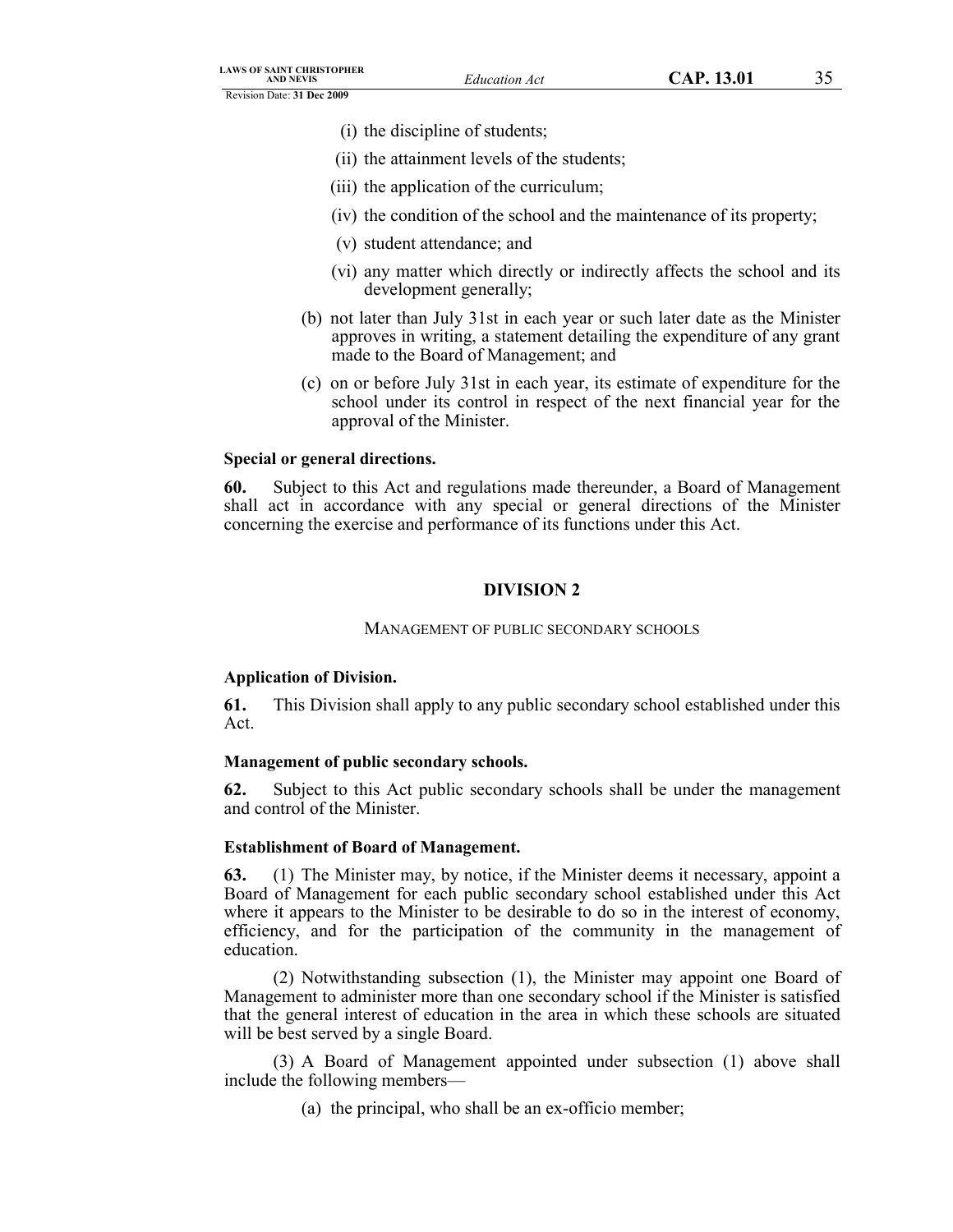- (b) one member who shall be a representative nominated by the Parent Teacher Association of the school provided that if no such association exists, the Minister may appoint a parent after consultation with the principal;
- (c) one member who shall be representative nominated by the staff at an authorized staff meeting;
- (d) not less than five members appointed by the Minister acting in his or her discretion from among persons representing—
	- (i) expert educational opinion;
	- (ii) religious denominations;
	- (iii) organizations concerned with business;
	- (iv) organizations concerned with community development; and
	- (v) such other areas of national interest as the Minister considers appropriate;
- (e) one member elected by the student council, if one exists.

(4) The persons named in paragraphs (b), (c) and (d) of subsection (3) shall be appointed by the Minister by instrument in writing.

(5) The provisions of the Second Schedule shall apply in respect of the procedure and functions of a Board of Management established under subsection (1) and otherwise in relation thereto.

#### **Functions of Board of Management for secondary schools.**

**64.** (1) Subject to subsection (2), the functions of a Board of Management in relation to the schools for which it is established are—

- (a) to be responsible to the Minister for the management, control, operation and maintenance of the school;
- (b) to receive, disburse and account for the expenditure of such sums as may from time to time be voted by Parliament for the operation of such schools;
- (c) to review, modify if necessary, and approve the school plan prepared by the school administration for each school operated by it;
- (d) to establish policies for the administration, management and operation of its schools, including a student attendance policy;
- (e) to prepare reports, provide information, and perform any duties as may be required under this Act, its regulations and guidelines, or by the Minister;
- (f) to arrange for the examination and investigation of—
	- (i) student progress;
	- (ii) order among and discipline of students;
	- (iii) the system of instruction;
	- (iv) mode of keeping school records; and
	- (v) conditions of buildings and premises.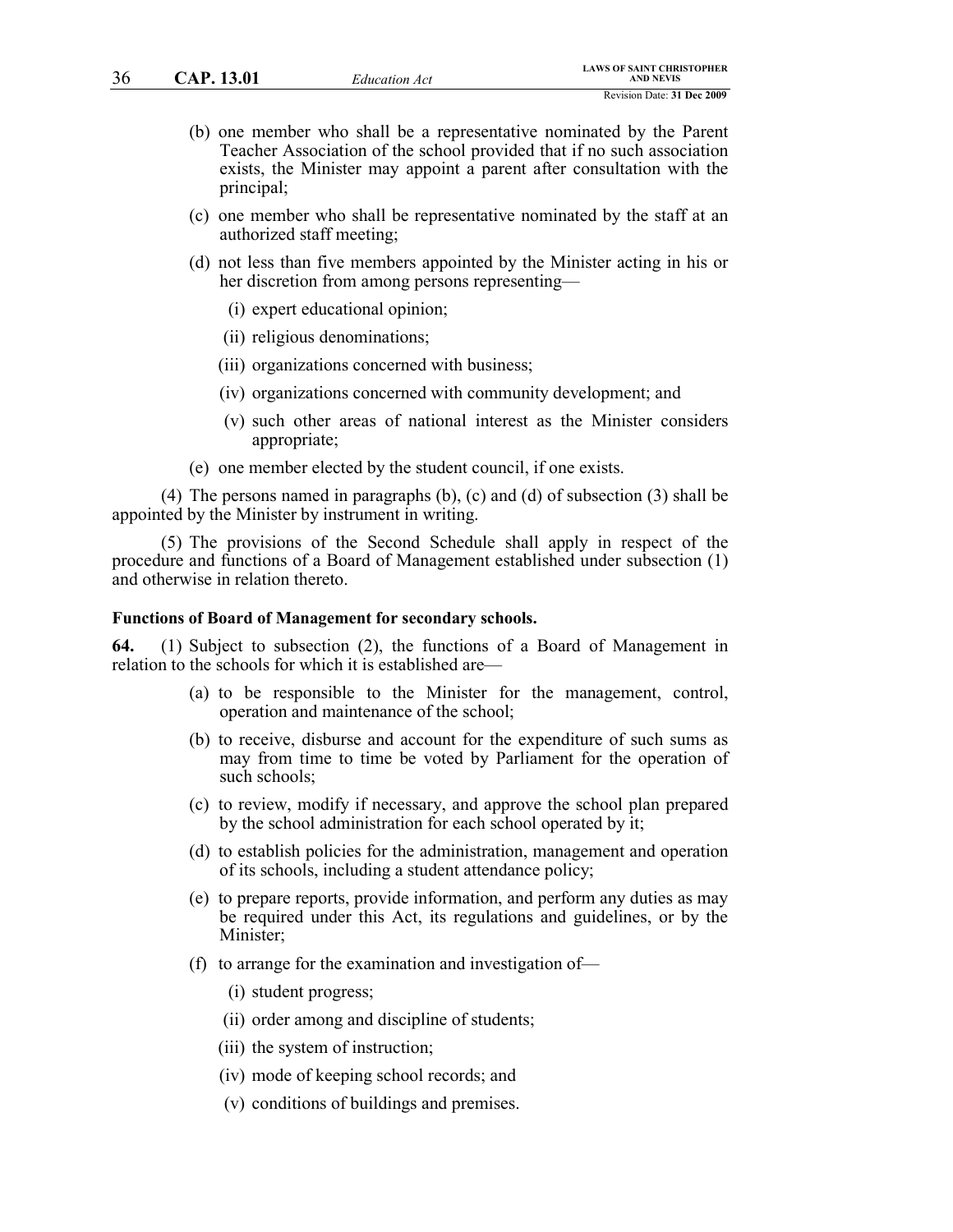- (g) to establish, in consultation with the Chief Education Officer and the principal and staff, a procedure for resolving disputes between schools, parents and teachers;
- (h) to make recommendations to the Minister with regard to any matter directly or indirectly affecting the school or the development of secondary education generally;
- (i) to appoint where necessary committees consisting wholly or partly of members of the Board of Management; and
- (j) to perform such other functions in relation to the school as the Minister requires or as may be prescribed by this Act or regulations made under this Act.

(2) In the performance of its functions under paragraphs (a), (c) and (d) of subsection (1), the Board of Management shall consult the Chief Education Officer.

(3) For the purpose of performing its function under subsection (1)(b) the Board of Management shall appoint a Bursar who shall be paid from the funds voted by Parliament.

# **Funds and resources of a Board of Management.**

- **65.** The funds and resources of a Board of Management are—
	- (a) moneys voted for the purposes of the Board of Management by Parliament;
	- (b) moneys or property payable to or vested in the Board of Management in respect of any matter incidental to their functions;
	- (c) moneys derived from fund-raising activities; and
	- (d) moneys and other property derived by way of gift, bequest, trust or donation, or in any other manner.

# **Accounts and audit.**

**66.** (1) Every Board of Management established pursuant to sections 56 and 63 shall keep proper accounts of its transactions, and the accounts shall be audited annually by the Director of Audit or any person authorized by him or her in that behalf.

(2) The Director of Audit shall, at the request of the Minister or on his or her own initiative, carry out, at any time, an investigation into, or a special audit of, the accounts of a Board of Management.

- (3) The members and employees of a Board of Management shall—
	- (a) grant to the Director of Audit or any authorized member of the staff of the Director of Audit referred to in subsection (1), access to all books, documents, money and property of the Board; and
	- (b) give to any person referred to in paragraph (a) such information as might be within the knowledge of the members and employees of the Board of Management in relation to the operation of the Board of Management.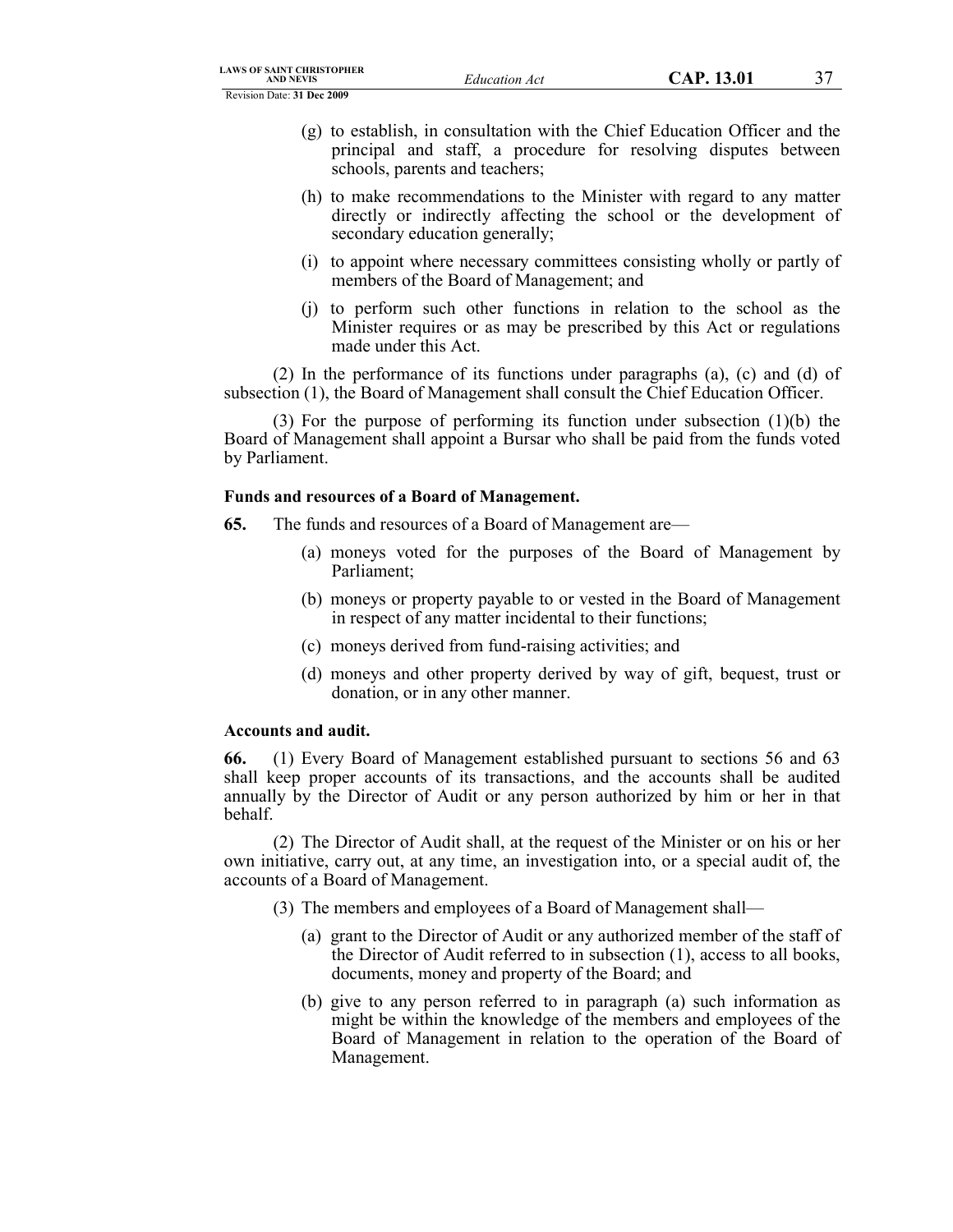# **Annual report, statement of accounts of estimates.**

**67.** (1) Every Board of Management under this Division shall submit to the Minister—

- (a) a report in accordance with section 59;
- (b) not later than the 31st August in each year, or such later date as the Minister approves, a statement of its accounts, audited in accordance with section 66, for the financial year ending that year; and
- (c) on or before the 31st July in each year, its estimates of revenue and expenditure in respect of the next financial year for the approval of the Minister.

(2) Copies of the documents referred to in subsection  $(1)(a)$  and  $(b)$  shall be laid in Parliament.

# **Minutes of board receivable in evidence.**

**68.** Minutes of meetings of a Board of Management established pursuant to sections 56 and 63 shall be, if duly signed by the chairperson, or deputy chairperson, receivable in evidence in all legal proceedings without further proof and every meeting of a Board of Management in respect of which minutes have been signed shall be deemed to have been duly convened and held, and all members present at the meeting shall be deemed to have been duly qualified to act.

# **DIVISION 3**

# MANAGEMENT OF ASSISTED PRIVATE SCHOOLS

# **Management of private assisted primary schools.**

**69.** (1) Every primary school or educational institution which is an assisted private school shall be administered by a Board of Management appointed by the Minister, which shall consist of not less than nine persons appointed as follows—

- (a) four persons including the chairperson nominated by the denomination or proprietor which owns the school;
- (b) the principal of the institution;
- (c) one member elected by the academic staff;
- (d) one member elected by a recognized local community group;
- (e) one member appointed by the Minister; and
- (f) one member elected by the Parent Teacher Association where such an association exists.

(2) The quorum shall be four members and shall include the chairperson or the vice-chairperson of the Board of Management.

# **Management of private assisted secondary schools.**

**70.** (1) Every secondary school or educational institution which is an assisted private school shall be administered by a Board of Management of not more than twelve members appointed by the Minister in the following manner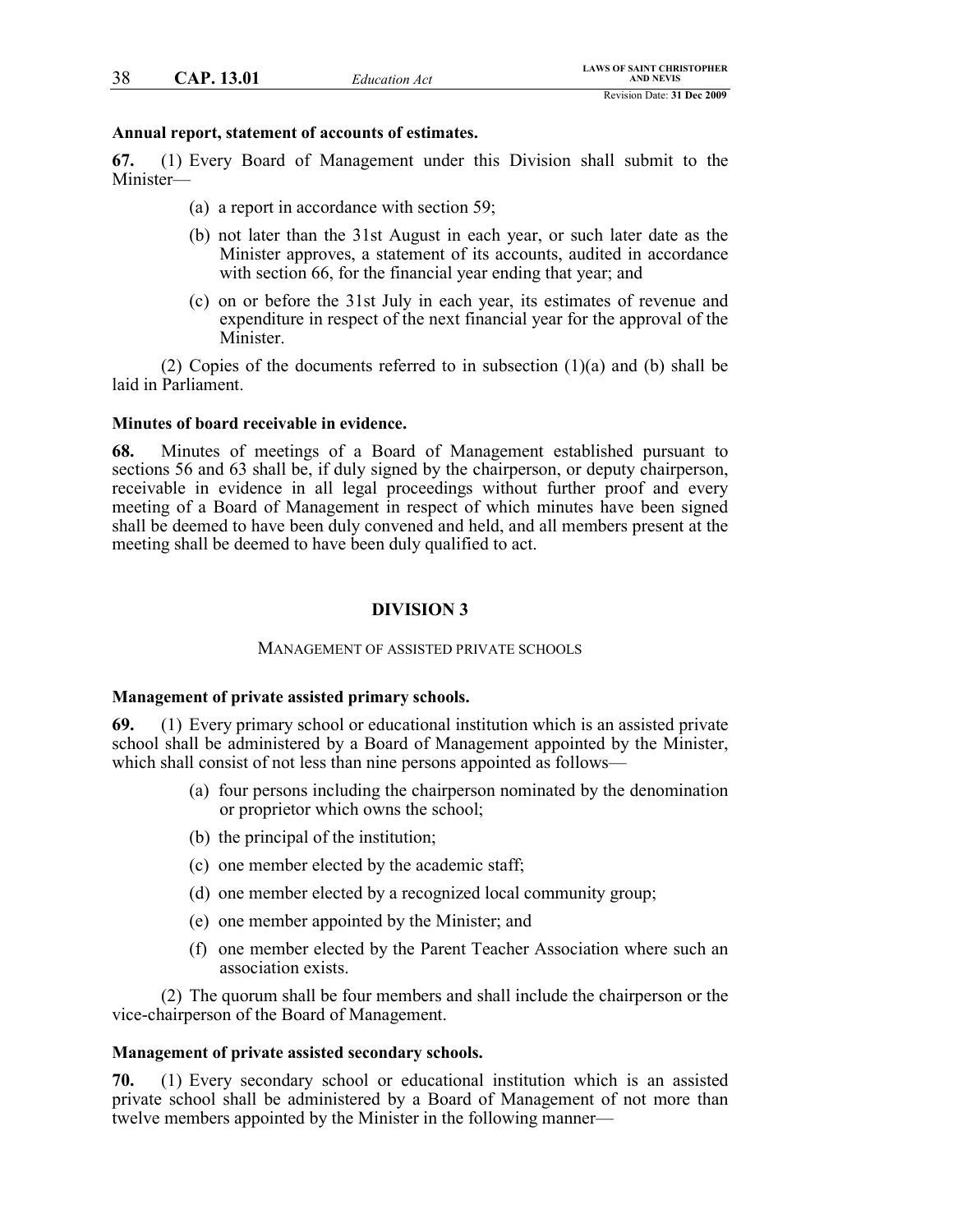Revision Date: **31 Dec 2009**

- (a) three members including the chairperson nominated by the denomination or proprietor which owns the school;
- (b) the principal of the institution;
- (c) one member nominated by the Minister;
- (d) one member elected by the academic staff;
- (e) one member elected by the student council;
- (f) one member elected by the Old Students' Association where such an association exists;
- (g) one member elected by the Parent Teacher Association where such an association exists;
- (h) three members nominated by the Board of Management for their particular expertise.

(2) The quorum shall be five members and shall include the chairperson or vice-chairperson of the Board of Management.

(3) The provisions of the Second Schedule shall apply in respect of the procedure of a Board of Management established under sections 69 and 70 and otherwise in relation thereto.

# **Denomination or proprietor may add duties.**

**71.** (1) In addition to the functions conferred by the denomination or the proprietors of an assisted private school, a Board of Management established under sections 69 and 70 shall—

- (a) if the school for which the Board of Management is established is a primary school, perform the functions spelt out in section 58 above; and
- (b) if the school for which the Board of Management is appointed is a secondary school, perform the functions spelt out in section 64 above.

(2) The proprietors of a denominational school which has become an assisted private school, whether primary or secondary, shall not direct, request or encourage the Board of Management established under sections 69 and 70 to perform functions and duties inconsistent with the provisions of this Act.

# **Appointment of joint Board of Management.**

**72.** (1) Notwithstanding sections 69 and 70, the Minister may appoint a Board of Management to administer more than one private assisted school if—

- (a) the assisted private schools have the same proprietors;
- (b) the proprietors agree to the appointment of one Board of Management;
- (c) the proprietors agree to the composition of the membership of the Board of Management under subsection (2); and
- (d) the Minister is satisfied that the general interest of education in the area in which the assisted private schools are situated will be best served by a Board of Management.

(2) Where a Board of Management is appointed to administer more than one assisted private school, the membership of that Board of Management may exceed the number prescribed for one Board of Management, and in the appointment of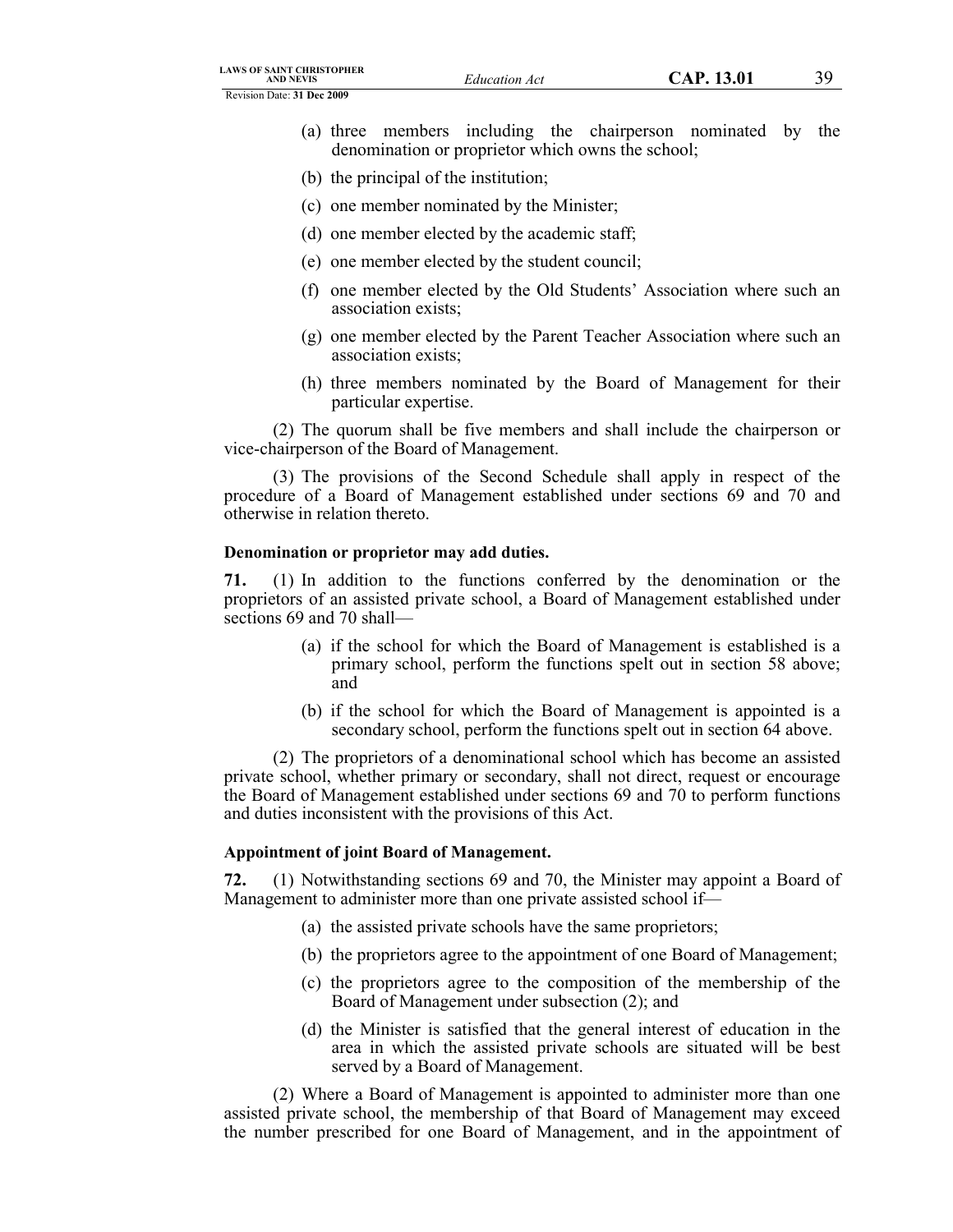additional members consideration shall be given to the different categories of persons to be represented on the Board of Management.

# **DIVISION 4**

### MANAGEMENT OF TERTIARY INSTITUTIONS

#### **Establishment and management of tertiary institutions.**

**73.** (1) The Minister may establish and maintain, in accordance with this Act and regulations made under this Act, teachers' colleges, technical colleges, and any other institution of higher education at such places as the Minister may determine.

(2) A teachers' college or technical college or other tertiary institution may be established as a department or part of a public secondary school.

(3) Where a tertiary institution is independently established the Minister may, by Order, provide for—

- (a) its curriculum;
- (b) the criteria for admission of students;
- (c) the payment of fees;
- (d) the appointment of the staff, including their terms and conditions of employment;
- (e) its management;
- (f) regulations regarding the—
	- (i) professional behaviour of instructors, lecturers and tutors; and
	- (ii) conduct and discipline of students and trainees.

# PART 5

CATEGORIES OF SCHOOLS AND THE STAGES OF EDUCATION

## **DIVISION 1**

#### FORMS AND STAGES OF EDUCATION

### **Stages of public education.**

**74.** (1) Subject to subsection (2), the system of public education shall be in the following stages—

- (a) primary education;
- (b) secondary education; and
- (c) tertiary education.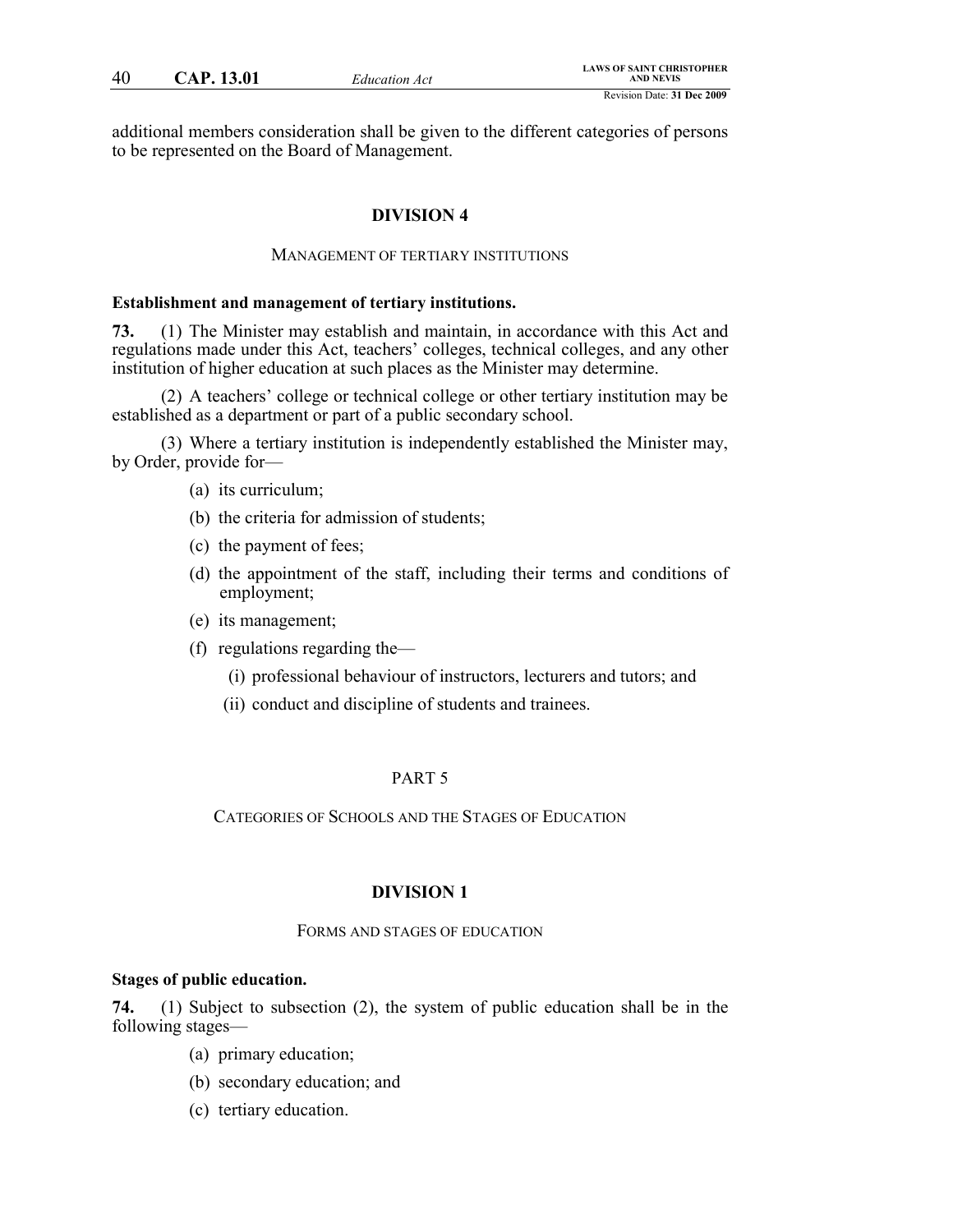| <b>LAWS OF SAINT CHRISTOPHER</b><br><b>AND NEVIS</b> | Education Act | CAP. 13.01 |  |
|------------------------------------------------------|---------------|------------|--|
| Revision Date: 31 Dec 2009                           |               |            |  |

(2) The Minister may, as resources permit, include as part of the system of public education—

- (a) early childhood education;
- (b) education to meet the requirements of pupils who are gifted or have exceptional ability;
- (c) special education in accordance with the provisions of this Act;
- (d) adult education; and
- (e) distance education.

# **DIVISION 2**

#### EARLY CHILDHOOD EDUCATION SERVICES

### **Establishment of early childhood education services.**

**75.** (1) Subject to satisfying the provisions of Division 2 of Part 5 of this Act, a private educational institution specified in section 90 of this Act may provide an Early Childhood Services Programme suitable to the needs of children three years of age or older but under five years of age, if the parent of the child agrees.

(2) A private educational institution that provides early childhood services may charge the parents of children attending the programme fees in respect of the programme.

(3) A child who attends a programme under this section is not entitled to any of the rights and benefits given to a student under this Act by reason of attending that programme.

# **Programmes and policies.**

**76.** A private educational institution offering early childhood education services shall develop and maintain policies and programmes consistent with the early childhood services, policies, programmes and plan prescribed by the Minister.

#### **Insurance.**

**77.** (1) A private educational institution shall keep in force a general liability insurance policy or other form of indemnification in the minimum amount prescribed by the Minister, by Order, for each occurrence for any loss or damage resulting from bodily injury to, or the death of one or more persons, and for loss or damage to property, regardless of the number of claims arising from any one occurrence.

(2) The policy or other indemnification under subsection (1) shall provide coverage to a private educational institution for all claims arising out of liability imposed by law on a private educational institution and for a liability assumed under any agreement entered into by the private educational institution.

(3) A private educational institution shall ensure that in its general liability policy or other form of indemnification the word "insured" is defined to include the named insured and any employee, board member, agent, or any other person whether receiving compensation or not, when acting within the scope of his or her duties for the named insured.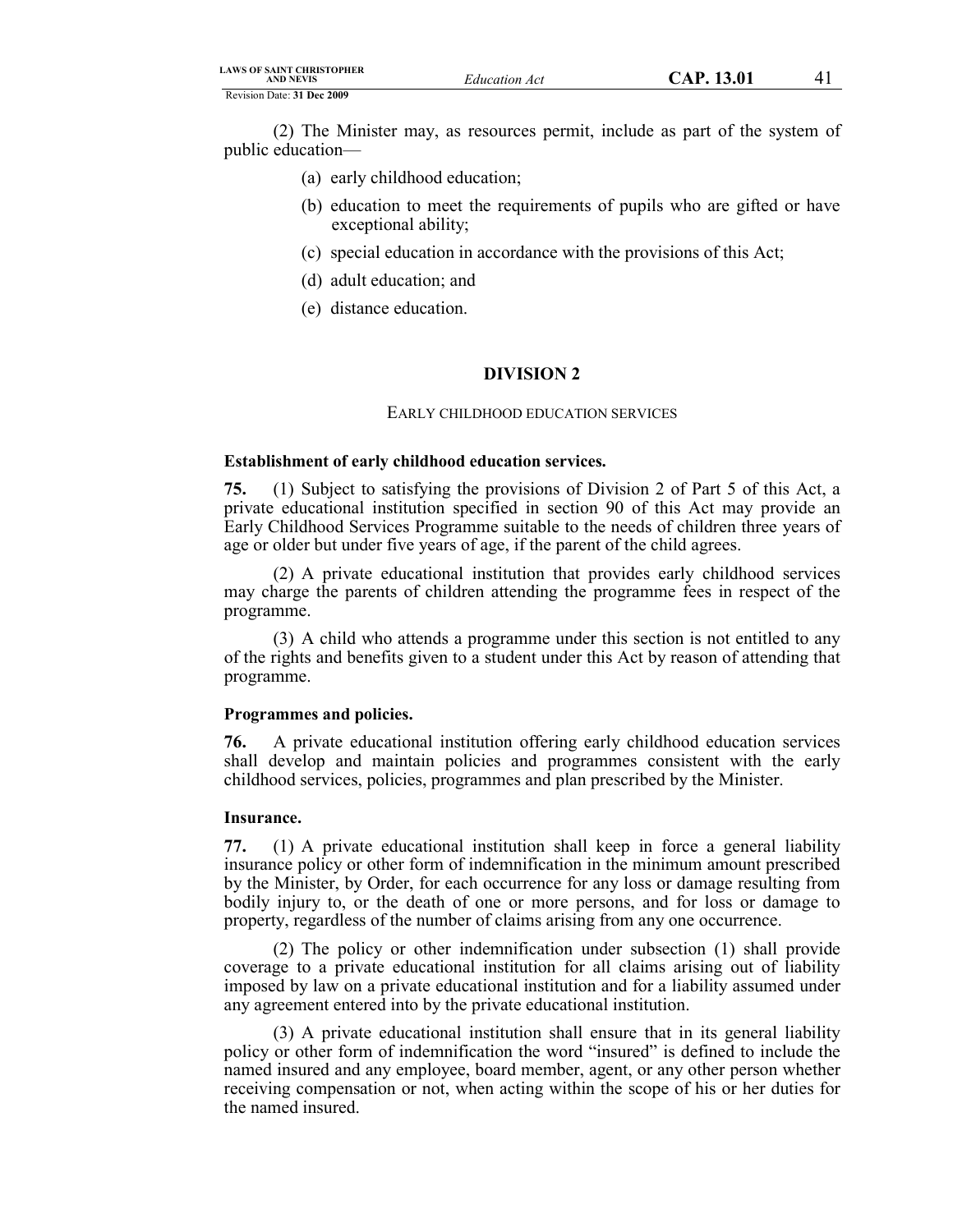### **Council on early childhood education services.**

**78.** (1) The Minister may, when he or she deems it desirable, establish a Council on Early Childhood Education to advise him or her on policies to guide the implementation of this Division.

(2) Where a Council on Early Childhood Education is established, the Minister may, by Order, provide for its—

- (a) membership;
- (b) procedures for the conduct of its business; and
- (c) powers and functions.

### **Regulations.**

**79.** (1) The Minister may make regulations generally for the proper carrying out of the purposes of this Division.

(2) Without limiting subsection (1), the Minister may make regulations—

- (a) prescribing the academic and professional qualifications of teachers or other persons employed in early childhood education services;
- (b) respecting the records to be submitted to the Minister by a private educational institution engaged in early childhood education services;
- (c) concerning the safety standards which must be satisfied by private educational institutions;
- (d) respecting the health requirements of the environment and of the persons employed in early childhood education services;
- (e) concerning the buildings, premises, equipment and furnishings to be used in delivering early childhood education services;
- (f) prescribing the ratio of staff to students required by the private educational institution; and
- (g) respecting the needs of children of specified ages attending the programme offered by the private educational institution.

# **DIVISION 3**

### HOME EDUCATION

#### **Home education.**

**80.** (1) A parent of a student may provide, at home, a home education programme for the student if the parent complies with this section and if the programme meets the goals and objectives outlined in section 3.(3) of this Act.

(2) The parent shall, prior to the commencement of a home education programme for the student and on an annual basis thereafter for as long as the home education programme is offered, register the student with the Chief Education Officer.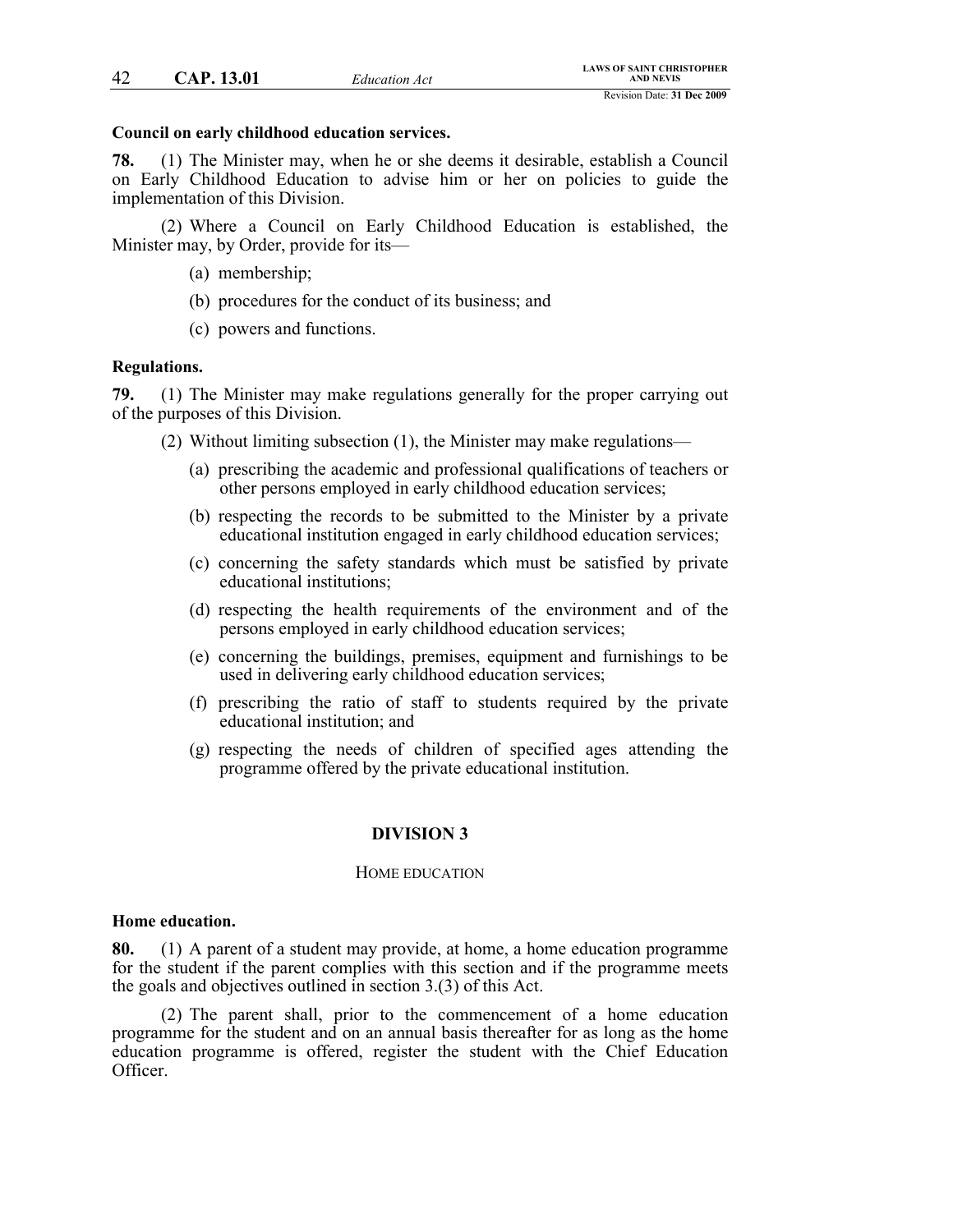| LAWS OF SAINT CHRISTOPHER<br><b>AND NEVIS</b> |
|-----------------------------------------------|
| Revision Date: 31 Dec 2009                    |

(3) An educational plan for each student who is receiving home education shall be prepared and provided to the Chief Education Officer subject to the following conditions—

- (a) the initial educational plan shall be prepared and provided to the Chief Education Officer three months prior to the commencement of the home education programme;
- (b) the educational plan shall be for a minimum period of three school years and shall cover every year of the home education programme;
- (c) the educational plan shall include a description of the learning activities for the student that will comply with the goals and objectives set out in section 3.(3) of this Act; and
- (d) the educational plan shall be based on the national curriculum as established by the Minister under Part 8 of this Act.

(4) The parent of a home education student may request that tests be administered to the student subject to the requirements of the regulations and to payment of fees prescribed by the regulations for any tests that are administered.

(5) A student in a home education programme may attend courses offered by the Minister subject to any terms and conditions established by the regulations.

(6) Subject to regulations made under this Act, the parent of a home education student may receive, for the student, educational resource materials and use of school facilities and equipment.

(7) The Chief Education Officer shall—

- (a) provide for the assessment of the student's achievement on a regular basis and communicate the results to the parent;
- (b) advise the parent if, in the opinion of the Chief Education Officer, the student is not making reasonable progress in the programme; and
- (c) provide the parent with recommendations which will assist the student in improving the level of achievement.

#### **Termination of programme.**

**81.** (1) Notwithstanding subsection (1) of section 80, the Chief Education Officer shall, in writing, terminate the home education programme if the Chief Education Officer is of the opinion, after considering the abilities of the student, that—

- (a) the home education programme no longer meets the requirements of section 3.(3); or
- (b) the student had failed to meet standards of student achievement, as measured by achievement testing, comparable to those of students in public schools.

(2) The Chief Education Officer shall, in conjunction with the notice of termination, direct the student to attend a school established by or registered under this Act effective on the date specified in the notice of termination.

(3) Where the parent disagrees with the decision of the Chief Education Officer made under subsection (1), the parent may appeal to the Education Appeal Tribunal within fourteen days of the decision.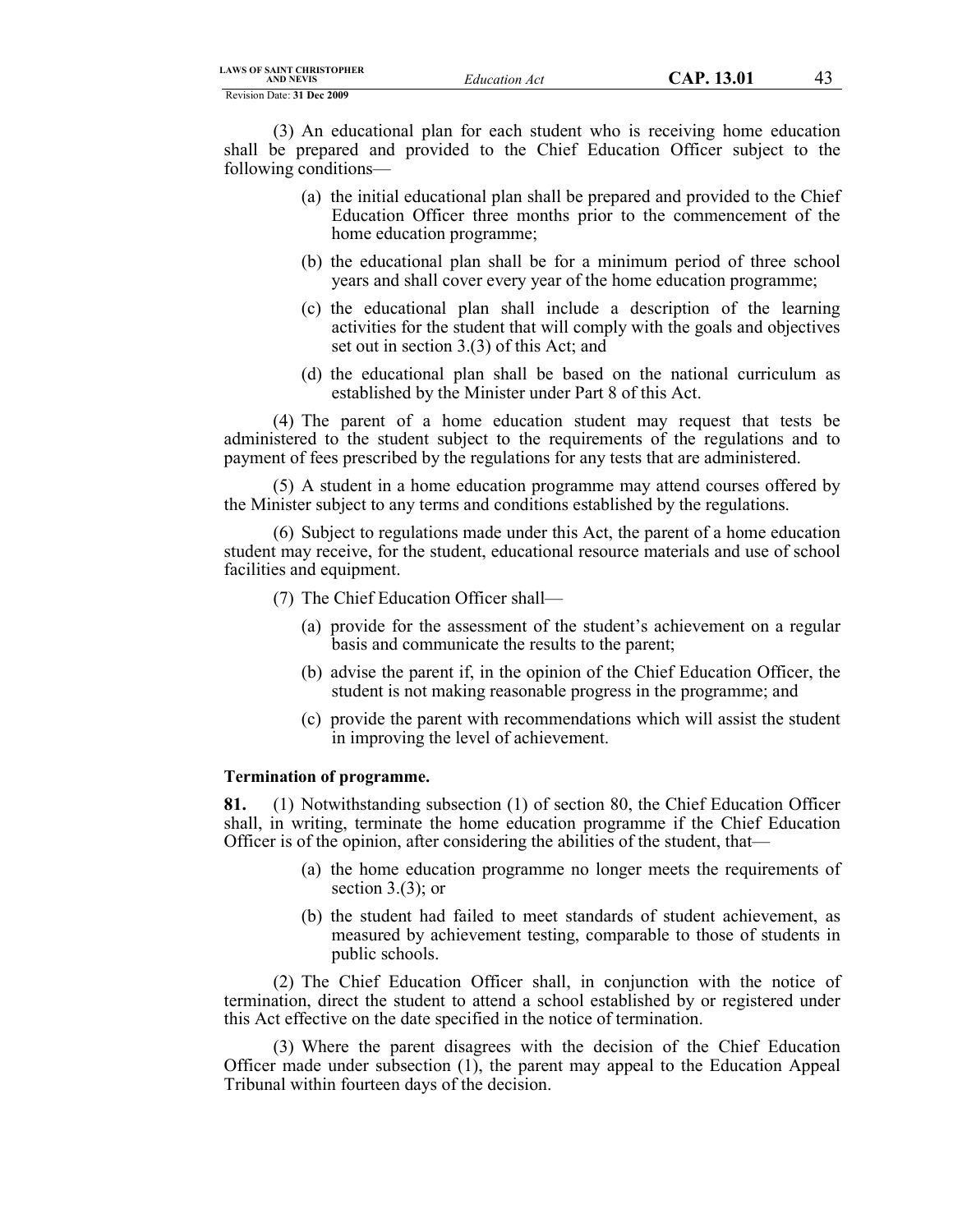### **DIVISION 4**

### SPECIAL EDUCATION

### **Special education.**

**82.** (1) The Chief Education Officer shall provide special education programmes for students of compulsory school age who by virtue of intellectual, communicative, behavioural, physical or multiple exceptionalities are in need of special education.

(2) A student who is entitled to a special education programme shall have the programme delivered in the least restrictive and most enabling environment to the extent that resources permit and it is considered practicable by the Chief Education Officer in consultation with professional staff of the school and the Ministry of Education and the parents, having due regard for the educational needs and rights of all students.

(3) A special education programme may take the form of an individual education plan in that the plan is tailored to the specific or individual needs for the student.

(4) Where it has been determined that a student will require an individual education plan, the cost of developing, providing and maintaining that plan shall be apportioned between the student, if the student is above 18 years of age, or the parent of the student, where the student is below 18 years of age, as the case may be, and the Ministry of Education in such manner as may be prescribed by regulations made under this Act.

### **Determination of special educational needs.**

**83.** (1) Before a determination is made under subsection (2), the following procedures shall be followed—

- (a) the student shall be referred to the Chief Education Officer for a determination of the assessments that may be required to be performed;
- (b) the parent of the student shall receive written information concerning the procedures outlined in this section;
- (c) prior written informed consent by a parent for the administration to the student of the psychological and other specialized tests that are not routinely used by teachers shall be obtained;
- (d) where possible, the assessment shall be multidisciplinary;
- (e) the results of the assessment reports shall be provided and explained to the parent;
- (f) a parent and, where appropriate, the student shall be consulted prior to the determination of and during the implementation of the special education programme; and
- (g) the parents shall be provided with information concerning the right of appeal to the Education Appeal Tribunal.

(2) Subject to subsection (1), the principal, in consultation with professional staff and parents or, where a child is not in attendance at a school, the Chief Education Officer and professional staff and educational needs, and, if so, what special education programme is appropriate to meet the needs of that student.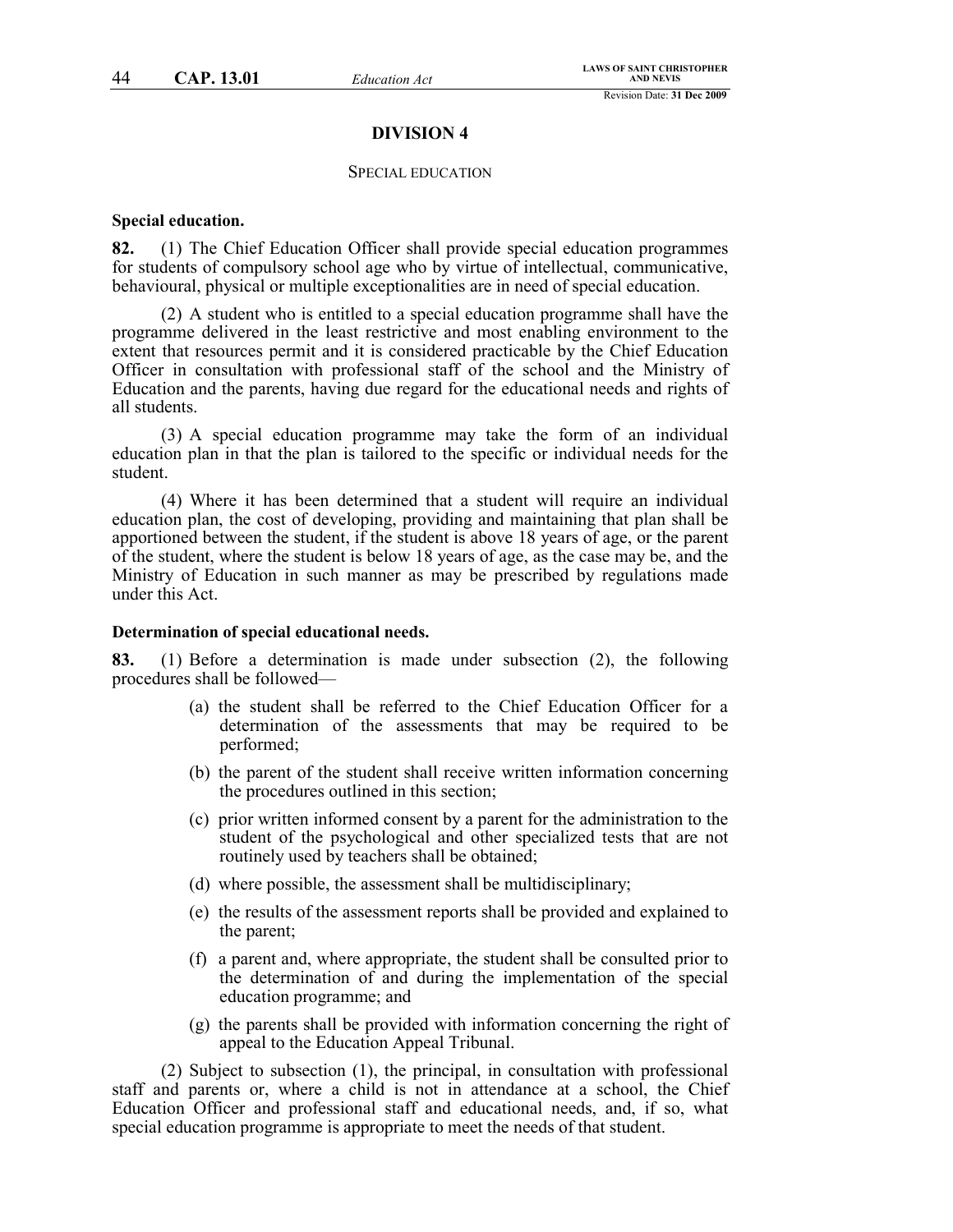| <b>LAWS OF SAINT CHRISTOPHER</b><br><b>AND NEVIS</b> |  |  |  |
|------------------------------------------------------|--|--|--|
| Revision Date: 31 Dec 2009                           |  |  |  |

(3) Parents shall have the right to request for their children a determination in accordance with this section.

(4) A principal may invite a parent to be a member of a school based team that is established for the provision of a special education programme for a student.

(5) The school based team referred to in subsection (4), shall comprise persons selected on the basis of their expertise by the principal of a school to advise on a programme specified to the needs of a particular student or group of students.

(6) Where there is more than one parent for a child, consultation with one parent shall be deemed to be compliance with any consultation requirements of this section.

### **Special needs appeals.**

**84.** (1) If a disagreement arises respecting a decision concerning—

- (a) the identification of a student with special educational needs;
- (b) the individual education plan established for a student;
- (c) a request by a parent for a determination pursuant to subsection 83.(3);
- (d) the implementation of the individual education plan in an environment other than the regular class;
- (e) the non-implementation of an individual education plan in a school where the student would normally attend; or
- (f) the apportionment of costs, including non-educational costs, between the Ministry and the parents of the student for the provision of an individual education plan,

the parent, student, or Board of Management may, within fourteen (14) days of the decision, appeal to the Education Appeal Tribunal against the decision.

(2) A decision under subsection (1), shall be communicated in writing to the parents, student or Board of Management, as the case may be.

(3) When an appeal is made to the Education Appeal Tribunal, the student shall be enrolled in the program determined in accordance with section 83 until the Education Appeal Tribunal makes its decision.

#### **Council on special education.**

**85.** (1) The Minister may establish a Council on Special Education to advise him or her on guidelines for the implementation of the provisions of this Division.

(2) Where a Council on Special Education is established the Minister may, by Order, provide for its—

- (a) membership;
- (b) procedures for its business; and
- (c) its powers and functions.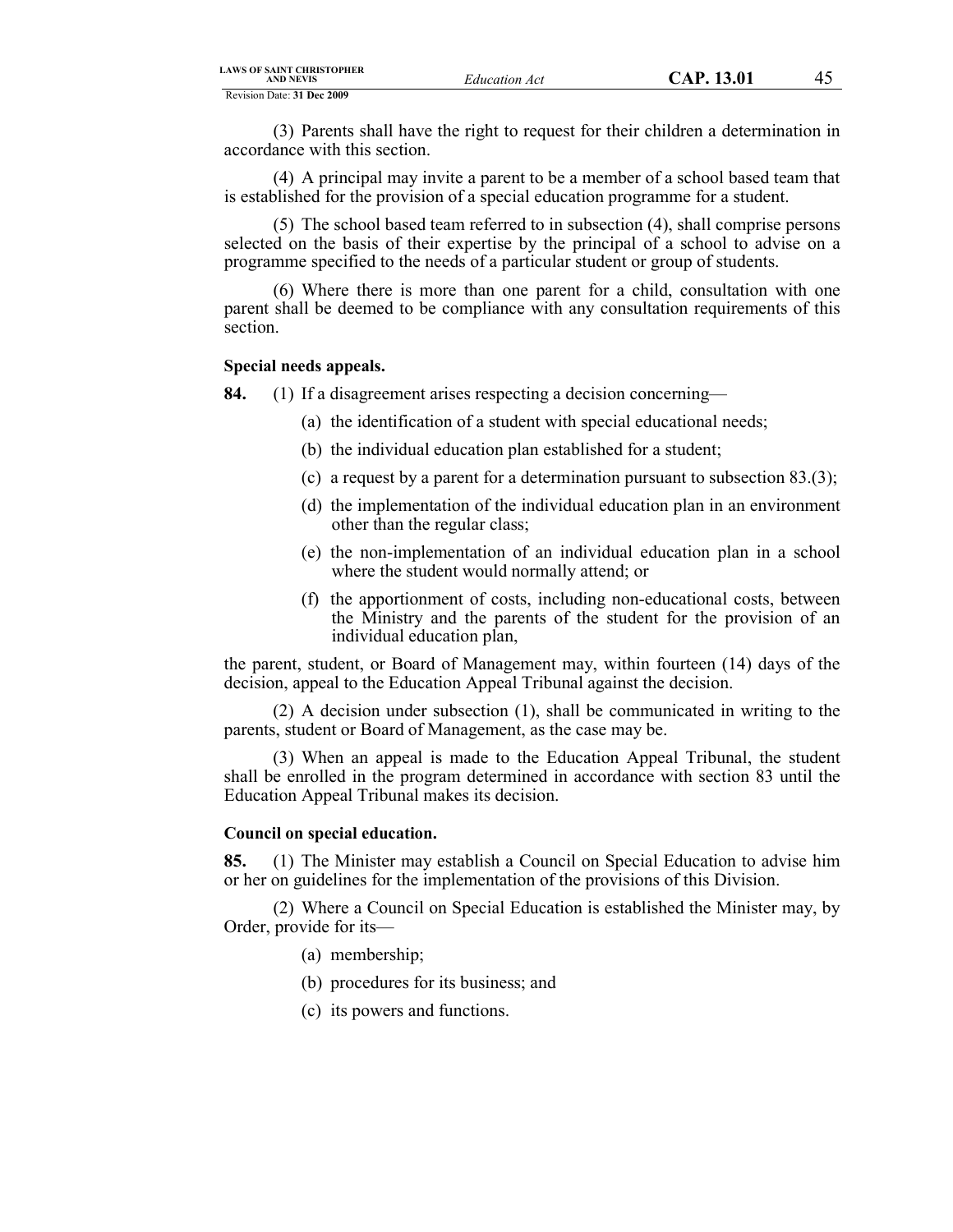# PART 6

# CATEGORIES OF EDUCATIONAL INSTITUTIONS

### **Organization of schools.**

**86.** For the purposes of this Act, the school system shall be organized in the following categories—

- (a) public schools;
- (b) private educational institutions;
- (c) denominational schools; and
- (d) assisted private schools.

# **DIVISION 1**

### PUBLIC SCHOOLS

# **Status of public schools.**

**87.** All public schools existing at the commencement of this Act shall be deemed to have been established by this Act and shall continue as public schools under this Act.

## **DIVISION 2**

### PRIVATE EDUCATIONAL INSTITUTIONS

#### **Interpretation.**

**88.** The word "institution" or "school" where used in this Division to refer to the subject of rights or obligations, mean the person operating the institution or school to which the provision concerned applies.

#### **Body without legal personality.**

**89.** (1) In the case of a body not endowed with legal personality, the provisions of this Act shall apply as if the body were endowed with legal personality.

(2) The obligations to comply with the provisions of this Act lies with the persons responsible for the administration of the body.

(3) In the case of an institution established by partnership, the obligation lies with both the partnership and the partners.

### **Applicability.**

**90.** This Act applies to every private educational institution dispensing all or some of the educational services belonging to one or more of the following categories—

(a) early childhood educational services;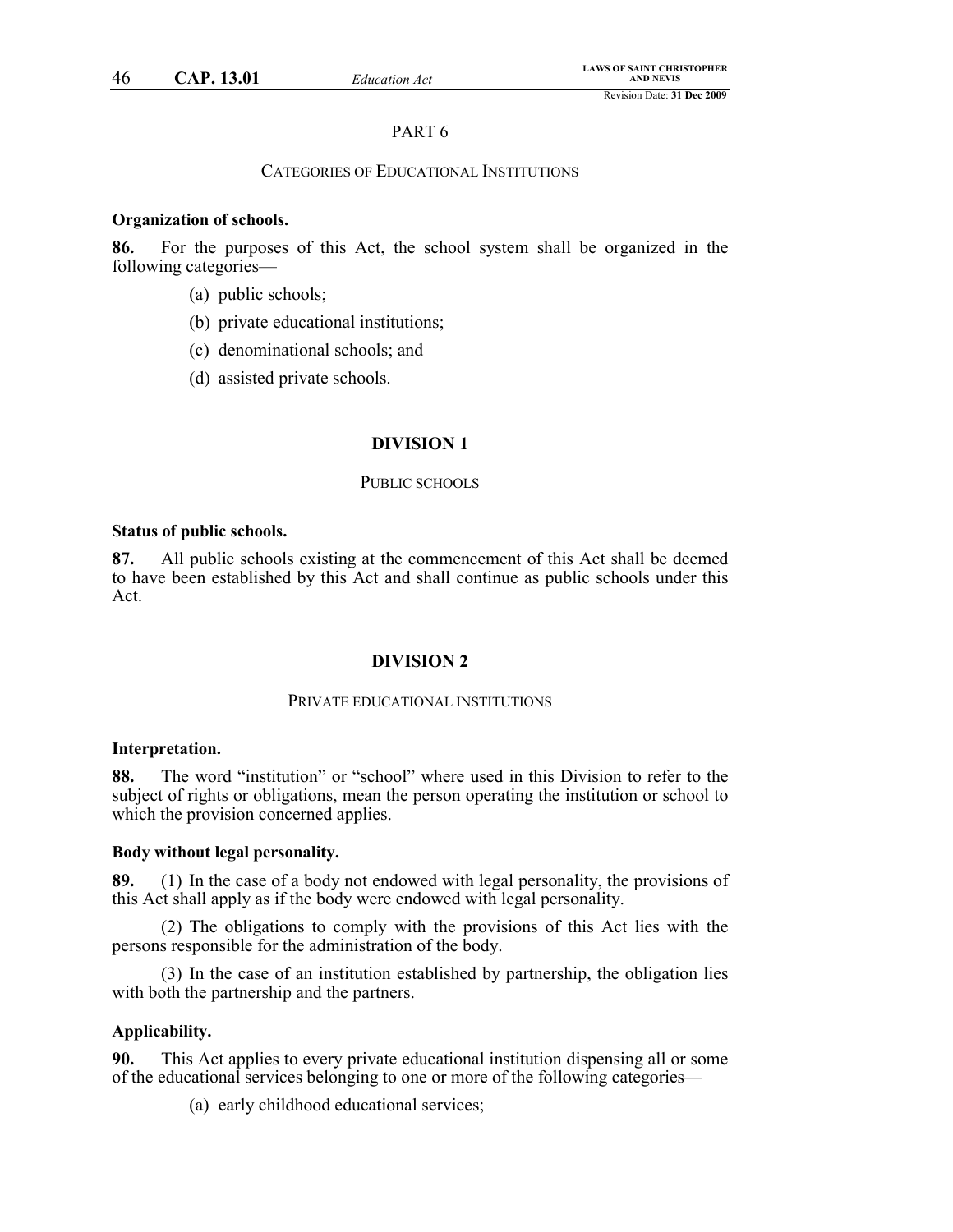- (b) elementary school education;
- (c) organizations, schools or other institutions providing special education;
- (d) secondary school education;
- (e) secondary school instructional services in vocational education;
- (f) secondary school adult education services;
- (g) secondary school adult education services in vocational education;
- (h) instructional services in general education at the tertiary level; and
- (i) instructional services in general education at the tertiary level.

# **References and objects.**

**91.** (1) Paragraphs (a) to (f) and (h) of section 90 refer to education or instruction intended mainly to develop students' abilities in subjects preparing them for studies at the elementary, secondary, post-secondary, tertiary or university level, as the case may be.

(2) Paragraphs (g) and (i) of section 90 refer to vocational education or vocational training which is entitled mainly to develop students' abilities so as to prepare them for an occupation, a trade or a profession.

# **Permit.**

**92.** No person shall operate a private educational institution to which this Act applies unless he or she holds a permit issued by the Minister, for the institution and the educational services or categories of educational services mentioned in section 90.

# **Presumption.**

**93.** Any person or body dispensing for profit or non-profit purposes, educational services for his or her own account and in the case of a body for its own account, shall be deemed to be operating a private educational institution.

# **Existing private educational institutions.**

**94.** (1) A person who, at the commencement of this Act, is keeping a private educational institution, shall, within six months of commencement of this Act or of such further period as the Minister may by notice allow, comply with section 92.

(2) A person who contravenes subsection (1) commits an offence and is liable, on summary conviction, to a fine not exceeding one thousand dollars or imprisonment for a term not exceeding six months, and in the case of a continuing offence is liable to a further fine not exceeding two hundred dollars for each day during which the offence continues after the first conviction.

# **Private educational institutions register.**

**95.** (1) The Chief Education Officer shall keep in such manner as may be prescribed, a register of private educational institutions to be known as the Private Educational Institutions Register.

(2) There shall be entered on the Private Educational Institutions Register the particulars of every private educational institution in respect of which a permit has been issued by the Minister.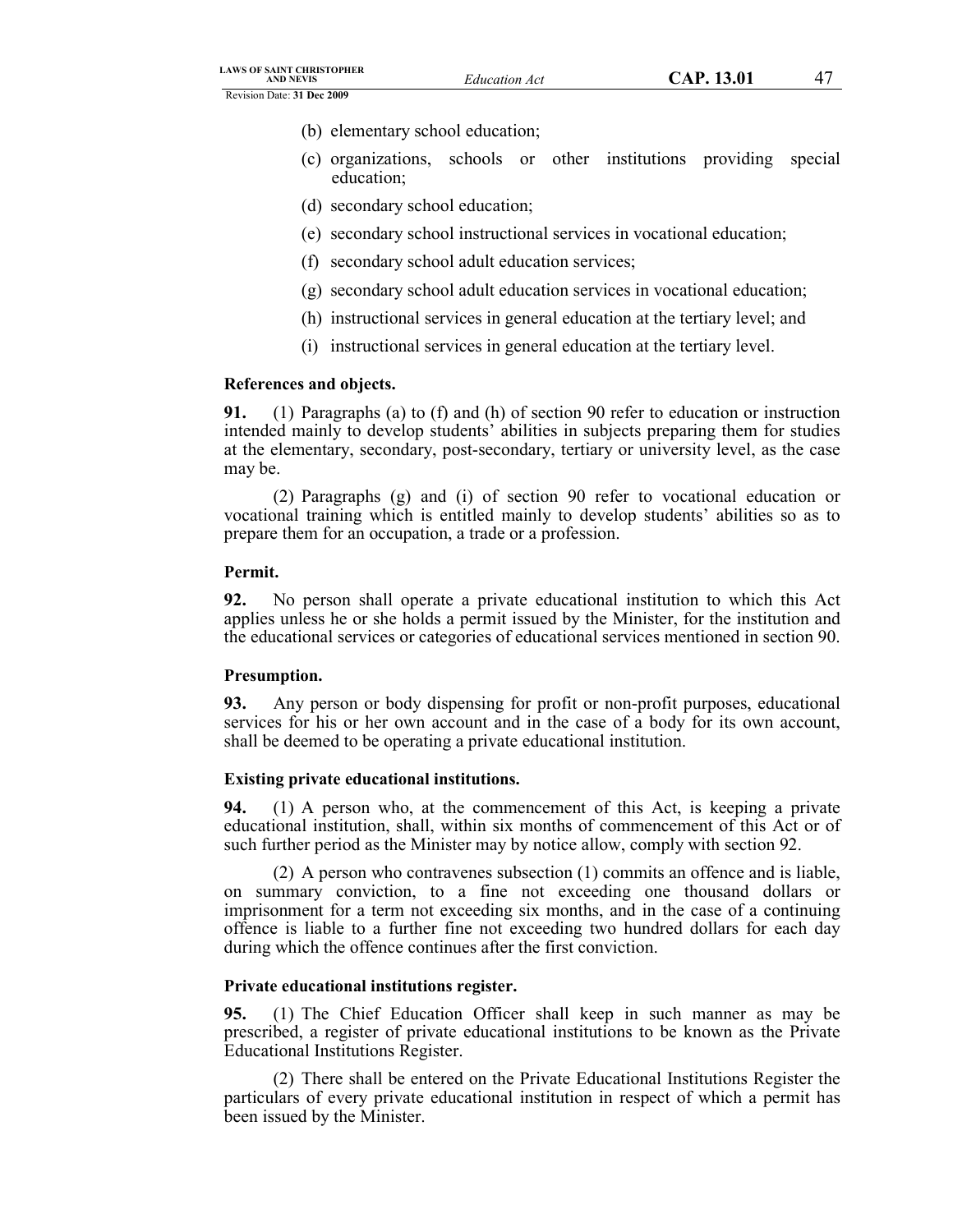(3) The Chief Education Officer shall annually certify a copy of the Private Educational Institutions Register and the copy so certified shall be published in the *Gazette* on such date as the Minister may determine.

(4) The Chief Education Officer shall certify any amendment to the Register and the amendment shall be published in the *Gazette*.

### **Application for registration.**

**96.** (1) An application for a permit to establish a private educational institution shall be made in the prescribed form by or on behalf of the proprietor of the private educational institution and shall contain the prescribed information.

(2) The Minister shall, upon receipt of an application made in accordance with subsection (1), cause the private educational institution to be inspected.

### **Eligibility for registration.**

**97.** Where a private educational institution in respect of which an application is made under section 96 has been inspected, the Minister shall, subject to any condition that the Minister may specify, cause the educational institution to be registered if the Minister is satisfied that—

- (a) the premises are suitable for the activities intended by the private educational institution;
- (b) the furniture is adequate and suitable having regard to the number and ages of the students attending the private educational institution;
- (c) the accommodation provided is adequate and suitable having regard to the number, ages and sex of the students attending the private educational institution;
- (d) efficient and suitable instruction equivalent to that provided in an equivalent public educational institution is being or will be provided at the private educational institution having regard to the ages and sex of the students attending the institution;
- (e) there is adequate land for the recreation of the students;
- (f) the proprietor or principal has not been convicted of or pleaded guilty to, an offence under this Act, or criminal offence committed in relation to the operation of a private educational institution in the three years preceding the application;
- (g) that the private educational institution will have at its disposal the adequate human and material resources required for dispensing the educational services for which the permit is issued and sufficient financial resources for that purposes; and
- (h) the applicant has paid the fee fixed by regulations.

## **Refusal.**

**98.** (1) The Minister may refuse to issue a permit if, during the three years preceding the application, a permit held by the applicant was revoked.

(2) Where an application for a permit to establish a private educational institution is refused, the applicant shall be notified in writing

(a) of the refusal and of the reasons for refusal; and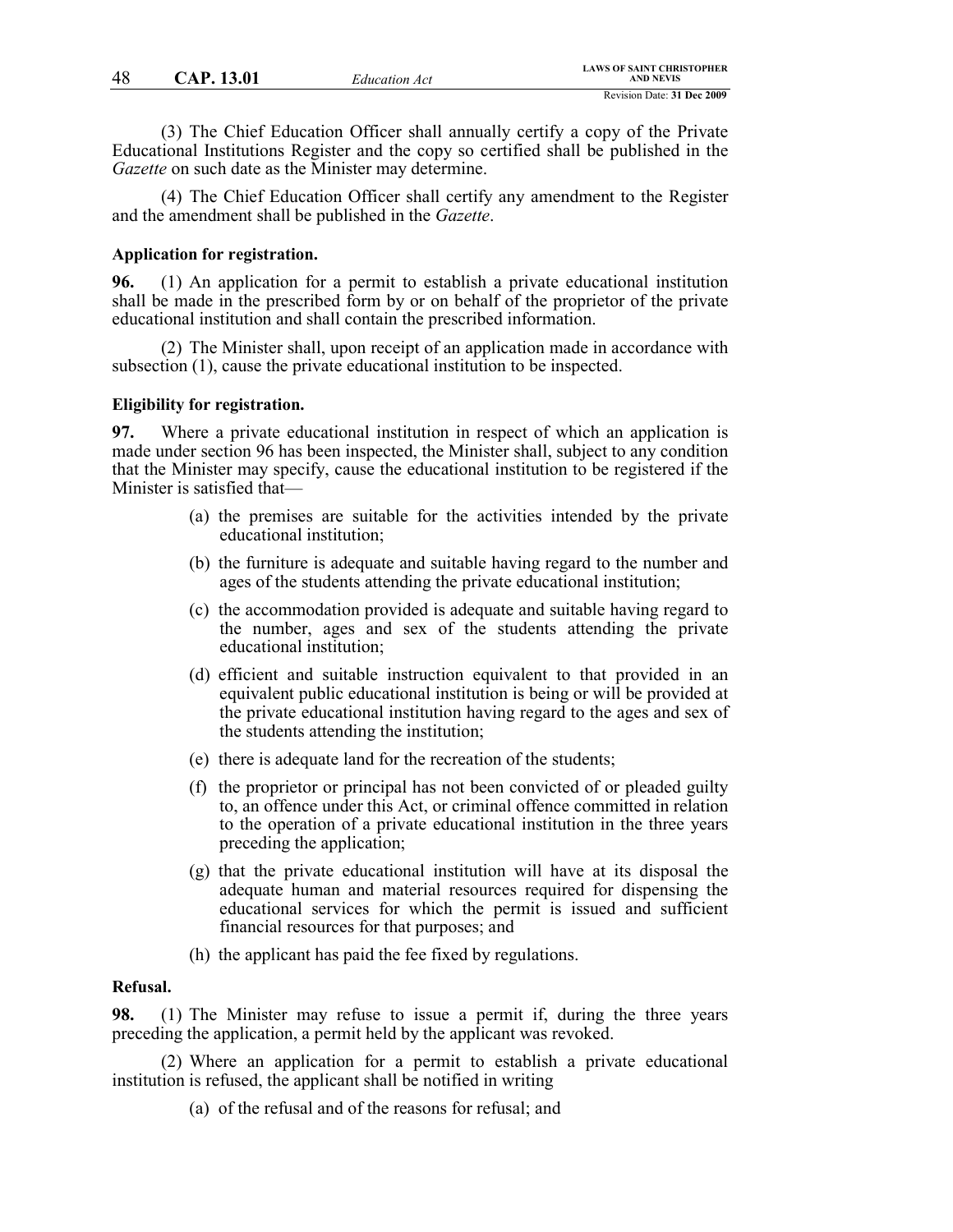(b) on his or her right of appeal under section 111.

# **Limitation on instruction.**

**99.** Notwithstanding section 92, the Minister may refuse to issue a permit authorizing, in a primary school or in general education at the secondary school level, instructions limited to certain subjects of classes, or the Minister may subject the issue of the permit to such conditions as the Minister may determine.

# **Number of students.**

**100.** (1) The Minister may determine the maximum number of students who may be admitted to educational services or categories of educational services provided by the private educational institution.

(2) The applicant for a permit shall determine the capacity of the facilities at the disposal of an institution to be approved by the Minister.

(3) Where the applicant fails to determine such capacity, the Minister may refuse to issue the permit.

# **Content of permit.**

**101.** The permit to establish a private educational institution shall contain the following information—

- (a) the name of the proprietor who shall be the holder;
- (b) the name and address of the institution;
- (c) the address of the buildings or premises at its disposal;
- (d) the educational services or categories of educational services the institution is authorized to dispense;
- (e) where applicable, the authorizations and conditions determined under sections 99 and 100; and
- (f) the maximum number of students who may be admitted under section 100.

# **Vocational education.**

**102.** In respect of vocational education, the permit to establish a private educational institution shall specify, where it concerns—

- (a) secondary school instructional services in vocational education or adult vocational education, the vocational education programmes that the institution is authorized to dispense;
- (b) supplementary vocational training, the fields for which the permit is granted; or
- (c) general or vocational education at the tertiary level, the programmes that the institution is authorized to dispense.

# **Duration and renewal of permits.**

**103.** (1) On first issuance, a permit is valid for a period of three years.

(2) The Minister shall renew for five years, and subsequently for the same period, a permit held by a person who—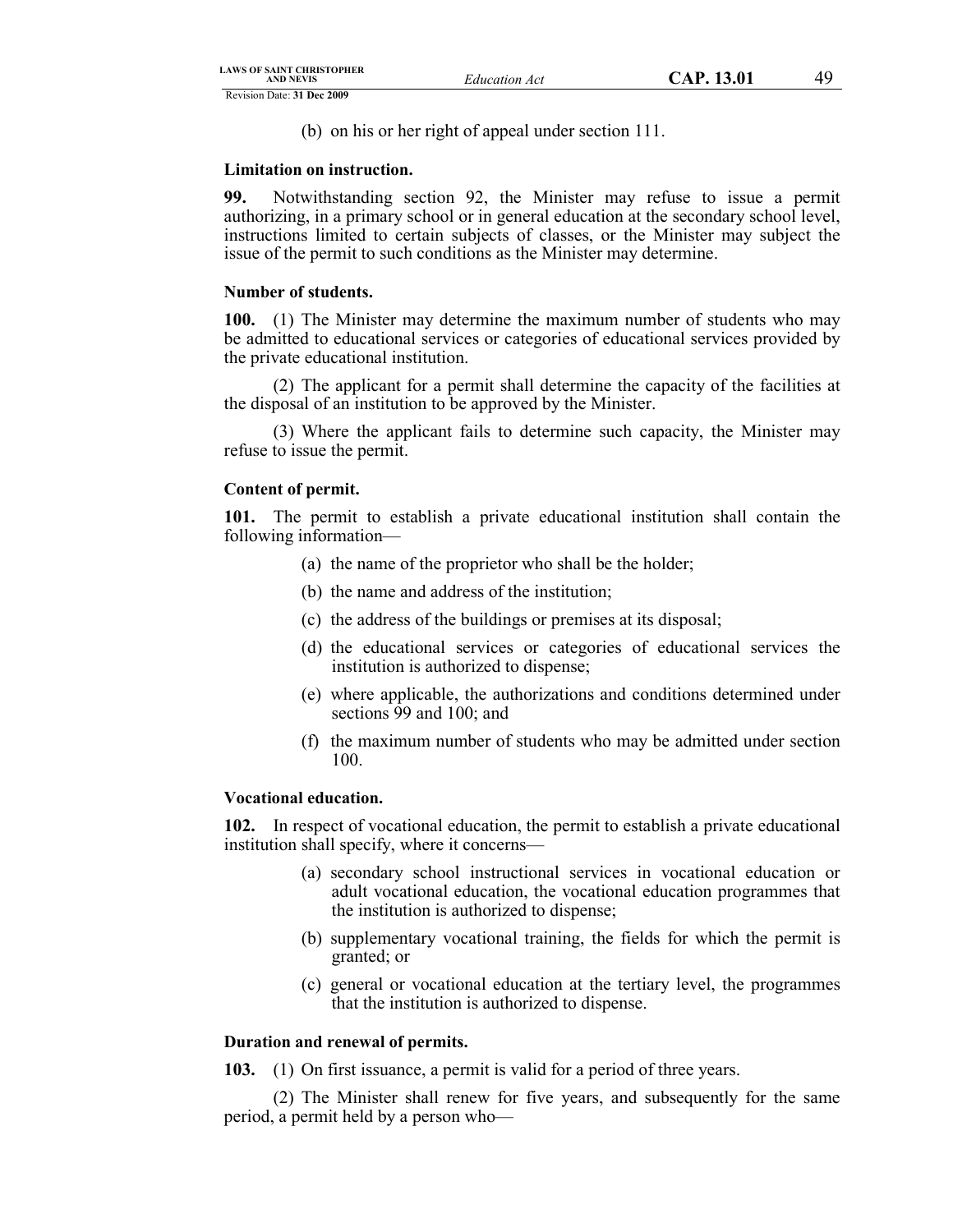- (a) applies for a permit in writing to the Minister within the time limit prescribed by regulations and furnishes, within that time limit, the information and documents prescribed by such regulations;
- (b) meets the conditions set out in section 97; and
- (c) has complied with the provisions of this Act and its regulations for the period of validity preceding the renewal.

(3) Notwithstanding subsections (1) and (2), the Minister may issue or renew a permit for a different period or without a date of expiry where the Minister, on the approval of Cabinet, deems it expedient.

### **Modification.**

**104.** (1) The Minister may, at the request of a permit holder, modify the permit upon payment of the fees fixed by regulations.

(2) In order for the Minister to modify the educational services mentioned in a permit, the holder shall meet the conditions for the issue of a permit which apply to the educational services for which the request is made.

#### **Transfer.**

**105.** No permit may be transferred except with the written authorization of the Minister.

#### **Information.**

**106.** (1) The holder of a permit shall inform the Minister—

- (a) of any change which renders the information provided for the issue, renewal or modification of a permit inaccurate or incomplete;
- (b) whenever the institution fails to provide all or some of the educational services mentioned in its permit.

(2) Every legal person or body holding a permit must inform the Minister of any amalgamation, sale or transfer affecting it, as well as of change in the name of the institution.

### **Visits to private educational institutions.**

**107.** (1) The Minister or the Chief Education Officer or any other person authorized in writing by the Minister or the Chief Education Officer may, for the purpose of making enquiries—

- (a) carry out inspections and discharge such other duties as are imposed on him or her by this Act;
- (b) enter the premises of any private educational institution during the working hours of that institution.

(2) The proprietor of a private educational institution shall, during school hours, keep the school open to visits by the persons mentioned in subsection  $(1)$ .

- (3) A person who, in respect of any person specified under subsection  $(1)$ 
	- (a) obstructs that person in the performance of that person's duties;
	- (b) makes a false representation to that person; or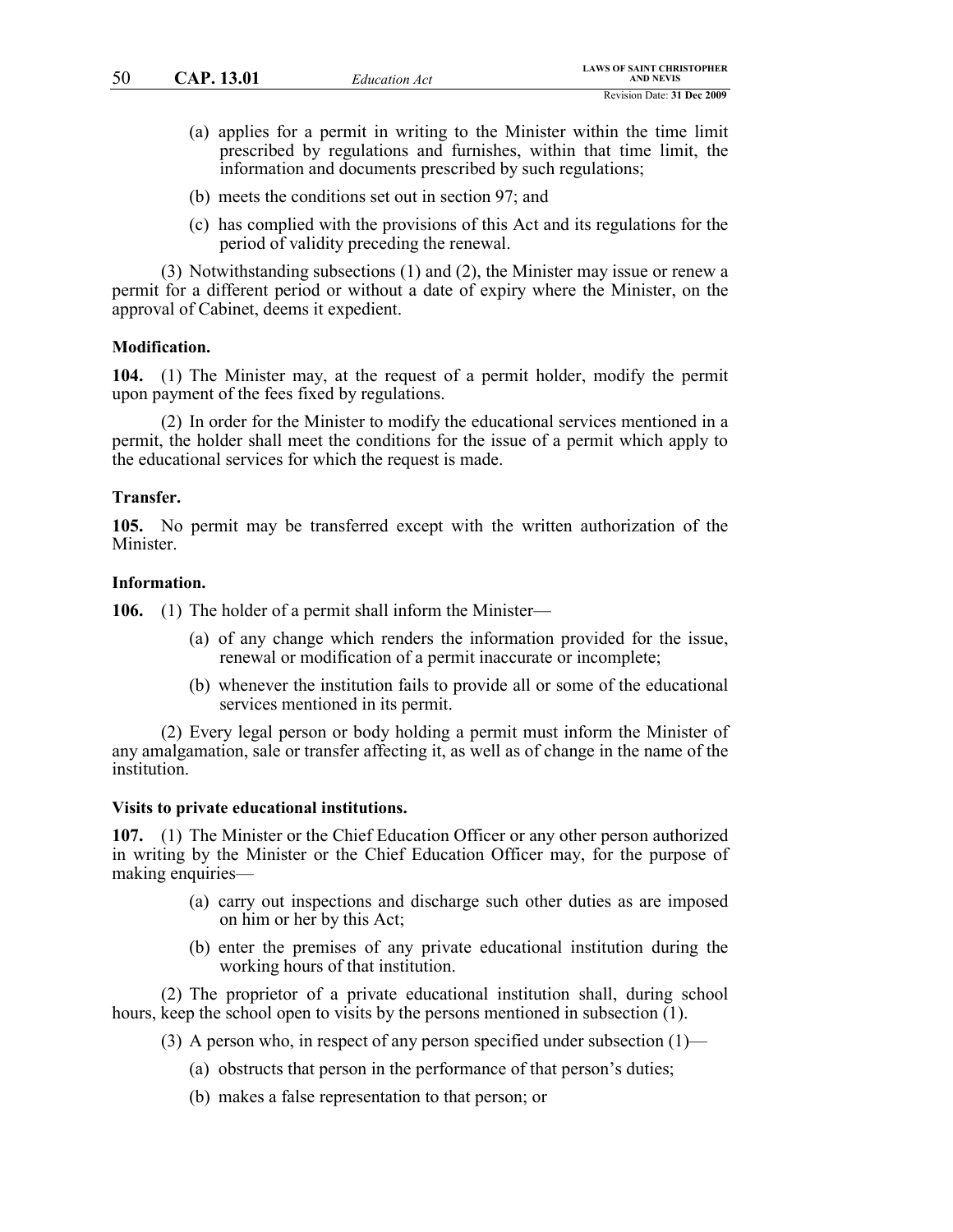(c) refuses to furnish any information which that person may require under this Act or regulations made under this Act,

commits an offence and is liable, on summary conviction, to a fine not exceeding one thousand dollars.

# **Notice to comply.**

**108.** Where the Minister is satisfied that a private educational institution registered under this Act has ceased to be conducted in accordance with this Act or regulations made under this Act, the Minister may serve on the proprietor of the institution a notice of that fact, requiring that person, within the time specified in the notice, to conduct the school in accordance with this Act or the regulations, as the case may be.

# **Cancellation of registration.**

**109.** Where a proprietor who is served with a notice under section 108 fails, within the time specified in the notice or within such further time as the Minister allows, to comply with the notice, the Minister shall—

- (a) cancel the permit and the registration of the private educational institution; and
- (b) in writing inform the proprietor—
	- (i) that the permit has been revoked and the registration has been cancelled and of the reasons for revocation and cancellation; and
	- (ii) of the proprietor's right to appeal under section 110.

# **Appeal.**

**110.** (1) The proprietor of a private educational institution which is refused a permit and registration pursuant to sections 97 and 98 or whose registration is cancelled under section 109(a) may, within thirty days of being notified of the refusal or cancellation, appeal to the Education Appeal Tribunal against the refusal or cancellation, as the case may be.

(2) In the case of a refusal, a proprietor may appeal on any of the following grounds—

- (a) that the reasons given for the decision do not disclose any failure to meet any of the requirements for registration set out in section 97;
- (b) that the inspection of the school carried out pursuant to section 97(2) was not adequate for determining whether the school meets the requirements set out in section 98; or
- (c) that there is no evidence available to support the decision.

(3) In case of a cancellation, a proprietor may appeal on any of the following grounds—

- (a) that no notice was served on the proprietor under section 108;
- (b) that the time specified in the notice served under section 108 or the further time allowed to the proprietor under section 109 to comply with the notice is unreasonable;
- (c) that the proprietor has complied with the notice served under section 108; or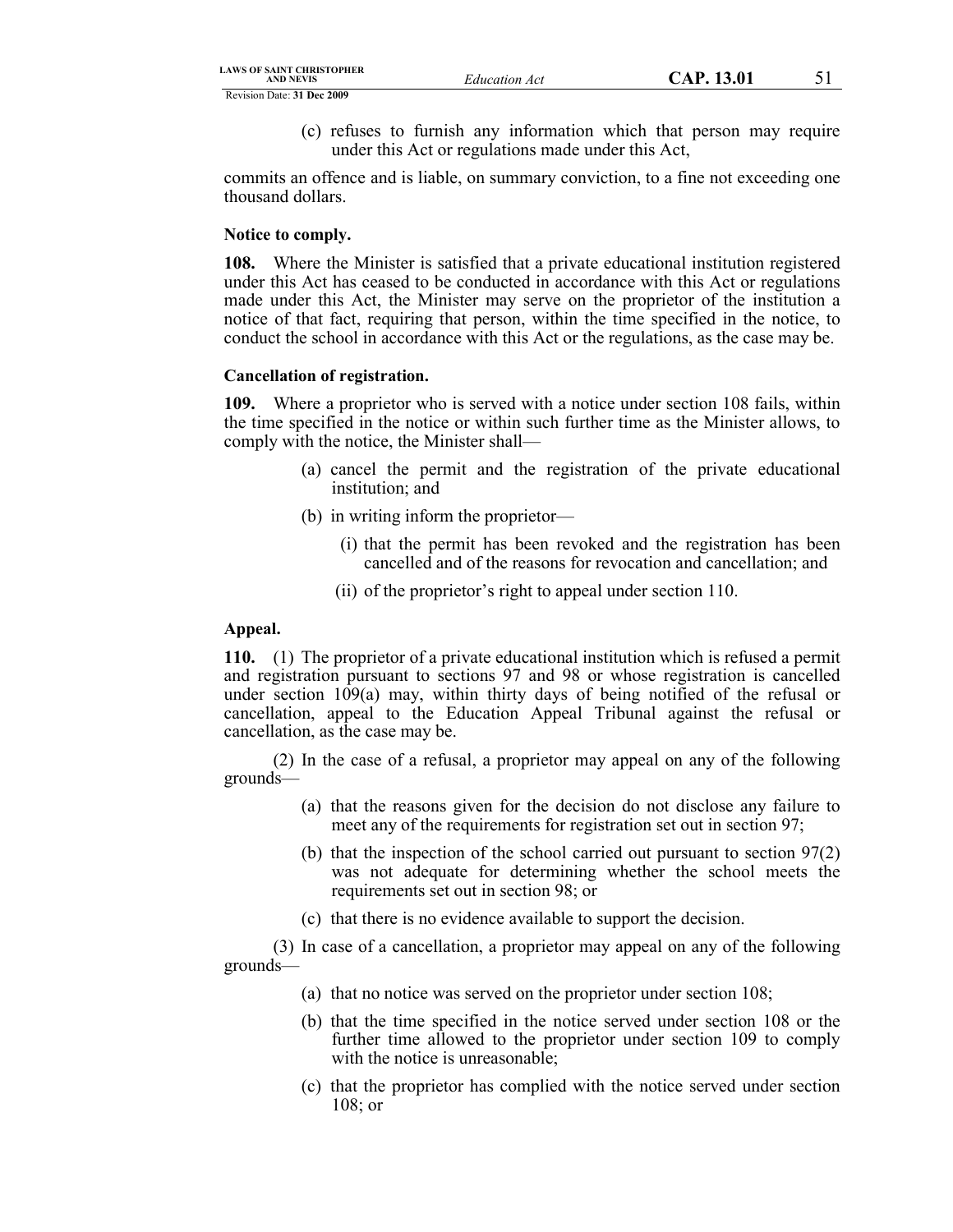(d) that there is no evidence available to support the decision.

(4) Where an appeal is brought under this section against a cancellation of registration or a refusal to grant a permit, the Minister shall not enforce the refusal or cancellation until the appeal is determined or withdrawn.

(5) The determination of an appeal by the Education Appeal Tribunal shall be final and binding upon the parties to any such decision.

(6) Where an appeal is dismissed or withdrawn, cancellation of the registration of the private educational institution shall take effect from the date of the making of the order by the Education Appeal Tribunal dismissing the appeal, or the date of withdrawal of the appeal.

#### **Registration and closure.**

**111.** (1) Where the registration of a private educational institution is cancelled pursuant to section 109, the proprietor of the educational institution may, if the proprietor has complied with the notice served on him or her under section 108, apply to the Minister for the re-registration of the school.

(2) The requirements of section 97 shall apply to an application under subsection  $(1)$ .

(3) From the date on which the cancellation of the registration of a private educational institution takes effect, the institution shall remain closed until it is reregistered.

(4) Where the Minister is satisfied that the notice served under section 108 has been complied with, the Minister may re-register the private educational institution subject to any condition which the Minister may specify.

# **Returns.**

**112.** The proprietor of a private educational institution shall furnish the Minister with returns in the manner and containing the information required by this Act and regulation made under this Act.

### **Health and sanitation.**

**113.** (1) The Health Authorities shall require the same health and sanitary arrangements for private educational institutions as are required for public schools and assisted private schools.

(2) The Minister may, on the advice of the Chief Medical Officer, require the closure of any private educational institution or classroom at such an institution, or the exclusion of certain pupils for a specified time with a view of preventing the spread of disease or any danger to health.

### **Disqualification of teachers.**

**114.** (1) A teacher employed in a private educational institution shall possess at least the minimum qualifications required of a teacher employed in an equivalent public educational institution.

(2) The Chief Education Officer shall declare any person who does not possess the minimum qualification required under subsection (1) to be unfit for employment as a teacher in a private educational institution and that person shall not be so employed.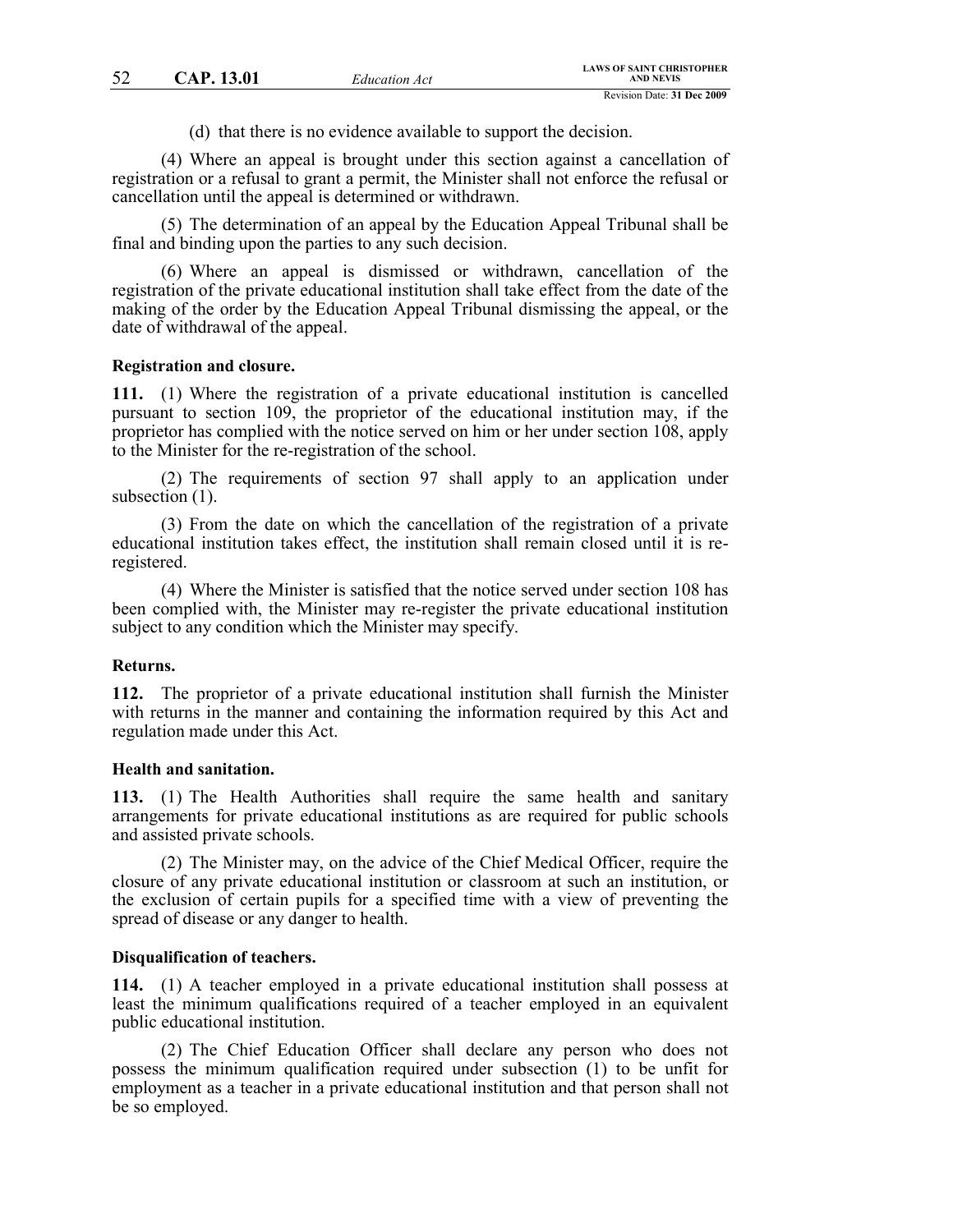| LAWS OF SAINT CHRISTOPHER<br><b>AND NEVIS</b> | Education Act |
|-----------------------------------------------|---------------|
| Revision Date: 31 Dec 2009                    |               |

(3) An appeal from a decision of the Chief Education Officer made pursuant to subsection (2) shall lie to the Education Appeal Tribunal within fourteen days of the decision.

(4) The decision of the Education Appeal Tribunal shall be final and binding on the parties to any such decision.

### **Prohibition of discrimination**

**115.** A private educational institution which denies admission to a child or expels a student on account of race or the political affiliation of the parents of the student commits an indictable offence and is liable, on conviction, to a fine not exceeding ten thousand dollars.

# **DIVISION 3**

#### ASSISTED PRIVATE SCHOOLS

# **Creation of assisted private schools.**

- **116.** Subject to section 117, an assisted private school is either
	- (a) an educational institution whose property is owned by a private proprietor, denominational body, a trust, an individual or any incorporated or unincorporated body and which has agreed to receive public funds for one or more of the following purposes—
		- (i) maintenance of the educational institution;
		- (ii) provision of school furniture or equipment;
		- (iii) the building of an extension to the educational institution or its rebuilding thereof;
		- (iv) payment of the salaries of the staff; and
		- (v) any other purpose approved by the Minister;
	- (b) an educational institution whose property is jointly owned by the Crown and a private proprietor or a denominational body,
		- (i) and the management is jointly shared between the Minister and the private proprietor or denominational body; and
		- (ii) is in receipt of public funds for any of the purposes specified in paragraph (a); or
	- (c) an educational institution owned by the Crown and the Minister agrees that it should become an assisted private school for the purposes of its management.

# **Agreement to establish assisted private schools.**

**117.** (1) An assisted private school comes into existence by mutual agreement between the Minister and the proprietor of the school.

- (2) An agreement under subsection (1) shall—
	- (a) be in writing;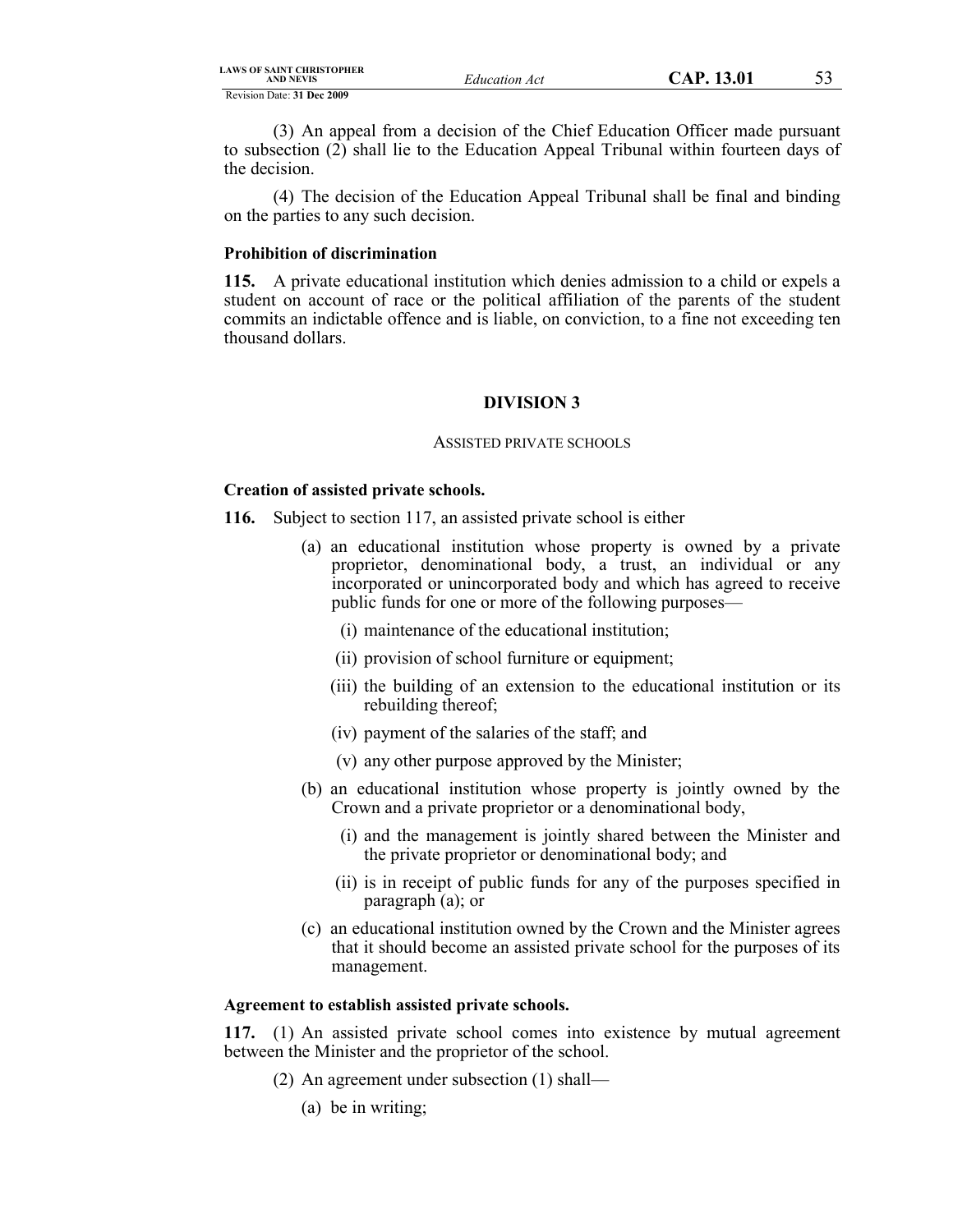- (b) exist for one or more schools;
- (c) be for a period of years; and
- (d) subject to this Act, specify the terms, conditions, the rights, responsibilities and liabilities of the respective parties.

(3) Any party to the agreement may terminate the agreement by giving the other at least thirty-six calendar months notice.

#### **Publication of list of assisted private schools.**

**118.** (1) The Minister shall, by July 31st of each year, publish in the *Gazette* a list of all assisted private schools and shall cause the list to be circulated to all public and assisted private schools.

(2) Where the Minister and the proprietor of a private educational institution agree, a list published by virtue of subsection (1) shall detail the respective rights, responsibilities and obligations of the Government and the assisted private school.

### **Religious education in assisted private schools.**

**119.** (1) Subject to subsection (2), where an assisted private school is owned or managed by a denominational body, the denominational body shall be responsible for organizing and providing religious instruction or education to students that belong to its religious faith in accordance with a curriculum prescribed by that body.

(2) Where an assisted private school admits students who do not subscribe to the religious beliefs of the denominational body, no student, except with his or her own consent or, if he or she is a person under the age of eighteen years, the consent of his or her parent, shall be compelled or be required to receive religious education or instruction or take part in or attend any religious ceremony or observance prescribed under subsection (1).

#### **Loans to assisted private schools.**

**120.** (1) Where the proprietor or the Board of Management of any assisted private school requires a loan for the purpose of improving or extending the buildings of the assisted private school or erecting a new school in substitution for any discontinued assisted private school, the proprietor or the Board of Management may apply to the Minister for a loan from the Government.

(2) If, upon consideration of an application for a loan under this section, the Minister is satisfied that the purpose for which the loan is required ought to be carried out and that the amount required may properly be obtained by borrowing, the Minister may arrange to obtain a loan from the Government on such terms and conditions as may be agreed by the parties.

# **DIVISION 4**

#### DENOMINATIONAL SCHOOLS

### **Status of denominational schools.**

**121.** Except where a denominational school agrees to become an assisted private school, it shall not lose its status whether or not it is in receipt of a Government grant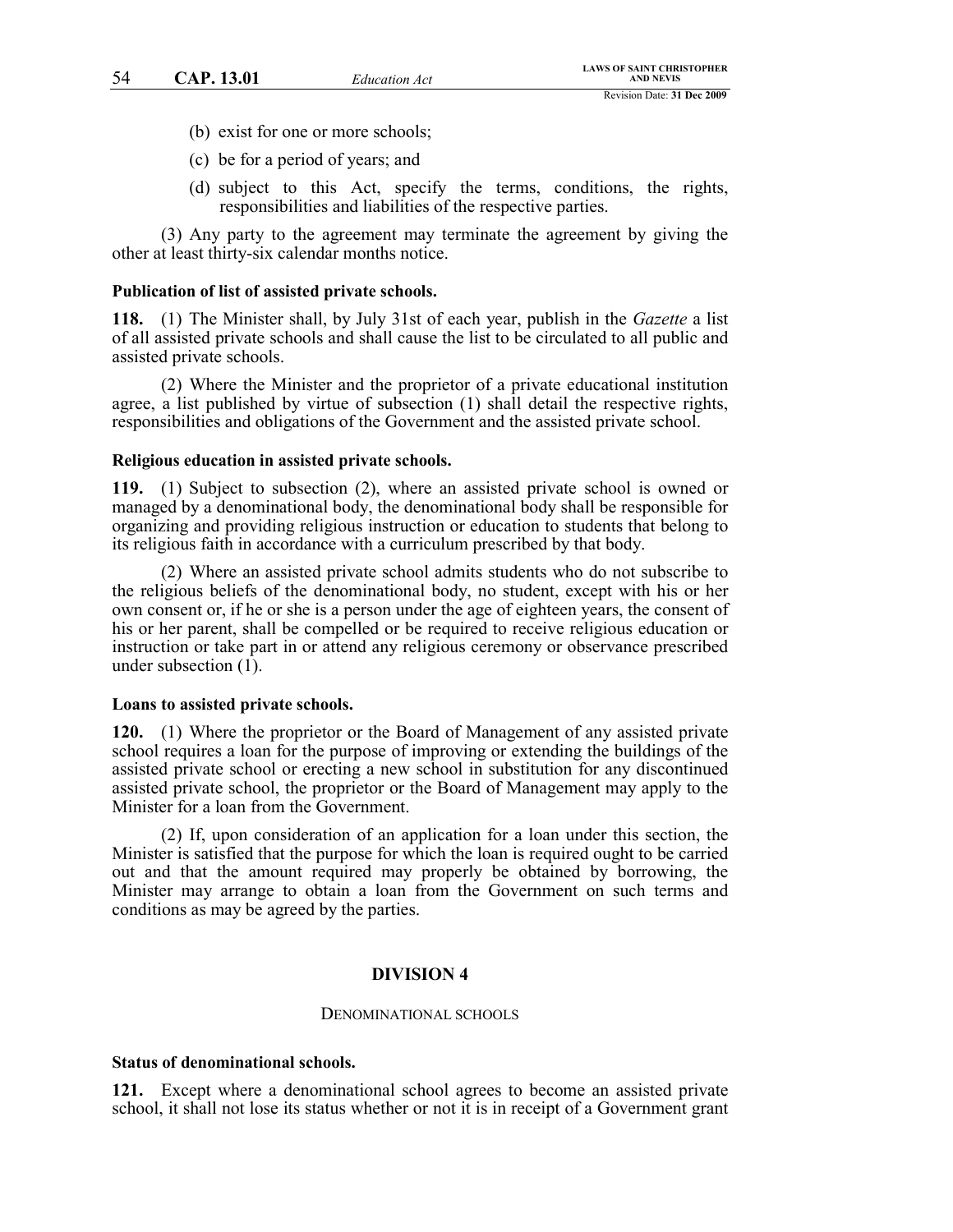| <b>LAWS OF SAINT CHRISTOPHER</b><br>AND NEVIS | <b>Education Act</b> | CAP. 13.01 | ັບ |
|-----------------------------------------------|----------------------|------------|----|
| Revision Date: 31 Dec 2009                    |                      |            |    |

or subsidy or other form of financial assistance designed to meet in whole or in part the cost of the management and maintenance of the school.

# **Regulations for denominational schools.**

- **122.** The Minister may make regulations relating to—
	- (a) the registration of denominational schools;
	- (b) the capacity of the facilities used by the denominational school;
	- (c) the educational services or categories of educational services the denominational body dispenses;
	- (d) the number and frequency of inspections by the Minister or Chief Education Officer to denominational schools;
	- (e) the annual returns of statistics to be furnished by the denominational body to the Minister;
	- (f) the health and sanitary requirements to be maintained by the denominational body; and
	- (g) the buildings, premises, equipment and furnishings to be used by the denominational body.

#### PART 7

# TECHNICAL AND VOCATIONAL EDUCATION AND TRAINING

# **Establishment of Technical and Vocational Education Council.**

**123.** (1) The Minister may establish a Technical and Vocational Education Council whose membership shall be as follows—

- (a) the Permanent Secretary of the Ministry of Labour who shall be an ex officio member;
- (b) the Chief Education Officer who shall be an ex officio member;
- (c) the principal of the Clarence Fitzroy Bryant College or his nominee;
- (d) the following persons appointed by the Minister by instrument in writing—
	- (i) two members appointed on the recommendations of associations which represent employers;
	- (ii) three members with expertise in technical and vocational education and training; and
	- (iii) two members appointed on recommendations of the trade unions.

(2) The Minister shall, by instrument in writing, appoint one member as chairperson, and one member as deputy chairperson.

(3) In the case of the inability of any member to act, the Minister may appoint a person to act temporarily in the place of that member.

(4) The Third Schedule shall have effect with respect to the procedure of the Technical and Vocational Education Council and otherwise in relation thereto.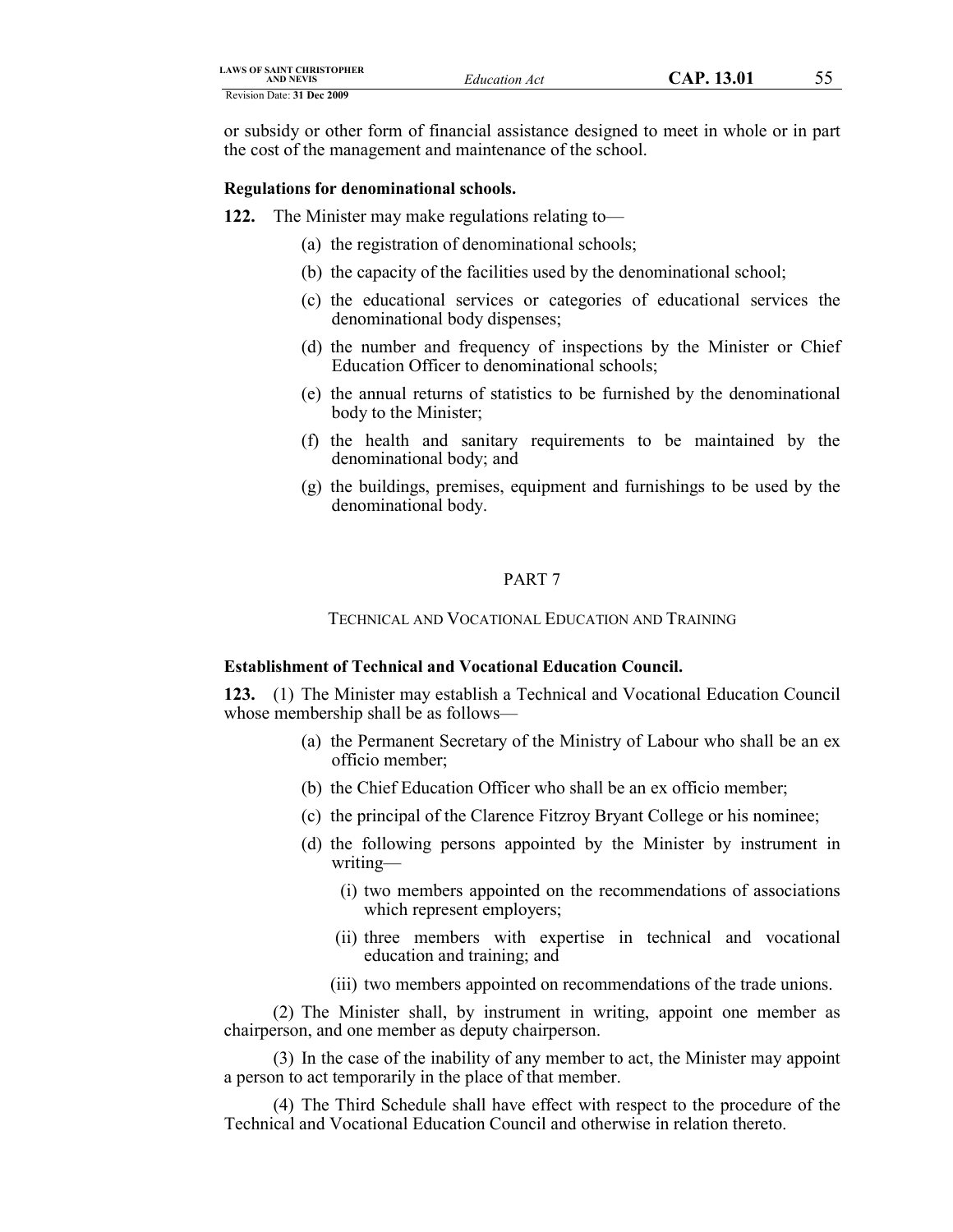### **Functions of Council.**

- **124.** The functions of the Technical and Vocational Education Council are—
	- (a) to advise the Minister on policy relating to technical and vocational education;
	- (b) to prepare plans for technical and vocational education in accordance with national policies and economic needs;
	- (c) to ensure that agreed plans for technical and vocational education are implemented;
	- (d) to co-ordinate technical and vocational education at all levels of the educational system;
	- (e) to establish standards for technical and vocational education;
	- (f) to establish training priorities, qualifications and accreditation;
	- (g) to advise the Minister on the scheme of examinations which may be adopted to test students;
	- (h) to determine the facilities and resources required to ensure satisfactory standards of technical and vocational education and the welfare of students, trainees and staff of training institutions;
	- (i) to advise the Minister on the allocation of resources for technical and vocational education;
	- (j) to make grants and loans for the support and provision of technical and vocational education; and
	- (k) to carry out such other functions relating to technical and vocational education as the Minister may require.

### **Directions.**

**125.** The Minister may give directions of a general or specific nature to the Technical and Vocational Education Council and it shall comply with those directions.

#### **Appointment of committees and functions thereof.**

**126.** (1) The Technical and Vocational Education Council may appoint committees to perform, in relation to technical and vocational education such of its functions as it delegates in writing, and such other functions as are specified in section 127.

(2) The provisions of the Fourth Schedule shall apply in respect of the procedure and function of committees and otherwise in relation thereto.

### **Additional functions of a committee.**

**127.** The additional functions of a committee appointed by the Technical and Vocational Education Council are as follows—

- (a) to undertake research or assist persons in undertaking research into matters relating to technical and vocational education;
- (b) to advise the Technical and Vocational Education and Training Council on specified aspects of technical and vocational education;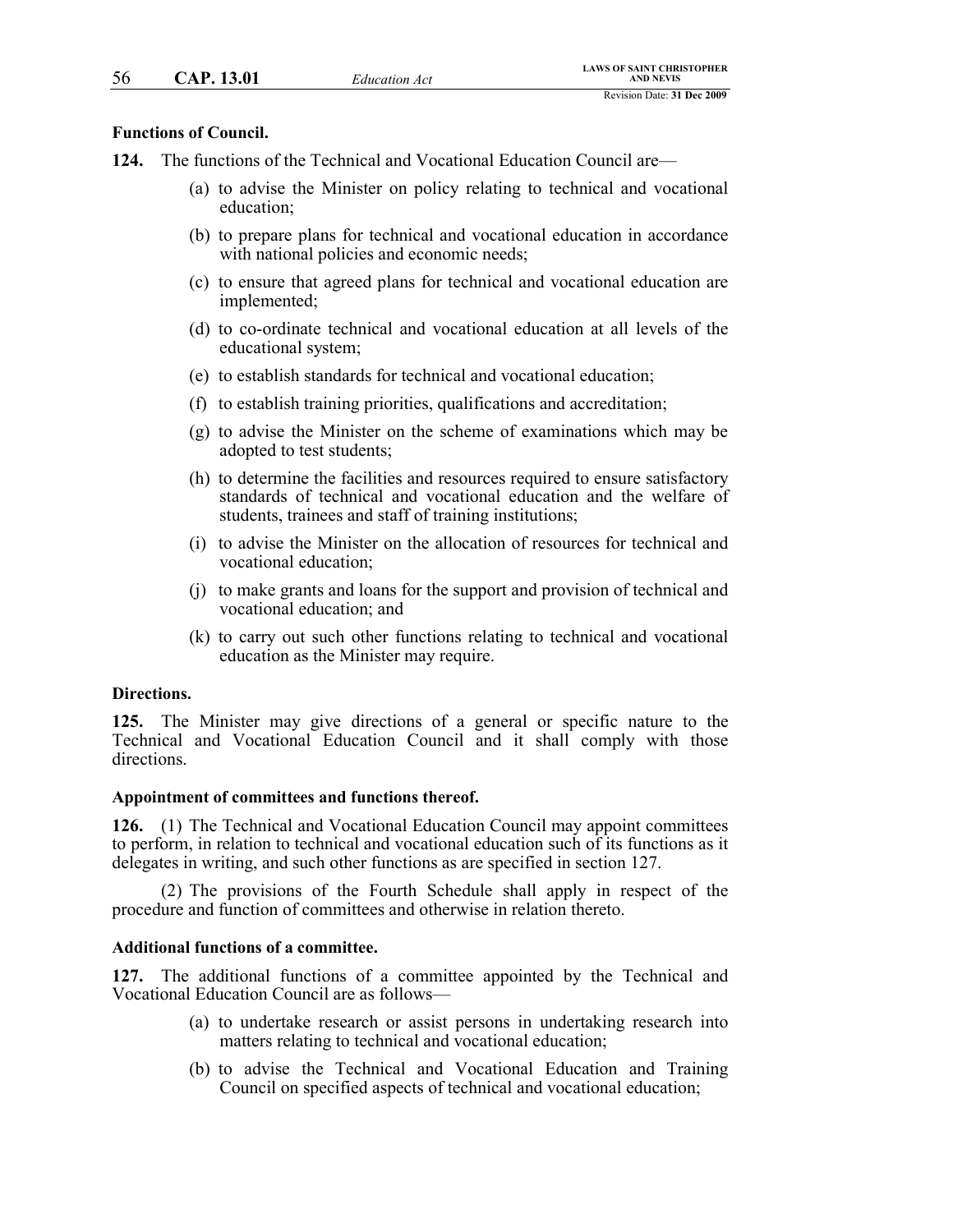- (c) to advise the Technical and Vocational Education and Training Council on the training facilities to be provided at institutions for persons employed or seeking training in technical and vocational education;
- (d) to advise on or make arrangements for giving selection criteria in respect of persons wishing to obtain technical and vocational education;
- (e) to apply or make arrangements for tests and other methods of ascertaining the standards of efficiency to be recommended by the committee for persons seeking technical and vocational education; and
- (f) to recommend the terms applicable to persons wishing technical and vocational education.

# **Training schemes.**

**128.** (1) The Technical and Vocational Education Council may, with the approval of the Minister and subject to section 124, formulate schemes for regulating training in any occupation.

(2) A term of any contract for training registered before the date of the coming into force of the scheme may not be revoked or varied by means of a scheme.

- (3) A scheme may contain, in respect of any occupation to which it relates—
	- (a) the qualifications, including the age and educational standards required for trainees;
	- (b) the practical training that employers are required to provide for their trainees;
	- (c) the theoretical training that is required to be provided by, or at the expense of, employers for their trainees, or that trainees are required to undergo, and the manner in which the training is to be provided or undergone;
	- (d) the proficiency tests or examinations that trainees are required to take;
	- (e) the maximum number of ordinary working hours, including overtime, trainees may be required or permitted to work during any day, week or other specified period;
	- (f) the days on which, the hours in any day before or after which, and the intervals during which, no trainee can be required or permitted to work;
	- (g) the minimum wages and other conditions that apply to trainees;
	- (h) the minimum remuneration and other conditions that apply in respect of any period during which a trainee is unable, by reason of any condition of training, or other circumstances, to render service to his or her employer during working hours; and
	- (i) any other matter that, in the opinion of the Technical and Vocational Education Council, with the approval of the Minister, is necessary for the effective operation of the scheme.

(4) Different conditions of training may be specified in a scheme in respect of different classes of employers, trainees or occupations and the Technical and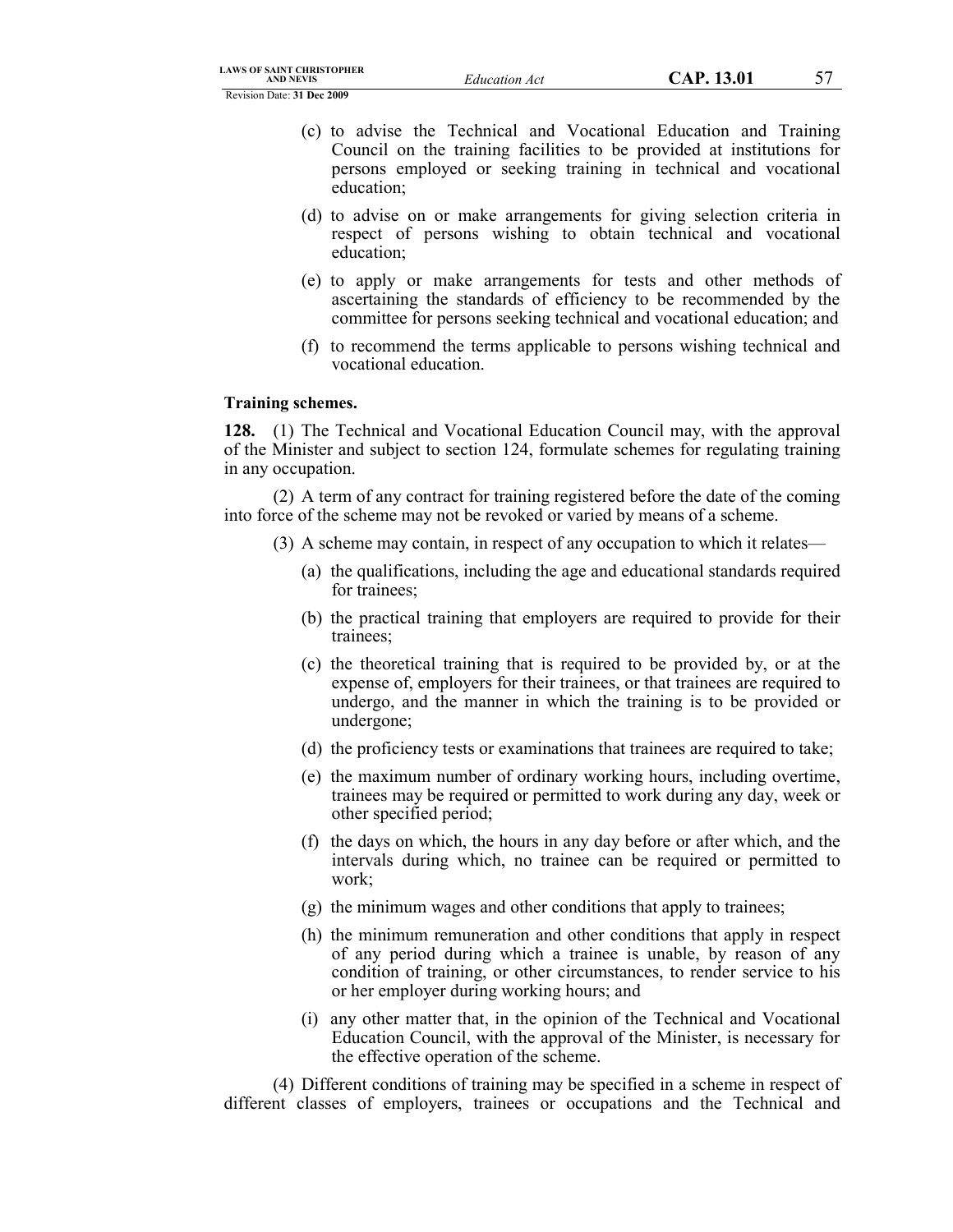Vocational Education Council may, in determining the different conditions for any scheme, apply any method of differentiation it thinks fit.

(5) A scheme may be amended by a subsequent scheme or by an Order made by the Technical and Vocational Education Council with the approval of the Minister.

### **System for monitoring.**

**129.** Subject to the approval of the Minister, the Technical and Vocational Education Council shall establish an effective system for monitoring the implementation of the technical and vocational education strategy and plan.

#### **Regulations by Council.**

**130.** The Technical and Vocational Education Council may, with the approval of the Minister, make regulations—

- (a) prescribing the form and terms of any contract of training;
- (b) relating to the manner of proof of educational qualifications;
- (c) prescribing the nature of returns that employers are required to furnish to the Council, and the period during which the returns are to be furnished;
- (d) prescribing the procedure for the registration and transfer of contracts for training, and for the notification of the expiration or termination of such contracts; and
- (e) for the holding of tests in respect of any specified occupation, and for the granting of a certificate of proficiency to any person who enters for, and passes, any such test, notwithstanding that that person is not a trainee.

### **Annual report.**

**131.** (1) The Technical and Vocational Education Council shall, not later than six months after the end of the school year, submit to the Minister a report containing—

- (a) an account of the activities of the Technical and Vocational Education Council throughout the preceding financial year in such detail as the Minister directs; and
- (b) a statement of the accounts of the Technical and Vocational Education Council for that financial year audited in accordance with regulations enacted for that purpose.

(2) A copy of the report of the Technical and Vocational Education Council referred to in subsection (1) shall be printed and laid before Parliament and published in the Official *Gazette*.

### **National policy.**

**132.** The Technical and Vocational Education Council shall prepare a national policy for technical and vocational education and training to meet the needs of society and the economy.

### **Plans for technical and vocational education.**

**133.** (1) The Technical and Vocational Educational Council shall prepare a strategy and plan for technical and vocational education and shall update it each year.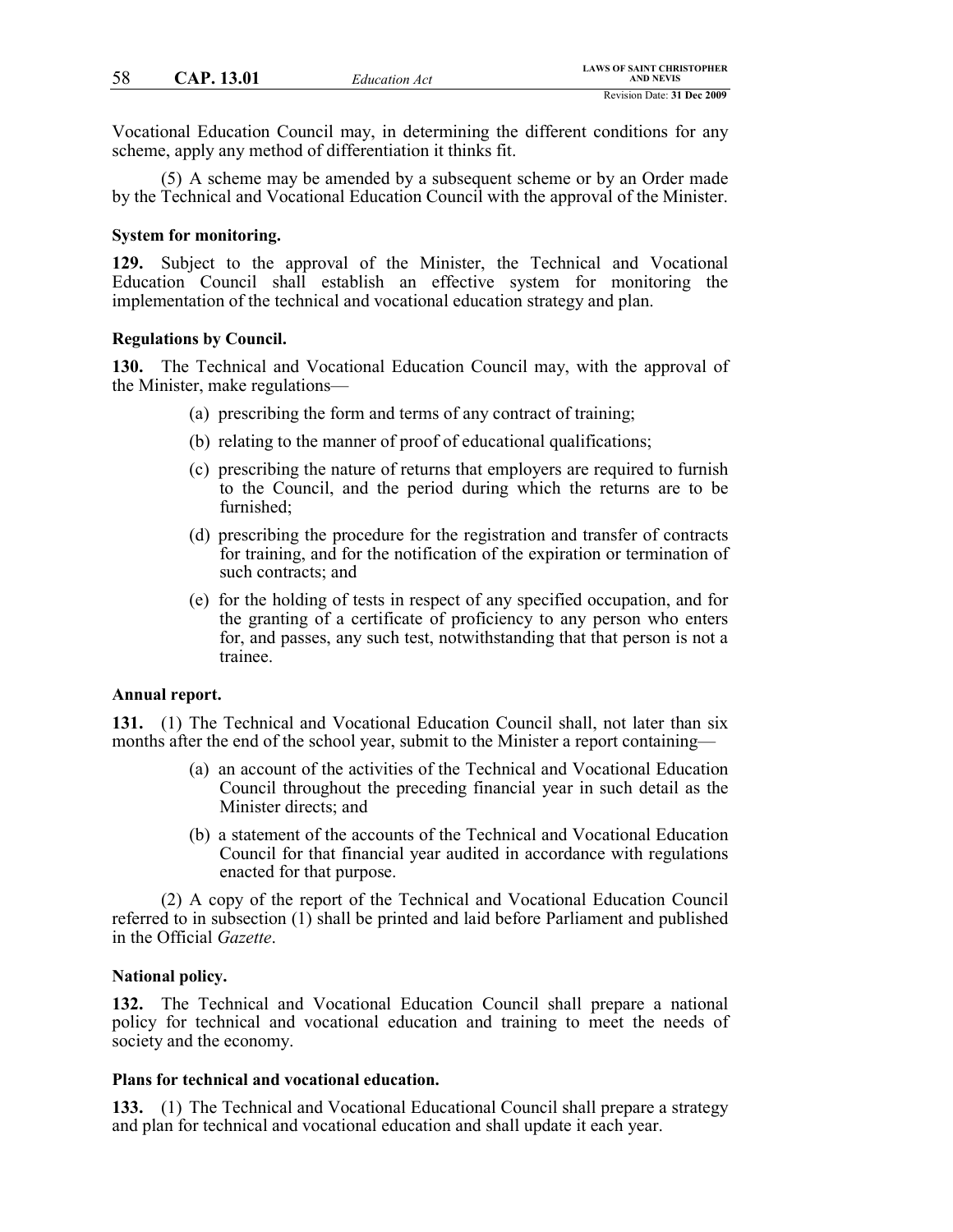(2) The strategy and plan referred to in subsection (1) shall identify outputs and priorities and recommend allocation of resources to implement the plan in the most cost effective manner.

(3) The strategy and plan shall only be implemented in public and assisted private schools on the written direction of the Minister to the Chief Education Officer.

### **Regulations by Minister.**

**134.** The Minister may make regulations—

- (a) enabling the Technical and Vocational Education Council to appoint an Executive Director and other members of staff to manage its affairs;
- (b) establishing an employment and training fund for the purposes of promoting and supporting training and the upgrading of skills for the labour force;
- (c) establishing and regulating the accounting and auditing of any funds received by the Technical and Vocational Education Council;
- (d) respecting the criteria and eligibility for receiving grants or loans;
- (e) respecting the procedures for the evaluation of proposals for grants or loans;
- (f) establishing procedures for monitoring the performance and outcome of training required to satisfy the conditions for award of grants or loans;
- (g) respecting the procedures regarding training schemes; and
- (h) respecting the supervision of trainees by employers.

### PART 8

PROFESSIONAL DUTIES AND RESPONSIBILITIES OF TEACHERS AND PRINCIPALS

# **Qualifications of teachers.**

**135.** No person shall be employed as a teacher, principal or deputy principal in a public or assisted private school unless that person holds a valid qualification as established in regulations made by the Minister.

# **Disqualification from teaching.**

**136.** (1) A person shall be disqualified to be employed as a teacher, principal or other employee in a school or to provide home-based education if he or she—

- (a) has at any time, been convicted or found guilty of a sexual offence, whether committed in Saint Christopher and Nevis or elsewhere; and
- (b) was age eighteen years or over at the time the offence was committed.

2. A person is not entitled to recover in a court of law any amount for services rendered as a teacher in a school in respect of any period during which the person was disqualified from teaching under subsection (1).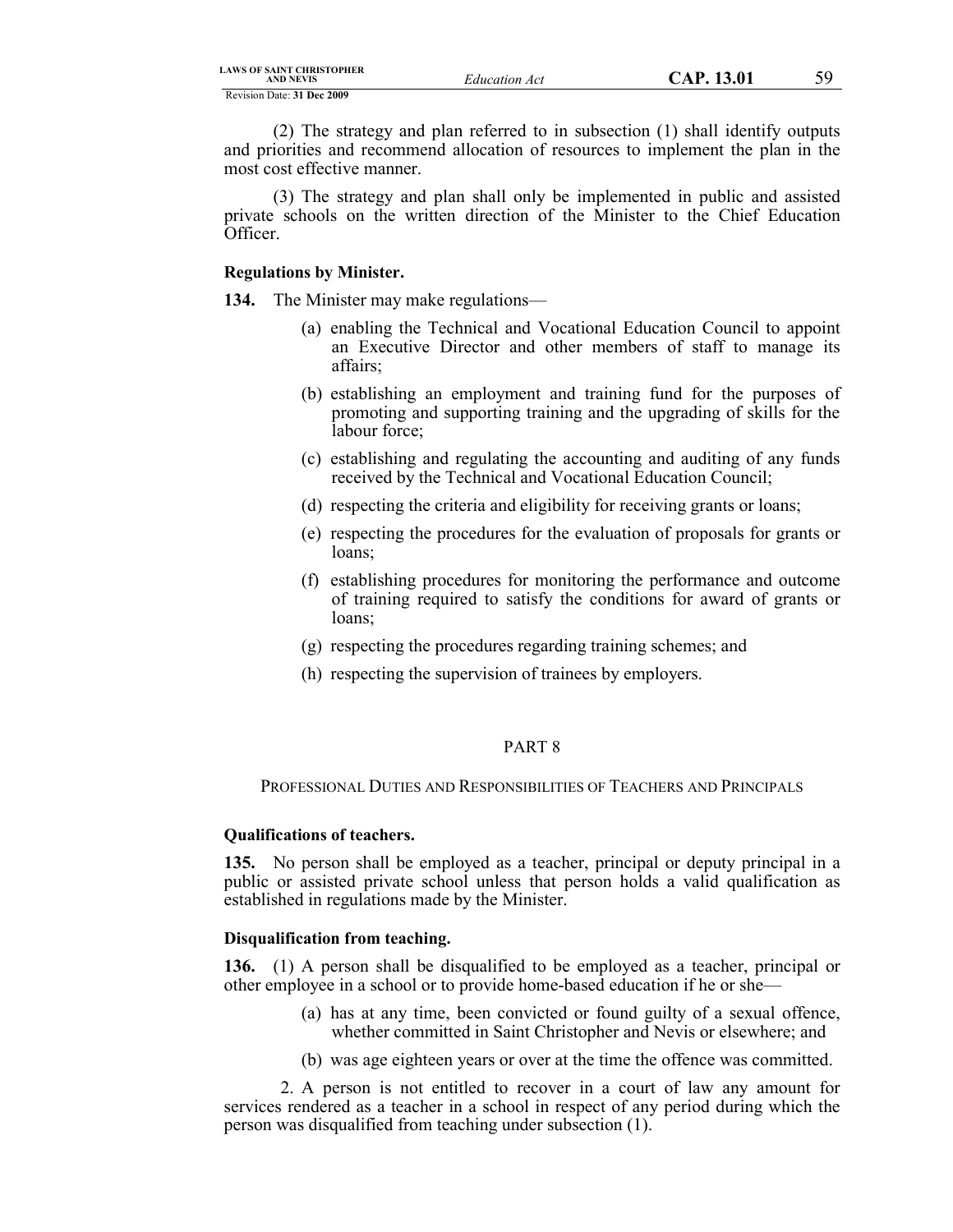3. If a finding or conviction in relation to a person referred to in subsection (1) is quashed on appeal, subsection (1) ceases to apply to the person from the date the finding or conviction was quashed.

*(Inserted by Act 17 of 2007)*

# **Rights of teachers.**

**137.** Every teacher has the right to—

- (a) be treated in a fair and reasonable manner;
- (b) be provided with an adequate working environment;
- (c) be provided with sufficient and appropriate equipment to carry out assigned professional duties;
- (d) be provided with adequate physical facilities to enable the performance of the assigned professional duties;
- (e) be protected as far as reasonably possible from molestation, abuse, assault and battery in the process of carrying out assigned professional duties whether within or outside the school provided that the teacher is engaged in authorized activities;
- (f) be afforded, if necessary, legal and, or psychological support in the event of injury while in the execution of assigned duties;
- (g) compensation for injury to body and mind, damage to, or loss of material possessions while in the execution or as a consequence of the execution of assigned duties provided that the injury, damage or loss was not caused by the negligence of the teacher;
- (h) reasonable access to professional training and development whether basic or otherwise;
- (i) be provided with adequate clothing, tools and equipment when engaged in hazardous activities;
- (j) be a member of a representative body or association and to participate in the lawful activities of the representative body or association of which the teacher is a member; and
- (k) participate in the preparation of the school plan.

### **Exercise of general professional duties.**

**138.** A teacher shall carry out his or her professional duties under the reasonable direction of the principal, and shall perform such additional duties as may reasonably be assigned to him or her, from time to time, by the principal.

#### **Duties of teachers.**

**139.** (1) Every teacher in a public school and an assisted private school shall—

- (a) encourage students in the pursuit of learning and teach them diligently and faithfully;
- (b) teach courses of study that are prescribed, approved, or authorized pursuant to this Act or the regulations made under this Act;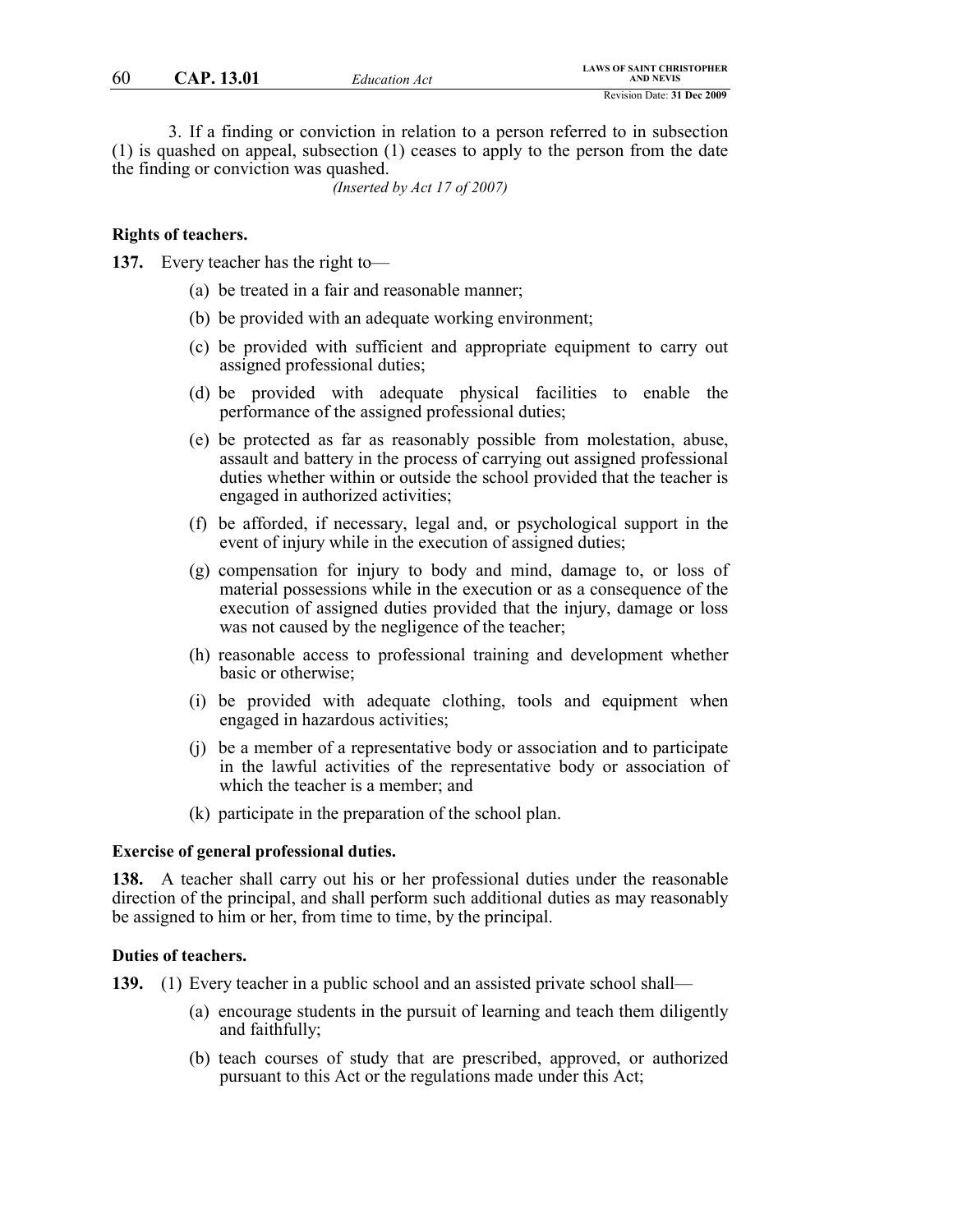- (c) report on the progress, behaviour, and attendance of students to their parents in accordance with the provisions of this Act and the regulations made under this Act;
- (d) under the direction of the principal, maintain order and discipline among students while they are in school, on school grounds, or attending or participating in activities sponsored or approved for the school not inconsistent with this Act or regulations made under the Act;
- (e) review with students their assessments and progress and advise students of the expectations for them;
- (f) maintain whatever registers, records, or other forms as may be required by the principal, Chief Education Officer, or this Act and make those registers, records, or other forms available for inspection by the Chief Education Officer or by any person authorized by the Chief Education Officer;
- (g) observe the standards of the school as established by the staff and principal;
- (h) upon reasonable notice from the principal, admit a parent of a student to the classroom for the purpose of observing;
- (i) report promptly to the principal an apparent outbreak of contagious or infectious diseases in the school, any unsanitary condition of the school building or surroundings and any other conditions or circumstances that may reasonably threaten the health or safety of students or other employees of the school;
- (j) notify the principal of any absence by the teacher from school and the reason for the absence;
- (k) upon the direction of the principal, co-operate with student teachers and their instructors in the classroom for the purpose of observing and practice teaching, and render assistance to the student teachers and submit reports on the teaching ability of the student teachers;
- (l) perform assigned duties as outlined in the school emergency plan developed by the school administration and the teachers to protect the health and safety of students;
- (m) report to the principal and to the proper government official responsible for child welfare that a student is in need of protection when there are reasonable grounds to believe that the child is in need of protection as defined pursuant to any legislation enacted by Parliament;
- (n) attend staff meetings;
- (o) plan and prepare courses and lessons;
- (p) teach students assigned to him or her according to their educational needs and set work to be carried out by the students in school and elsewhere and mark the same;
- (q) assess, record and report in a manner approved by the principal on the development, progress and attainment of students;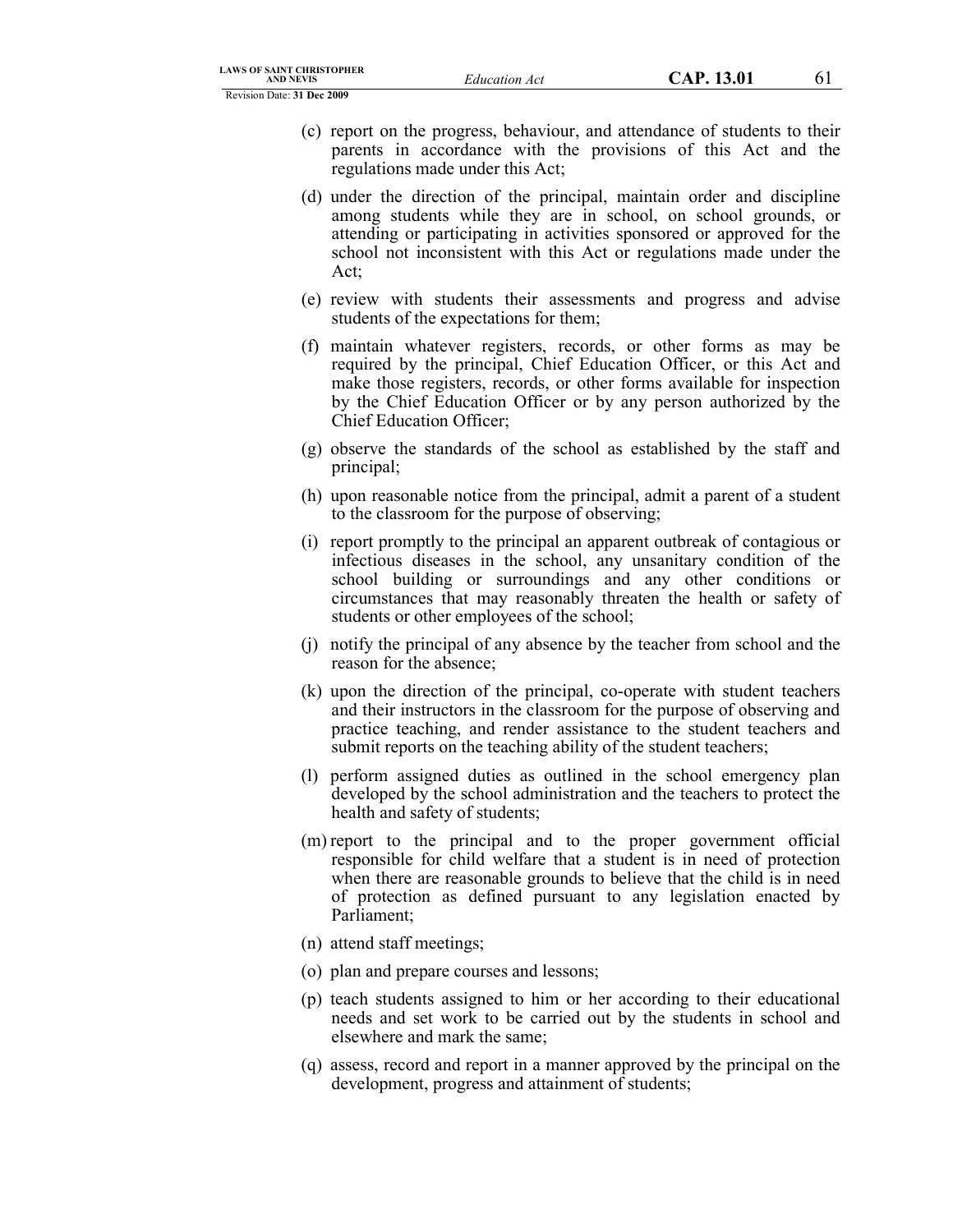- (r) provide guidance and advice to students on education and social matters and on their further education and future careers, including information about sources of more expert advice on specific questions;
- (s) participate in the implementation of a policy for the pastoral care of the students;
- (t) make arrangements under the direction of the principal for parents to be given regular information about the school curriculum, the progress of their children and other matters affecting the school;
- (u) promote effective relationships with persons and bodies outside the school;
- (v) advise and assist the Board of Management in the exercise of its functions, including attending meetings and making such reports to it in connection with the discharge of his or her functions as may be required;
- (w) make and participate in implementing arrangements for the effective supervision of students during the school day, and the security of school buildings and their contents and of the school grounds;
- (x) participate to such extent as may be appropriate having regard to other duties, in the teaching of students at the school, including provision of cover for absent teachers; and
- (y) perform any other duties which may be prescribed by regulations made by the Minister under this Act.

(2) A teacher who fails to perform any or a combination of the professional duties specified in subsection (1) is liable to disciplinary action by the Public Service Commission in accordance with the regulations made for that purpose by the Commission.

### **Guidance Counselor.**

**140.** (1) At least one guidance counselor shall be attached to each school.

(2) The primary duty of a guidance counselor shall be to provide guidance and counseling to students when such guidance and counseling is necessary or is requested by the student or a student's parent or a student's teacher.

(3) The duties of a guidance counselor may include other duties not related to guidance and counseling.

(4) A guidance counselor in a public school shall—

- (a) offer to relevant students counseling in matters pertaining to their deportment, career choice, discipline, familial and school challenges, or any other matter referred to the guidance counselor by the principal;
- (b) keep a record of the course, content and outcome of all sessions involving counseling of a student and—
	- (i) maintain the records in a safe, secure and confidential manner;
	- (ii) provide access to the relevant student to the record upon request by the relevant student;
	- (iii) obtain the consent of the principal to provide access to the student's records to his or her parents; and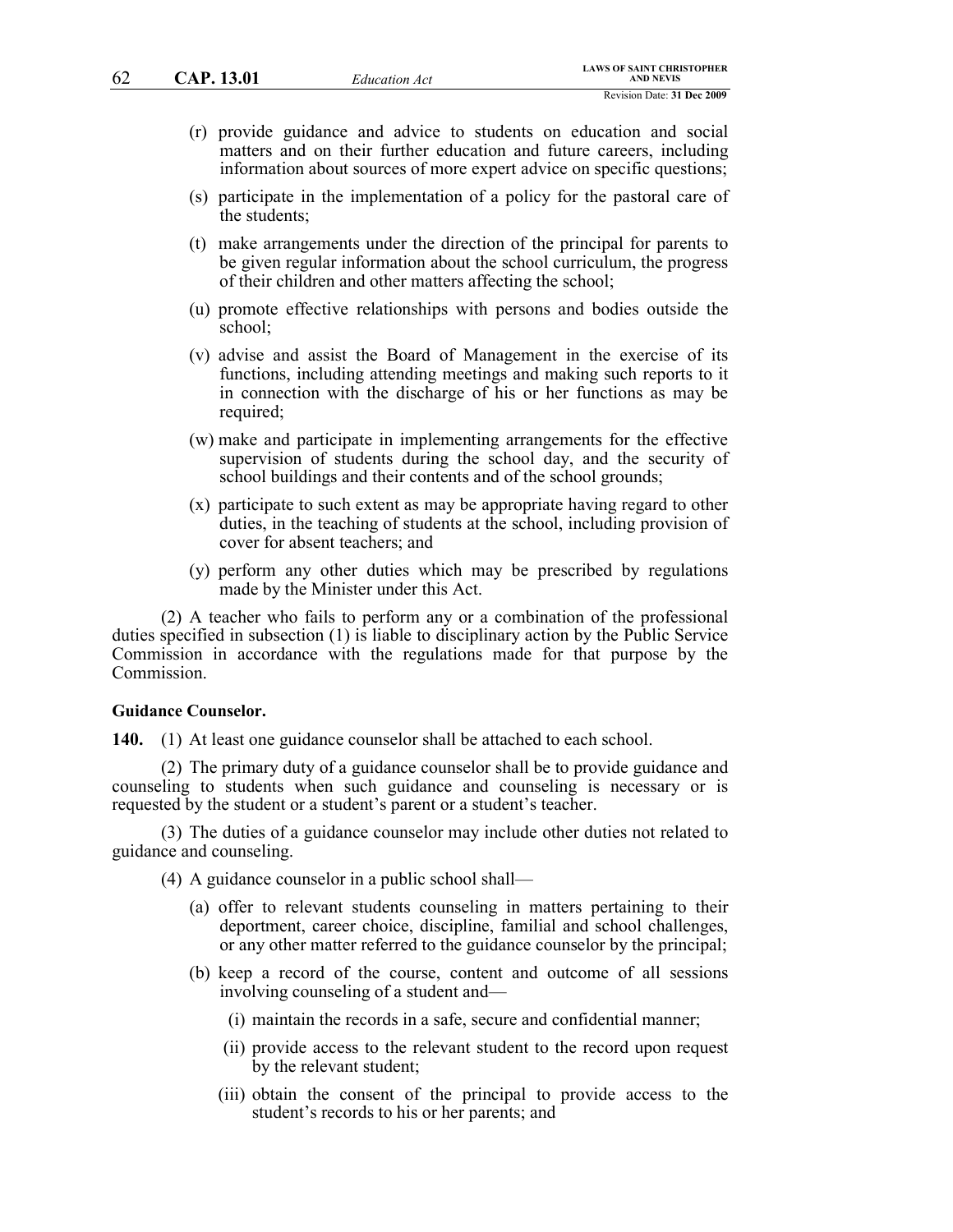- (iv) provide access to the record to the principal or the Chief Education Officer, after informing the student where appropriate;
- (c) follow up on counseling sessions with a student, as far as is reasonably possible; and
- (d) be available to provide counseling services as may be requested by the principal or the Chief Education Officer.

(5) Where, subsequent to or as a consequence of a session of counseling with a student, a guidance counselor comes into possession of information which ordinarily should be brought to the attention of the Police or Social Welfare authorities such information shall be brought to the attention of the principal who shall refer such information to the Chief Education Officer.

(6) Where a matter is reported to the Chief Education Officer, pursuant to subsection (5), the Chief Education Officer shall, after consultation with the guidance counselor, principal or parents, together or separately, take action in the best interest of the student.

(7) Where a guidance counselor is dismissed, resigns, retires or otherwise demits office her or she shall surrender to the principal all records or files or documents containing information on counselling sessions or decisions made during his or her tenure.

(8) Notwithstanding that the guidance counselor is no longer employed with the school, the confidential information obtained during any counseling session shall remain confidential and the guidance counselor shall continue to treat such information as being confidential.

*(Inserted by Act 17 of 2007)*

# **Duties of Deputy Principal.**

**141.** (1) A person appointed deputy principal in a school, in addition to carrying out the professional duties of a school teacher, including those duties particularly assigned to him or her by the principal, shall—

- (a) assist the principal in managing the school or such part of it as may be determined by the principal;
- (b) undertake any professional duty of the principal which may be delegated to him or her by the principal; and
- (c) undertake, in the absence of the principal to the extent required by him or her or other authority, the professional duties of the principal.

(2) A deputy principal who fails to perform any or a combination of the professional duties specified in section 139(1) and subsection (1) of this section is liable to disciplinary action by the Public Service Commission in accordance with the regulations made for that purpose by the Commission.

# **General responsibilities of principals.**

**142.** (1) Subject to the provisions of this Act, the principal of each school shall—

- (a) furnish such returns as may be prescribed by the Minister by regulations made under this Act;
- (b) ensure the observance of the provisions of this Act and any regulations made under it;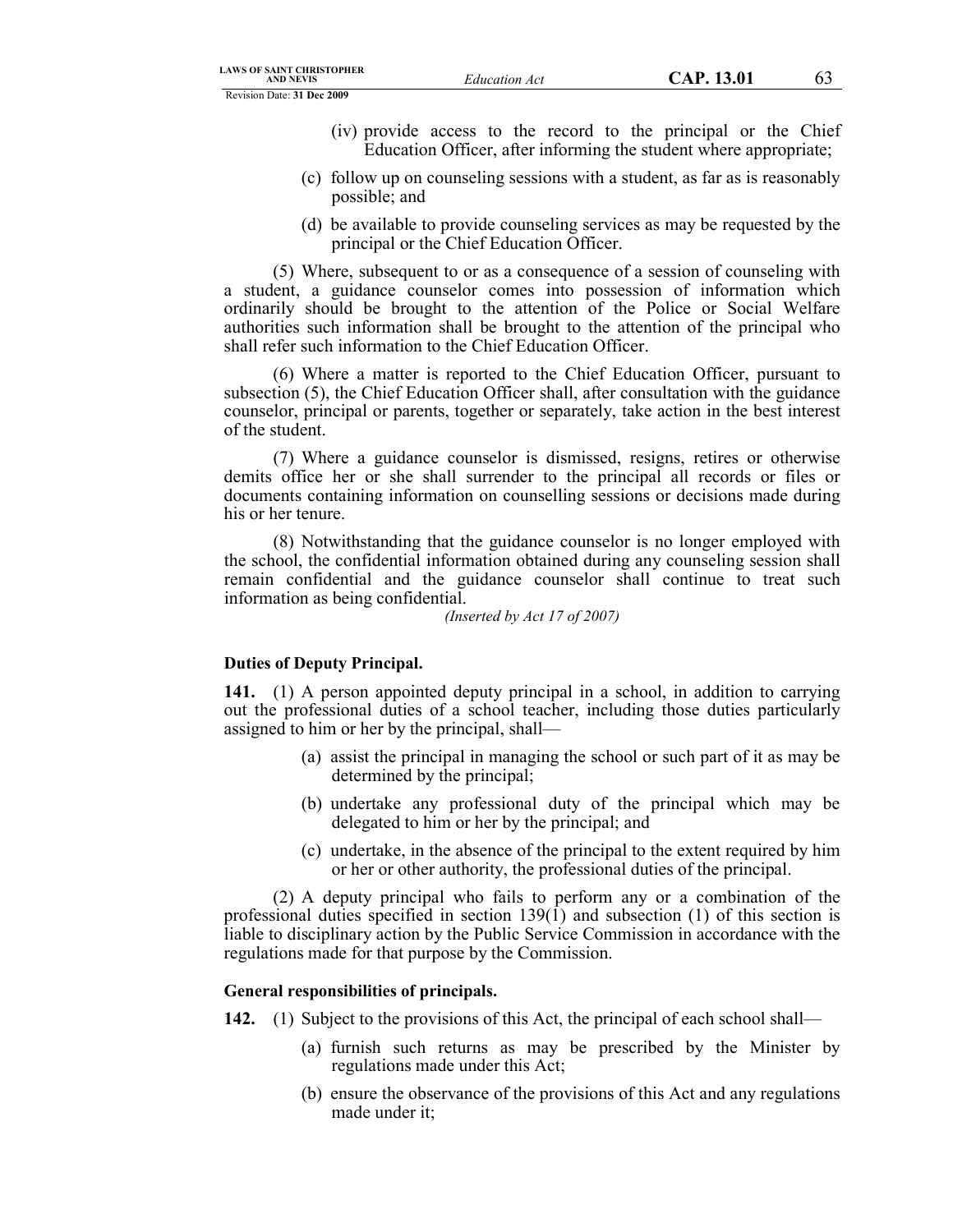- (c) promote satisfactory relationships with parents and the community served by the school;
- (d) develop and implement procedures for parental and community involvement in the school and promote co-operation between the school and the community it serves;
- (e) maintain order and discipline in the school, on the school grounds, and during activities sponsored or approved for the school;
- (f) supervise and direct teachers and other staff assigned or rendering services to the school including volunteers;
- (g) maintain any records and complete any returns and forms required pursuant to this Act and regulations made under it;
- (h) ensure the proper maintenance and care of school property;
- (i) requisition necessary materials, supplies, and equipment for the school and arrange for their distribution;
- (j) attend meetings of the Board of Management, the Parent Teacher Association or school committee for the school when requested by the relevant body to do so;
- (k) report promptly to the Chief Education Officer, the Chief Medical Officer, and other appropriate health personnel an apparent outbreak of any contagious or infectious disease in the school, any unsanitary condition in the school building or surroundings and any other dangerous or unsafe condition in the school;
- (l) report to the Chief Education Officer and to the proper government officials responsible for student welfare that a student is in need of protection when there are reasonable grounds to believe that the student is in need of protection as defined pursuant to any legislation enacted by Parliament;
- (m) prepare the school's operations and maintenance budget for review and approval by the Board of Management, where such a body exists;
- (n) be responsible for the preparation and implementation of the school plan;
- (o) keep parents informed of the progress and development of students;
- (p) ensure that instruction in the school is consistent with the courses of study prescribed pursuant to this Act, or regulations made under it;
- (q) include in the activities of the school, cultural heritage traditions and practices;
- (r) formulate, with the assistance of the staff, the overall aims and objectives of the school and policies for their implementation;
- (s) deploy and manage all teaching and non-teaching staff of school and allocate particular duties to them (including such duties of the principal as may properly be delegated to the deputy principal or other members of the staff) in a manner consistent with their conditions of employment;
- (t) ensure that the duty of providing cover for absent teachers is shared equitably among all teachers in the school (including the principal), taking into account their teaching and other duties;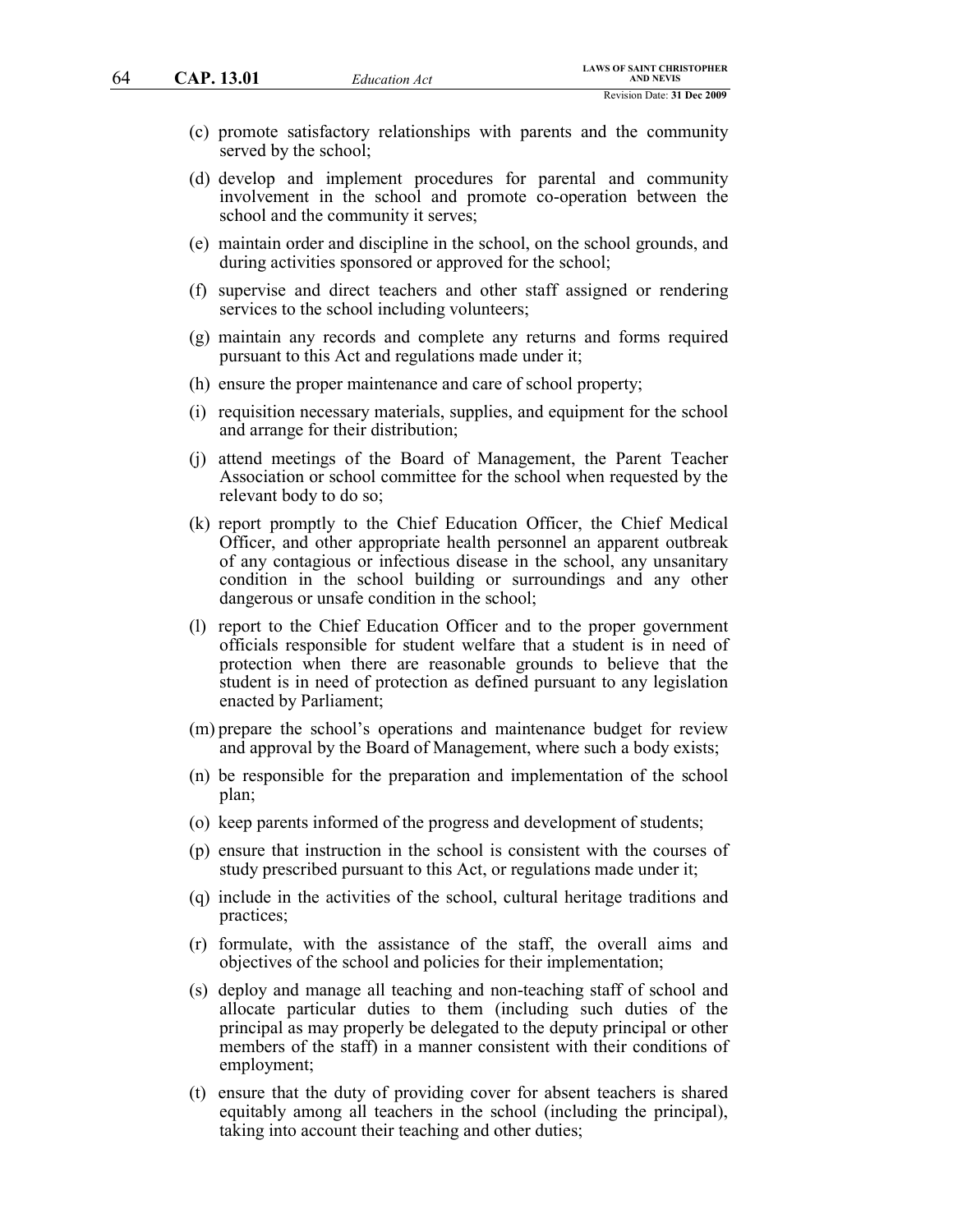- (u) maintain relationships with organizations representing teachers and other persons on the staff of the school;
- (v) organize and implement the prescribed curriculum for the school, having regard to
	- (i) the needs, experience, interests, aptitudes and stage of development of the students;
	- (ii) the resources available to the school; and
	- (iii) his or her duties under this Act and regulations made under it;
- (w) keep under review the work and organizations of the school;
- (x) evaluate the standards of teaching and learning in school, and ensure that proper standards of professional performance are established and maintained;
- (y) maintain good order and discipline among the students and safeguard their health and safety both when they are authorized to be on the school premises and when they are engaged in authorized school activities elsewhere;
- (z) perform any other related duties which may be prescribed by regulations made by the Minister under this Act.

(2) A principal who fails to perform any or a combination of the professional duties specified in subsection (1) is liable to disciplinary action by the Public Service Commission in accordance with the regulations made for that purpose by the Commission.

# PART 9

# CURRICULUM AND ASSESSMENT OF STUDENTS

# **National curriculum.**

**143.** (1) The Minister shall establish a national curriculum for public schools and assisted private schools.

(2) A curriculum established under subsection (1) shall be balanced and broadly based and shall, in addition to the goals and objectives specified in section  $3(3)$ —

- (a) promote the spiritual, moral, cultural, intellectual and physical development of students and of society; and
- (b) prepare students for the opportunities, responsibilities and experiences of adult life.

(3) The Minister may revise the national curriculum whenever the Minister considers it necessary and expedient to do so.

# **Core and foundation subjects.**

**144.** (1) The curriculum for every public school and assisted private school shall comprise core and foundation subjects and specify in relation to each of them—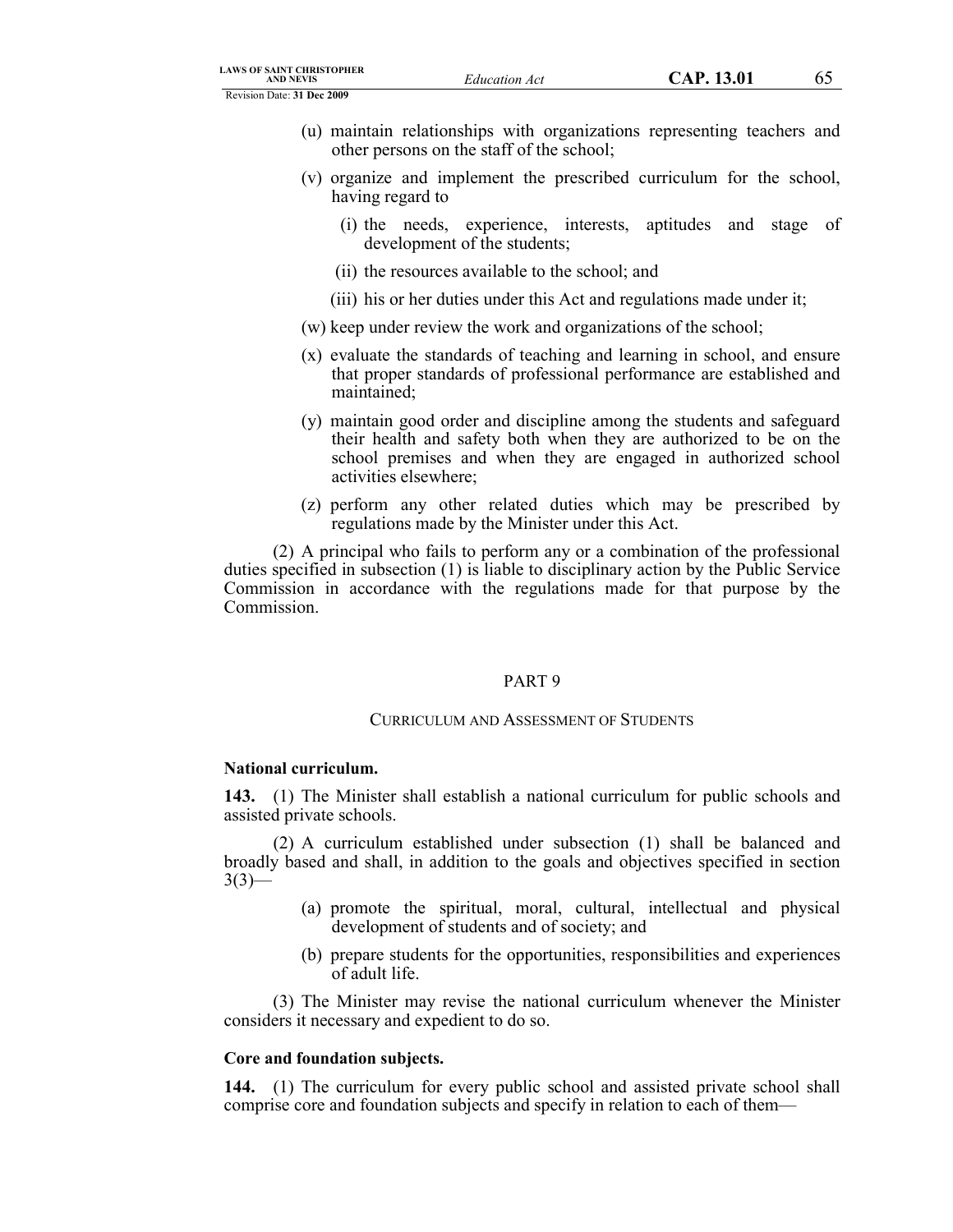- (a) attainment targets that include the knowledge, skills and understanding which students of different abilities and maturities are expected to have by the end of each key stage;
- (b) programmes of study that include the matters, skills and processes which are required to be taught to students of different abilities and maturities during each key stage; and
- (c) assessment arrangements that include the arrangements for assessing students at or near the end of each key stage for the purpose of ascertaining what they have achieved in relation to the attainment targets.

(2) Subsection (1) shall not apply in the case of a school engaged in the delivery of special education.

### **Key stages of assessment.**

**145.** (1) The key stages in relation to a student are as follows—

- (a) the period beginning with his or her attainment of compulsory school age and ending at the same time as the school year in which the majority of students in his or her class attain the age of 9 years;
- (b) the period beginning at the same time as the school year in which the majority of students in his or her class attain the age of 9 years and ending at the same time as the school year in which the majority of students in his or her class attain the age of 12 years;
- (c) the period beginning at the same time as the school year in which the majority of students in his or her class attain the age of 12 years and ending at the same time as the school year in which the majority of students in his or her class attain the age of 14 years;
- (d) the period beginning at the same time as the school year in which the majority of students in his or her class attain the age of 14 years and ending at the same time as the school year in which the majority of students in his or her class attain the age of 16 years.

(2) For each key stage in subsection (1) the Chief Education Officer shall ensure that arrangements are made for the assessment of students to ascertain what they have achieved, in relation to the attainment targets.

(3) The assessments may be made by the Ministry or by a body or organization designated or contracted to do so by the Minister.

(4) The Minister shall determine the frequency of the assessments.

(5) The Minister may publish the results of the assessments together with a commentary on the results by the Chief Education Officer.

# **Determination of attainment targets**

**146.** (1) The Minister shall, by notice published in the *Official Gazette*, establish—

- (a) the core subjects and other foundation subjects;
- (b) the attainment targets;
- (c) the programmes of study; and
- (d) the assessment arrangements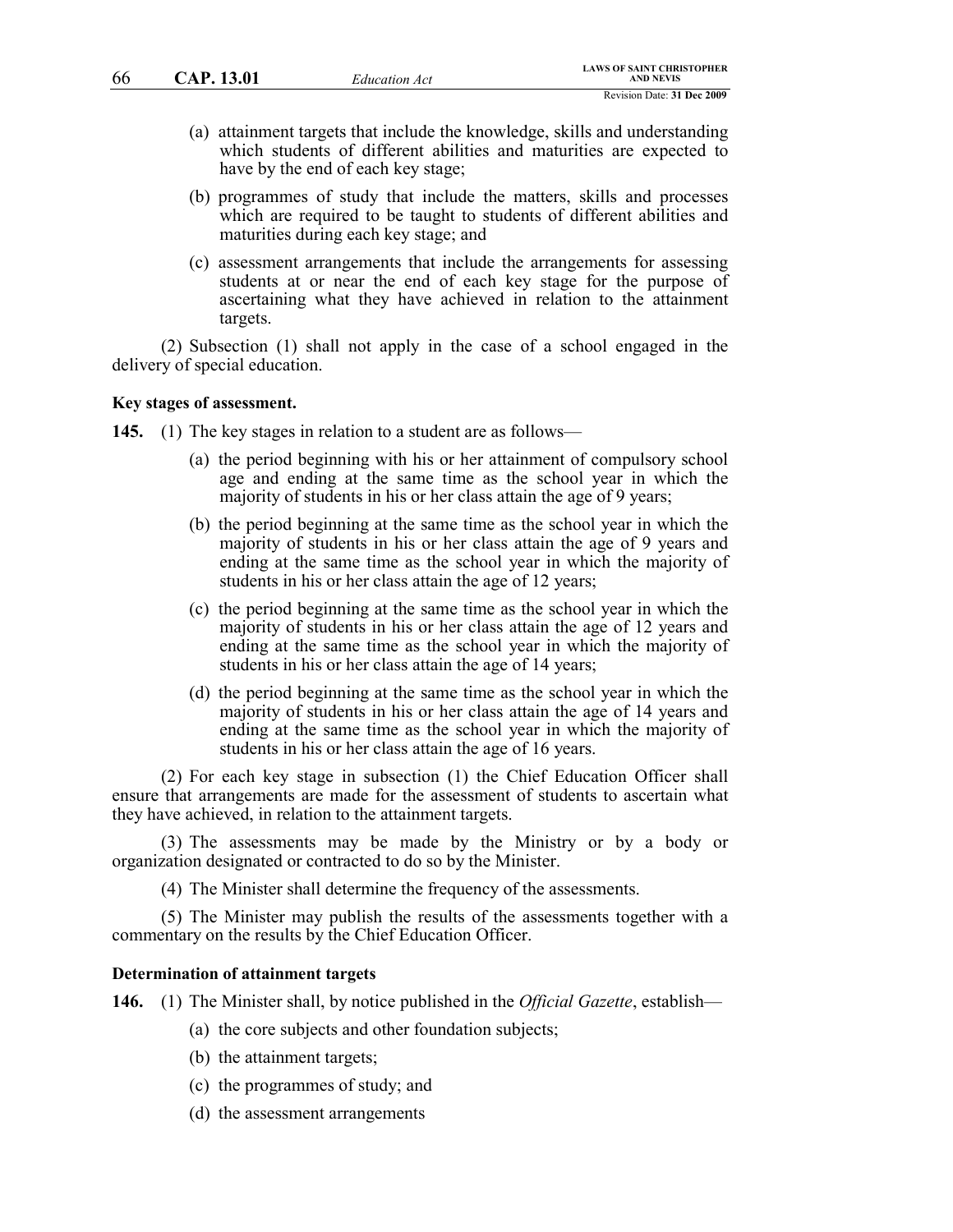that the Minister considers appropriate.

- (2) A notice issued under subsection (1) may not require that—
	- (a) any particular period or periods of time should be allocated during any key stage to the teaching of any programme of study or any matter, skill or process forming part of it; or
	- (b) provision of any particular time should be made in school timetables for the periods to be allocated to such teaching during the stage.

# **Subjects panels.**

**147.** (1) For the purpose of creating and revising the national curriculum, from time to time, the Minister may constitute subject panels to develop syllabuses for the core and foundation subjects.

- (2) A subject panel shall comprise the following—
	- (a) members of the teaching profession with expertise in the subject;
	- (b) officials of the Ministry; and
	- (c) other person, including parents, having relevant knowledge or experience in the subject.

(3) Subject panels shall consist of not less than five or more than nine members appointed by the Minister after consultation with the Chief Education Officer, of whom one shall be appointed as chairperson and another appointed as deputy chairperson.

(4) The Chief Education Officer or an officer designated by the Chief Education Officer shall be responsible for co-ordinating the work of the subject panels and to ensure the testing and implementation of the recommended syllabuses in the school system.

# **Morning assembly and religious education.**

**148.** (1) Subject to subsections (2) and (5), the school day in every public or assisted private school shall begin with morning assembly by all students in attendance at the school, and the arrangements made shall provide for the gathering together of all students unless the school premises are so constructed as to make it impracticable to assemble for that purpose.

*(Amended by Act 17 of 2007)*

(2) The morning assembly required by subsection (1) shall not, in any public school and assisted private school, be distinctive of any particular religious denomination.

(3) Subject to section 149, religious education shall be part of the curriculum of every public school and assisted private school.

(4) It shall not be a condition of admission or attendance of any student in a public or assisted private school that a student—

- (a) participates in religious education or attends or abstains from attending any place of religious instruction or worship;
- (b) if his or her parent objects, attends any religious observances or receives any education in religious subjects at an institution or elsewhere; or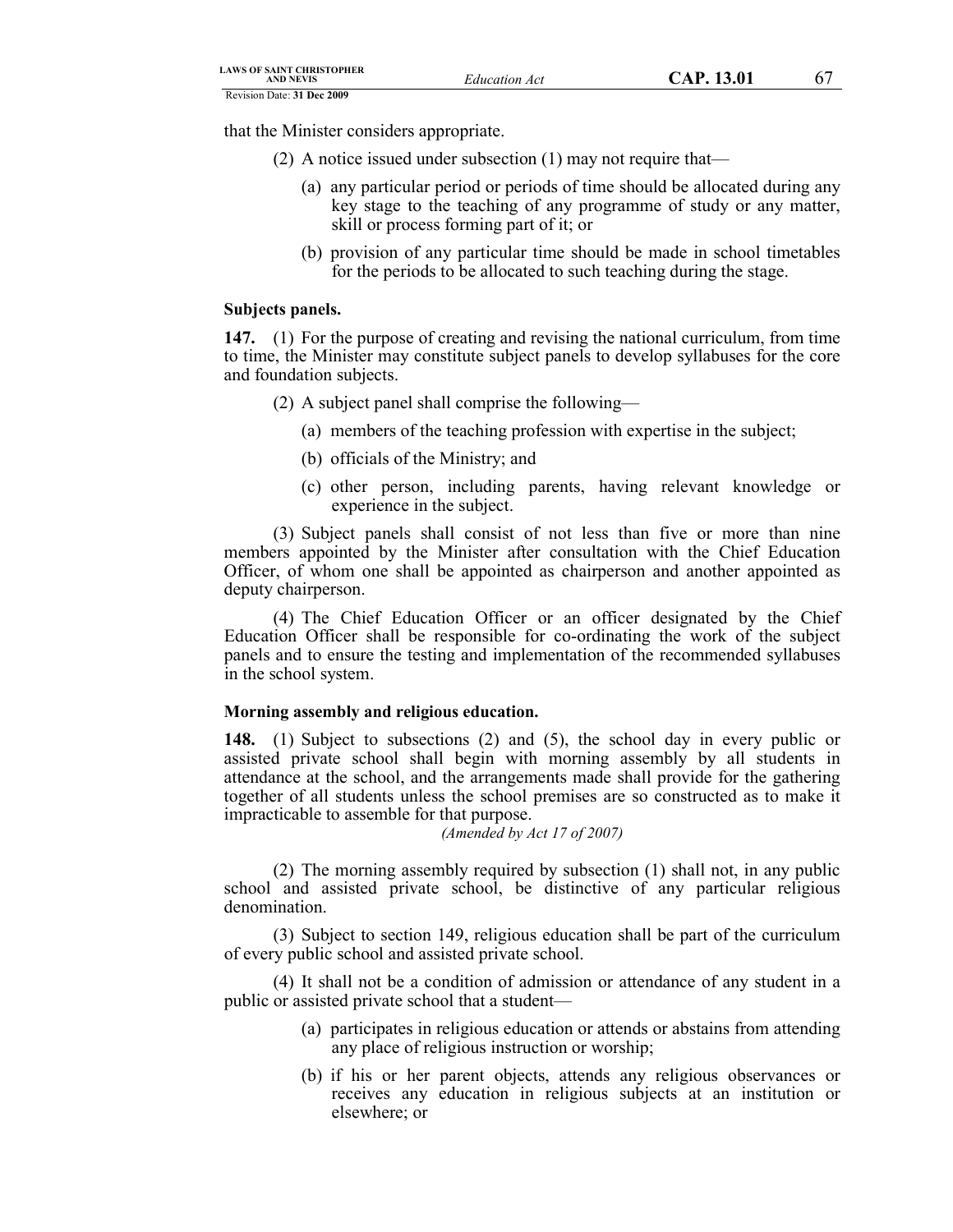(c) attends an institution or an activity in any place on any day specially set apart for religious worship by the religious body to which he or she belongs:

Provided that students shall be required to attend school assembly, but shall not be compelled to participate in the religious activities at the assembly.

(5) Where the parent of any student attending a public school or an assisted private school requests that the student be excused from education or instruction in religious subjects at the institution or elsewhere, then, until the request is withdrawn, the student shall be excused.

#### **Religious education in public schools.**

**149.** (1) The religious education given to any student in attendance at a public school pursuant to section 148.(3) shall be given in accordance with an agreed syllabus adopted for the school and shall not include any catechism or formulary which is distinctive of any particular religious denomination.

(2) In respect of public schools, the Minister may constitute a standing advisory council on religious matters connected with the religious instruction to be given in accordance with an agreed syllabus and, in particular, as to methods of teaching, the choice of books, and the provision of lecturers or teachers.

### PART 10

#### ISLAND SCHOLARSHIPS AND GRANTS

### **Island scholarships.**

**150.** (1) There shall be established scholarships to be called the Saint Christopher and Nevis Scholarships.

(2) The scholarships shall be open to public competition each year.

(3) The scholarships shall be tenable at the University of the West Indies or at any university, college or institution approved by the Cabinet.

(4) The Cabinet shall determine the number of scholarships to be awarded each year.

#### **Value of scholarships.**

**151.** (1) The scholarships shall be of such annual value as may by notice from time to time be determined by the Cabinet and shall be tenable for not less than three and not more than seven years, according to the time required for the completion of the approved course of study.

(2) A notice referred to under subsection (1) may specify differential rates of allowances varying according to the country or the educational institution at which the scholarship is tenable provided that the rates so fixed shall apply equally to every holder of an award who for the time being falls within a particular category.

### **Qualifications for scholarship.**

**152.** A student shall be eligible to compare for a scholarship if the student—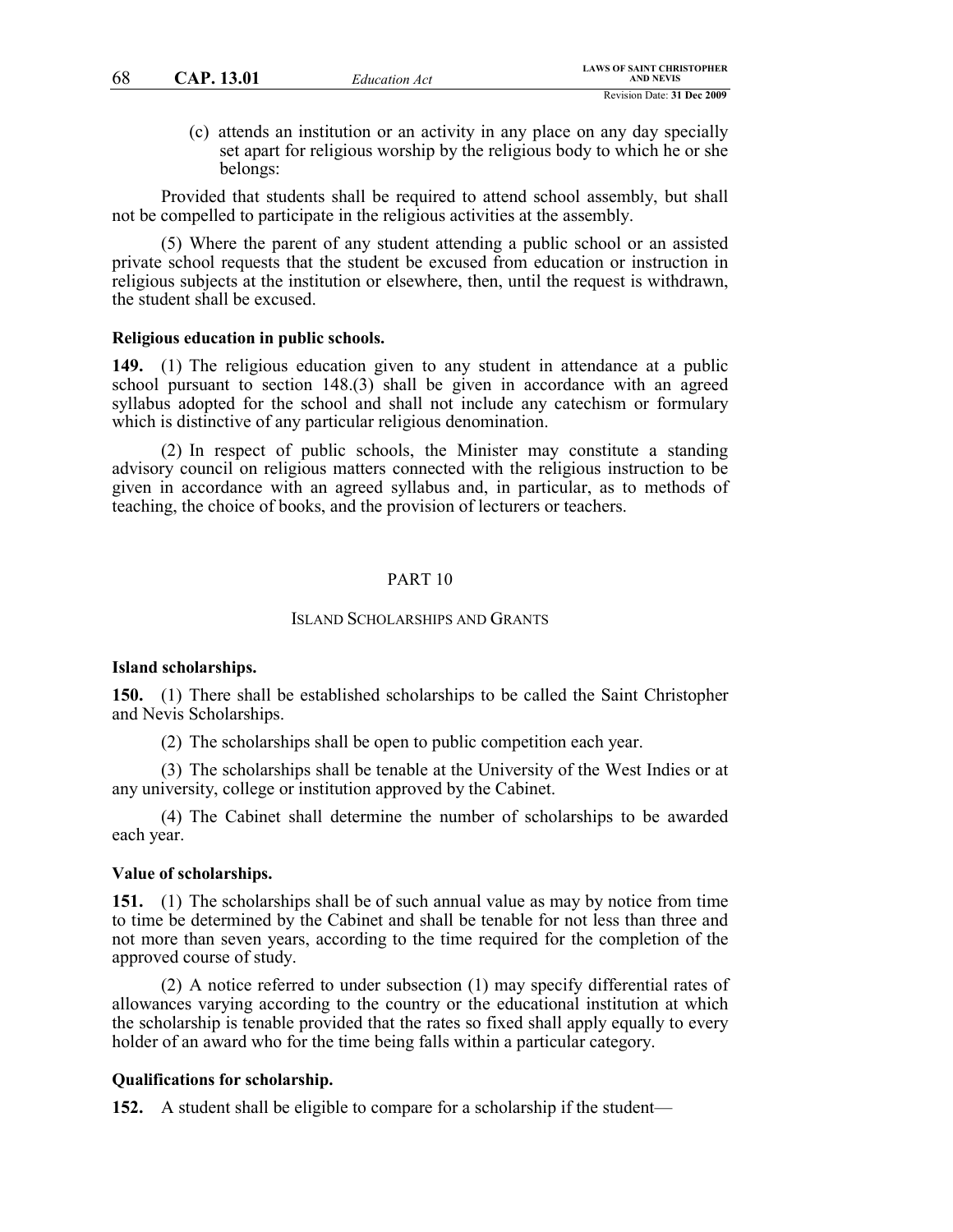- (a) has for three years immediately preceding the examination referred to in section 153 been bona fide receiving his or her education either at a school or otherwise in Saint Christopher and Nevis;
- (b) has passed the Caribbean Examination Council proficiency examination or any other equivalent examination as may be prescribed by the Cabinet in five or more subjects including English Language;
- (c) has satisfied standards of conduct and deportment established by the school which the student attends or by the Ministry;
- (d) is a citizen of Saint Christopher and Nevis.

# **Examination for scholarship.**

**153.** (1) The scholarships shall be awarded by the Cabinet on the basis of results of the Caribbean Advanced Proficiency Examination (CAPE) or such other equivalent examination as may be prescribed by the Cabinet to the students who are reported by the examiners to have the best claim to be awarded the scholarships.

(2) In the event of the examiners reporting that any competitors are equal, the Cabinet may award scholarships to such students as it may deem fit.

# **Entry at proposed institution.**

**154.** (1) A scholarship holder shall enter the approved university, college or institution within a reasonable period after the award of the scholarship and shall keep the prescribed term continuously until the scholarship expires.

(2) No change shall be made by a scholarship holder in either the university or college or institution attended or the approved course of study except with the approval of the Cabinet.

# **Forfeiture of scholarship.**

**155.** (1) Subject to subsection (2), a scholarship shall be forfeited—

- (a) by expulsion of the scholarship holder from the university, college or institution;
- (b) by failure of the scholarship holder to pass any examination within the period from time to time fixed by the competent authorities of the university, college or institution unless the Cabinet is satisfied on the recommendation of the authorities of the university, or college or institution that the scholarship holder has been prevented from passing the examination in circumstances which would not in their judgment justify forfeiture;
- (c) if the scholarship holder enters on any course of study or accepts any appointment which is not approved by the Cabinet;
- (d) if the scholarship holder fails to comply with the requirements of this Part or of any regulations made under this Part without furnishing satisfactory evidence that the cause of such failure was beyond his or her control;
- (e) by reason of any event either before or after the scholarship holder has entered on any course of study which in the opinion of the Cabinet is likely to be prejudicial to the object for which the scholarship was granted; or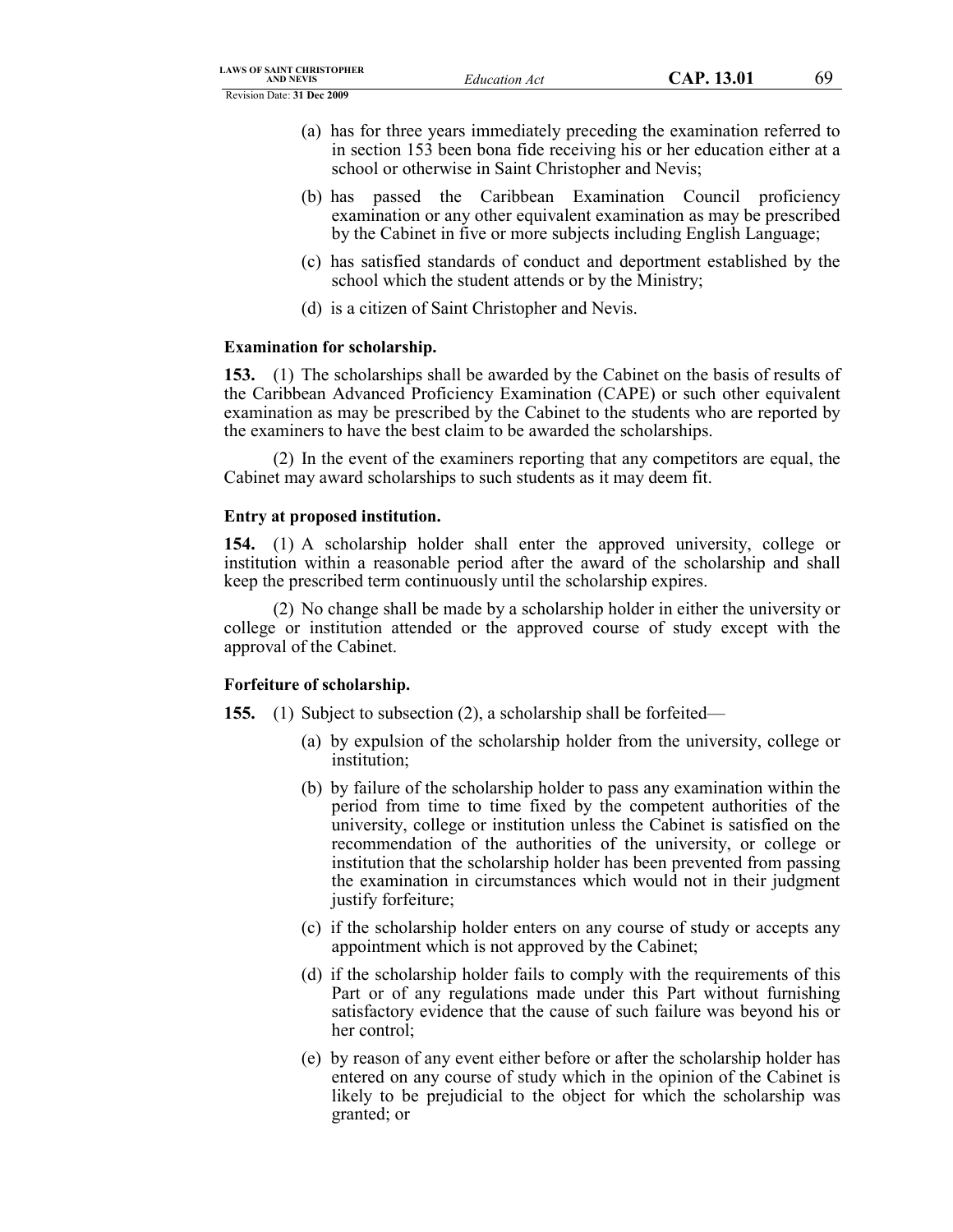(f) on proof to the satisfaction of Cabinet of grave misconduct by the scholarship holder at any time after the award.

(2) Cabinet may, either before or after the scholarship holder has commenced studies, in lieu of declaring the scholarship to be forfeited, forfeit the whole or a portion of the scholarship accruing or payable in respect of any specified period if in the opinion of Cabinet the circumstances of the case would be sufficiently met by the adoption of such a course.

### **Scholar to sign undertaking.**

**156.** Every student to whom a scholarship is awarded under this Act shall sign a bond in such sum and in such manner as may be prescribed to return, on his or her obtaining his or her qualifications, to Saint Christopher and Nevis and to serve therein for a period of not less than three years provided that the person is offered an appointment appropriate to his or her qualifications at such initial remuneration as is paid to holders of like offices.

### **Travel grant.**

**157.** (1) A scholarship holder shall be paid travelling expenses from Saint Christopher and Nevis to the approved university or college or institution and to Saint Christopher and Nevis from such university or college or institution.

(2) Any scholarship awarded prior to the commencement of this Act shall be deemed to have been awarded under this Act and shall henceforth be subject to the provisions of this Act.

#### **Award of grants and bursaries.**

**158.** Cabinet may, on such terms and conditions as may be prescribed by regulations made under this Act, award grants or bursaries to—

(a) selected students of secondary schools; and

(b) students and teachers admitted to tertiary educational institutions,

as it thinks advisable.

# PART 11

# INSPECTION AND REVIEW OF THE EDUCATION SYSTEM

#### **DIVISION 1**

#### INSPECTION OF EDUCATIONAL INSTITUTIONS

### **Inspection of educational institutions.**

**159.** (1) The Chief Education Officer, an Education Officer, or a public officer authorized in writing by the Chief Education Officer or any other person authorized in writing by the Minister shall, at such times and in the prescribed manner, inspect public schools, assisted private schools, and private educational institutions.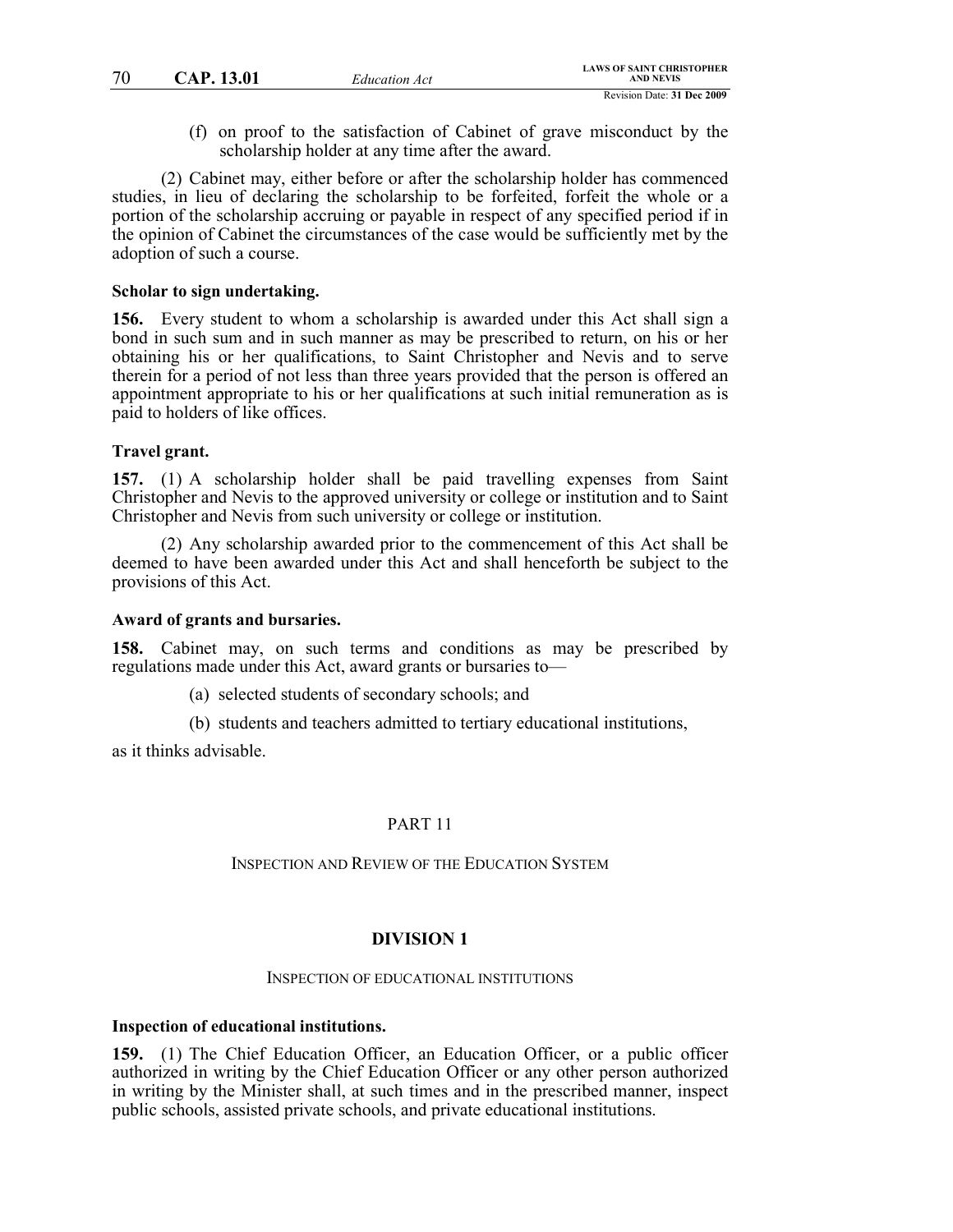(2) Any person who, pursuant to subsection (1), inspects an educational institution shall—

- (a) give such assistance and guidance to the teachers employed at the institution as might promote the good conduct and efficiency of the institution;
- (b) advise the principal of the institution on matters relating to its welfare and development; and
- (c) give to the Minister, the Board of Management, or, in the case of a private educational institution, the proprietor, a report on the institution.

#### **Educational institutions to be open for inspections and visits.**

**160.** (1) The principal of a public school, an assisted private school and the proprietor or principal of a private educational institution shall keep the institution open at all times during school hours to visits and inspections—

- (a) by the Minister;
- (b) by the Chief Education Officer; or
- (c) by any other person authorized in writing by the Minister or the Chief Education Officer to visit or inspect the institution.

(2) Any person who, pursuant to subsection (1), inspects an educational institution may, at the request of the Chief Education Officer, examine the students in the subjects of institution taught at the institution.

# **Offences.**

**161.** (1) A person who—

- (a) prevents a person referred to in section 159.(1) from visiting or inspecting public schools, assisted private schools or private educational institutions; or
- (b) assaults or obstructs a person empowered or authorized under this Act to visit or inspect a public school, an assisted private school or a private educational institution during a visit or inspection of such institutions,

commits an offence and is liable, on summary conviction, to a fine not exceeding one thousand dollars, and in the case of a second or subsequent conviction to a term of imprisonment not exceeding six months.

(2) A person who contravenes any provision of this Act or Regulations made under this Act, for which no penalty is specified, commits an offence punishable on summary conviction.

*(Inserted by Act 17 of 2007)*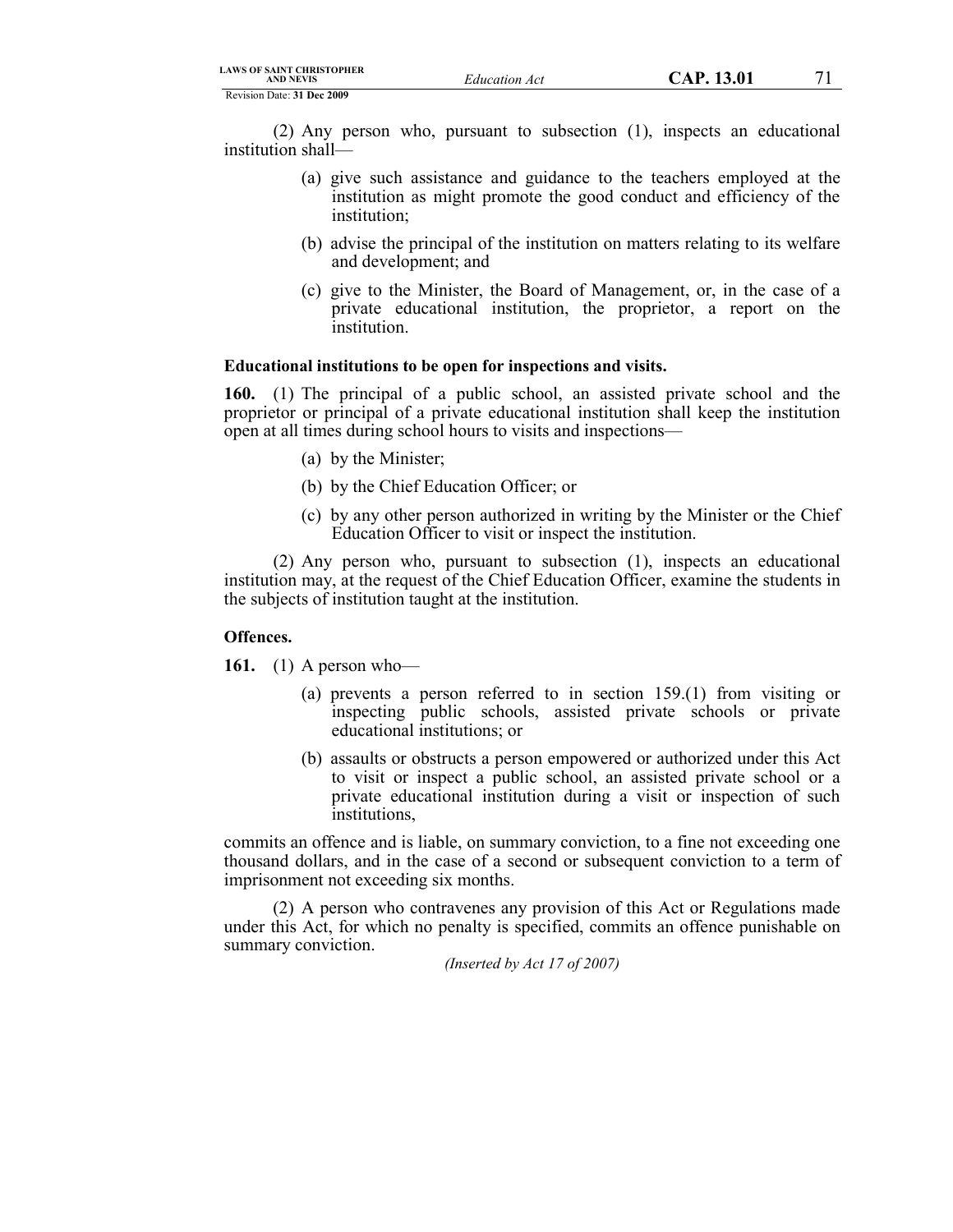# **DIVISION 2**

### REVIEW OF THE EDUCATION SYSTEM

#### **Appointment of Education Review Committee.**

**162.** (1) Every five years or as soon as practicable thereafter, Cabinet on the recommendation of the Minister, shall appoint an Education Review Committee to review and report on the education system of Saint Christopher and Nevis in accordance with section 161.

(2) The Education Review Committee shall comprise of—

- (a) a member having relevant knowledge or expertise in education and who shall be chairperson;
- (b) one member from either—
	- (i) a Parent Teacher Association; or
	- (ii) a Board of Management;
- (c) one member from organizations concerned with either—
	- (i) community development;
	- (ii) industry and commerce;
	- (iii) professional services; or
	- (iv) worker's interests;
- (d) one member representing the teaching profession; and
- (e) such other member as Cabinet, in its discretion, thinks fit.

#### **Review and report of Education Review Committee.**

**163.** (1) The Education Review Committee shall review and report on the following—

- (a) the physical conditions and the maintenance of public and assisted private schools;
- (b) the suitability of the curriculum, in public and assisted private schools;
- (c) the performance of students at—
	- (i) the assessments held in accordance with sections  $145(1)$  and  $(2)$ ;
	- (ii) annual examination set and marked by individual schools; and
	- (iii) examinations set by the Caribbean Examination Council;
- (d) the organization of the Ministry and its delivery of education services;
- (e) the teaching service, and the number, quality and performance of teachers; and
- (f) any other matter which in the opinion of the Educational Review Committee would enhance the quality and delivery of education.

(2) The report of the Education Review Committee shall be submitted to the Minister who shall cause it to be laid before National Assembly.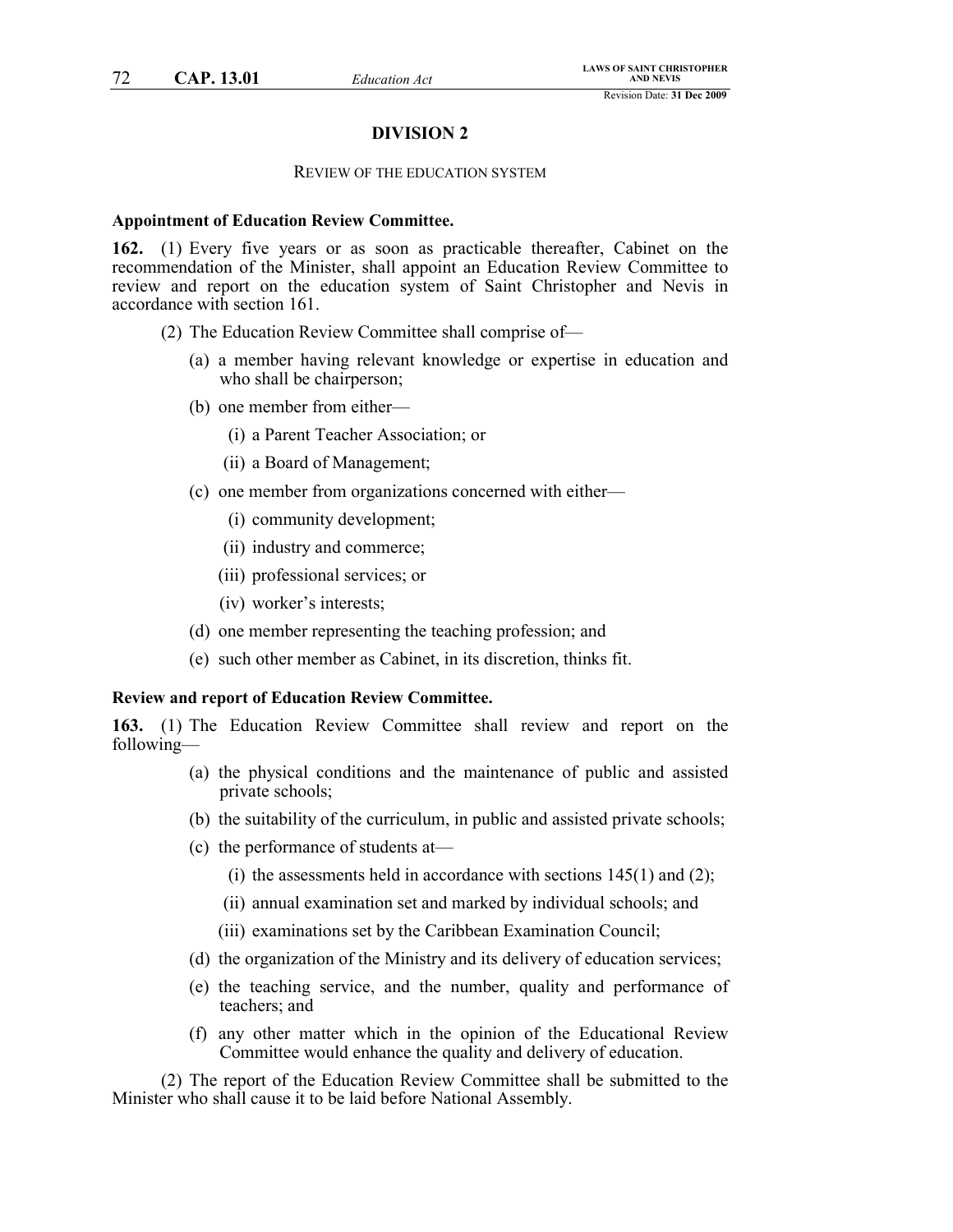(3) After the report of the Education Review Committee has been laid before National Assembly it shall be printed and sold to the public.

### PART 12

#### APPEALS

#### **Establishment of Education Appeal Tribunal.**

**164.** (1) For the purposes of determining appeals under this Act, there is established a Tribunal to be known as the Education Appeal Tribunal.

- (2) The Tribunal shall consist of—
	- (a) a chairperson, who shall be a legal practitioner of not less than five years standing;
	- (b) five other persons, at least two of whom shall have wide knowledge and experience in education; and
	- (c) a secretary, who shall be a public officer.

(3) The Minister may solicit and consider nominations for the membership of the Tribunal from groups interested in education.

(4) The chairperson and members of the Tribunal shall be appointed by the Minister, after consulting the Attorney General, for such period not exceeding three years as is specified in the member's instrument of appointment, except that the member is eligible for re-appointment.

(5) The Chairperson and members of the Tribunal shall swear an oath of nondisclosure in the form prescribed by the Minister for information gained during the determination of Appeals under this Act.

(6) No member of the Tribunal shall be suspended or dismissed except—

- (a) for good cause;
- (b) on the ground of misbehaviour; or
- (c) physical or mental incapacity.

#### **Functions of Tribunal.**

**165.** (1) The Tribunal shall hear and determine appeals submitted to the Tribunal by virtue of the provisions of this Act, and to do so in accordance with the provisions of this Act.

(2) The Tribunal shall have regard to any direction concerning the education policies of the Government given to it by the Minister in writing, except that the Minister shall not give a direction to the Tribunal in respect of a particular application or proceeding before a Tribunal, or a direction that would derogate from the duty of the Tribunal to act judicially.

(3) The chairperson may call upon such experts or consultants as are considered necessary to assist the Tribunal in any of its proceedings, and experts or consultants may sit with the Tribunal but shall not be members of the Tribunal.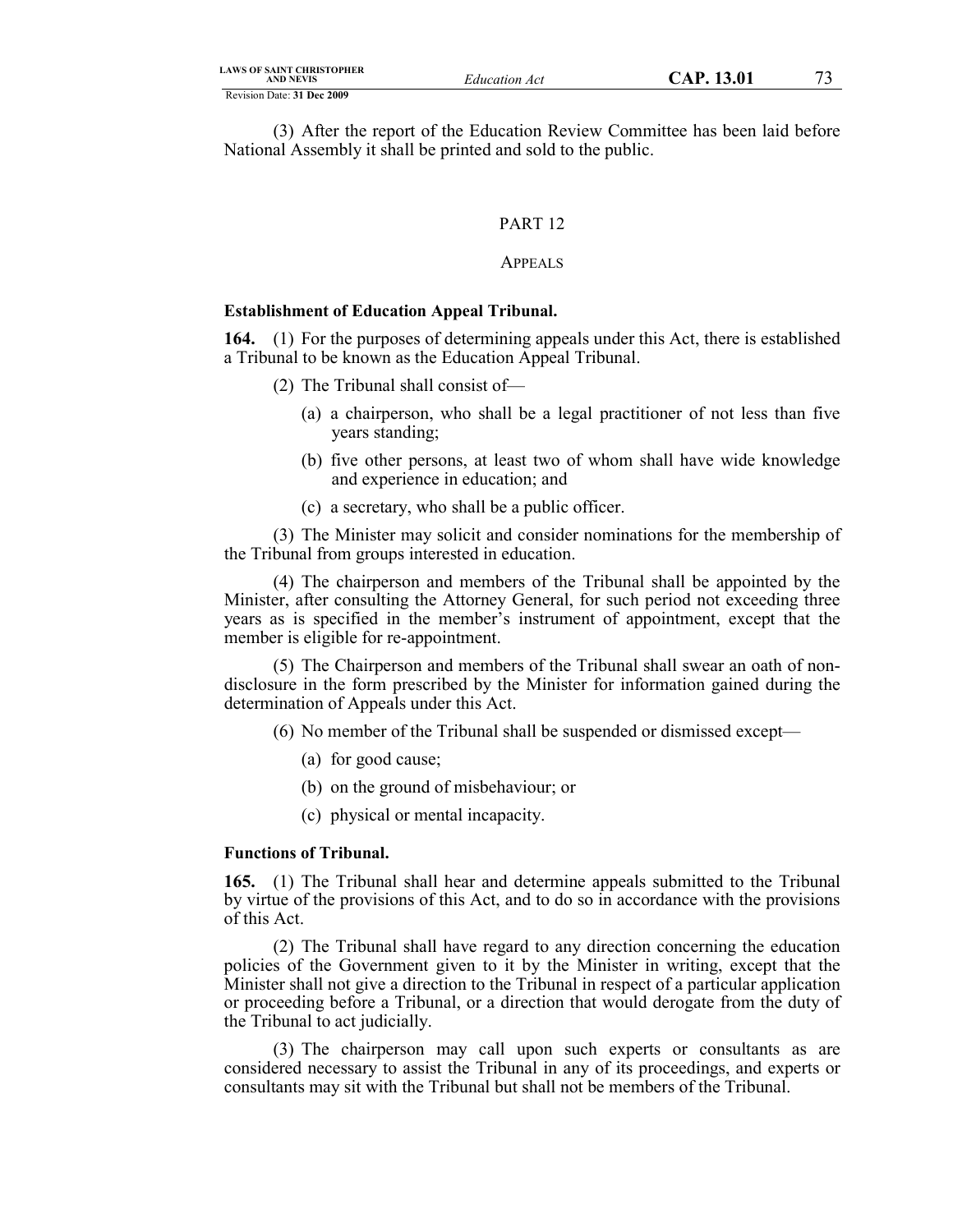(4) The Tribunal may, on its own initiative or on the application of a party, refer a question of law arising in a proceeding before it for determination by the High Court.

#### **Mediation.**

**166.** Prior to the hearing and determination of an appeal by the Tribunal, the Tribunal—

- (a) may endeavour, by all reasonable and equitable means, to resolve by conciliation an appeal that is the subject of the proceedings; and
- (b) shall take all steps that it considers reasonable and equitable in the circumstances to effect an amicable settlement of the matter.

### **Procedure of Tribunal.**

**167.** (1) The Tribunal may, in hearing and determining an appeal made to the Tribunal, make any investigation it considers necessary for the purposes of determining the appeal.

(2) The Tribunal shall set the time, place, and the date for a hearing and determination of an appeal and shall notify the parties to the appeal of the time, place, and the date of the hearing.

(3) No decision shall be made by the Tribunal without giving the parties to the appeal an opportunity to make representations either orally or in writing or both.

(4) Parties to an appeal shall pay their own costs.

(5) Except if the Tribunal decides otherwise, appeals shall be held in camera and may be heard in any place or community.

## **Powers of the Tribunal.**

**168.** The Tribunal may, in determining an appeal submitted to it pursuant to the provisions of this Act, make an order relating to one or more of the following—

- (a) confirming or varying the decision that is under appeal;
- (b) identifying a student as a student with special educational needs;
- (c) determining that an individual education plan be prepared for a student;
- (d) defining the contents of a student record when the appeal under consideration is pursuant to section 22.

#### **Matters to be considered.**

**169.** In the determination of an appeal, the Tribunal shall consider—

- (a) the educational interests of the student who is the subject of the appeal;
- (b) the impact of a decision on the total school or class population; and
- (c) any other factor that appears to be relevant to the matter in dispute.

## **Enforcement of order.**

**170.** (1) A copy of an order made by the Tribunal shall be filed with the Registrar of the Supreme Court.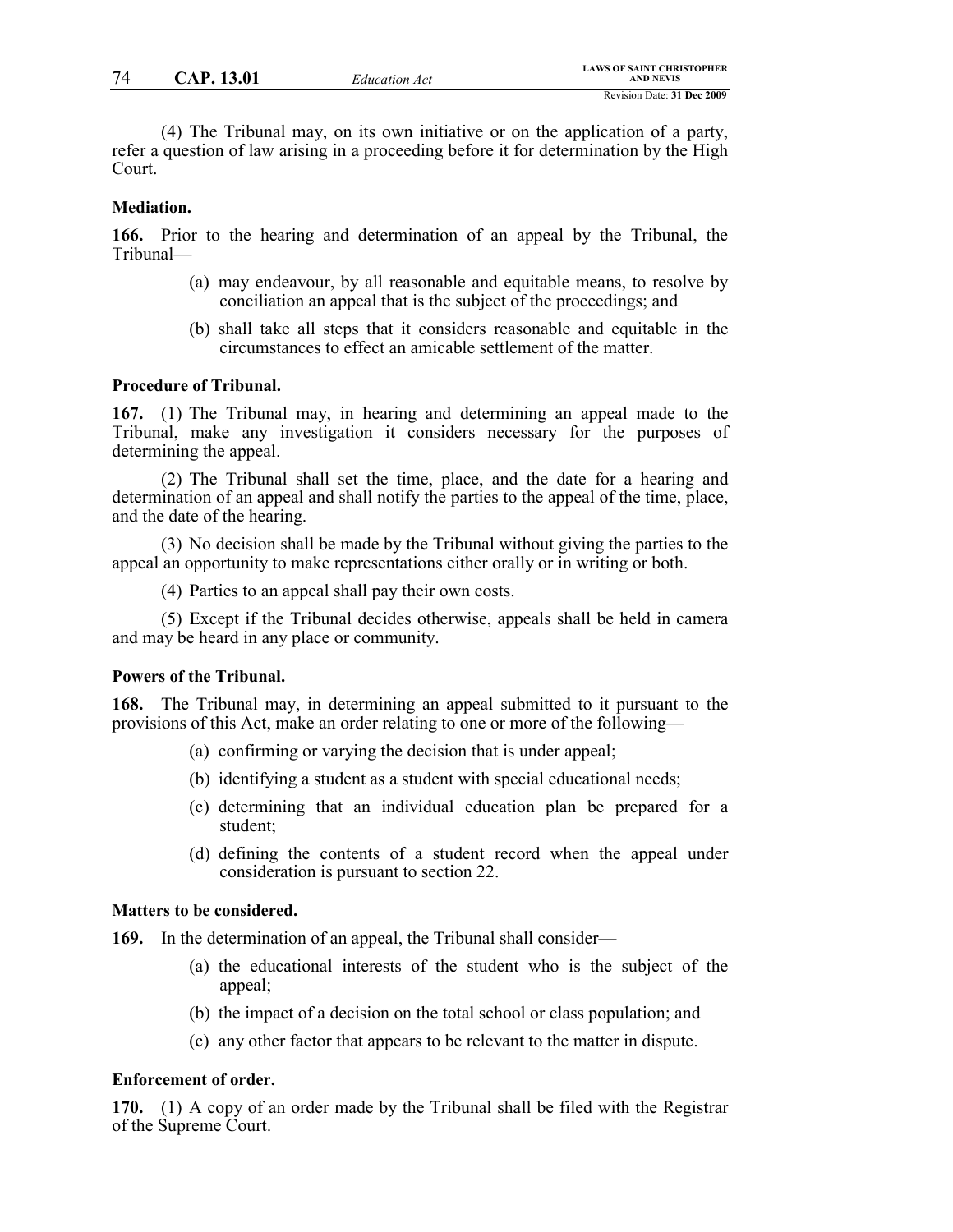(2) On the filing of a copy of an order with the Registrar of the Supreme Court, the order shall have the same force and effect as if the order were an order of that Court.

(3) A copy of the decision of the Tribunal shall be sent to the Minister and the parties to the appeal.

#### PART 13

#### MISCELLANEOUS PROVISIONS

## **Vendors on school premises.**

**171.** (1) No person shall sell or offer for sale any services, goods, food, beverages or any other item on school premises without the written permission of the Chief Education Officer.

(2) A person who wishes to sell or offer for sale services, goods, food, beverages or any other item on the premises of a public school or assisted private school shall apply in writing to the Chief Education Officer through the principal of the particular school, for permission to do so.

(3) Where an application is made under subsection (2), the applicant shall submit together with this application a medical certificate from a medical practitioner to the effect that the applicant is free from diseases and is unlikely to be a source of infection to a person at the school.

(4) Where an application is made under subsection (2), the Chief Education Officer may after interviewing the applicant and consulting the principal and having considered the suitability of the proposed services, goods, food, beverages or any other item to be sold, grant permission to the applicant, on such terms and conditions as the Chief Education Officer deems fit.

(5) Every person who sells or offers for sale food or drinks on school premises shall ensure that the area used by him or her is in a clean state and that all wrapping or other kinds of litter are collected for disposal.

(6) The sale of food and drinks shall not be permitted during lesson periods.

(7) The Chief Education Officer may revoke the written permission given to any vendor who contravenes any of the conditions stated in the permit.

(8) A person who sells or offers for sale food, drinks or any other item on the school premises or within the entrance or exit of a public school or assisted private school during school hours without the written consent of the Chief Education Officer commits an offence and is liable, on summary conviction, to a fine not exceeding one thousand dollars or to imprisonment for a term of one year.

#### **Prohibition of sale of alcoholic beverages and tobacco.**

**172.** Any person who sells, offers or exposes for sale any alcoholic beverage or tobacco on the premises of any educational institution whether public or private commits an offence and is liable, on summary conviction, to a fine not exceeding one thousand dollars or to imprisonment for a term of one year or both.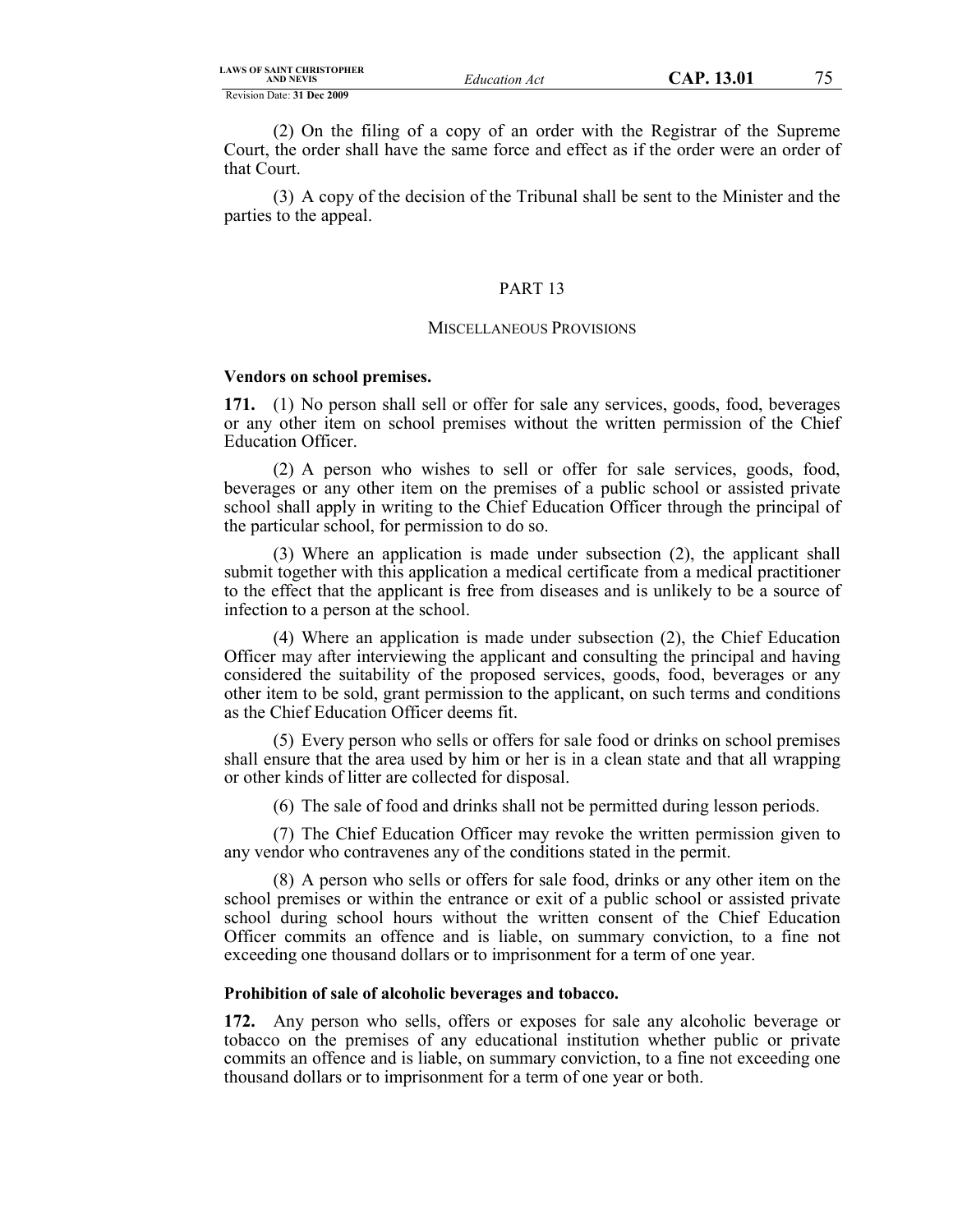#### **Loitering etc. on school premises.**

**173.** (1) Any person who—

- (a) is found loitering, wandering or otherwise trespassing on the premises of any educational institution;
- (b) creates a disturbance on the premises of any educational institution;
- (c) while on the premises of any educational institution—
	- (i) uses threatening or insulting language or in any manner interferes with any student or member of the staff of the educational institution; or
	- (ii) assaults, insults or abuses a teacher or student;
	- (iii) commits any damage to any school building or other property found on the premises of, or forming part of the compound of the educational institution;
- (d) while in a public place, causes or makes a noise that disturbs or is likely to disturb any lawful activity carried out on the premises of an educational institution; or
- (e) commits any damage to any school building or other property found on the premises of, or forming part of the compound of the educational institution,

commits an offence and is liable, on summary conviction, to a fine not exceeding two thousand dollars or to imprisonment for a term not exceeding one year or both.

(2) For the purposes of this section a school includes an assisted private school and a private educational institution.

(3) A person who commits an offence under subsection (1), may be arrested by any member of the Police Force, with or without a warrant.

(4) A prosecution for an offence under this section in relation to a public school or an assisted private school may be brought in the name of the Chief Education Officer.

#### **Regulations.**

**174.** (1) Subject to the provisions of this Act, the Minister may make regulations generally for the proper carrying out of the goals and objectives of this Act.

(2) Without restricting the generality of subsection (1), the Minister may make regulations—

- (a) concerning the management and conduct of public schools and assisted private schools;
- (b) concerning the control and management and conduct and registration of private educational institutions and, in particular, in respect of—
	- (i) the size of the classrooms and their equipment, the number of students that may occupy each classroom and the necessary sanitary facilities to be provided;
	- (ii) the registers and other records to be kept by proprietors of private schools and the particulars to be furnished to the Ministry by the proprietors;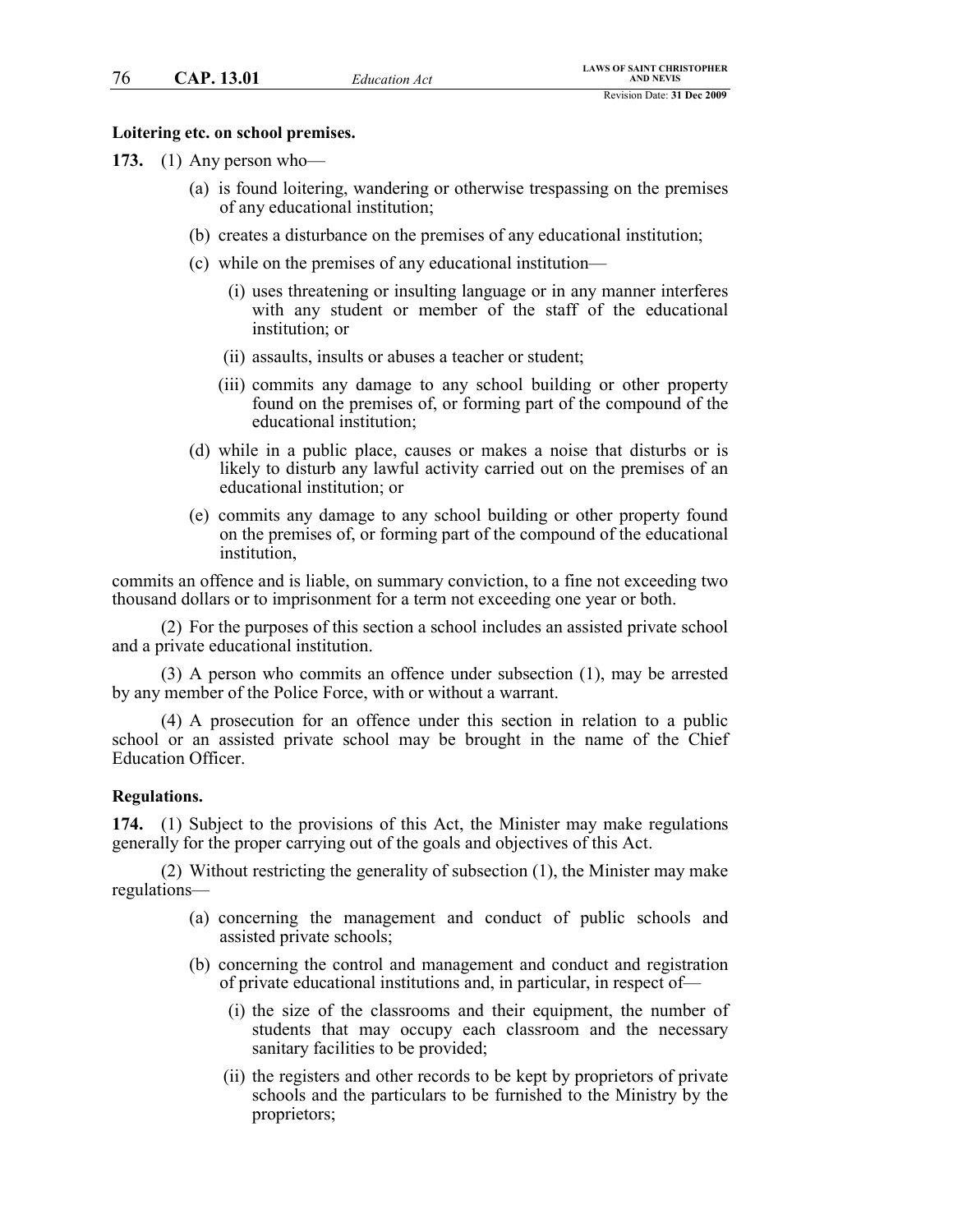- (iii) the suitability of premises;
- (iv) the suitability of the curriculum and courses and methods of instruction;
- (v) generally for more effectively carrying out the provisions of this Act respecting private educational institutions;
- (c) prescribing the standard to which the premises of educational institutions are to conform;
- (d) concerning the purposes for which the premises of a public school may be used;
- (e) prescribing the financial or other assistance and the conditions subject to which such assistance is given to any educational institution, or class of educational institutions specified in such regulations;
- (f) concerning the admission of students to public schools and assisted private schools, the discipline of such students, the keeping by public schools and assisted private schools of a school record of each student, the particulars to be included in the record and the disposal of the record;
- (g) concerning the admission of persons to teachers' colleges and the conditions of admission;
- (h) respecting—
	- (i) the admission or transfer of students to public secondary schools and assisted private secondary schools; and
	- (ii) the qualifying examinations for admission;
- (i) concerning the management and accounting by principals and teachers of public schools and assisted private schools of—
	- (i) moneys or property payable to or vested in the school;
	- (ii) moneys derived from fund-raising activities;
	- (iii) moneys and other property derived by way of gift, bequest, trust, or donations, or in any other manner;
- (j) prescribing the division into which students of teachers' colleges are to be classified and the conditions for the selection of students for those divisions and for their admission to or continuation, in or removal from, teachers' colleges in those divisions;
- (k) prescribing the course and curricula for students of the various divisions in teachers' colleges;
- (l) providing for the certification and registration of teachers completing courses of training;
- (m) concerning the terms of employment including grading, promotion, and leave and payment of salaries and other remuneration to teachers;
- (n) concerning the establishment, administration, organization, inspection and classification and discontinuance of schools, including preprimary schools and schools for children with special needs;
- (o) concerning the award of bursaries, grants and other financial assistance for tertiary education and specifying the value and other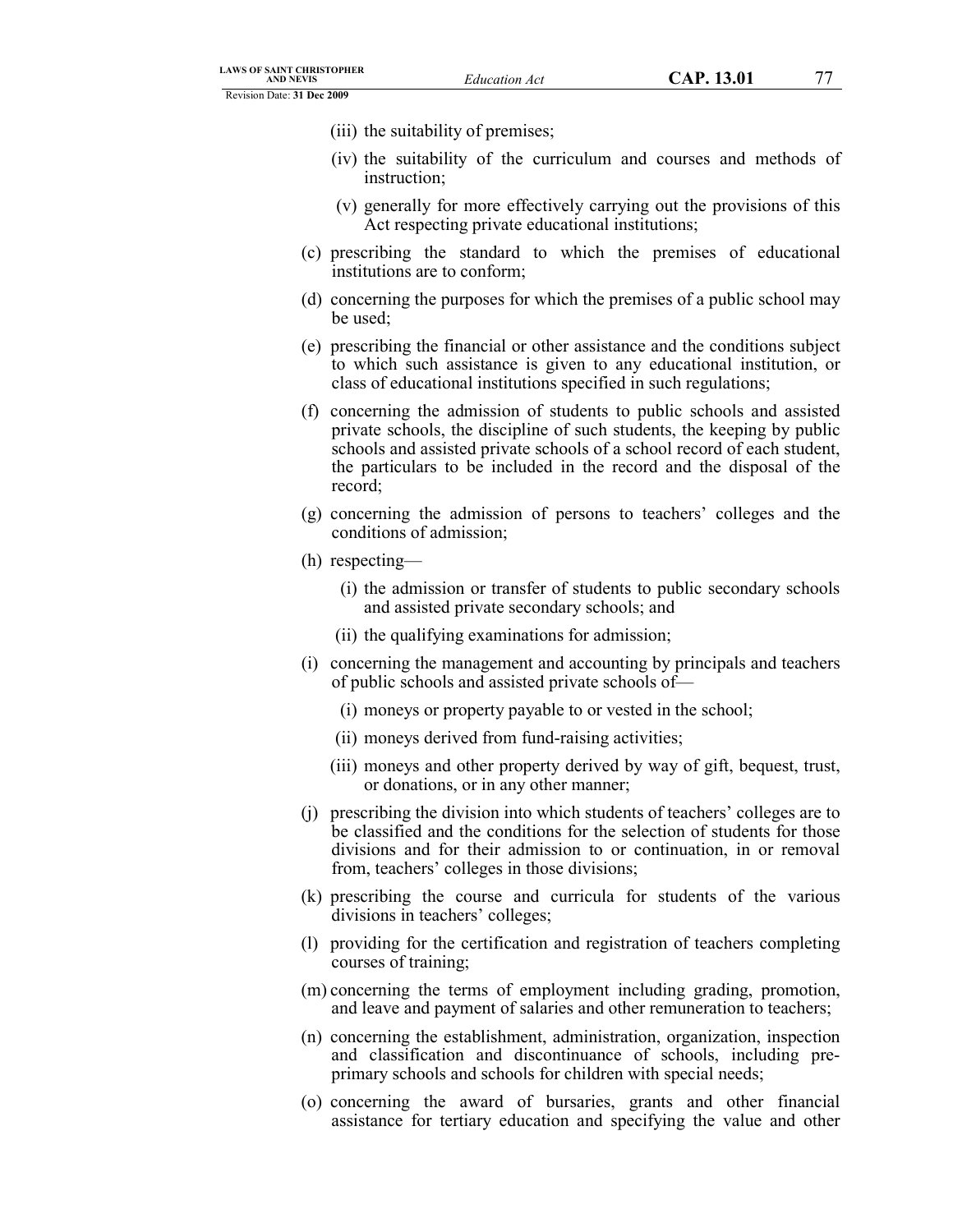conditions subject to which grants, and bursaries may be held or other financial assistance given;

- (p) prescribing the academic year, hours of school, terms and vacations of public schools and assisted private schools;
- (q) prescribing the cases in which, and the matters for which, fees may be charged in public schools;
- (r) concerning the inspection of public schools, assisted private schools and private educational institutions;
- (s) concerning the constitution, rights, powers and responsibilities of Student Councils and of the National Students Council;
- (t) embodying any collective agreement arrived at between the Ministry of Education and the Union of Teachers concerning the conditions of service of teachers represented by that union, or between the Ministry and any other body representing members of the teaching profession in respect of such members;
- (u) prescribing anything which by this Act is to be prescribed.  $\frac{1}{2}$

#### **FIRST SCHEDULE**

*(Section 9(6))*

#### EDUCATION ADVISORY BOARD

#### **Temporary appointment.**

**1.** In the absence or in the case of the inability to act of a member, the Minister may appoint any person from the group that member represents to act temporarily in place of that member.

#### **Resignation of members.**

**2.** (1) A member of the Board, other than the chairperson, may at any time resign from the Board by instrument in writing addressed to the Minister and transmitted through the chairperson, and the member shall, from the date of the receipt of the instrument by the Minister, cease to be a member of the Board.

(2) The chairperson may, at any time, resign his or her office as a member of the Board by instrument in writing addressed to the Minister, and such resignation shall take effect from the date of the receipt of the instrument by the Minister.

#### **Loss of membership.**

**3.** A member of the Board who fails to attend three consecutive meetings of the Board without reasonable excuse shall cease to be a member of the Board henceforth.

#### **Filling of vacancies.**

**4.** If any vacancy occurs in the membership of the Board such vacancy shall be filled by the appointment of another member who may, subject to this Schedule, hold office for the remainder of the period for which the previous member was appointed,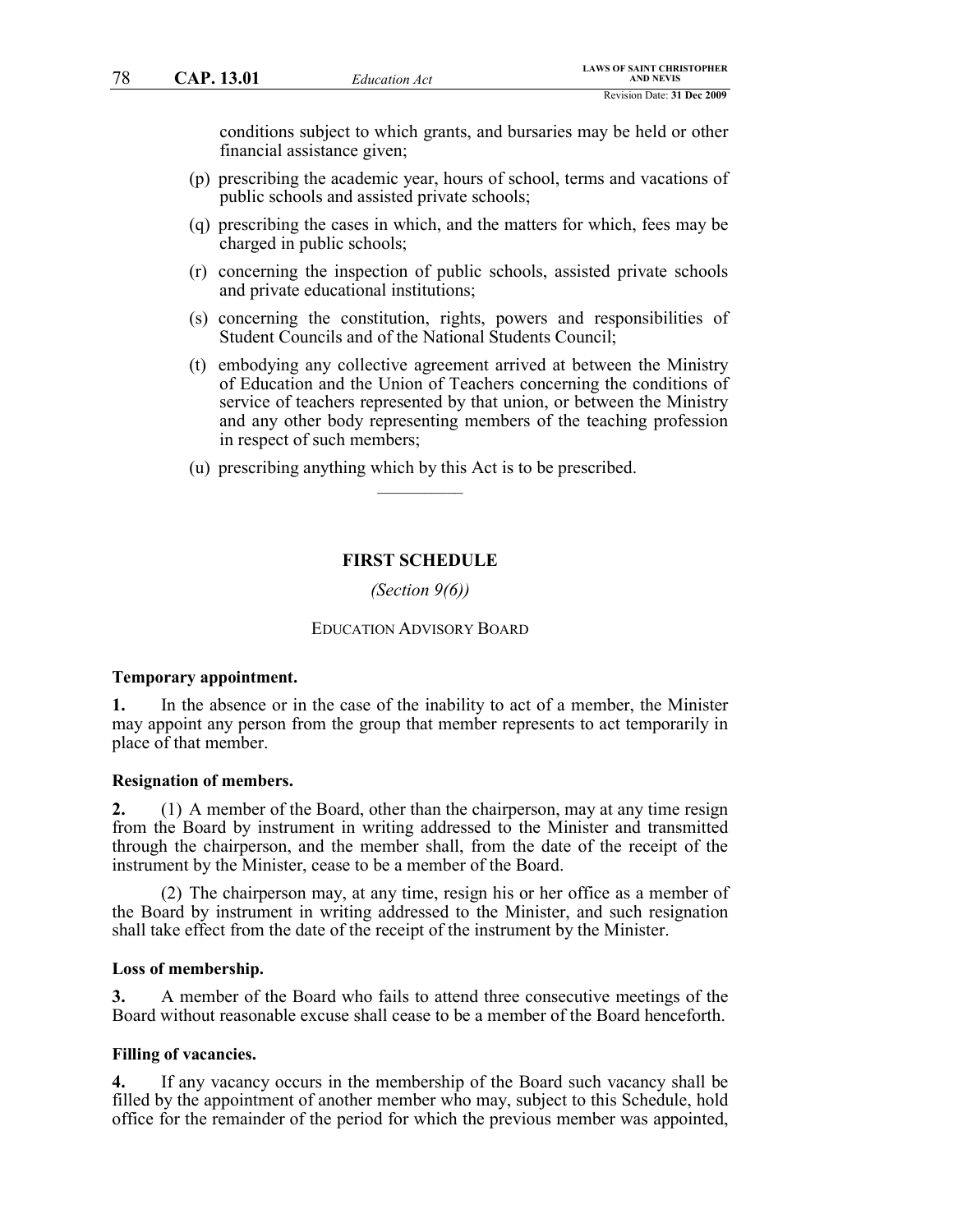| LAWS OF SAINT CHRISTOPHER<br><b>AND NEVIS</b> | Education Act | CAP. 13.01 | 70 |
|-----------------------------------------------|---------------|------------|----|
| Revision Date: 31 Dec 2009                    |               |            |    |

but such appointment shall be made in the same manner and from the same category of persons, if any, as the appointment of the previous member.

# **Publication of membership.**

**5.** The names of all members of the Board as first constituted, and every change in the membership shall be published in the *Official Gazette*.

# **Constitution not affected by vacancy.**

**6.** The Board shall be deemed to be properly constituted for the purpose of this Schedule notwithstanding any vacancy among its members or any defect in their appointments.

## **Meetings.**

**7.** (1) The Board shall meet at least three times a year, and at such other times as may be convenient or expedient for the transaction of business, and at such places as the chairperson may determine.

(2) Subject to this Schedule, the Board may regulate its own procedure.

# **Special meetings.**

**8.** The chairperson may at any time call a special meeting of the Board and shall call a special meeting within fourteen days of a requisition for that purpose addressed to him or her by any five members.

# **Person to preside at meetings.**

**9.** The chairperson or, in his absence, the deputy chairperson shall preside at the meetings of the Board, and in the case of the absence of both the chairperson and deputy chairperson, the members present and constituting a quorum shall elect a temporary chairperson from among the members present.

# **Voting.**

**10.** The decisions of the Board shall be by a majority of votes of the members present and, in addition to an original vote, the chairperson or any other person presiding at the meeting shall have a casting vote on any case in which the voting is equal.

 $\mathcal{L}$  , we have the set of  $\mathcal{L}$ 

## **Quorum.**

**11.** The quorum of the Board at any meeting shall be six.

# **Minutes.**

**12.** Minutes of the proceeding of the Board shall be kept in proper form.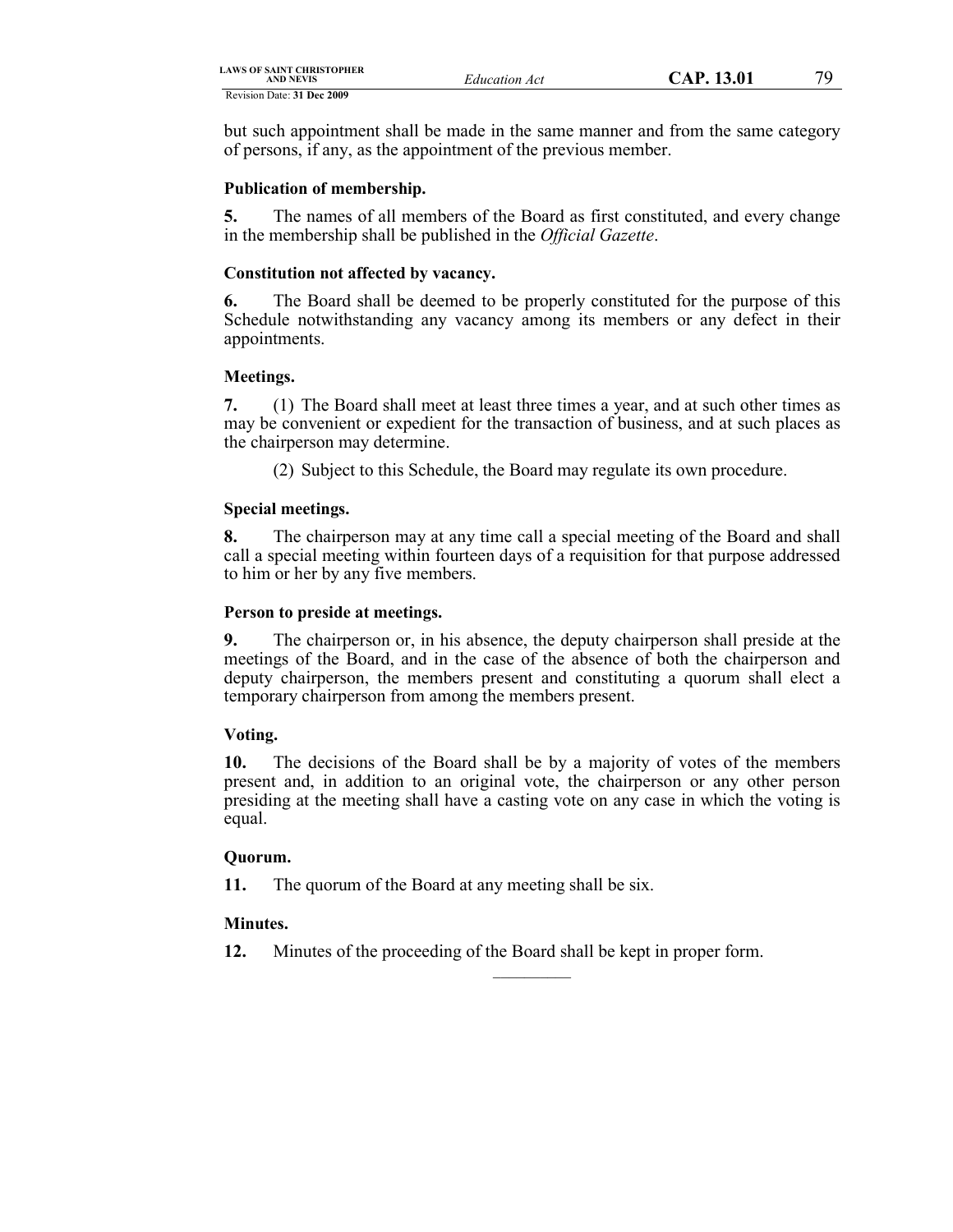### **SECOND SCHEDULE**

*(Sections 56, 63, 69 and 70)*

CONSTITUTION, PROCEDURE, AND FUNCTIONS OF BOARDS OF MANAGEMENT

#### **Interpretation.**

**1.** In this Schedule "Board" means a Board of Management appointed under sections 56, 63, 69 and 70 of the Education Act.

#### **Chairperson and Deputy Chairperson.**

**2.** (1) Except in cases of Boards established under sections 69 and 70 of this Act, a Board shall elect a chairperson and a deputy chairperson from among its members.

(2) The membership of a Board as first constituted and any changes therein shall be notified in the *Gazette*.

#### **Filling of vacancies.**

**3.** If any vacancy occurs in the membership of a Board such vacancy shall be filled by the appointment of another member in the manner indicated in sections 56, 63, 69 and 70, and such person shall hold office for the remainder of the period for which the previous member was appointed, provided that such appointment shall be made in the same manner and from the same category of persons, if any, as the appointment of the previous member.

### **Employment of member.**

**4.** (1) No member of a Board may be appointed to any office or employment under the Board of which he or she is a member or any other Board.

(2) No person is eligible for appointment to any office or employment under a Board within one year from the date on which the person last held office or acted as a member of that Board.

#### **Duration of membership.**

**5.** (1) A member of a Board shall hold office for a term of three years unless, before the end of the term the member dies, resigns, is removed from office for any cause by the Minister or the appointing authority under sections 69 and 70 of this Act or ceases to be a member in accordance with sub-paragraph (4).

(2) A member of the Board is eligible for reappointment.

(3) A member of the Board who fails, without reasonable cause, to attend three consecutive meetings of the Board shall cease to be a member of the Board.

(4) A member of the Board may at any time resign his office by instrument addressed to the Minister and transmitted through the chairperson, in cases of Boards established in public schools, and through the denomination or proprietor, in cases of Boards established for private assisted schools, and the resignation shall be effective from the date of receipt by the Minister of the instrument.

- (5) The chairperson may, at any time, resign office by instrument addressed to
	- (a) the Minister, in cases of Boards established in public schools; and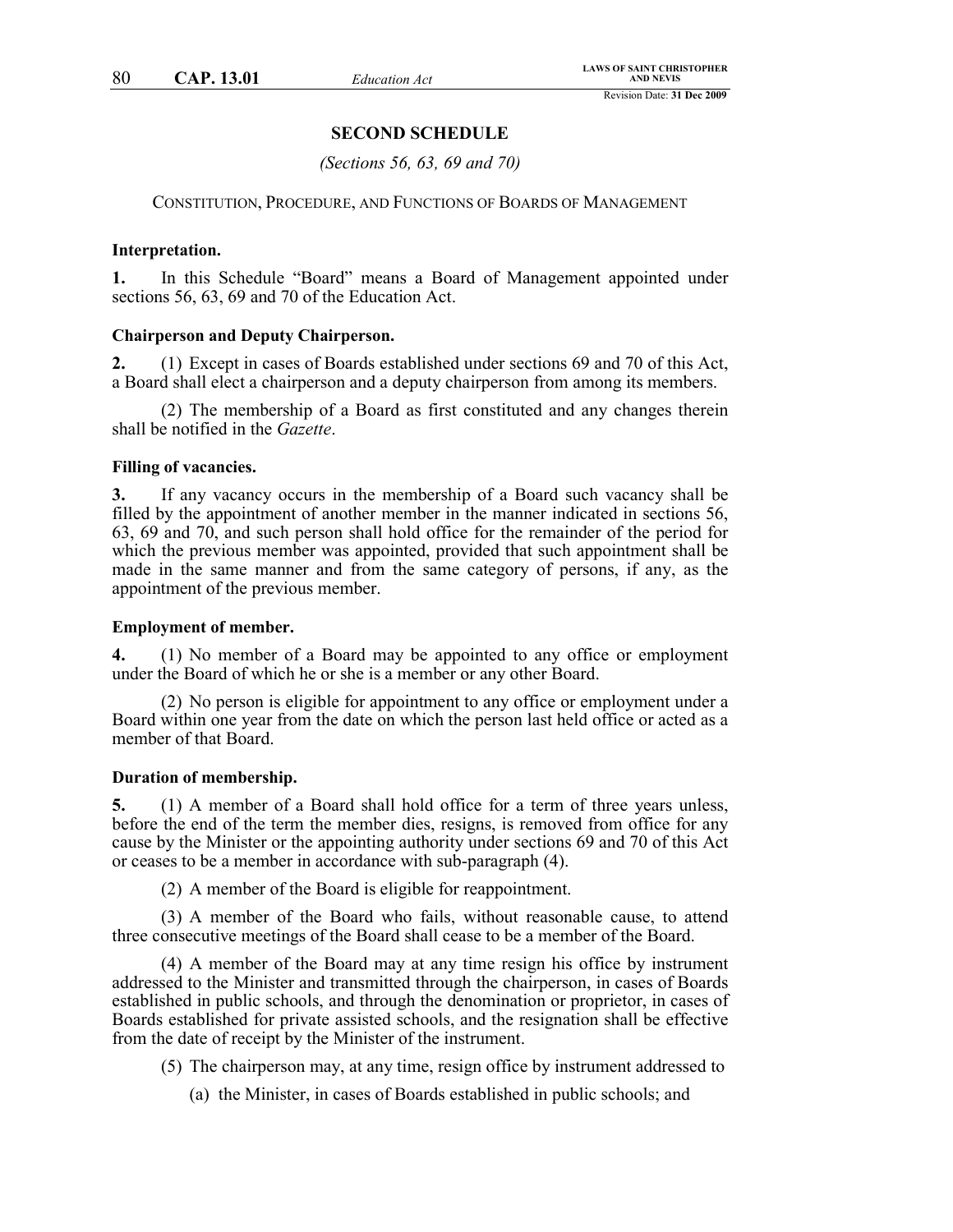(b) the denomination or proprietor, in cases of Boards established in private assisted schools;

and the resignation shall be effective from the date of receipt by the Minister of the instrument.

### **Meetings.**

**6.** (1) A Board shall meet at least once in every school term and at such other times as may be necessary or expedient for the transaction of its business and such meetings shall be held on such days and at such places and time as the chairperson may determine.

- (2) The chairperson—
	- (a) may at any time summon a meeting of a Board; and
	- (b) shall summon a meeting of the Board within seven days
		- (i) upon a request for that purpose addressed to the chairperson by any three members of the Board; or
		- (ii) upon a direction to that effect addressed to the chairperson by the Minister.

(3) The chairperson, or in his or her absence the deputy chairperson, shall preside at any meeting of the Board.

(4) Where the Chairperson and the Deputy Chairperson are absent from any meeting of a Board, or are incapacitated to act, the members of the Board present at the meeting shall elect one of their members to preside at that meeting.

## **Quorum.**

**7.** At any meeting of a Board the quorum shall be the minimum number constituting a majority of the total members of the Board.

## **Decisions.**

**8.** The decisions of a Board shall be by a majority of the votes of the members present and constituting a quorum, but in any case in which the voting is equal the chairperson, deputy chairperson or other member presiding at the meeting shall, in addition to an original vote, have a casting vote.

## **Minutes.**

**9.** (1) Minutes, in proper form, of each meeting of a Board shall be kept by the secretary or such person as the Board may appoint for the purpose and shall be confirmed by the Board at its next meeting and signed by the chairperson or other person presiding at that meeting, and the secretary of the Board.

(2) A copy of the Minutes of each meeting as recorded by the secretary or such person as is referred to in sub-paragraph (1) shall be submitted to the Minister within one month of the confirmation of the Minutes.

## **Attendance of Chief Education Officer.**

**10.** (1) The Chief Education Officer may attend any meeting of a Board or a committee or sub-committee of the Board or may be represented at the meeting by a public officer authorised by him or her in that behalf.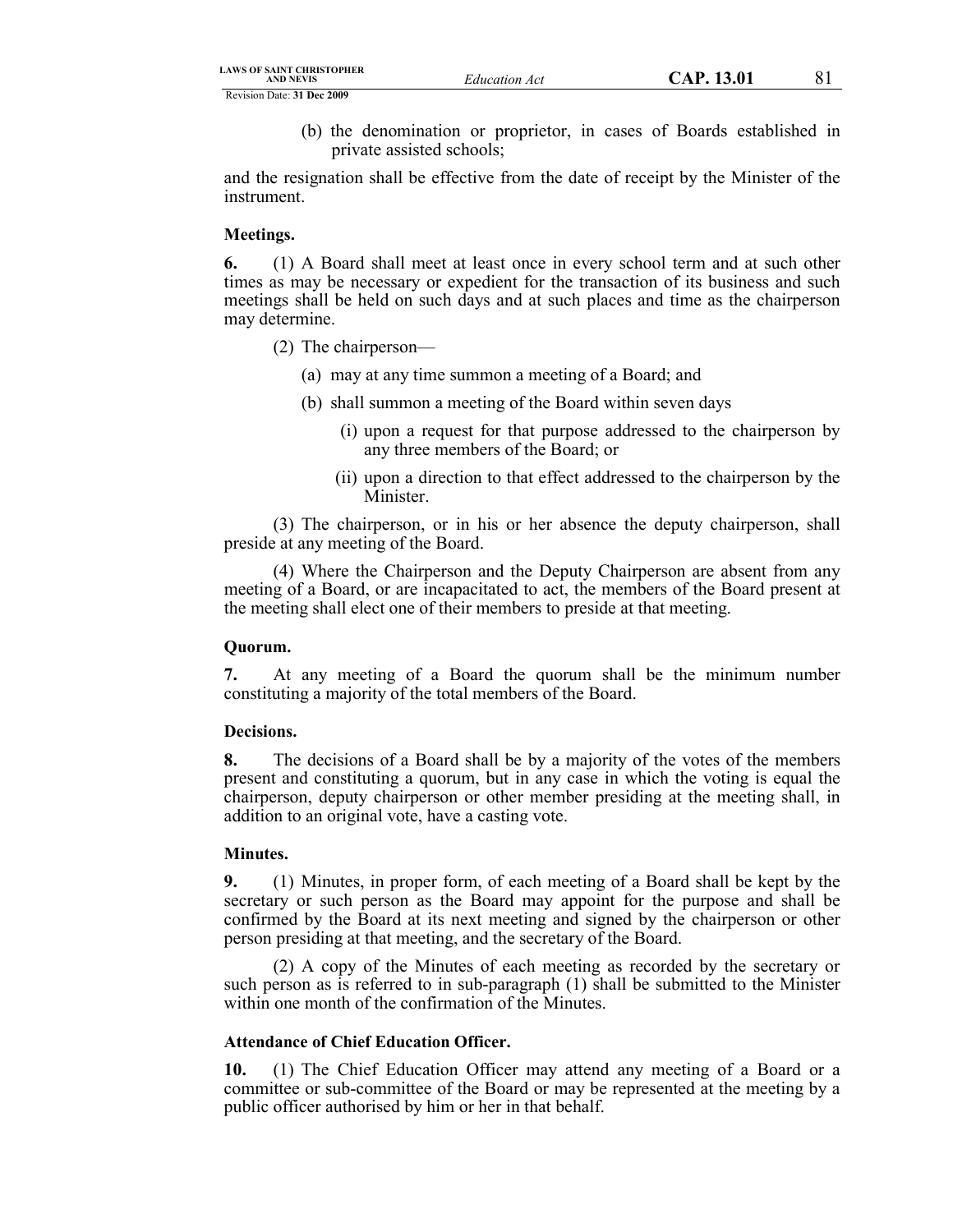(2) The Chief Education Officer or his or her representative may take part in the proceedings of the meeting but shall not be entitled to vote or otherwise take part in the decision-making process of the meeting.

#### **Appointment of committees.**

**11.** (1) A Board may appoint a committee for any of the purposes of the Board which in its opinion would be better regulated or managed by means of a committee, with or without restrictions or conditions, as it thinks fit.

(2) The number of members of a committee appointed under this paragraph and their terms of office shall be fixed by the Board.

(3) A committee appointed under this paragraph may include persons who are not members of the Board but the chairperson and at least two-thirds of the members of every committee shall be members of the Board.

(4) Any committee apointed by a Board under this paragraph may, subject to any restrictions imposed by the Board, appoint a sub-committee of its members as it may determine.

(5) Any sub-committee appointed under this paragraph shall be constituted in such manner as, subject to any restrictions imposed by the Board, may be determined by the appointing committee, but the chairperson and at least two-thirds of the members of every sub-committee shall be members of the Board.

(6) Subject to any restrictions imposed by the Board, where a committee appointed by the Board appoints a sub-committee in the exercise of the powers conferred on it by sub-paragraph (4), it may delegate to the sub-committee, with or without restrictions or conditions as it thinks fit, any of its functions.

#### **Power to delegate.**

**12.** Without prejudice to paragraph 11, a Board, after consultation with the Minister, may delegate to any committee such of its functions as it considers appropriate subject to such restrictions or conditions as it thinks fit.

 $\mathcal{L}$  , we have the set of  $\mathcal{L}$ 

#### **THIRD SCHEDULE**

*(Section 123)*

PROCEDURE OF TECHNICAL AND VOCATIONAL EDUCATION COUNCIL

#### **Definition.**

**1.** In the Schedule, "Council" means the Technical and Vocational Education Council appointed under section 123 of this Act.

#### **Duration of appointment.**

**2.** A member of the Council shall hold office for a term of 3 years unless he or she dies, resigns or has his or her appointment revoked before the end of that term, but—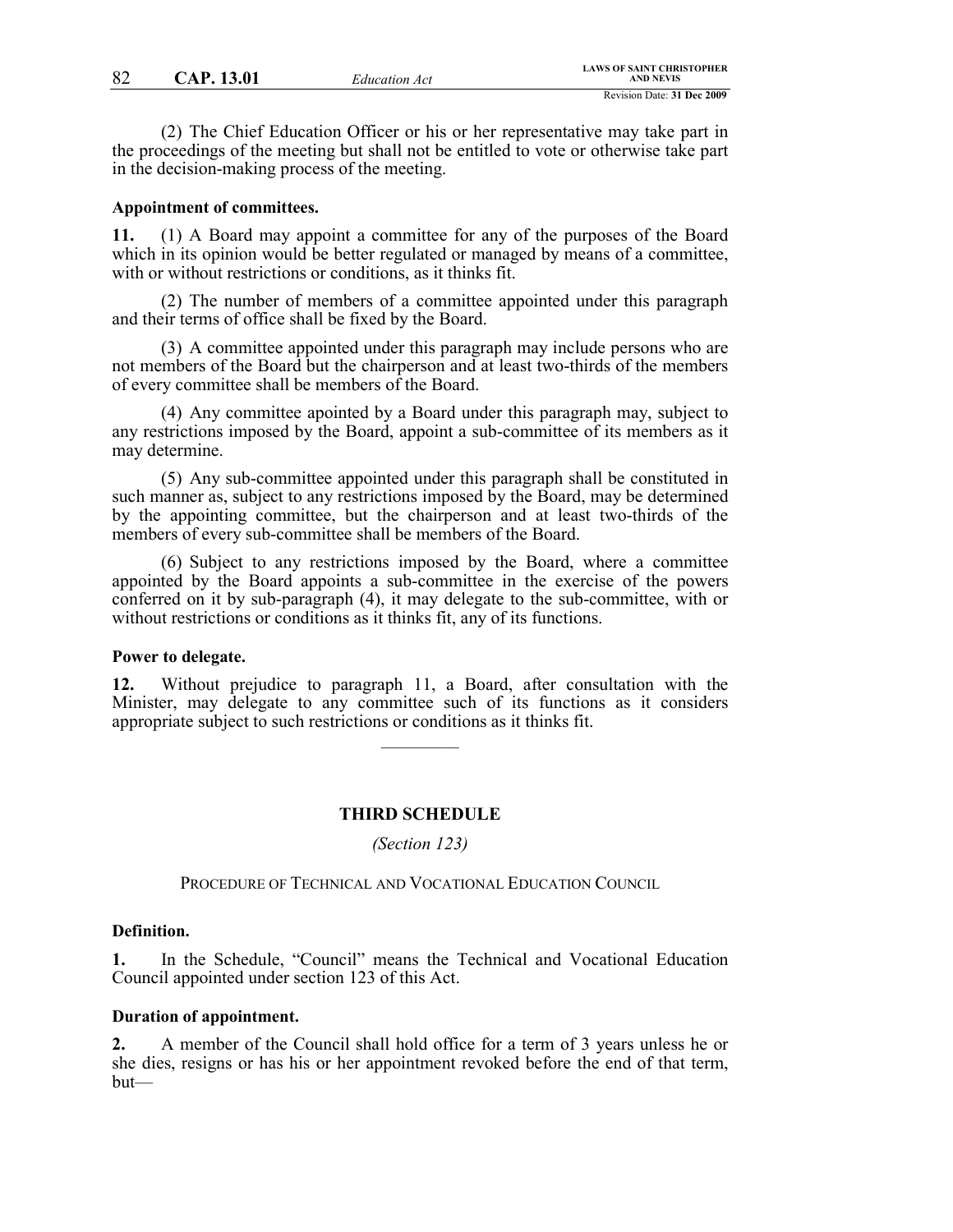- (a) a person who is appointed to fill a vacancy created by the death, registration or removal from office of a member shall hold office only for the unexpired portion of the term of the former member; and
- (b) every member is, on the expiration of the term of his or her appointment, eligible for re-appointment.

## **Leave of absence.**

**3.** The Minister may grant leave of absence to a member of the Council and may appoint a person to act temporarily in the place of that member.

### **Resignation of member.**

**4.** A member of the Council, other than the chairperson, may resign office by instrument addressed to the Minister transmitted through the chairperson and, from the date of the receipt of the instrument by the Minister, if no date is specified in that instrument, the member shall cease to be a member of the Council.

### **Resignation of chairperson.**

**5.** The chairperson may, at any time, resign his office by instrument addressed to the Minister and, from the date of the receipt of the instrument by the Minister, if no date is specified in that instrument, he or she shall cease to be chairperson and to be a member of the Council.

### **Quorum.**

**6.** Four members of the Council shall form a quorum.

## **Decisions.**

**7.** Decisions of the Council shall be made by a majority of the members present and voting, and where the voting is equal the chairperson, in addition to his or her original vote, shall have a casting vote.

## **Frequency of meetings.**

**8.** The Council shall meet at such times as may be expedient for the transaction of its business and such meetings shall be held at such places and times and on such days as the Council may determine.

## **Special meeting.**

**9.** The chairperson or, in the event of his or her being absent from the Federation or for any reason is unable to act, the deputy chairperson, shall call a special meeting within seven days after receiving a requisition to do so by any four members of the Council.

## **Minutes.**

**10.** Minutes of each meeting shall be kept by the Secretary or another person appointed by the Council for the purpose, and shall be confirmed by the Council at its next meeting and signed by the chairperson or other person presiding at that meeting and the Secretary.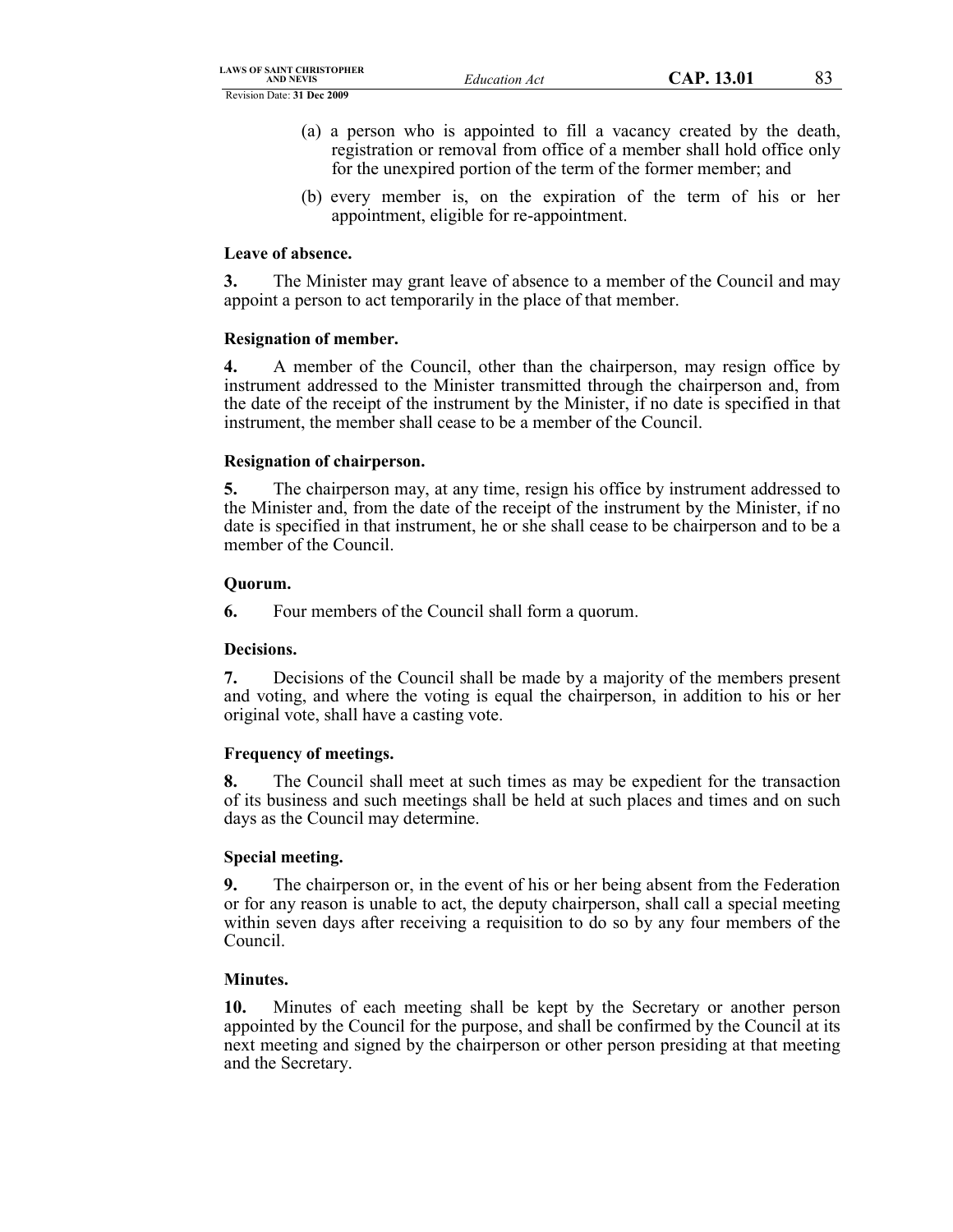### **Co-opting of other persons.**

**11.** The Council may co-opt persons to attend any of its meetings for the purpose of assisting or advising it on any matter with which the Council is dealing, except that a co-opted member shall not vote at any meeting of the Council.

## **Procedure.**

**12.** Subject to this Schedule, the Council may regulate its own procedure.

### **Documents.**

**13.** All documents made by, and all decisions of, the Council are to be signified under the hand of the chairperson or any member authorised to act in that behalf, or by the Secretary.

 $\mathcal{L}$  , we have the set of  $\mathcal{L}$ 

# **FOURTH SCHEDULE**

### *(Section 126)*

## CONSTITUTION OF COMMITTEES APPOINTED BY THE TECHNICAL AND VOCATIONAL EDUCATION COUNCIL

## **Definition.**

**1.** In this Schedule—

- (a) "Council" means the Technical and Vocational Education Council appointed under section 123 of this Act; and
- (b) "committee" means a committee appointed by the Council under section 126 of this Act.

## **Composition.**

**2.** A committee shall comprise of not more than 5 persons, and the Council shall, in respect of the committee, appoint one member of that committee to be chairperson.

#### **Acting member.**

**3.** (1) A member of a committee may, with the permission of the chairperson of that committee, appoint a person to act for him or her in case of his or her absence from a particular meeting.

(2) No person appointed to act as a member of a committee in pursuance of sub-paragraph (1) may appoint a person to act for himself or herself nor may be appointed to act for more than one member; otherwise he or she may perform all the functions of a member of that committee.

#### **Duration of membership.**

**4.** A member of a committee shall hold office for a period not exceeding three years, but is eligible for re-appointment.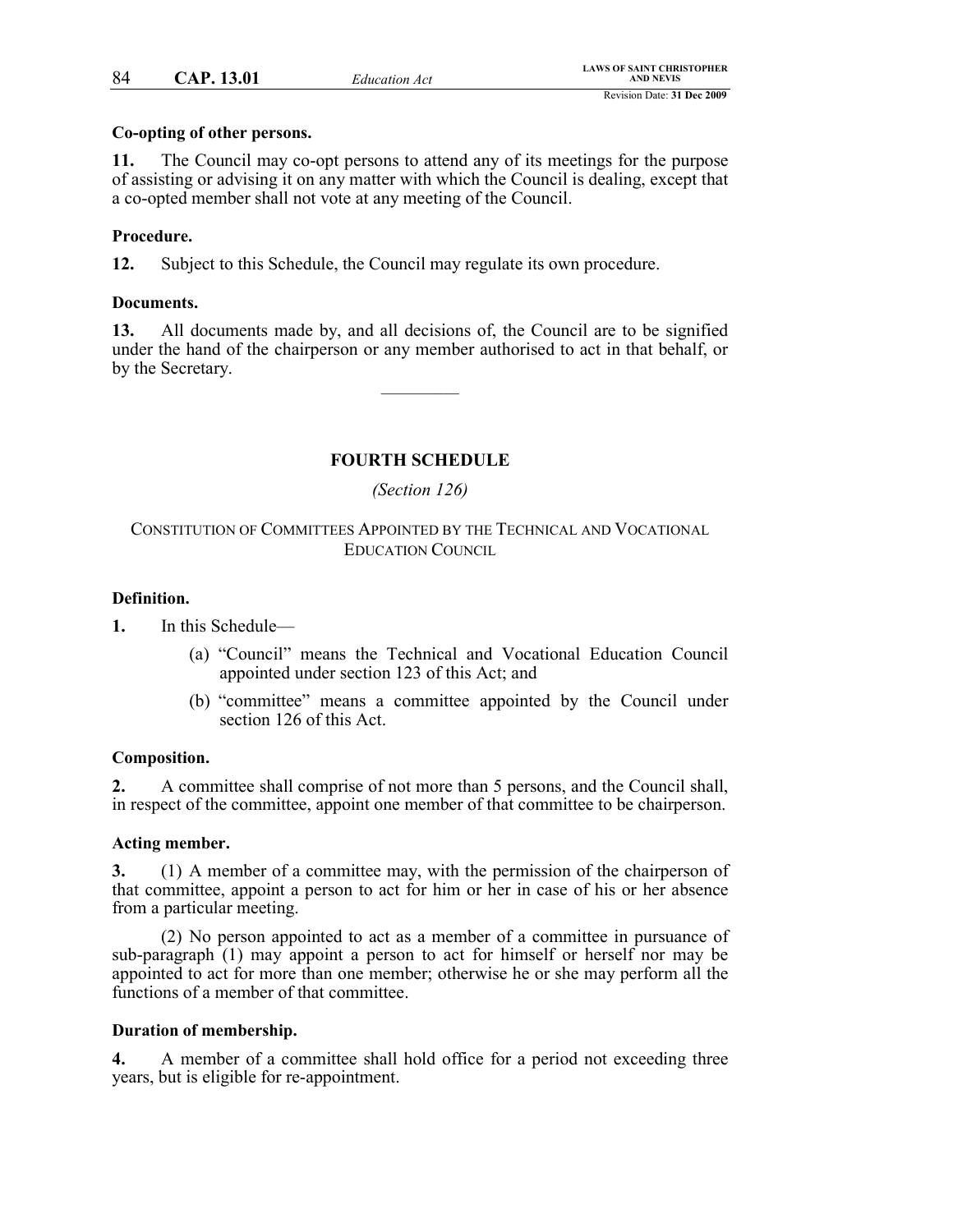**Vacancy.**

**5.** Where a vacancy occurs in respect of a committee, the Council may appoint a person to fill that vacancy for the unexpired portion of the period in respect of which the vacancy occurs.

# **Revocation of membership.**

- **6.** The Council may revoke the appointment of a member of a committee who—
	- (a) is absent from three consecutive meetings of the committee without leave of the Council;
	- (b) is absent from the Federation for three months or more without notifying the Council;
	- (c) is unable to perform his or her duties as a member of the committee; or
	- (d) fails to comply with a direction given by the Council.

# **Secretary.**

**7.** The Council may assign a person to be the secretary of a committee.

# **Frequency of meetings.**

**8.** A committee shall meet as often as the chairperson decides, but at intervals not exceeding three months.

# **Quorum.**

**9.** A quorum of a committee shall consist of three members one of whom shall be the chairperson.

# **Decisions.**

**10.** Decisions of a committee shall be by majority of votes, and where voting is equal, the chairperson shall, in addition to his or her original vote, have a casting vote.

# **Co-opting.**

**11.** A committ.ee may co-opt persons to attend any of its meetings for the purpose of assisting or advising it with respect to any matter with which it is dealing, except that a co-opted person shall not vote at any meeting of the committee, and shall not be counted for the purpose of constituting a quorum.

# **Establishment of Sub-committees.**

**12.** A committee may establish a sub-committee to assist the committee in the performance of its functions and may co-opt any person, whose assistance and advice the committee considers necessary for the purpose for which the sub-committee is established, to the sub-committee.

 $\mathcal{L}$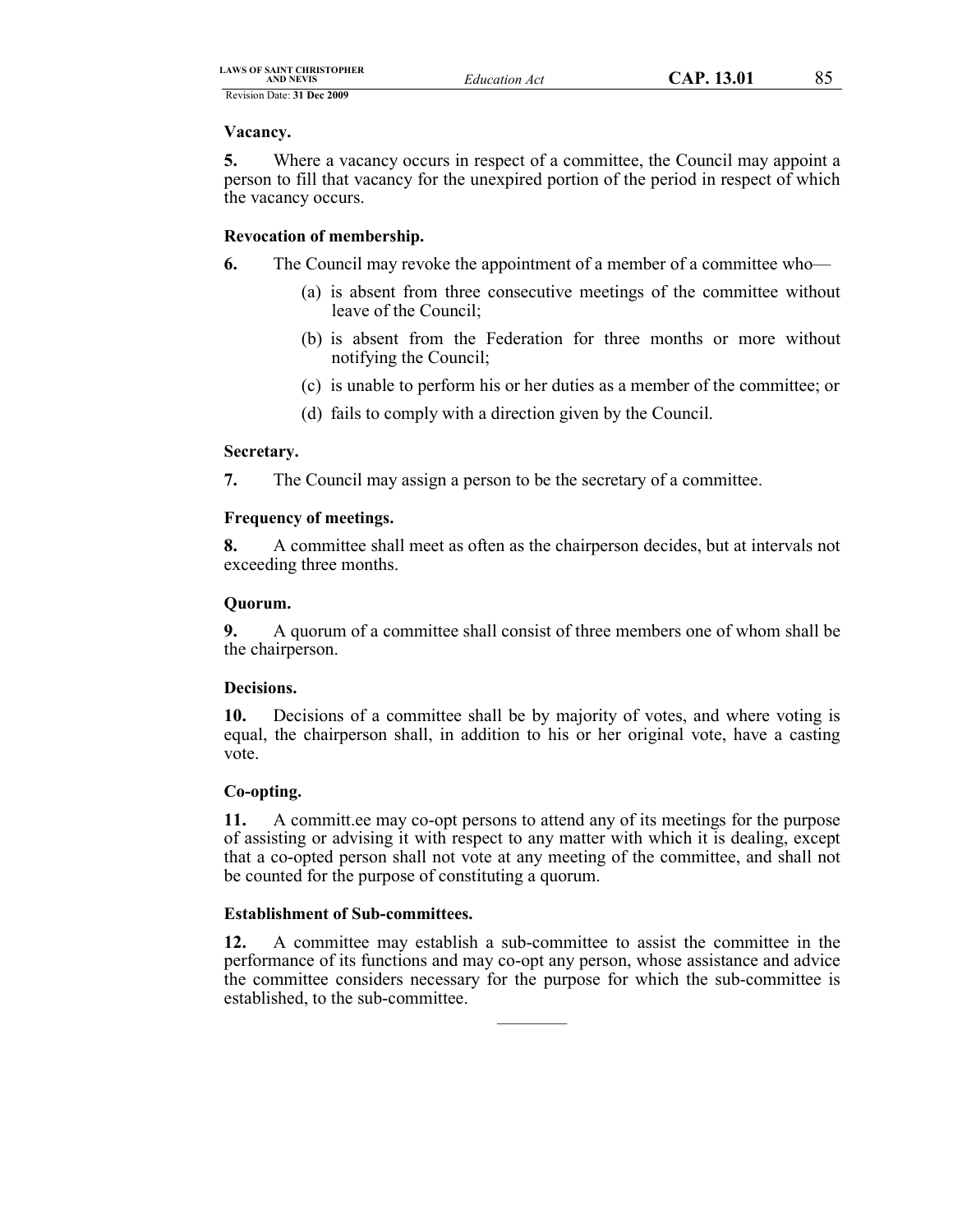## **FIFTH SCHEDULE**

*(Section 38)*

#### EDUCATION (SCHOOL ATTENDANCE COUNSELOR) ORDER

### **Citation.**

This Order may be cited as the Education (School Attendance Counselor) Order.

## **School attendance counselor.**

The following person is hereby designated a School Attendance Counselor for the purposes of the Education Act:

> SAMANTHA FOX  $\frac{1}{2}$

# **SIXTH SCHEDULE**

## *(Section 172)*

## **EDUCATION (IMMUNIZATION) REGULATIONS**

#### **ARRANGEMENT OF REGULATIONS**

- 1. Citation
- 2. Interpretation
- 3. Immunization requirement
- 4. Immunization before enrollment
- 5. Student admitted but not immunized
- 6. Suspension for non-compliance
- 7. Medical exemption
- 8. Appeals
- 9. Out-break of disease

### **SCHEDULE**

 $\mathcal{L}=\mathcal{L}$ 

## **EDUCATION (IMMUNIZATION) REGULATIONS**

#### **Citation.**

**1.** These Regulations may be cited as the Education (Immunization) Regulations.

#### **Interpretation.**

- **2.** In these Regulations—
- "Act" means the Education Act, Cap. 13.01;

"BCG" means Bacilli Calmette-Guerin;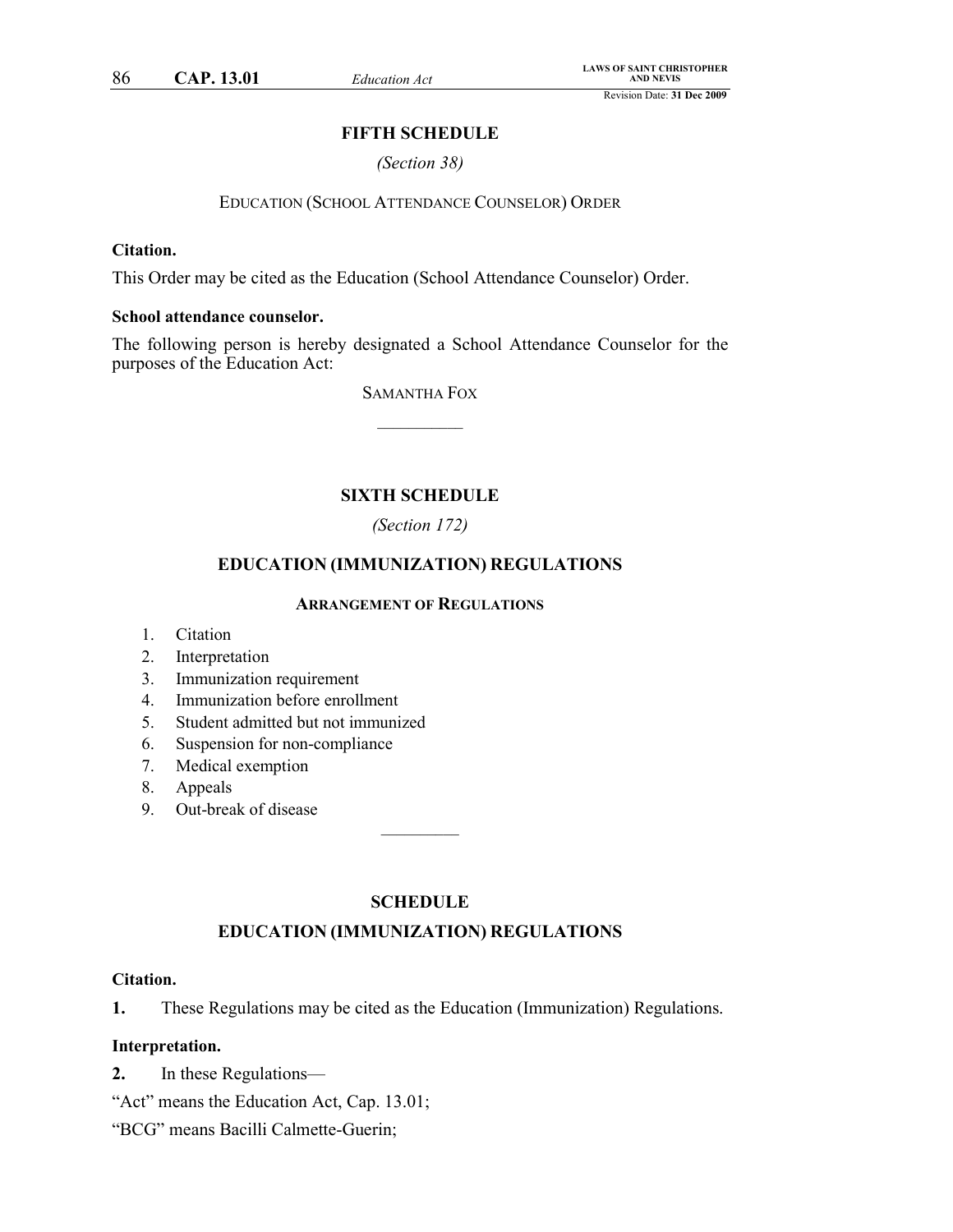"DPT" means Diphtheria, Whooping Cough, Tetanus;

"DT" means Diphtheria and Tetanus Toxoids;

"HepB" means Hepatitis B;

"Hib" means Haemophilus Influenza type B;

"HIV" means Human Immunodeficiency Virus;

"IPV" means Intra-muscular Polio Vaccine;

"MMR" means Measles, Mumps and Rubella;

"OPV" means Oral Polio Vaccine.

# **Immunization Requirement.**

**3.** The immunization requirement for students is provided in the Schedule.

# **Immunization before enrollment.**

**4.** (1) Subject to regulations 5 and 7 a student entering public school or assisted private school shall be age appropriately immunized before enrollment.

(2) Health records of such immunization shall be provided for the purposes of enrollment of the student.

## **Student admitted but not immunized.**

**5.** Where a principal identifies a student who has not been immunized or is not age appropriately immunized

- (a) the principal shall, immediately advise the parents of the student that the student is to be immunized within one week of the date of the issuance of the advice;
- (b) where evidence of such immunization is not produced within the stipulated period, the principal shall immediately inform the Chief Education Officer of the matter;
- (c) the Chief Education Officer shall, upon receipt of such information from a principal, write to the parents advising that the student has an extension of one week to be immunized and to provide evidence of such immunization.

## **Suspension for non-compliance.**

**6.** Where, subsequent to the advice of the Chief Education Officer, no evidence of the immunization of the student is presented, the student shall be suspended from school in accordance with sections  $52(1)(d)$ ,  $52(2)$  and  $53(1)(a)$  of the Act until evidence of immunization or exemption is submitted by the parent.

## **Medical exemption.**

**7.** (1) Subject to sub-regulation (2) and (3), a student shall be exempted from the provisions of these Regulations for an immunization where his or her physician certifies that immunization may be detrimental to the health of the student.

(2) A medical exemption may be temporary or permanent.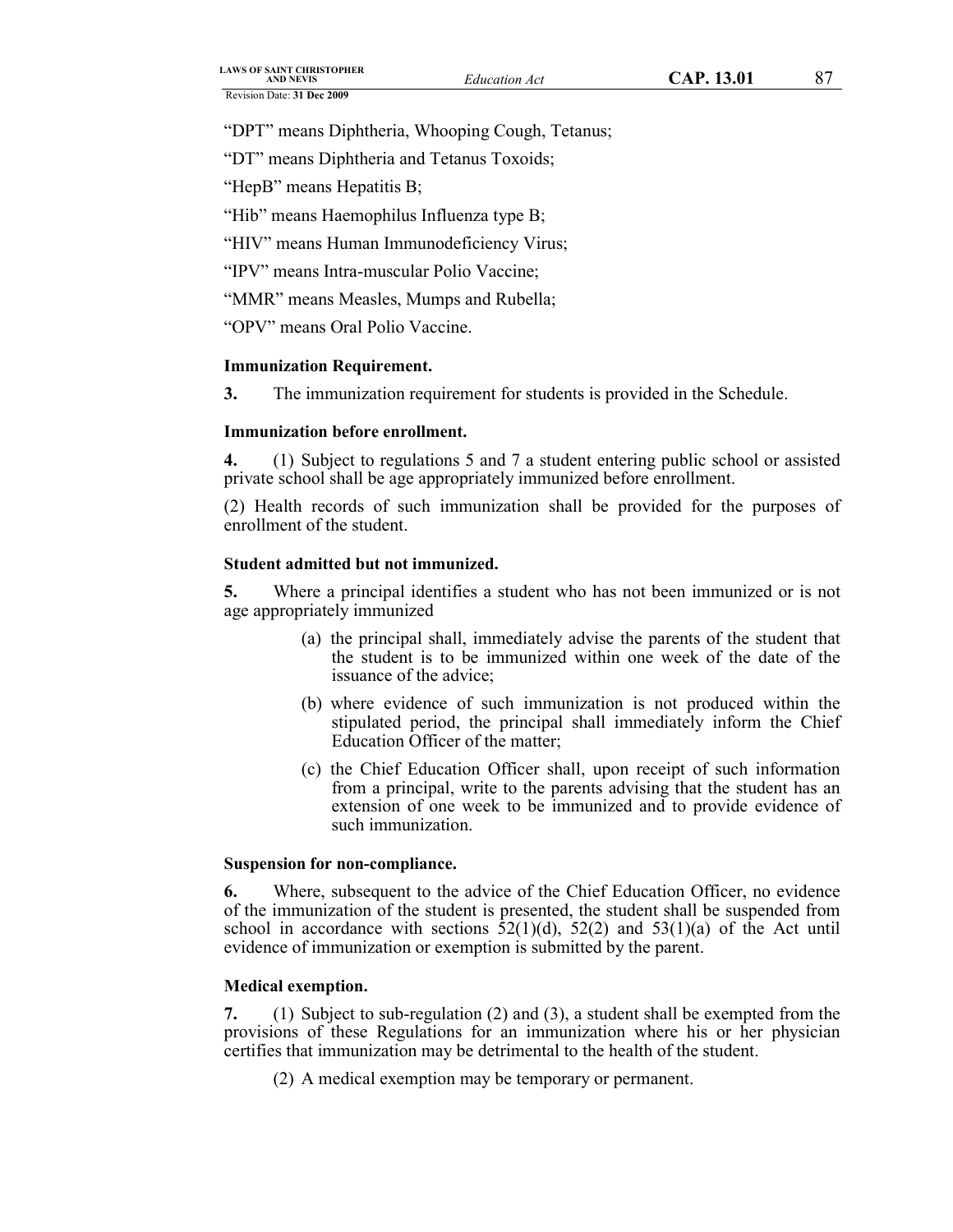(3) When an exemption is temporary and a physician determines that the immunization is no longer detrimental to the health of the student the exemption ceases to be valid and the student shall be immunized.

(4) Temporary exemptions may also be granted when it has been verified that the supply of vaccine is not available or when the spacing between doses in a vaccine series has been exceeded.

## **Appeals.**

**8.** A parent of a student suspended in accordance with the provisions of these Regulations have the right to appeal the decision to suspend the student pursuant to sections  $20(1)(c)$  of the Act.

#### **Out-break of disease.**

**9.** If there is an epidemic of a disease for which immunization is an admission requirement, a student who is not immunized for that disease, in accordance with regulations 5 and 7, shall not be permitted to attend school for the period of the epidemic.

 $\mathcal{L}$  , we have the set of  $\mathcal{L}$ 

### **SCHEDULE TO THE REGULATIONS**

*(Regulation 3)*

| Recommended  |                    |                        |                   |
|--------------|--------------------|------------------------|-------------------|
| <b>Doses</b> | Age                | <b>Type of vaccine</b> | <b>Condition</b>  |
|              | $Birth - one$      |                        |                   |
|              | month old          | <b>BCG</b>             |                   |
|              |                    |                        | IPV for all       |
|              |                    | DPT/Hep B/Hib OPV      | childrenof HIV    |
| 1st dose     | 2 months           | or IPV DPT             | positive mothers. |
|              |                    | DPT/Hep B/Hib OPV      |                   |
| 2nd dose     | 4 months           | or IPV DPT             | $^{\prime}$       |
|              |                    | DPT/Hep B/Hib OPV      |                   |
| 3rd dose     | 6 months           | or IPV DPT             | $^{\prime}$       |
| 1st dose     | 1 year             | <b>MMR</b>             |                   |
| 1st booster  | 18 months          | OPV or IPV DPT         | $^{\prime}$       |
|              | 4 years $-5$ years |                        |                   |
| 2nd booster  | 2 years $-5$ years | OPV or IPV DPT MMR     | $^{\prime}$       |
| 3rd booster  | 16 years           | DT OPV or IPV          | $^{\prime}$       |

 $\mathcal{L}$  and  $\mathcal{L}$ 

#### IMMUNIZATIONS REQUIRED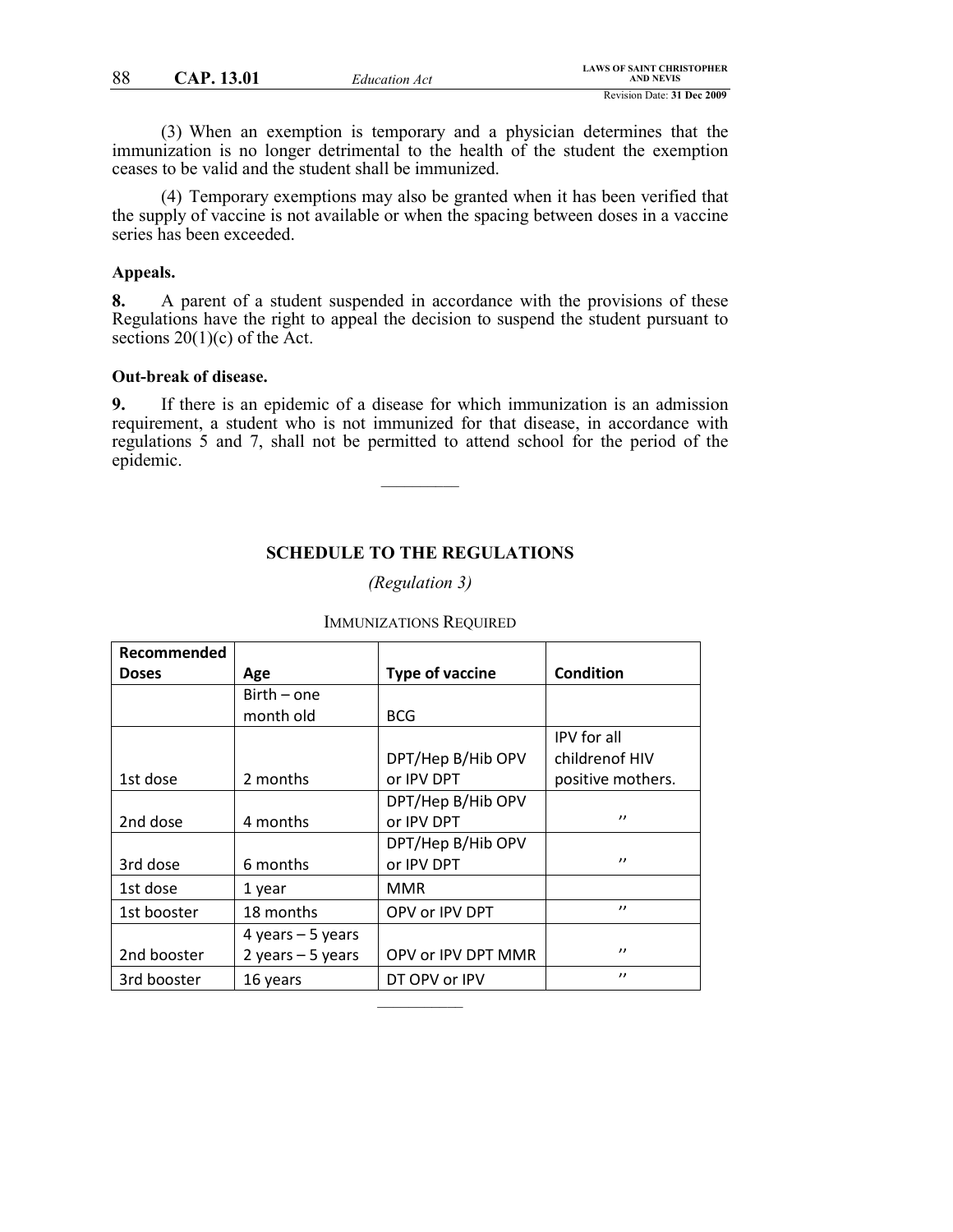### **SEVENTH SCHEDULE**

*(Section 172)*

# **EDUCATION (APPEAL TRIBUNAL) REGULATIONS**

#### **Citation.**

**1.** These Regulations may be cited as the Education (Appeal Tribunal) Regulations.

#### **Interpretation.**

**2.** In these Regulations—

"Act" means the Education Act, Cap. 13.01;

"Tribunal" means the Education Appeal Tribunal established by section 162 of the Act.

#### **Time and documents.**

**3.** An appeal to the Tribunal shall be made within fourteen days of the date the Ministry made the decision in question and shall be accompanied by—

(a) a copy of the Ministry's decision, referred to in regulation 3; and

(b) a copy of the receipt for the payment referred to in sub-regulation 5(1).

#### **Request for appeal.**

**4.** (1) A request for an appeal shall be addressed to the Secretary of the Tribunal.

(2) The Secretary of the Tribunal shall acknowledge receipt of each request for an appeal.

#### **Fees.**

**5.** (1) The fee for making an appeal to the Tribunal shall be five hundred dollars.

(2) The fee referred to in sub-regulation (1) shall be paid to the Accountant General by way of cheque or money order.

#### **Notice of request.**

**6.** (1) A copy of the request for an appeal shall, within fourteen days of receipt of the request be transmitted by the Secretary to—

- (a) each member of the Tribunal; and
- (b) the Chief Education Officer.

#### **Notice of appeal hearing.**

**7.** A notice of the date set for the hearing of an appeal shall be issued within twenty-one days of the receipt of the request for the appeal.

#### **Place of hearing.**

**8.** Subject to subsection 165 (5) of the Act, a request for an appeal related to a matter—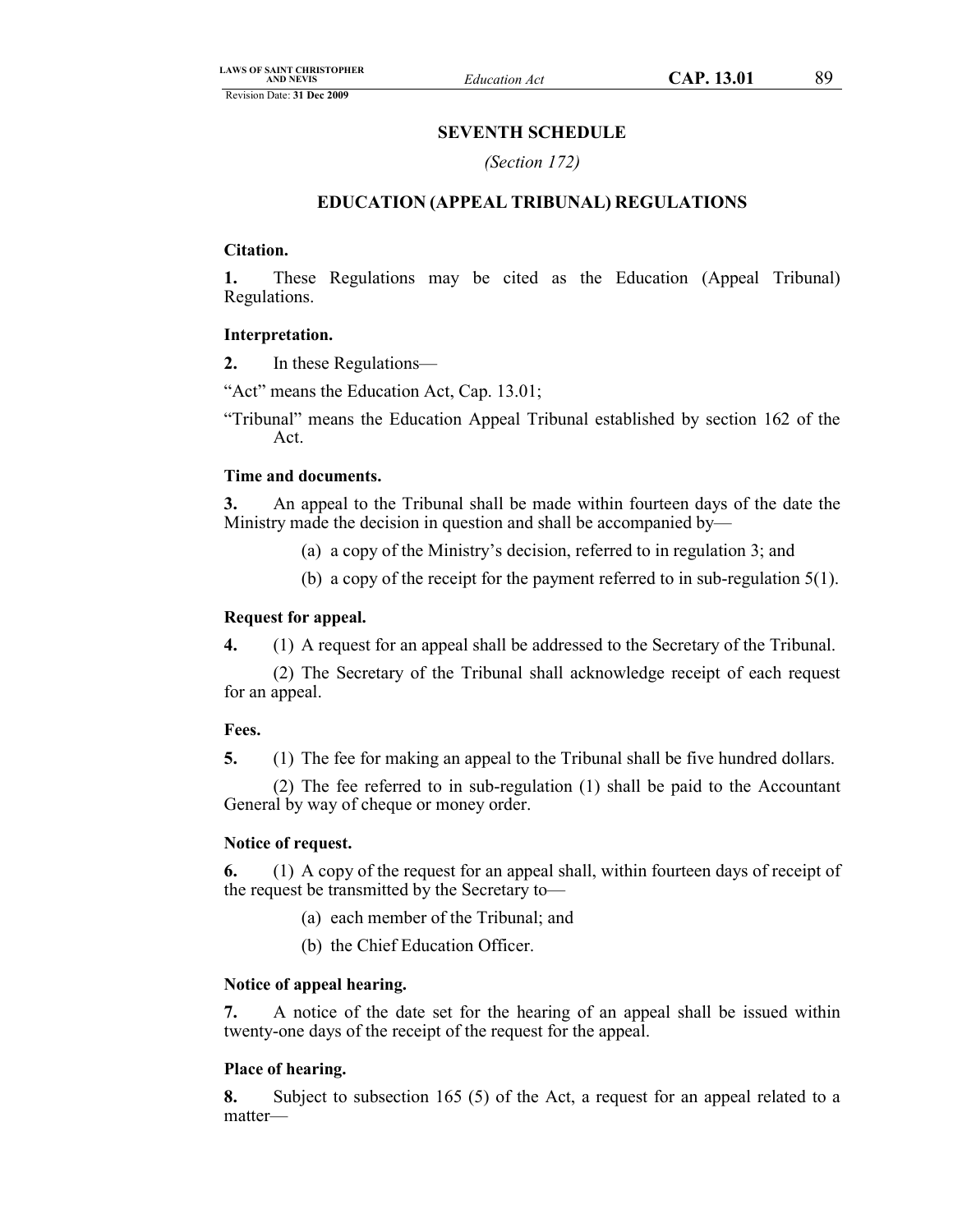- (a) in the Island of Saint Christopher shall be heard in the Island of Saint Christopher; or
- (b) in the Island of Nevis shall be heard in the Island of Nevis.

### **Right to legal representation.**

**9.** A party to an appeal has a right to legal representation.

### **Oath or affirmation.**

**10.** A party to an appeal shall, at the commencement of the appeal hearing, take an oath or affirmation to be administered by the Secretary of the Tribunal, in the form set out in the Schedule.

### **Failure to appear.**

**11.** (1) Where the party who requested an appeal hearing fails to appear and gives no reasonable excuse, within forty-eight hours, the Tribunal may have the matter struck out without prejudice.

(2) Where the representative of the Ministry of Education is not present at the appeal hearing, the Tribunal shall proceed to hear the matter.

### **Decisions of the Tribunal.**

**12.** (1) Decisions of the Tribunal shall be by majority vote.

(2) A copy of the decision of the Tribunal shall be filed with the Registrar of the Supreme Court.

## **Resignation of members of Tribunal.**

**13.** A member of the Tribunal may at any time resign from the Tribunal by instrument in writing addressed to the Minister and the member shall, one month after the date of receipt of the instrument by the minister, cease to be a member of the Tribunal.

#### **Exemption from liability.**

**14.** The members of the Tribunal are not liable for any act done or statement made by them in good faith in connection with any matter they are authorised or required to be done under the Act.

 $\mathcal{L}$  , we have the set of  $\mathcal{L}$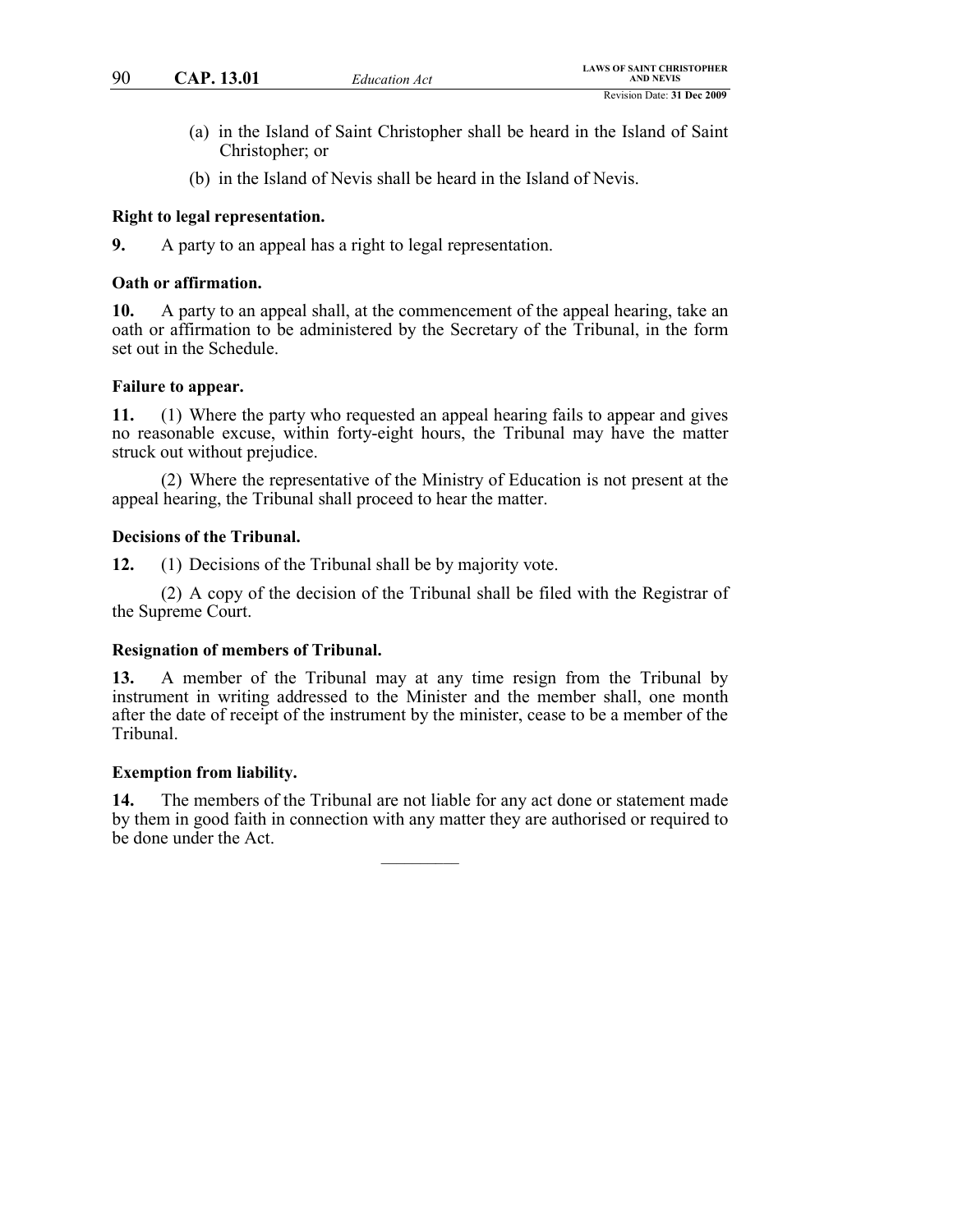Revision Date: **31 Dec 2009**

# **SCHEDULE TO THE REGULATIONS**

### **EDUCATION ACT, CAP. 13.01**

#### *(Regulation 10)*

OATH TO BE TAKEN BY PARTIES TO AN EDUCATION APPEAL HEARING

I ……………………………………..., do swear by Almighty God that the evidence I shall give to the Education Appeals Tribunal shall be the truth, the whole truth and nothing but the truth to the best of my knowledge information and belief.

Sworn to at…………….…, this……………………day of………………20……..…

Before me………………………………….

## OR

AFFIRMATION TO BE TAKEN BY PARTIES TO AN EDUCATION APPEAL HEARING

I ……….., do solemnly, sincerely, and truly declare and affirm that the evidence I shall give to the Education Appeals Tribunal shall be the truth, the whole truth and nothing but the truth to the best of my knowledge information and belief.

Affirmed to at,………………………..…this……………………day of……….…20 Before me………………………………..

 $\mathcal{L}$  and  $\mathcal{L}$ 

**EIGHTH SCHEDULE**

*(Section 172)*

# **EDUCATION (PREMISES OF EDUCATIONAL INSTITUTIONS) REGULATIONS**

#### **ARRANGEMENT OF REGULATIONS**

- 1. Citation
- 2. Public school facilities
- 3. Assisted private school and private school facilities
- 4. Standard of premises of educational institutions
- 5. School maintenance manual
- 6. Inspection of school for defects
- 7. Weather protection
- 8. Dramage
- 9. Ventilation
- 10. Acoustics
- 11. Lighting
- 12. Electrical connections and extensions
- 13. Water supply
- 14. Washrooms
- 15. Sickrooms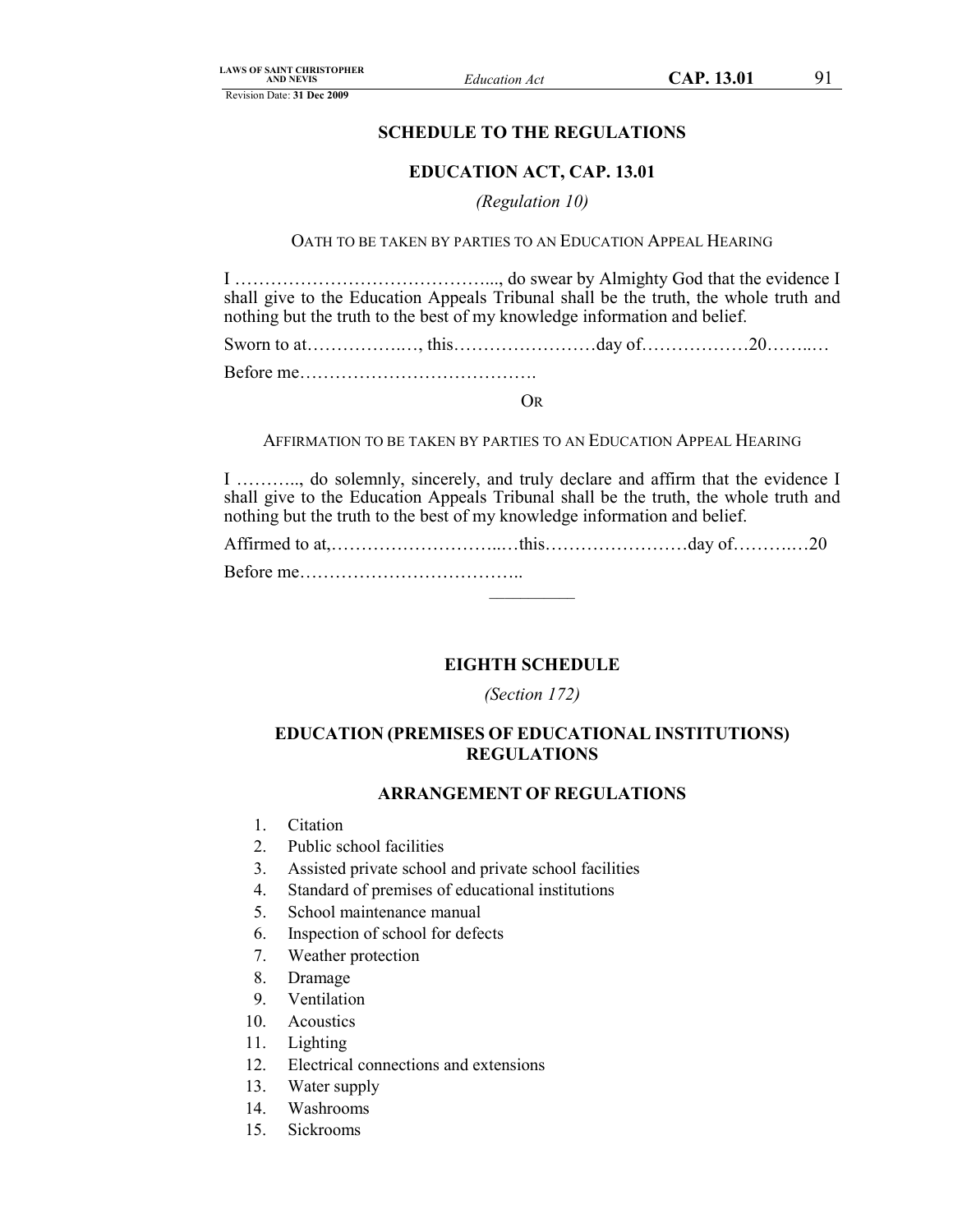- 16. Staffrooms and principal's offices
- 17. Health, safety and welfare
- 18. Fire safety
- 19. Use of open flames prohibited
- 20. Match bombs prohibited
- 21. Other purposes for which premises of public school may be used
- 22. Sale of alcoholic beverage, controlled and other items prohibited
- 23. Police assistance **SCHEDULE**

# **EDUCATION (PREMISES OF EDUCATIONAL INSTITUTIONS) REGULATIONS**

 $\frac{1}{2}$ 

#### **Citation.**

**1.** These Regulations may be cited as the Education (Premises of Educational Institutions) Regulations.

#### **Public school facilities.**

**2.** The Minister shall ensure that at all times the necessary facilities that are essential to the functioning of a school are provided to a public school.

#### **Assisted private school and private school facilities.**

**3.** The Board of Management of an assisted private school or a private school shall ensure that at all times the necessary facilities that are essential to the functioning of a school are provided to the assisted private school or the private school.

#### **Standard of premises of educational institutions.**

**4.** (1) A school's buildings, premises and facilities shall conform to the standards and satisfy the conditions determined by the Minister and the laws relating to the standards of building for public use.

(2) The Minister, subject to the advice of the Chief Medical Officer, the Chief Environmental Health Officer, the Chief Engineer, or the Chief Physical Planner, may from time to time make such decisions relating to specifications, plans, sites, and methods of construction and equipment of school buildings as may be appropriate to the requirements of the level of education which the building is intended to provide.

- (3) A school building shall—
	- (a) at all times be maintained in proper sanitary conditions;
	- (b) at all times be in a state of good repair in accordance with the standards of building for public use; and
	- (c) in all respects, be suitable for the purpose of a school to the satisfaction of the Minister.

(4) Where a school building is not maintained in the proper sanitary condition and repair or is not suitable for the purpose of a school to the satisfaction of the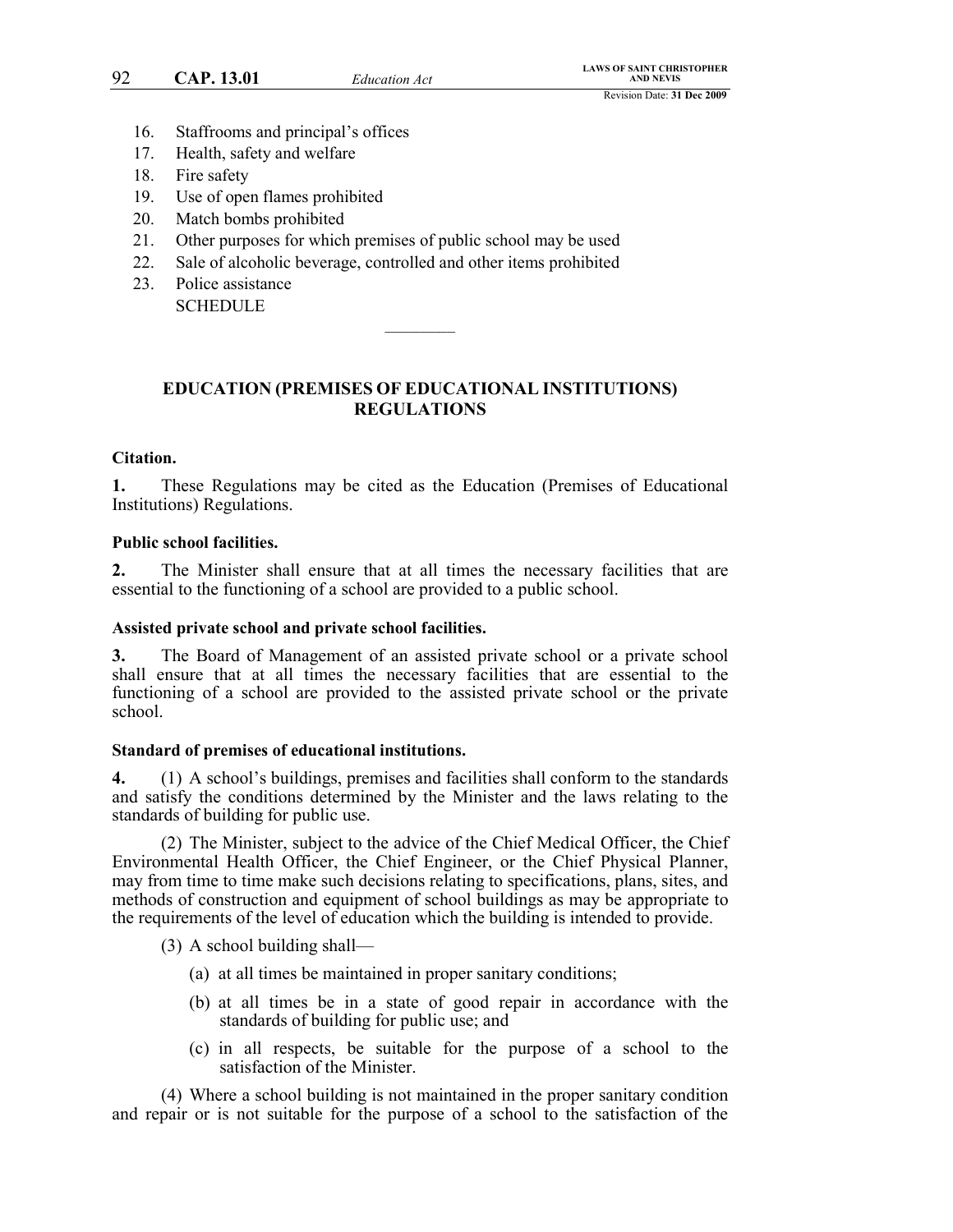| <b>LAWS OF SAINT CHRISTOPHER</b><br><b>AND NEVIS</b> | Education Act | CAP. 13.01 |  |
|------------------------------------------------------|---------------|------------|--|
| Revision Date: 31 Dec 2009                           |               |            |  |

Minister, the Minister may, after consultation with the Board of Management (where one was appointed), order the school to be closed.

#### **School maintenance manual.**

**5.** (1) Not later than twelve months after the commencement of these Regulations—

- (a) the Minister; or
- (b) if a Board of Management was appointed by the Minister, the Board of Management of the school,

shall cause to be prepared and issued to each school a maintenance manual.

(2) The maintenance manual shall contain and list separately the maintenance activities for the school which activities shall be performed daily, weekly, monthly, quarterly or annually.

## **Inspection of school for defects.**

**6.** (1) The Minister shall, for the purpose of detecting any structural, electrical or other defects, cause an inspection of the school to be made annually or at such times as may be specified in the school maintenance manual or at other times as the circumstances may require.

(2) Every inspection referred to in sub-regulation (1) shall be made by a competent person and every school shall be kept open at all times during school hours for the carrying out of such inspection.

- (3) The principal may, with the approval of—
	- (a) the Minister; or
	- (b) if a Board of Management was appointed by the Minister, the Board of management of the school,

designate such competent persons who shall from time to time inspect the school or any part thereof in order that defects therein may be detected at a very early stage.

(4) Where an inspection is carried out under sub-regulation (1) or (3), the person conducting the inspection shall within fifteen working days of the conduct of the inspection prepare a report of the inspection and submit a copy thereof to the Chief Education Officer and the principal.

(5) The principal shall be given no less than two days notice of the intention to inspect the school pursuant to sub-regulation (1).

## **Weather protection.**

**7.** A school building shall provide adequate resistance to penetration by rain, wind and to moisture rising from the ground.

## **Drainage.**

**8.** The premises of a school shall have an adequate drainage system for hygienic purposes and the general disposal of waste water and surface water.

## **Ventilation.**

**9.** The school buildings shall have adequate ventilation for the persons accommodated in the various areas in the school building.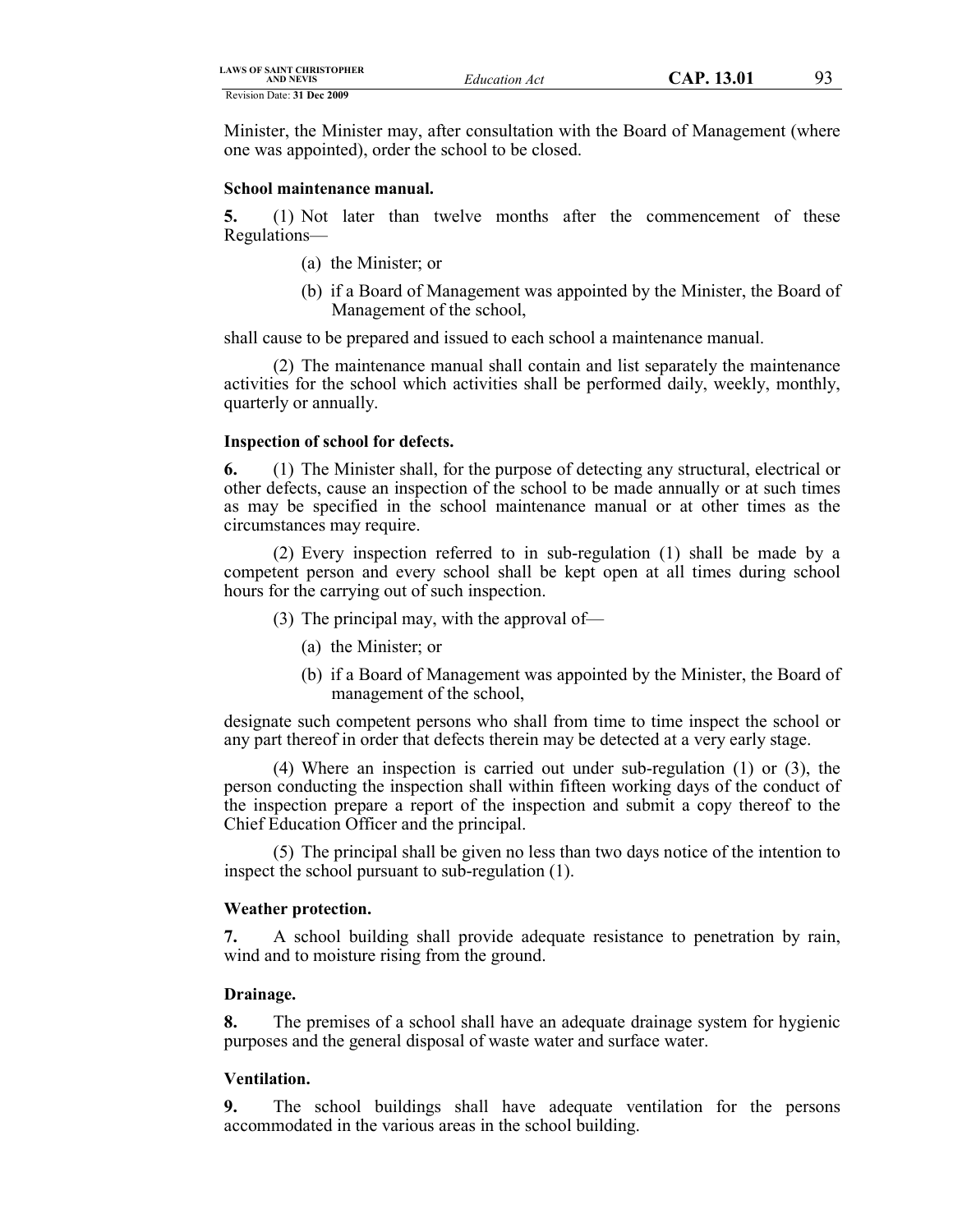## **Acoustics.**

**10.** Each room or other teaching space in a school building shall have the acoustic conditions and the insulation against disturbance by noise appropriate to its normal use.

## **Lighting.**

**11.** Each room or other teaching space in a school building shall have lighting appropriate to its normal use.

## **Electrical connections and extensions.**

**12.** Electrical connections and extensions and the installation of electrical equipment at and for the school shall be done by a certified electrician.

## **Water supply.**

**13.** The school shall have a potable supply of water for domestic purposes including a supply of drinking water.

## **Washrooms.**

**14.** (1) There shall be adequate washroom facilities on the school premises, having regard to—

- (a) the ages of the students;
- (b) the gender of the students;
- (c) the number of students;
- (d) the number of members of staff; and
- (e) any special requirements students or staff may have.
- (2) There shall be separate washroom facilities for
	- (a) male teachers and staff;
	- (b) female teachers and staff;
	- (c) male students; and
	- (d) female students.
- (3) Water closets and urinals shall have an adequate supply of cold water.

(4) Wash basins, sinks, baths and showers shall have an adequate supply of hot and cold water.

## **Sickrooms.**

**15.** (1) There shall be separate sickroom facilities for—

- (a) teachers and staff;
- (b) male students; and
- (c) female students.

(2) Each sickroom shall contain the necessary associated facilities including washrooms.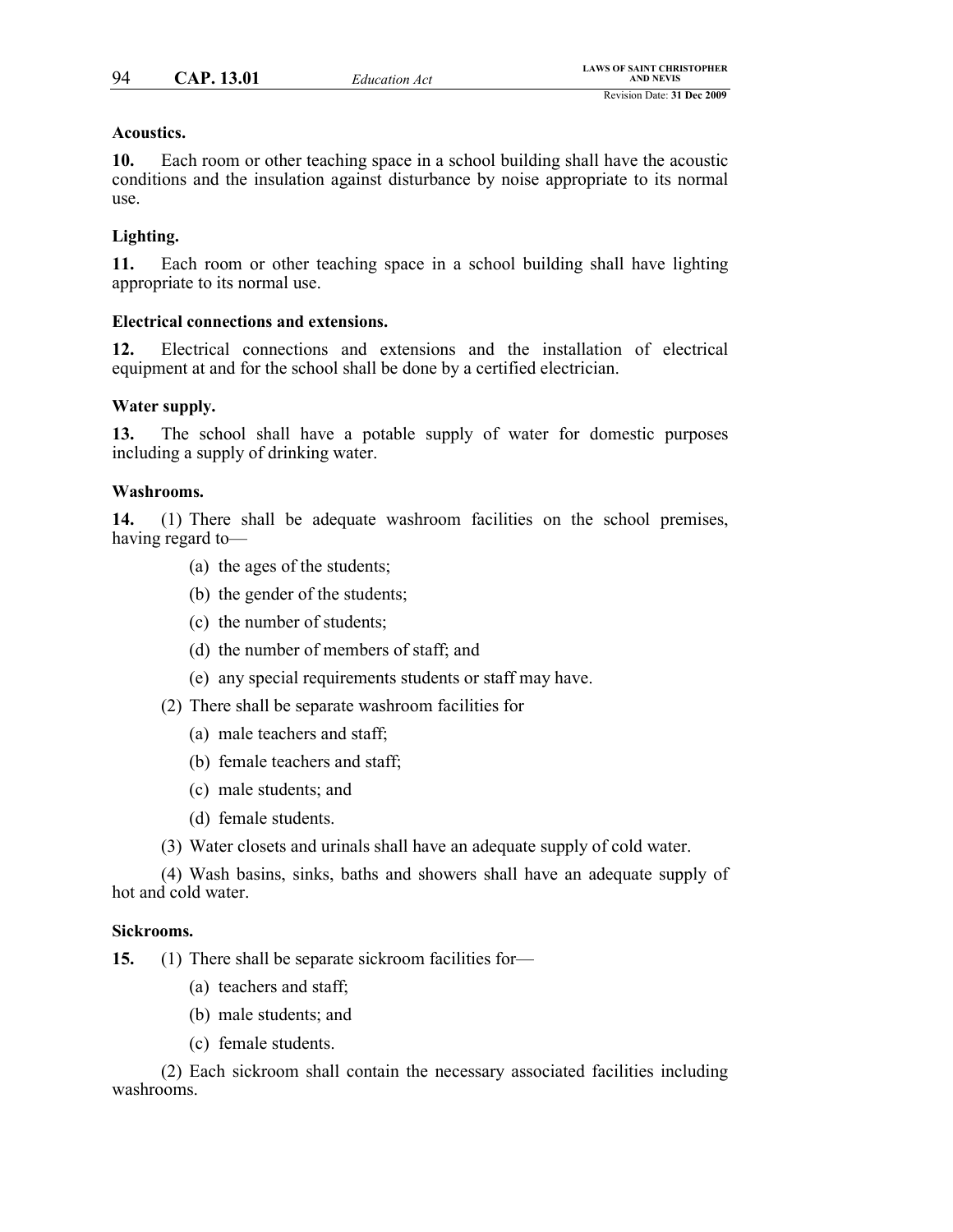Revision Date: **31 Dec 2009**

## **Staffrooms and principal's offices.**

- **16.** There shall be separate staff work space including—
	- (a) a principal's office;
	- (b) accommodation for use by the teachers for the purposes of work.

## **Health, safety and welfare.**

**17.** The school's premises shall be such that the health, safety and welfare of the occupants are reasonably assured.

### **Fire safety.**

**18.** The school premises shall be such that the safe escape of the occupants in case of fire is reasonably assured.

### **Use of open flames prohibited.**

**19.** (1) The principal shall not allow any fire or open flame inside a school building except a fire or open flame emitted by a stove, a Bunsen burner, an alcohol lamp or such other like device required to be used in an instructional class with the appropriate supervision.

(2) Where a barbecue grill or fire is to be used on the premises of the school, the principal shall ensure that the barbecue grill or fire shall be kept at a reasonable distance from the school building and outside the reach of students.

## **Match bombs prohibited.**

**20.** A person shall not use or possess match bombs or other like devices, which may pose a threat to the safety and security of the students and other persons in the school, on the premises of a school.

## **Other purposes for which premises of public school may be used.**

**21.** (1) A public school building or premises shall not be used for any purpose, other than a purpose of the school, except with the written approval of the Chief Education Officer.

(2) The guidelines respecting the use of school buildings or premises and setting out the mandatory conditions which must be satisfied for the use of such school building or premises, for non-school purposes, are as provided in the Schedule.

(3) The Chief Education Officer shall furnish every principal of a public school with a copy of such guidelines.

- (4) Without prejudice to the generality of sub-regulation (2)—
	- (a) every application for permission to use a public school building shall be made to the Chief Education Officer through the principal of that public school;
	- (b) a fee may be charged for the use of the school building;
	- (c) the applicant shall pay the expenses arising from any loss or damage caused to the building, the furniture and fixtures in connection with the use of the premises and where a deposit is required, that deposit may be forfeited;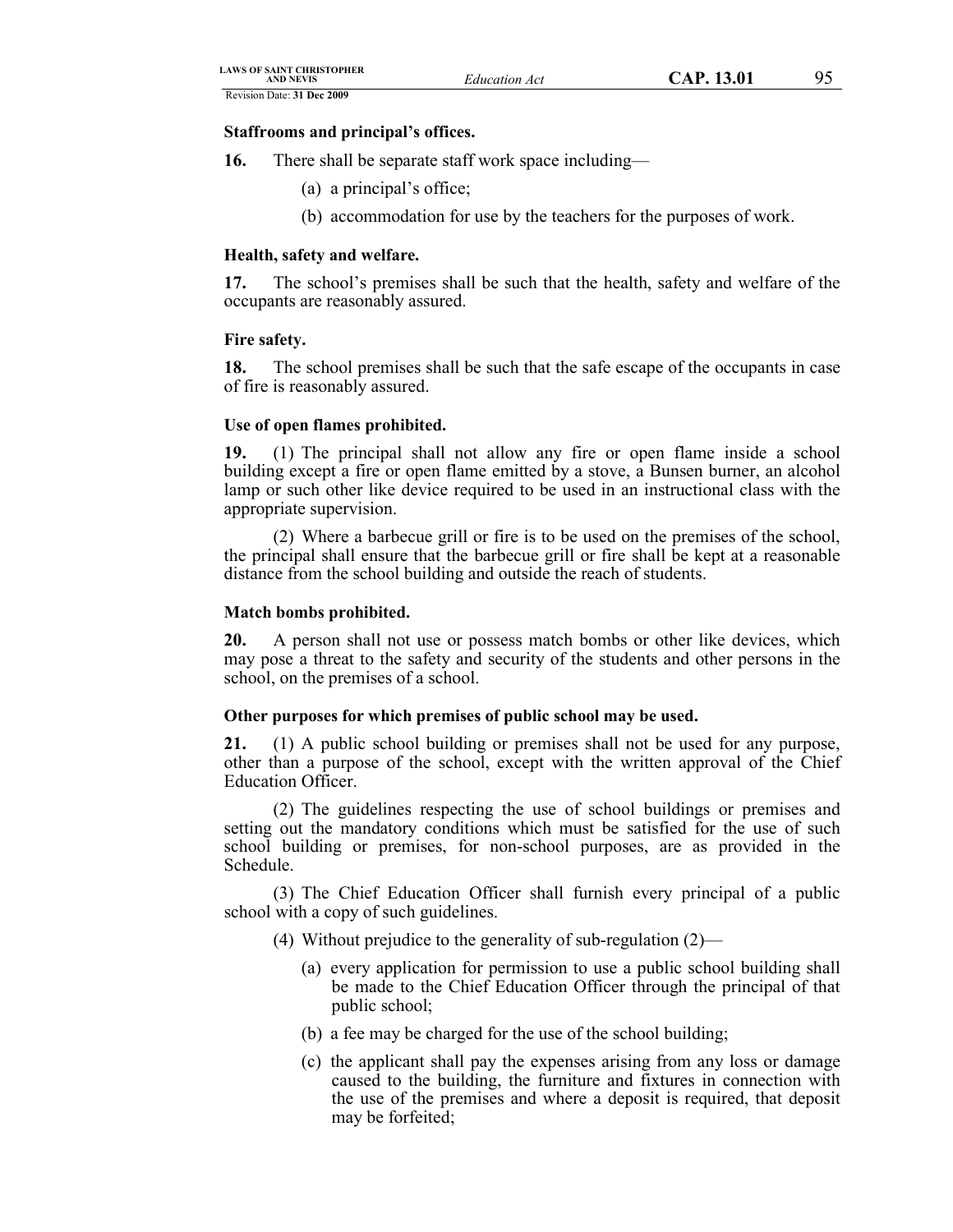(d) the applicant shall—

- (i) be responsible for the cleaning of the school building, premises and facilities;
- (ii) ensure that the school building is ready for school use before the next school day; and
- (iii) comply with such other conditions as the Chief Education Officer may consider necessary.

(5) The Government may use a public school buiilding for such purposes as may be required by the Government.

(6) Notwithstanding sub-regulation 4(b) the Government shall not be charged for the use of a public school building.

(7) A person who is desirous of using a school building, premises or facilities for an event or purpose shall make an application in writing to the Chief Education Officer for the use of the building, premises or facilities, not later than thirty days prior to the date of the holding of the event.

(8) Subject to sub-regulation (10), the Chief Education Officer may on a written application issue a permit to the applicant to use the school building or premises of a public school for—

- (a) any religious, charitable, educational, recreational, social or civic purpose; and
- (b) the purpose of a political meeting.

(9) Where the buildings of a public school are owned by a religious denomination, the buildings or premises may not be used for any purpose, without the prior approval of that religious denomination.

(10) Where the Chief Education Officer issues a permit for the use of the school building, premises or facilities under these Regulations, the Chief Education Officer shall signify the permission in writing and shall as soon as practicable, forward a copy of the permission to the principal.

#### **Sale of alcoholic beverage, controlled and other items prohibited.**

**22.** (1) A person shall not—

- (a) sell, buy, trade in or consume any alcoholic beverage; or
- (b) sell, buy, trade in or consume, smoke or use any controlled drug, on the premises of a school.

(2) A person shall not, at the venue where a fund raising activity is held under these Regulations, sell or serve any drink in a glass container or bottle.

(3) The principal shall ensure that alcoholic beverages are not sold, bought, served or consumed on the school premises during the staging of any function organised for or on behalf of the school by the staff, Parent Teacher Association or such other group affiliated with the school.

(4) A teacher who participates in any school activity involving students shall for the duration of that activity and while in the presence of the students refrain from—

(a) smoking; or

(b) drinking any alcoholic beverage.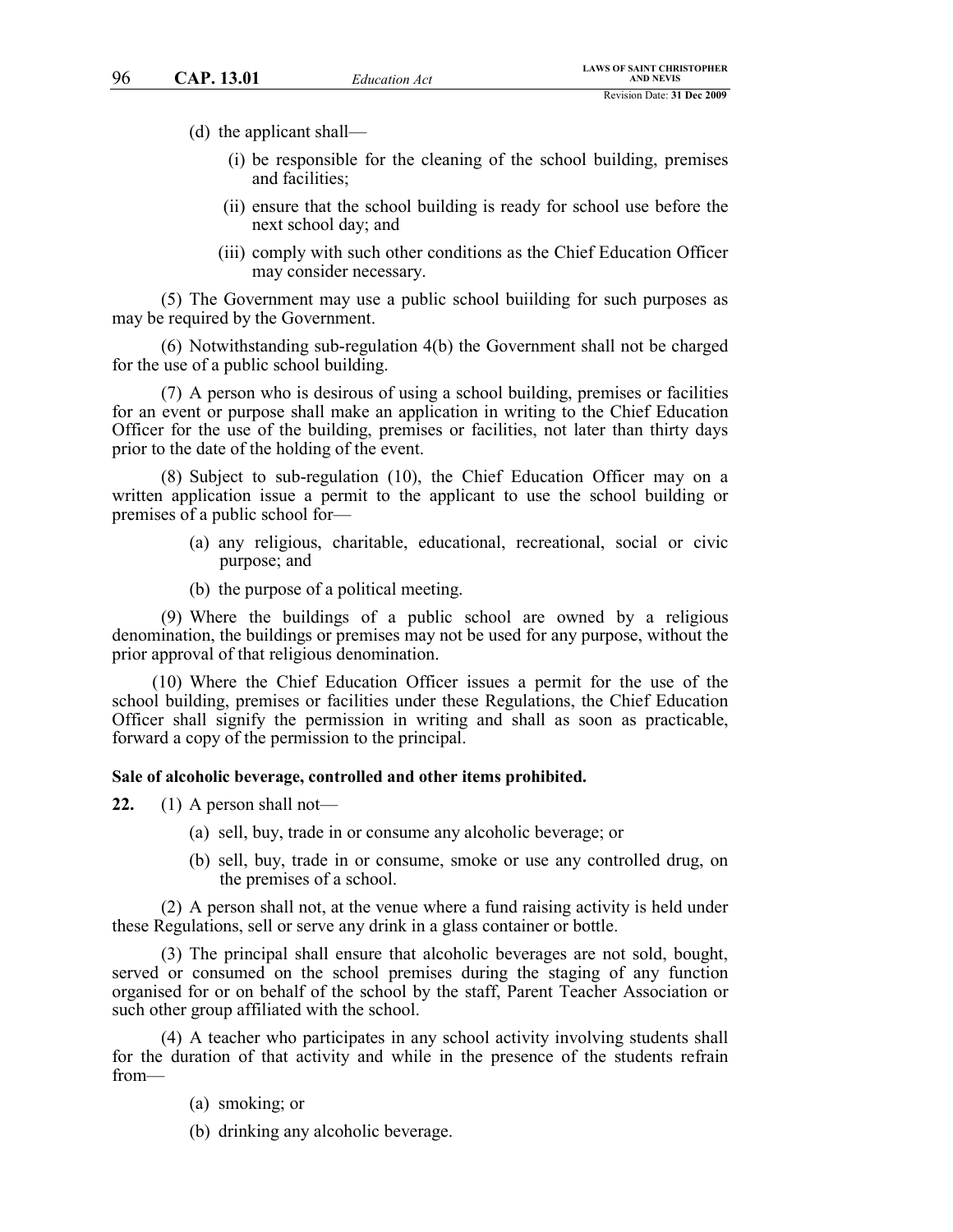| LAWS OF SAINT CHRISTOPHER<br>AND NEVIS | <b>Education Act</b> |  |
|----------------------------------------|----------------------|--|
| Revision Date: 31 Dec 2009             |                      |  |

(5) A student shall not sell his or her personal items during a fund raising activity, except with the written approval of the principal.

## **Police assistance.**

**23.** The principal of a school may, where he or she considers it appropriate, seek the assistance of the police in relation to the holding of activities involving members of the public.

 $\mathcal{L}$  , we have the set of  $\mathcal{L}$ 

# **SCHEDULE TO THE REGULATIONS**

# GUIDELINES FOR USE OF PUBLIC SCHOOL BUILDING AND PREMISES FOR NON-SCHOOL PURPOSES.

# *(Regulation 21)*

## **Supervision.**

**1.** Applicant shall provide sufficient, competent adult and/or special supervision. The amount of adequate supervision will be agreed upon at the time the authorisation is issued. The applicant must provide adult leadership. Under no circumstances will a group be admitted before the assigned adult leader arrives. The adult leader shall check in and out with the school custodian (or designated school employee) and shall be the last to leave the building following each session. Reported unsupervised participants outside of the designated area may result in denial of future permission to use the school or its premises.

## **User/Applicant Responsibility.**

**2.** The user/applicant is responsible for the enforcement of all use regulations, and is responsible for all participants, spectators, and personnel. Profane language and boisterous conduct by any person is unacceptable behaviour.

## **Tobacco/Alcohol/Narcotics/Firearms.**

**3.** Use of tobacco products, alcoholic beverages, narcotics, and firearms **SHALL NOT** be permitted in school buildings or on school premises and on grounds at anytime.

## **Gym Use.**

**4.** Proper gym shoes are required in gymnasiums for all activity-type games. No one is allowed to use Physical Education equipment without prior approval of the principal and proper supervision.

## **Equipment Use.**

**5.** School equipment cannot be used without prior approval of the principal and may incur a charge for specific equipment. No equipment or furniture shall be removed from or relocated within the facility without prior approval. Custodians should not be asked to set up equipment or to provide additional equipment that is not indicated on the use form.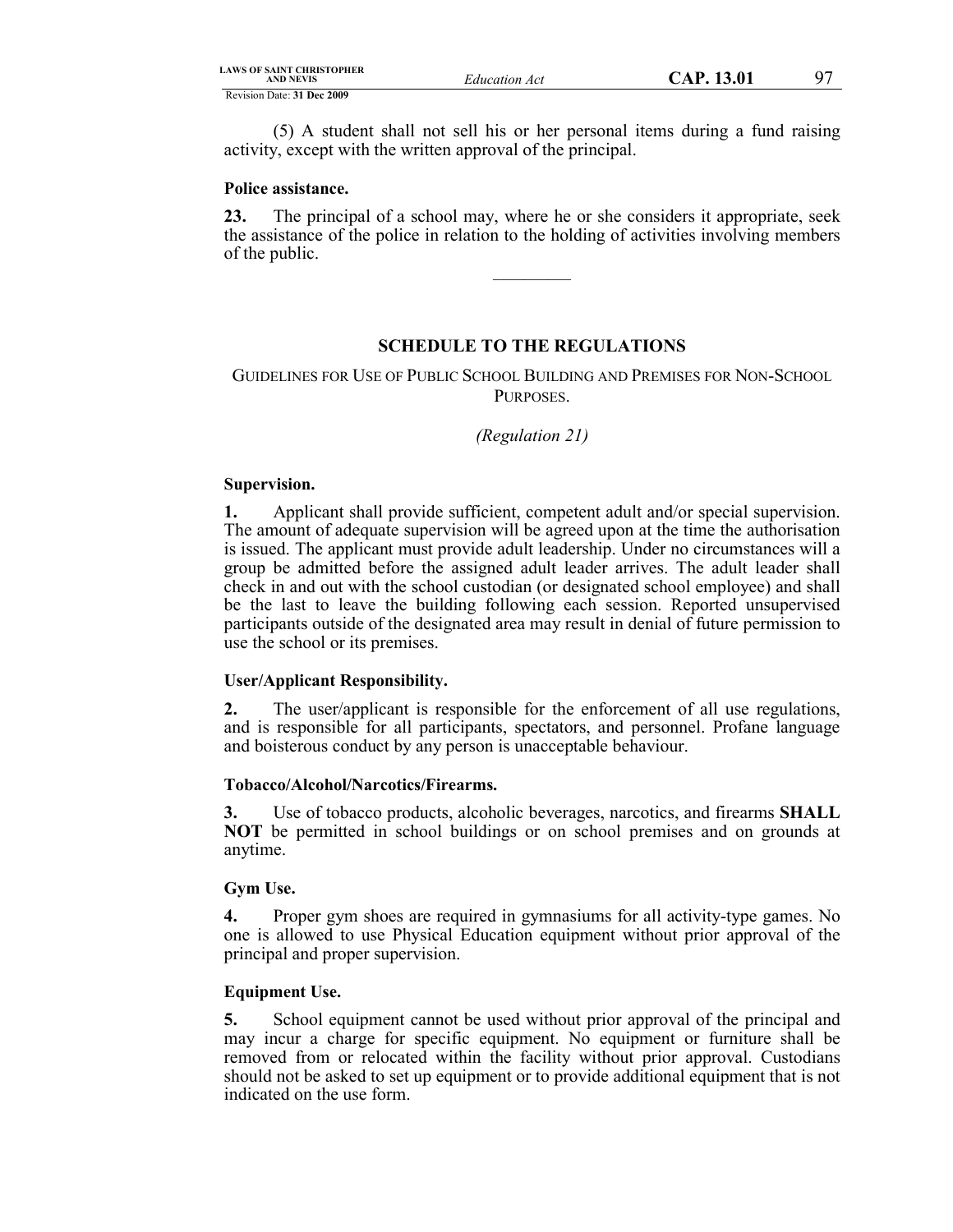#### **Decorations and Alterations.**

**6.** Plans for decorating must be approved in advance by the principal. Decorations which permanently alter or cause damage to the facility are prohibited. All decorations must be removed and properly disposed of immediately upon completion of the event.

#### **Clean up.**

**7.** Applicants are responsible for special set-up requirements and clean up unless specifically requested in the application. Applicants shall remove, at their expense, equipment, decorations, furnishings or rubbish immediately following use. Facilities should be left in the condition they were found.

#### **Access.**

**8.** Keys to buildings or facilities will not be issued to any individual or group for entering the building for meetings or social gatherings. Doors will be opened by custodians or another authorised person. A Ministry Official or an adult agreeable to the Ministry shall be present at all times. The custodian on duty is in complete charge of the building and/or facilities and have authority for decisions concerning school use, except when another employee has been designated.

### **Use of Kitchen.**

**9.** Any required use of kitchens or equipment must be approved by the principal. In some cases a food service employee may need to be hired at an additional cost to the applicant. Kitchens shall not be entered by a group prior to scheduled time unless prior approval of the principal is granted. Certain food handling permits may be required.

#### **Use of Concession.**

**10.** An applicant will require approval of the principal and specific arrangements for use of concession equipment.

#### **Use of AV Room or Theatre.**

**11.** An applicant will require approval of the principal for the use of AV room or theatre and additional fees may be charged for theater lighting, stage management, and technical crew members.

#### **Computer Lab Use.**

**12.** Applicant will require special approval of the principal and may require on-site staff to monitor use of equipment for an additional charge.

#### **Use of Fields/Grounds/Other Outdoor Facilities.**

**13.** The applicant will require approval of the principal and may require additional staff time for clean up if necessary. The use must be appropriate and compatible with each playing field and its surrounding area. Such use shall not result in destruction, damage, or undue wear or pose a hazard to children and others. Should damage to fields and lawns occur, an assessment of the damage will be undertaken and the applicant shall be responsible for paying for such damage.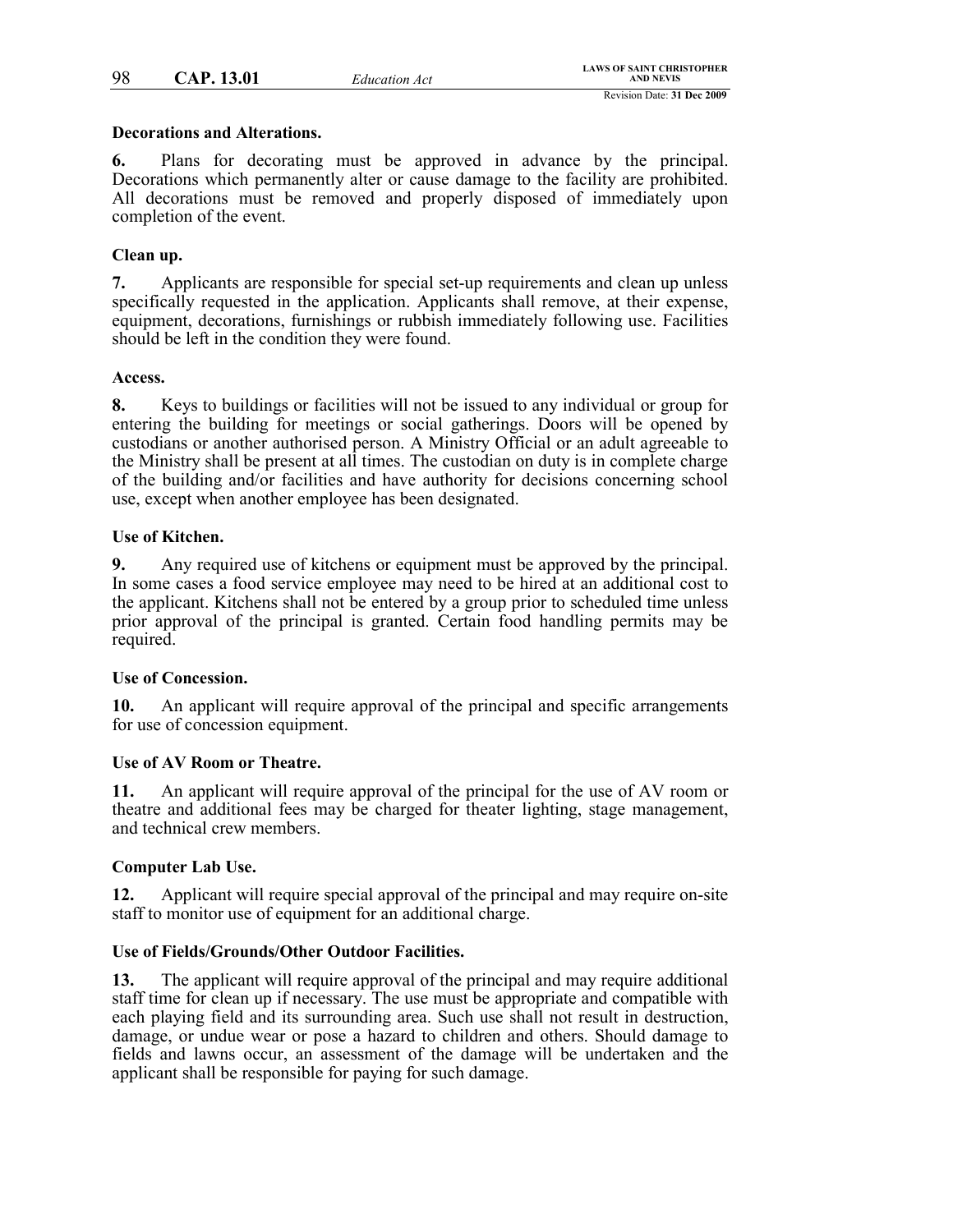Revision Date: **31 Dec 2009 Security Deposit.**

**14.** A security deposit specified by the Chief Education Officer may be required for the use of the school. The deposit or part thereof may be forfeited to cover the cost of any damage to the school building or premises.

# **Payment.**

**15.** An application must make payment within thirty days of the time of billing, or late charges may be applied. Any disputed invoices must be resolved prior to future authorised use.

# **Staff Fees.**

**16.** Additional staff requirements will be assessed by the Chief Education Officer, after consultation with the principal.

## **Approval.**

**17.** Approval of building use, for purposes similar to school purposes, is at the discretion of the principal. The principal may consult with other appropriate Government officials, such as, the Chief Environmental Health Officer, the Chief Physical Planner, or the Chief Engineer.

# **Cancellation.**

**18.** The Ministry reserves the right to cancel and to refund any payment made for the use of facilities where it deems such action advisable and in the best interest of the school. In the event of such cancellation, the applicant waives the claim or right to damages or reimbursement on account of any loss, damage, or expenses whatsoever. The principal shall give the applicant at least two days notice of any cancellation of previously scheduled facility use. In case of failure to give notice, the Ministry may be liable for expenses incurred.

# **Violation.**

**19.** Non-adherence to these guidelines may result in cancellation of future use of facilities and additional charges for damage to school property.  $\mathcal{L}=\mathcal{L}$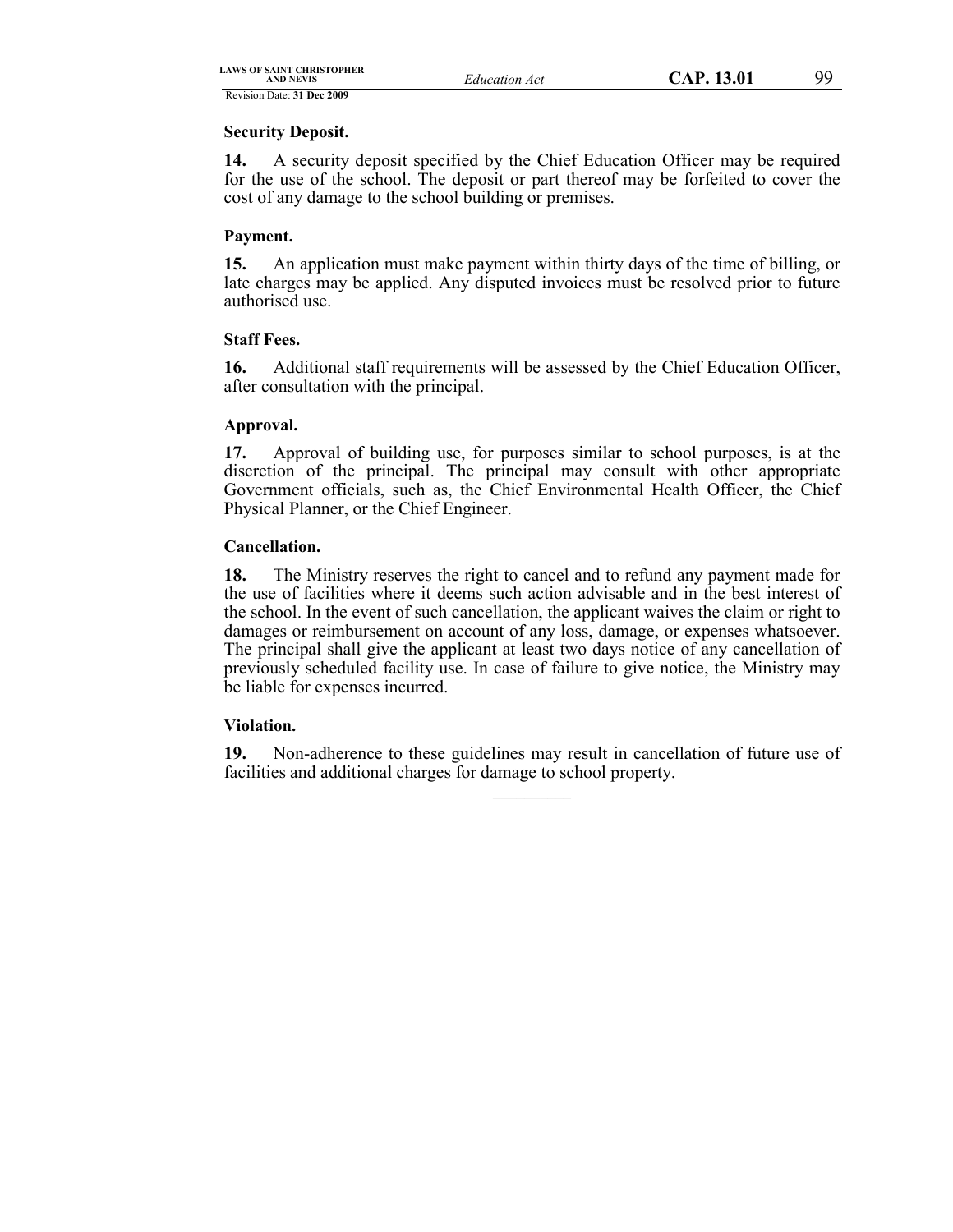#### **NINTH SCHEDULE**

#### **EDUCATION (STUDENT DISCIPLINE) REGULATIONS**

*(section 172)*

#### **Citation.**

**1.** These Regulations may be cited as the Education (Student Discipline) Regulations.

#### **Interpretation.**

**2.** In these Regulations, "Act" means the Education Act, Cap. 13.01.

#### **Duty of school regarding discipline.**

**3.** (1) A principal or teacher employed at a school shall—

- (a) ensure the establishment and enforcement of a student disciplinary policy and rules of the school; and
- (b) institute ways to monitor violent incidents committed by students enrolled at the school.

(2) A principal or teacher shall in and out of school use such necessary measures—

- (a) to promote and maintain a high level of discipline among students; and
- (b) to set an example in matters of respect for constituted authority, commitment to duty, punctuality, regularity and exemplary conduct and mode of dress.

(3) In the exercise of discipline or administration of punishment, principals and teachers shall respect the rights of students to be heard in their own defense and to be treated with impartiality.

#### **Student disciplinary policy.**

- **4.** (1) The student disciplinary policy of a school shall—
	- (a) contain such guidelines and procedures as the Chief Education Officer may issue and establish pursuant to sections 48 and 49 of the Act; and
	- (b) be based on the following—
		- (i) the disciplinary policy shall be established or formulated with the participation of the Parent Teacher Association and Student Council of the school;
		- (ii) the disciplinary policy shall outline appropriate procedures and responses to be used with students;
		- (iii) the disciplinary policy shall be consistently enforced, but shall be flexible enough to provide for reasonable adjustment in variable circumstances;
		- (iv) that discipline is an integral part of education which teaches and promotes the development of integrity, accountability, personal ethics and self-management;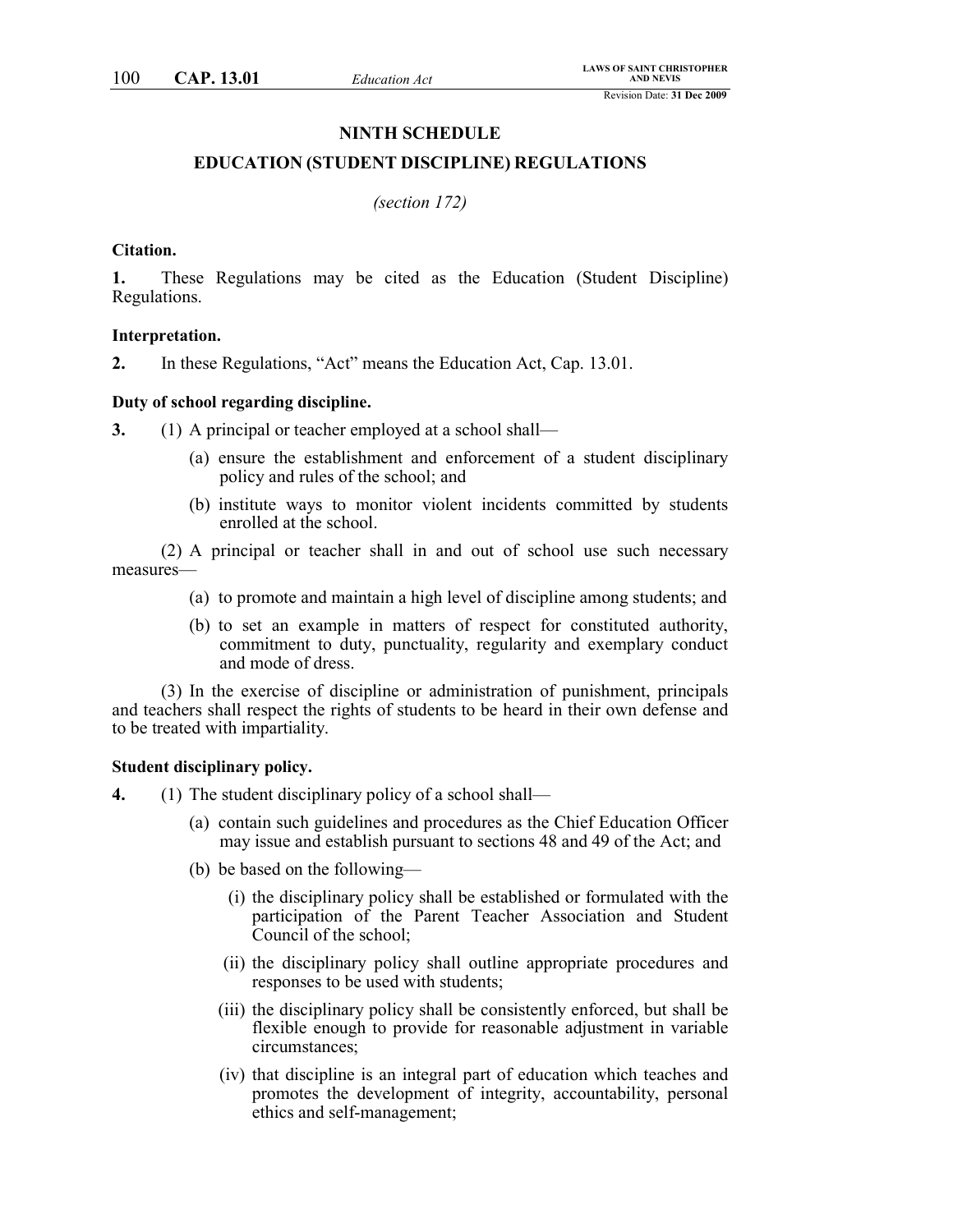Revision Date: **31 Dec 2009**

- (v) that discipline shall be fair, equitable and consistent with the goals of education;
- (vi) that corporal punishment, suspension and expulsion are acceptable components of discipline administered in the school.

(2) Subject to sub-regulation (1) the National School Policy, set out in Part I of the Schedule, shall form part of the school disciplinary policy for every school.

(3) Each parent and student shall be required to familiarise themselves with the school rules and disciplinary policy.

(4) Each parent or adult student shall be required to sign a copy of the form set out in Part II of the Schedule.

#### **Corporal punishment.**

**5.** (1) Except as otherwise provided, corporal punishment shall be administered on the palms of the hands of a student.

- (2) The instrument to be used in administering corporal punishment shall be—
	- (a) a leather strap eighteen inches long, one and a quarter inches wide and not more than a quarter inches thick; or
	- (b) such instrument as the Chief Education Officer may recommend and describe in guidelines issued by him pursuant to section 49 of the Act.

(3) Where corporal punishment is being administered, no more than four strokes shall be administered to a student on the same day.

(4) When corporal punishment or detention is being administered to a student by a person other than the principal, the principal shall where practicable ensure that—

- (a) the person administering such punishment is of the same gender as the student; or
- (b) a member of staff of the same gender as the student, shall be in attendance.

#### **Searches.**

**6.** (1) A principal of a school shall ensure that a parent of a student enrolled in or admitted to the school signs a consent form empowering the principal or an authorised person to search the student so as to prevent the entry of harmful substances and weapons of any kind into a school or on the premises of the school.

(2) Pursuant to subsection (1), the parent of every child seeking admission for the child to a school shall signify in writing, in the Parent or Guardian or Adult Student Agreement set out in Part II of the Schedule, his consent for the child to be searched by the principal or an authorized person.

(3) Every adult student seeking admission or a transfer to a school shall signify in writing, in the Parent or Guardian or Adult Student Agreement set out in Part II of the Schedule, his consent to be searched by the principal or an authorized person.

(4) Where the principal has reasonable grounds to suspect that a student enrolled at the school and on the premises has in his possession or on his person a weapon, any controlled drug or other prohibited article or substance, the principal or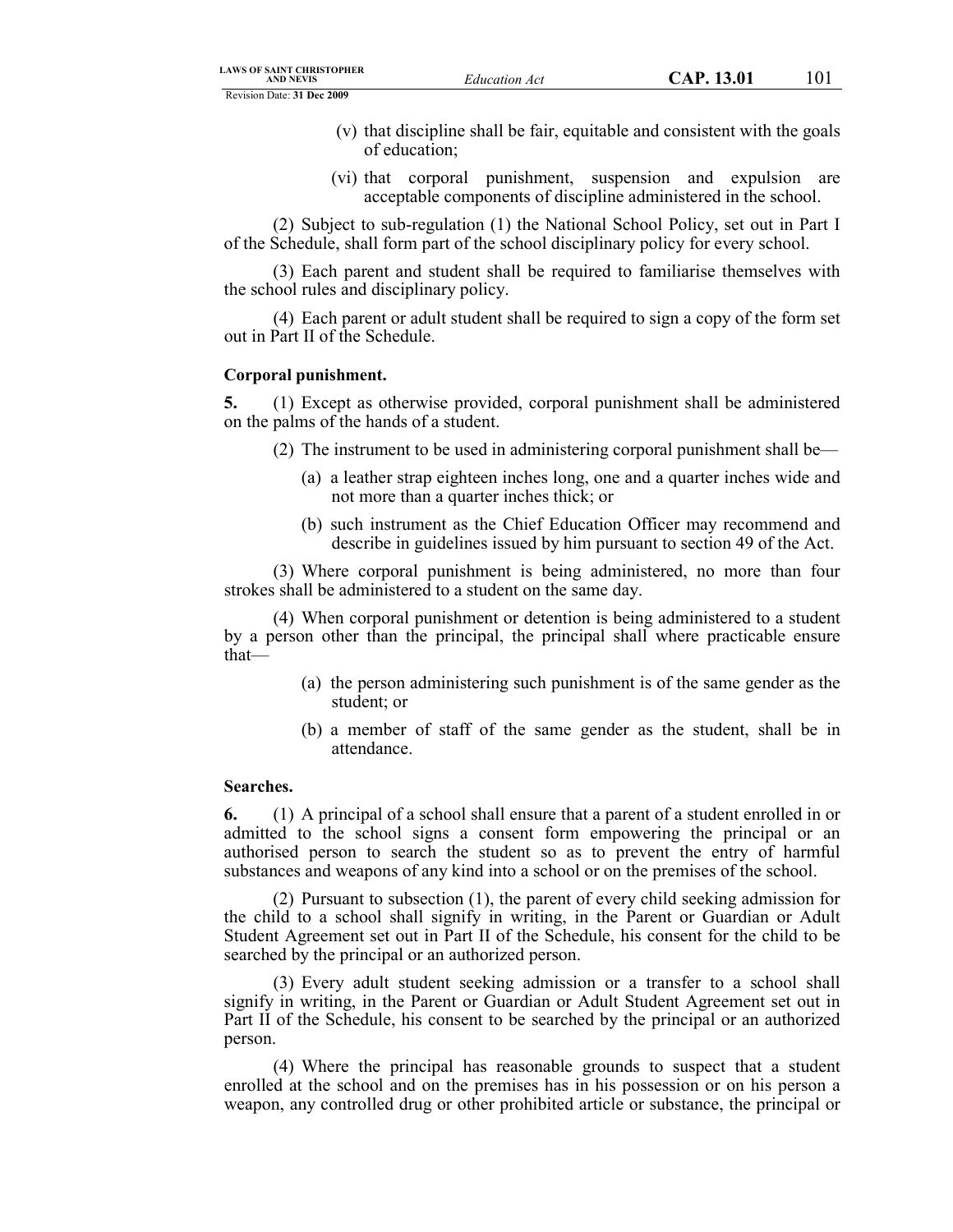any authorized person may stop and search the student or cause the student to be searched.

(5) The principal shall ensure a student is searched by a teacher of the same gender as the student and that the search is conducted in the presence of at least one other adult person of the same gender as the teacher and student.

(6) A student shall not be strip searched.

(7) Subject to the direction of the Police Commissioner, every weapon or prohibited article or substance found in the control, custody or possession of a student shall be taken away from the student and may be destroyed or disposed of in accordance with the direction of the Police Commissioner.

(8) For the purpose of this regulation, "authorized person" means a police officer, a competent member of staff, a person authorized by the Chief Education Officer or the principal.

#### **Possession of a controlled drug.**

**7.** (1) Where a controlled drug or other prohibited article or substance is found in the control, custody or possession of a student enrolled at a school, the principal shall—

- (a) communicate the information to the parent and the Chief Education Officer; and
- (b) suspend the student pending an investigation into the matter.

(2) Subject to subsection (1) the principal may suspend or recommend the expulsion of a student for the use of a controlled drug or having the control, custody or possession of or dealing with such a drug on the school premises.

(3) Where the principal has information that a student is a drug user the principal shall take such measures so as to ensure that the student receives professional counseling.

(4) Where a student has been suspended pursuant to sub-regulation (1), the principal shall take such measures so as to ensure that the student receives professional counseling.

(5) Where the school has information to suspect that a student is a repeat drug user or is a drug dealer or pusher on the school premises, the principal shall report that information to the police and recommend the expulsion of that student from the school.

(6) A student who has been disciplined for a controlled drug-related offence at one school shall only be transferred to another school on professional advice of a counselor or other appropriately qualified person and with the agreement of the principals involved.

(7) Where a principal has reasonable grounds to suspect a student enrolled in the school of being in possession of, or dealing in illicit drugs, the principal shall immediately communicate such information to the police, the parent of the student and the Chief Education Officer.

(8) Where a communication referred to in sub-regulation (7) is not done in writing, the principal shall, as soon as practicable after the happening of the event resulting in the communication, reduce that communication to writing.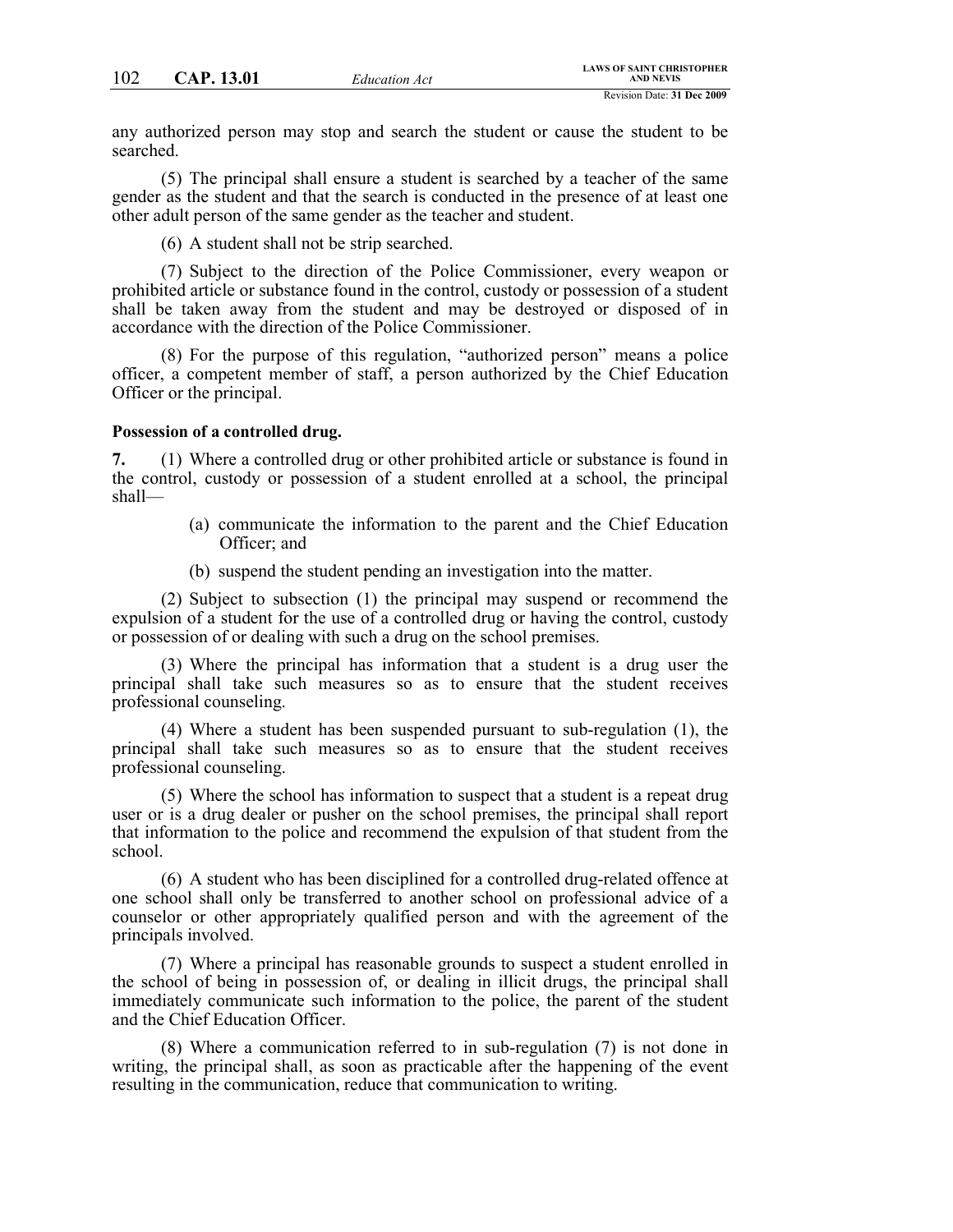### **Patrols.**

- **8.** The Ministry shall, in collaboration with the Police Force, ensure that—
	- (a) regular patrols of the school building and premises are conducted; and
	- (b) the school is immediately provided with copies of any report made, or is otherwise informed of any action taken in respect of the patrols.

## **Professional counseling.**

**9.** (1) The Ministry may in collaboration with the Ministry of Health provide professional counseling for a student who breaches the provisions of these Regulations.

(2) Notwithstanding subsection (1), a principal of a public school may refer a student who breaches the provisions of these Regulations to the guidance counselor attached to the school pursuant to section 138A of the Act.

## **Possession of dangerous weapons in schools.**

**10.** (1) A student shall not have in his control, possession or custody any firearm, knife, cutlass or other dangerous weapon on the premises of a school.

(2) When a principal of a school discovers a firearm or other dangerous weapon on a student contrary to sub-regulation (1), the principal shall call the police and suspend the student, with immediate effect, pending further investigation.

(3) Where it is determined that a student has a criminal intent and is in possession of a firearm or other dangerous weapon, the principal shall recommend the expulsion of the student to the Ministry.

## **Undesirable gang or gang related behavior.**

**11.** (1) A student shall not display or participate in the display of undesirable conduct or behaviour pattern which may reasonably be associated with a gang.

(2) A principal may refuse admission to a student, or may suspend or recommend the expulsion of a student—

- (a) whose hairstyle, conduct, mode of dress or other undesirable conduct or behaviour pattern may reasonably be associated with a gang; or
- (b) where the undesirable conduct or behaviour patterns referred to in paragraph (a) give rise to a reasonable suspicion that the student belongs to a gang or is involved in gang related activities.

(3) The principal shall, before taking any of the disciplinary actions referred to in sub-regulation (2), discuss the undesirable conduct or behaviour pattern necessitating the disciplinary action with the student and the parent of the student.

## **Parents responsible for behaviour of student.**

**12.** The parents of a student enrolled at a school shall be responsible for the conduct of the student and shall co-operate with the school in promoting and maintaining the discipline of the student in and out of school.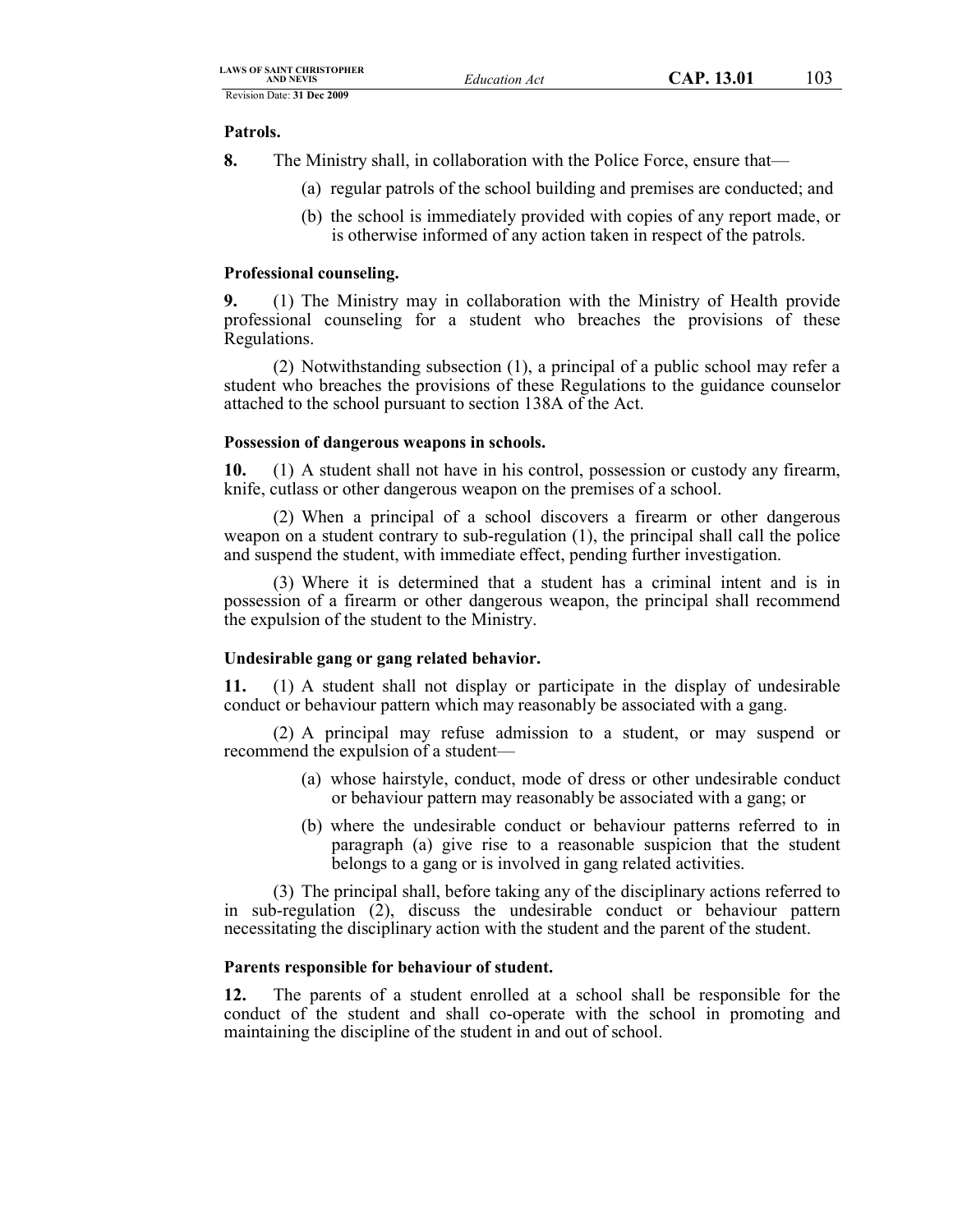#### **Withdrawals, suspensions and expulsions.**

**13.** (1) Where a student, after repeated counseling and warnings continues to display undesirable conduct or behaviour patterns, the principal may suspend the student.

(2) Where there is no change in behaviour at the end of the period of suspension the parent shall, on request by the principal for withdrawal of the student made pursuant to these Regulations, withdraw the student from the school.

(3) Where a parent fails or refuses to withdraw a student after a request for withdrawal by the principal has been made pursuant to sub-regulation (7), the principal shall recommend the expulsion of the student.

- (4) A principal shall—
	- (a) thoroughly research and investigate the circumstances surrounding any misconduct that would result in suspension or expulsion of a student from school before suspending or recommending the expulsion of the student; and
	- (b) facilitate any investigation respecting the misconduct referred to in paragraph (a) that the Chief Education Officer may direct.

(5) Where a student has been suspended or expelled, the principal shall within two days of the suspension or expulsion, forward a full written report respecting the suspension or expulsion to the Ministry and the parent of the student clearly outlining-

- (a) the reason or reasons for the suspension or expulsion; and
- (b) the results of any investigation conducted pursuant to this regulation.

(6) Where a student is on suspension and an examination in relation to the student is scheduled to be held during the period of suspension, the principal may permit the student on the school premises only to write the examination.

(7) The principal may in writing—

- (a) request a parent to withdraw the student from the school for reason of indiscipline; or
- (b) recommend, to the Chief Education Officer, the expulsion of a student for reason of indiscipline.

(8) A request for withdrawal or recommendation for expulsion from a school made pursuant to this regulation, shall satisfy the requirements of the Act, these Regulations and the school rules and policy regarding withdrawal or expulsion from school.

(9) Notwithstanding the generality of subsection (8), a request for withdrawal shall be in accordance with the following—

- (a) the request or recommendation shall be made by a person entitled to make the request or recommendation;
- (b) the request or recommendation shall contain the age of the student (to ensure that the student is not of the compulsory school age);
- (c) the nature of the problem occasioning the withdrawal or expulsion;
- (d) the student and the parent shall be given adequate warning of the student's indiscipline before a withdrawal or expulsion is requested or recommended;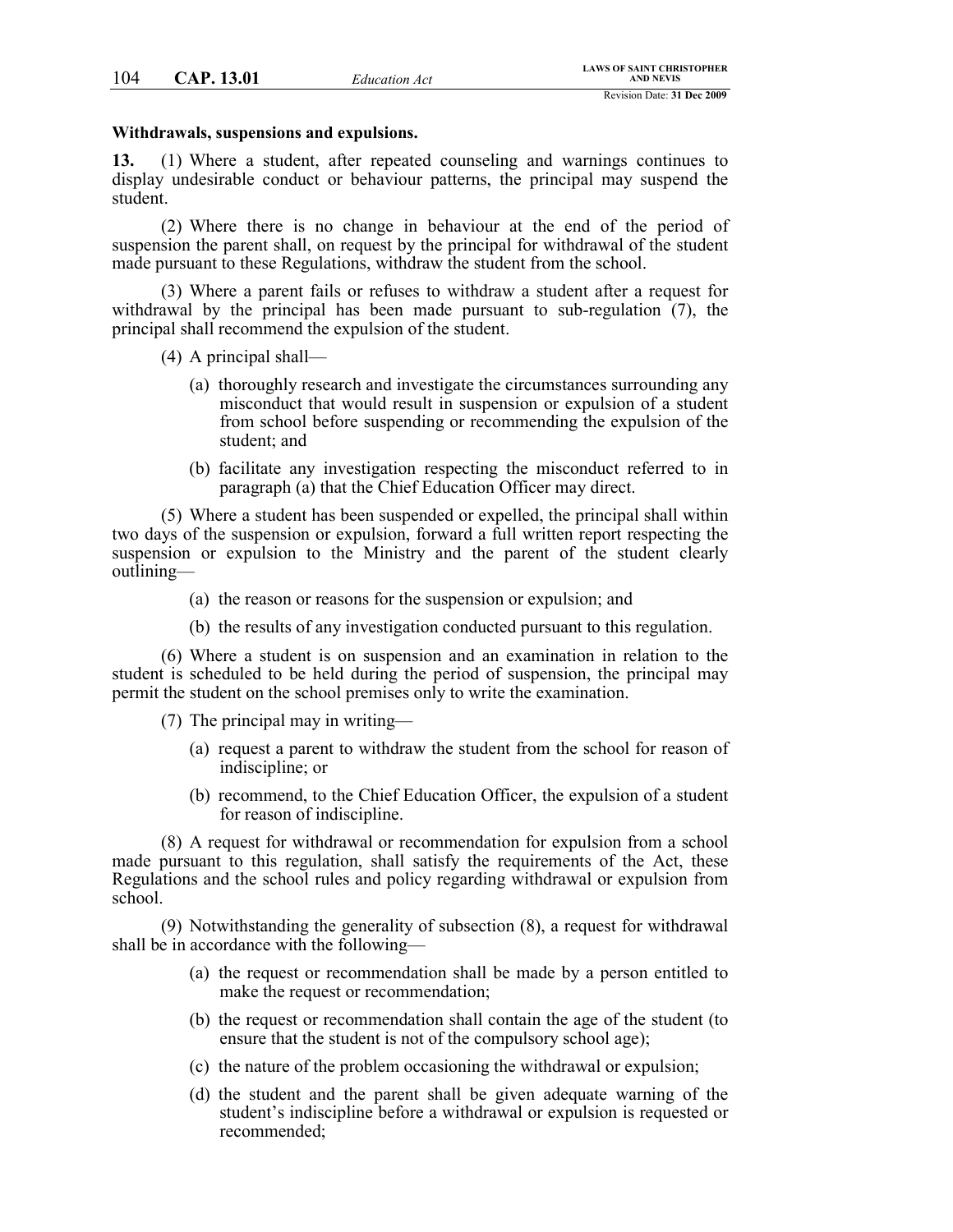- (e) the warning referred to in paragraph (d) shall be evidenced in writing and discussions may be held where necessary;
- (f) the principal shall, before requesting or recommending the withdrawal or expulsion of a student, discuss the request for a withdrawal or recommendation of expulsion of the student with the parent and student and provide the student and parent with an opportunity to be heard;
- (g) the approval of the Chief Education Officer shall be obtained before the withdrawal of the student becomes effective; and
- (h) the recommendation or advice of the Ministry, if any, has been followed.

(10) A parent or student aggrieved by a decision made under this regulation may, subject to these Regulations, appeal against the decision to the Education Appeal Tribunal.

### **Re-admission of withdrawn or expelled student.**

**14.** A student who has been expelled or withdrawn from a public or assisted private school shall not be re-admitted to that school or admitted to any other public school or assisted private school without the approval of the Chief Education Officer.

### **Mode of dress of student.**

**15.** (1) The mode of dress in relation to school attendance of students shall be determined by the school and set in the rules of the school.

(2) Notwithstanding sub-regulation (1), where a student who is pregnant is permitted to attend school for the duration of the pregnancy, the principal of the school may exempt the student from wearing the school uniform.

 $\mathcal{L}=\mathcal{L}$ 

# **SCHEDULE TO THE REGULATIONS**

#### **PART I**

#### *(Regulation 4)*

## NATIONAL SCHOOL POLICY

If for any reason a student is unable to comply with any of policies, of the National School Policy, it is the responsibility of the parent to inform the principal by letter, phone or any other reasonable form of communication. It is the parent's responsibility to ensure that the information is communicated to the principal.

#### **REGULARITY**

**1.** (1) Each student must attend school on every day prescribed for school.

(2) If a student is unable to attend school, this must be communicated to the principal by letter, phone or some other reasonable form of communication by the student's parent within a reasonable time.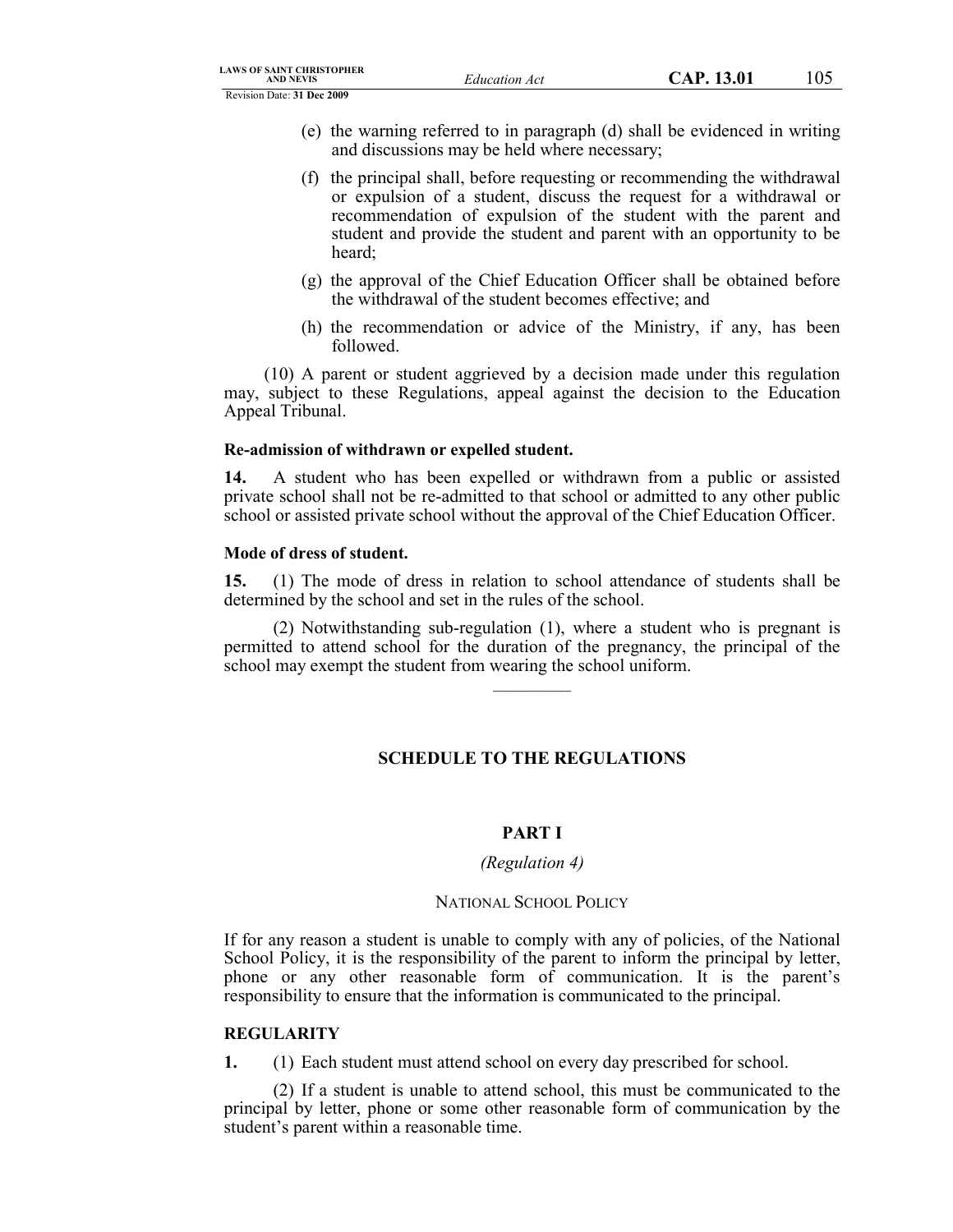(3) Absence in excess of four sessions per week will be investigated by the school and action taken where necessary.

(4) In cases of severe and/or prolonged illness a medical certificate is required and should be submitted to the principal.

(5) In cases of emergency, a telephone call from the parent of a student informing the principal that the student is unable to attend school is acceptable.

#### **PUNCTUALITY**

**2.** (1) Students should arrive at school on mornings and afternoons before the bell rings.

(2) The arrival of a student one hour or more after the bell rings requires a written excuse or telephone call from the parent or guardian.

(3) Lateness in excess of three sessions per week will be investigated by the principal.

(4) The repeated or unexcused lateness of a student may lead to disciplinary action.

#### **UNIFORM AND APPEARANCE**

**3.** (1) Each school, subject to the approval of the Ministry of Education, shall determine its uniform.

(2) Skirts and tunics must be worn at least two inches below the knee.

- (3) Trousers must be worn around the waist securely held by a belt.
- (4) Shoes and socks should be the prescribed colour for the school.

(5) Permission must be sought and a valid reason given for any deviation from the school uniform.

(6) Uniforms must be worn on every school day. Permission may be given for students to be out of uniform on special occasions, such as, birthdays, mufti-days, commemorative days for youth organizations, or in such circumstances as the principal or Chief Education Officer considers reasonable.

(7) Permission must be sought for a student to be out of uniform for reasons other than those stated above.

(8) Plain white vests or T-Shirts only may be worn under shirts or blouses.

(9) Uniforms should be clean and tidy at all times.

(10) Hair accessories for girls should not be excessive.

(11) Only natural plaiting for girls is allowed.

(12) No hair colouring is permitted.

(13) Boy's hair must be cut low at all times. Designs, such as afros, plaits and pig-tails are not allowed.

#### **ASSEMBLY**

**4.** (1) All students are required to attend assembly, unless excused, by the principal.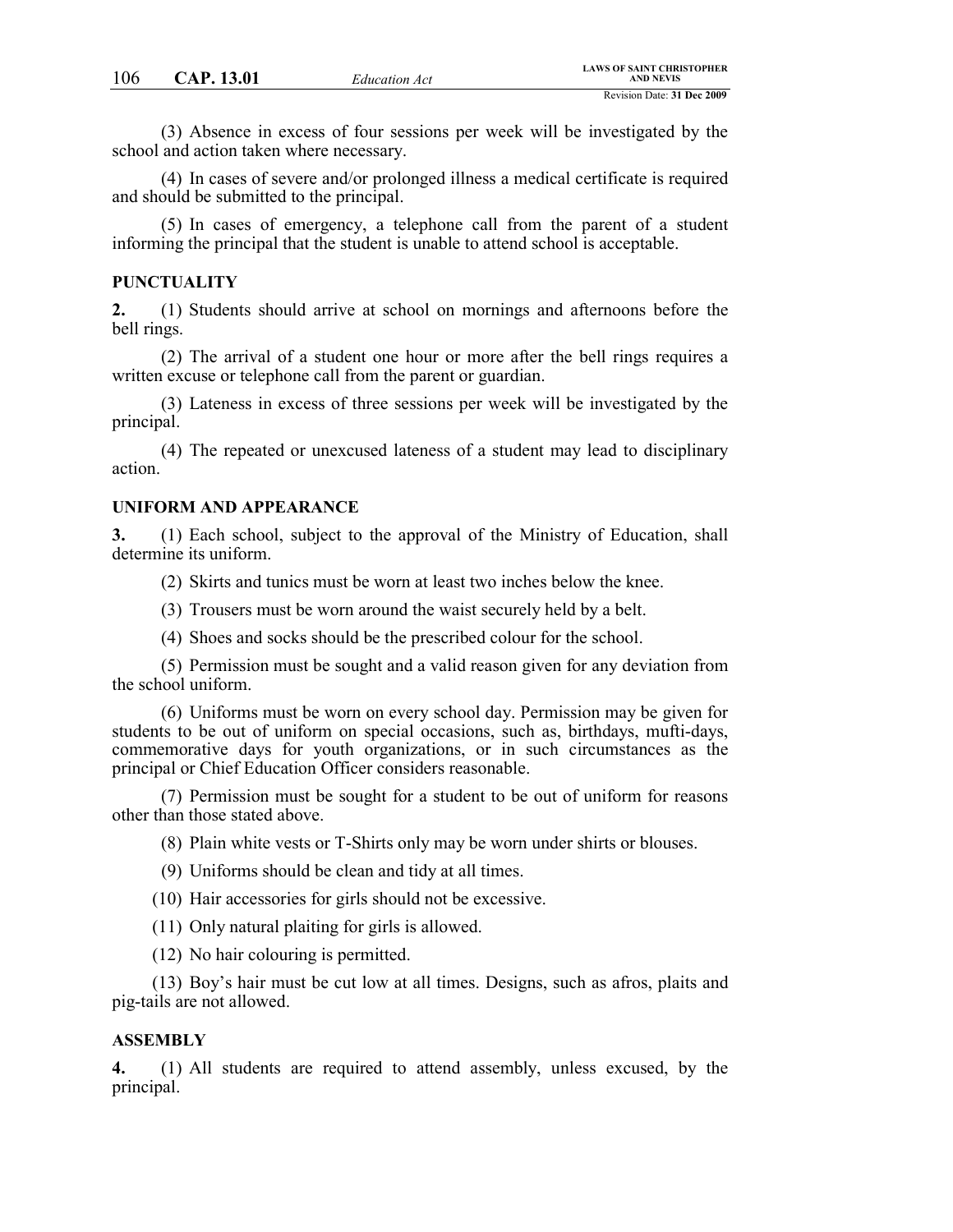(2) Students must stand at attention when the National Anthem is being played or sung.

### **CHANGE OF PERIOD**

**5.** (1) Students must report to their classes promptly.

(2) Students should sit quietly at their desks and await the arrival of the teacher. Students who are required to move must do so quietly.

(3) Students are not allowed to leave their classrooms without permission.

### **PERMISSION TO LEAVE**

**6.** (1) Students are not allowed to leave the premises during school hours unless permission is granted by the principal or another teacher authorized to grant such permission.

(2) Passes must be issued to authorize the permission granted.

## **HOME WORK**

**7.** Students are expected to complete all homework assignments set by teachers.

### **BOOKS AND EQUIPMENT**

**8.** (1) All students are required to bring the necessary books and equipment to school.

(2) Parents must sign for all books from Project SELF and replace any book that is lost or unaccounted for.

- (3) Students issued with books from Project SELF are required to:
	- (a) sign for all books issued;
	- (b) cover such books within one week of the date of issue;
	- (c) take care of all books issued;
	- (d) return all books to the school at the end of the school year, or upon transfer or termination of his or her school career or if requested by the principal.

#### **SCHOOL PROPERTY**

**9.** (1) Parents or guardians are responsible for repairing, replacing or repainting any school property damaged by their child.

(2) Destroying or disfiguring school property or equipment is forbidden.

(3) All students must keep their classrooms and surrounding environment clean at all times.

### **PERSONAL ELECTRONIC ITEMS**

**10.** (1) Personal electronic equipment such as radios, walk-man and games are not permitted on the school premises, except where specifically approved by the principal.

(2) The school will not be liable for any of these items which are stolen, damaged or destroyed.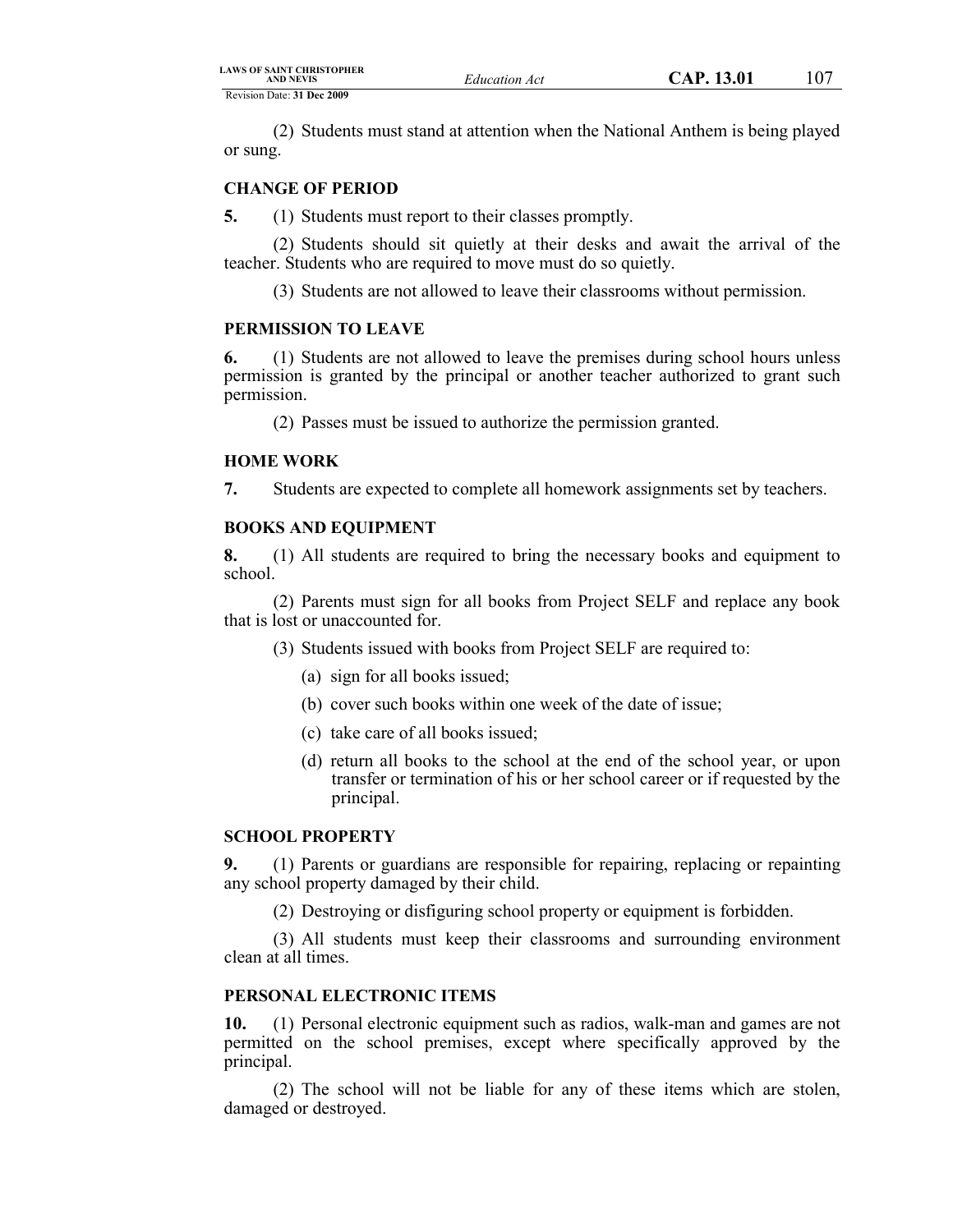#### **EATING AND DRINKING**

- **11.** (1) Eating and drinking are not allowed during class time.
	- (2) Chewing gum is strictly forbidden.

### **RESPECT FOR OTHERS**

**12.** (1) Students must respect themselves as well as the rights and privileges of others.

- (2) The following will not be tolerated—
	- (a) destroying personal property or work projects;
	- (b) refusal to follow the directive of teachers and other school personnel;
	- (c) assaults either physical or verbal of another student, teacher or other school employee.
- (3) The following are strictly forbidden:
	- (a) fighting;
	- (b) stealing, lying and cheating;
	- (c) swearing and the use of indecent and vulgar language;
	- (d) weapons;
	- (e) throwing of missiles;
	- (f) possession and consumption of alcoholic beverages;
	- (g) possession and use of illegal drugs;
	- (h) gambling or attendance at places of gambling;
	- (i) loitering in public places;
	- (j) vandalizing of school property.

#### **DISCIPLINE**

**13.** (1) Students guilty of breaking any of the school rules are liable to be disciplined.

(2) Disciplinary action may include detention, suspension, corporal punishment, community service or any other appropriate form of punishment as prescribed by the principal.

(3) Corporal punishment is to be used as a last resort.

#### **GENERAL POLICY ON SCHOOL VIOLENCE**

**14.** (1) All public schools will display zero tolerance to violence and this shall be expressed by the rules of each school and shall be vigorously enforced without exception for all aggressors.

(2) Cases of self-defence should be allowed further investigation before a final decision is taken.

(3) This general policy and the procedures outlined below will apply at all times to students while in school uniform, that is, whether in school, to and from school, on school buses or at school functions.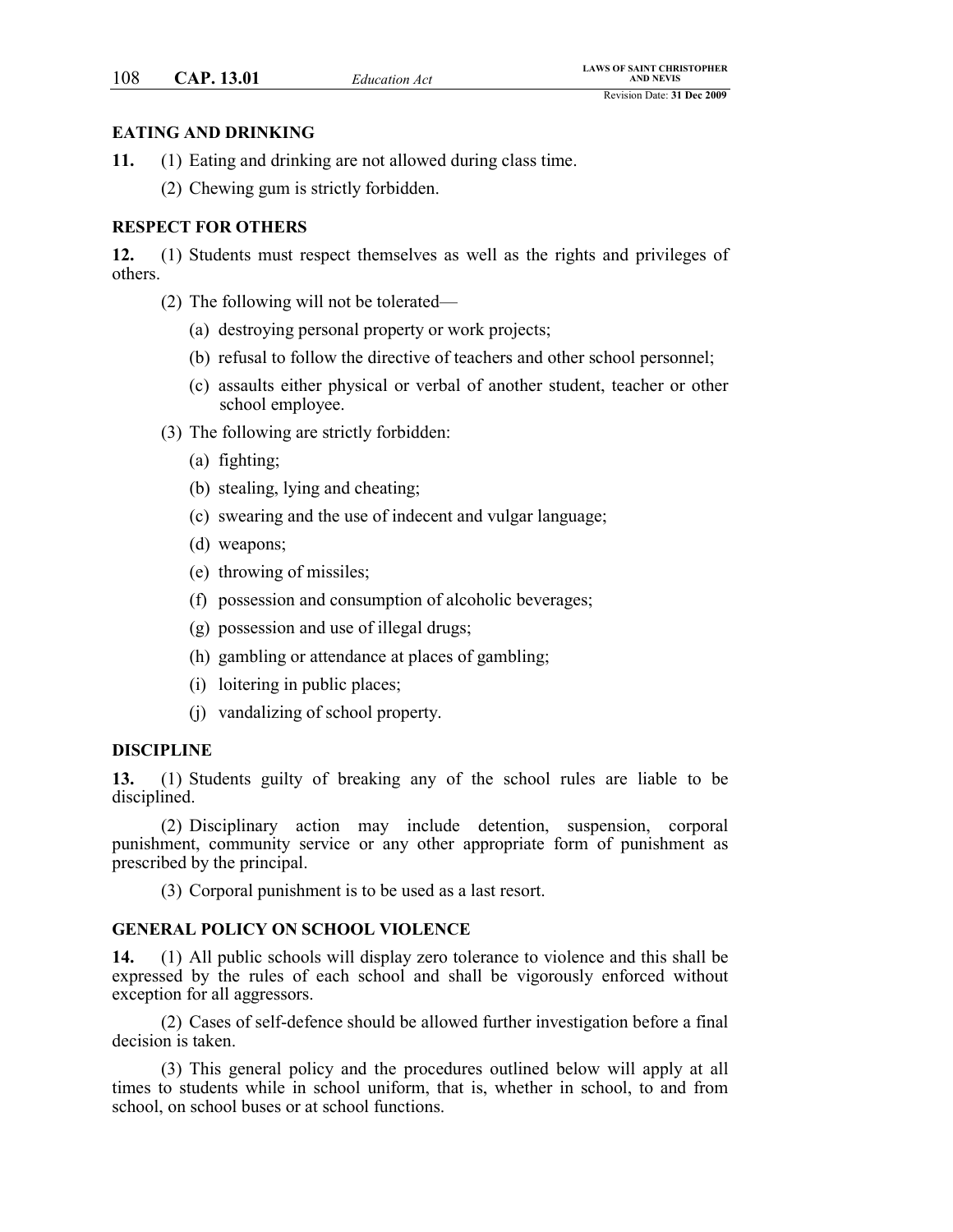(4) Incidents occurring outside of the aforementioned occasions may be investigated by the principal and appropriate action taken, if necessary.

### **PREVENTATIVE MEASURES**

**15.** (1) The school compound is not accessible to unauthorized persons.

(2) No loitering or soliciting of any kind is allowed on or around the school premises.

(3) Each school is required to develop and enforce a security plan, to include random searches of school bags and persons.

(4) As far as can be accommodated, all primary school students must be involved in the DARE Programme or any similar programme.

(5) Guidance Counselors are required to develop community outreach and Pastoral Support Programmes.

(6) Each school is required to improve the implementation of the Moral and Religious Instructional Programmes in the school and to strengthen the network with Parent Teacher Associations, community leaders, principals, teachers, guidance counselors and truancy officers.

(7) Each school is required to establish school clubs and each student shall be required to be a member of at least one school club.

(8) Each school is required to establish and maintain a student's profile which should be forwarded to secondary schools with the Grade 6 students.

(9) All teachers must be involved in maintaining order and discipline in their daily interaction with children.

(10) All teachers must use the education media to convey short anti-violence messages.

# **POLICY WHEN STUDENTS ARE FOUND WITH WEAPONS**

**16.** (1) Weapons, such as:

- (a) knives;
- (b) guns;
- (c) hazardous chemicals; or
- (d) any other weapon

are forbidden on the school premises.

- (2) When students are found with weapons:
	- (a) the weapon shall be immediately confiscated (Police assistance should be sort if the student resist);
	- (b) parents will be informed and their presence will be required at the school within twenty four hours;
	- (c) the principal may administer disciplinary or other corrective measures, including corporal punishment;
	- (d) the student shall be required to undergo mandatory counseling.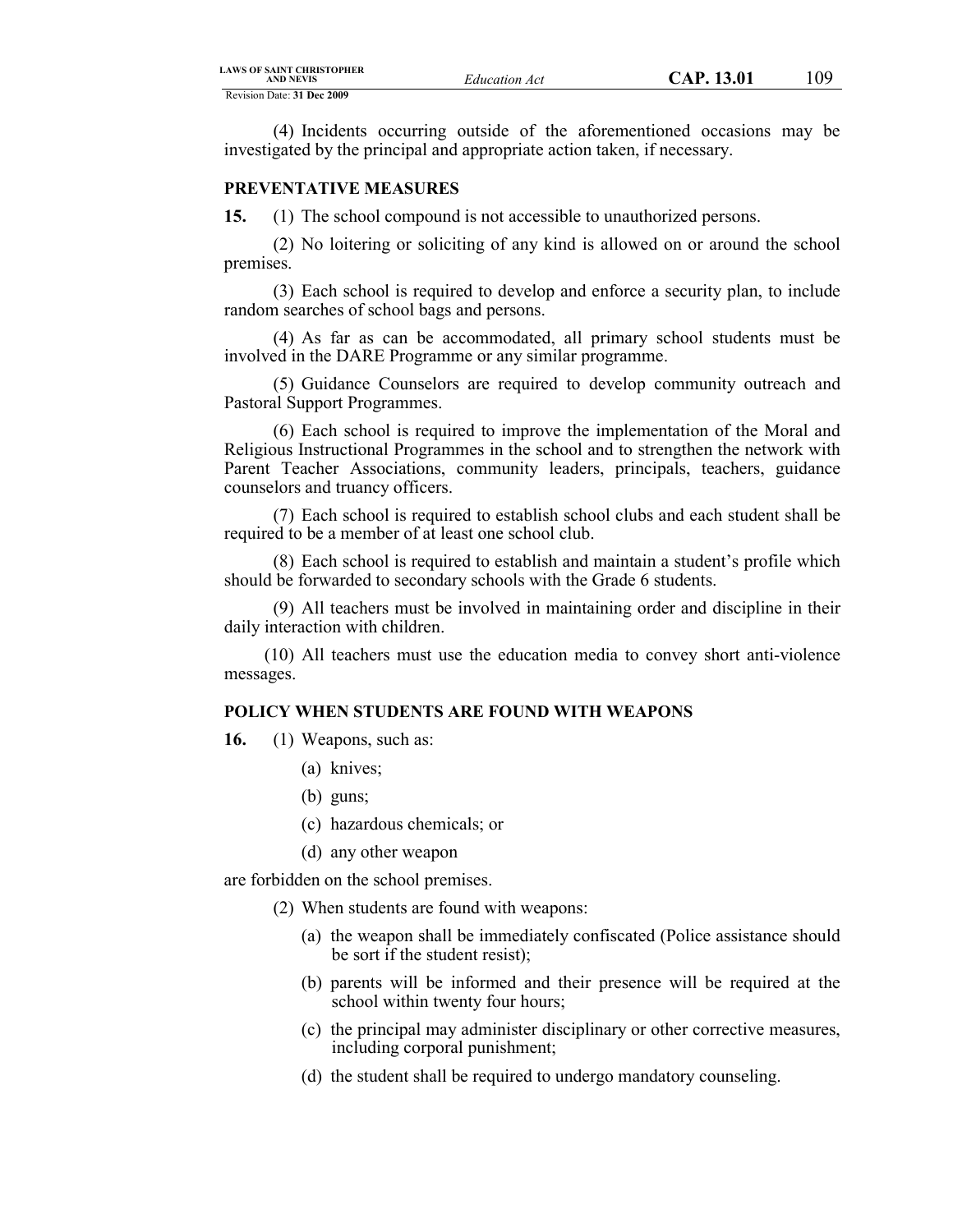#### **POLICY ON STUDENTS FIGHTING WITH DANGEROUS WEAPONS**

**17.** (1) In the event of violence, members of staff including the school security personnel should:

- (a) attempt to restore order; or
- (b) call for police assistance, if necessary.
- (2) The principal should:
	- (a) inform the Ministry of Education of the event by phone and indicate the form of disciplinary action that is proposed to be taken;
	- (b) investigate the matter;
	- (c) involve Guidance Counselors in the investigation;
	- (d) inform truancy officer of the suspension;
	- (e) submit a written report to Ministry of Education, giving recommendations, within twenty four hours.
- (3) The Ministry of Education should:
	- (a) invite the student, his or her parent and the principal on or before day five, after the incidence of violence occurred, to review the circumstances surrounding the incident and to determine corrective action which may include counseling for student and parents.
	- (b) if necessary, suspend the student, or expel repeat offenders.

### **POLICY ON VIOLENCE INVOLVING TEACHERS OR PARENTS**

**18.** (1) The principal should within twenty four hours submit a written report to the Ministry of Education on any incidence of violence involving teachers or parents.

(2) The Ministry of Education should inform and invite the parent and/or the teacher to review the circumstances surrounding the incident and to determine appropriate action.

(3) If disciplinary action is considered necessary against a teacher a recommendation may be made to the Establishment Division for the consideration of the matter by the Public Service Commission.

(4) The Ministry of Education will communicate through the school to the persons who were involved with the incident.

### **POLICY ON USE OF ILLICIT DRUGS, GAMBLING AND CONSUMPTION OF ALCOHOLIC BREVERAGES**

**19.** (1) The use and/or possession of illicit drugs and/or gambling by students is prohibited.

(2) Any student found engaged in such activities will be referred to the Police.

(3) The student will be suspended from school and will remain suspended until a determination on the matter by the Police or Court.

### **RECOMMENDATIONS AND REMEDIATION MEASURES**

**20.** (1) Students should be enrolled in, or referred to a correctional programme during a period of suspension and thereafter as deemed necessary.